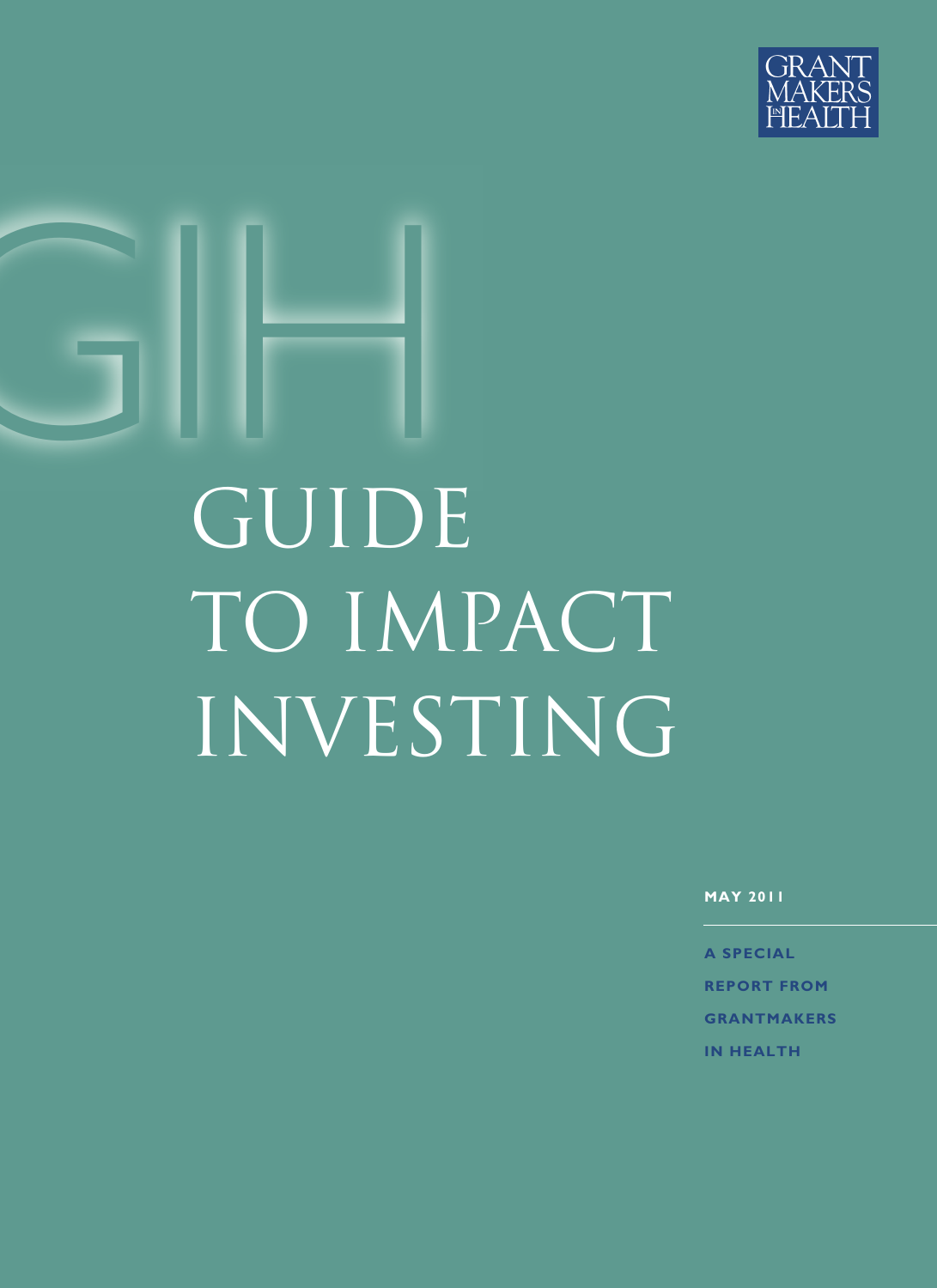©2011 Grantmakers In Health. All materials in this report are protected by U.S. copyright law. Permission from Grantmakers In Health is required to redistribute this information, either in print or electronically.

This publication is available on-line at [http://www.gih.org.](http://www.gih.org)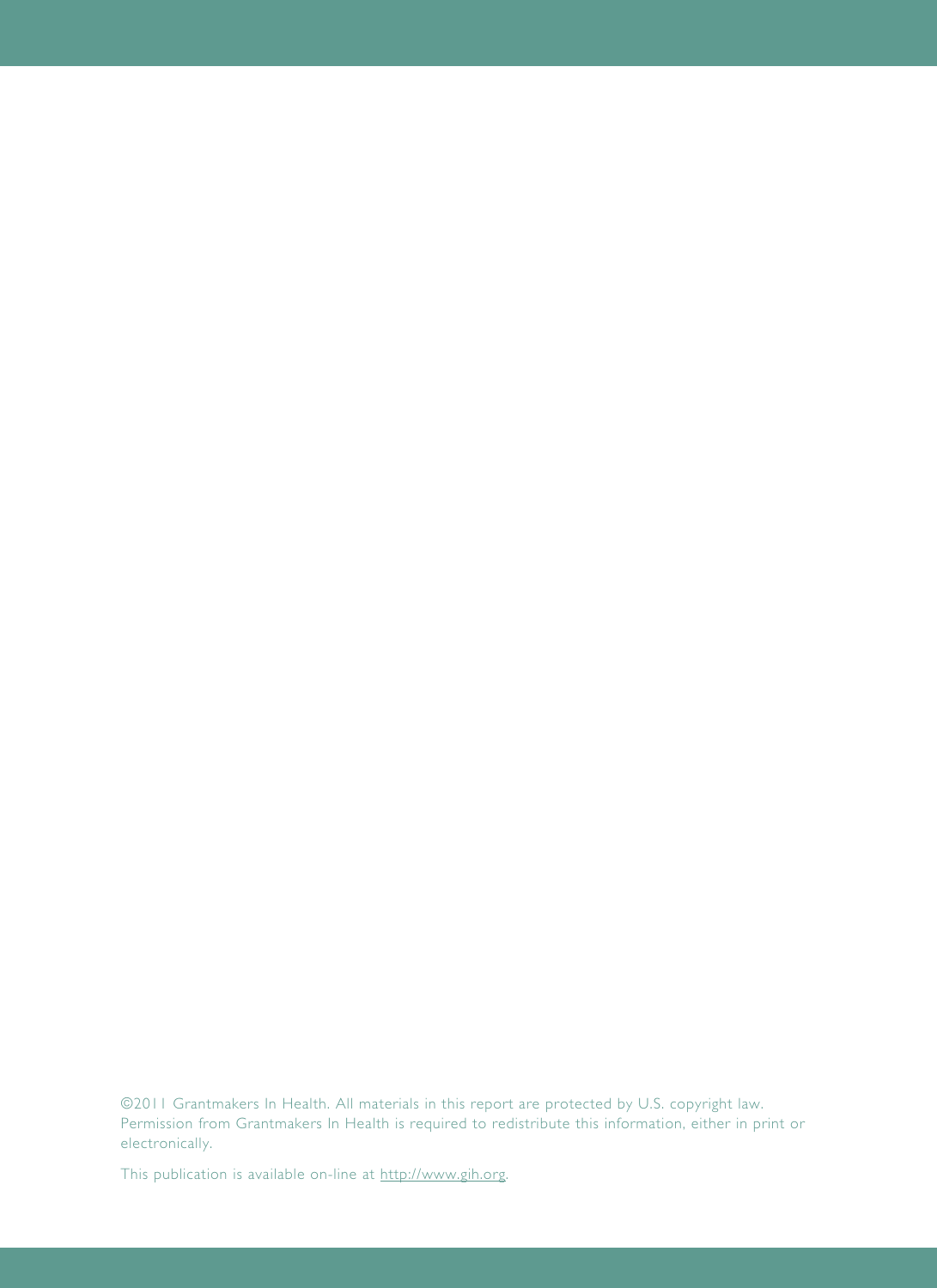## **Foreword**

This guide for health funders is an outgrowth of more than internal discussions at Grantmakers In Health (GIH) and a board retreat. At its March 2010 annual meeting, GIH held a well-attended and highly rated preconference session during which participants learned about the range of ways that domestic health funders are using impact investing to advance their missions. The following month, GIH also convened a meeting of health-focused private equity funds, investors, and advisers. They discussed the opportunities and challenges for foundations interested in leveraging private equity investments to fuel the growth of companies that commercialize health care, prevention, and wellness products with the potential to improve health outcomes for everyone.

Information from those gatherings and other sources in this guide will give readers a better sense of how impact investing may enhance their organization's work, the steps they can take to begin planning and implementing an effective program, and the spectrum of investing options. Hopefully, it will also stimulate a dialogue among financial professionals, program officers, and trustees at health foundations, all of whom work together to make impact investing successful.

*Guide to Impact Investing* would not have been possible without the generous support of GIH's Funding Partners: California HealthCare Foundation, W.K. Kellogg Foundation, The Kresge Foundation, Robert Wood Johnson Foundation, The California Endowment, and Kaiser Permanente.

In addition, we are grateful to the many professionals at foundations, financial institutions, intermediaries, funds, social sector organizations, and other entities who took the time to explain how they use impact investing, the strategic benefits and greater impact it enables them to achieve, and the challenges they have encountered along the way.

Special thanks to David Erickson and Ian Galloway at the Federal Reserve Bank of San Francisco for hosting the Health-Focused Private Equity Dialogue in April 2010 as part of the research for this publication; to David Wood, director of More for Mission and the Initiative for Responsible Investment, for his helpful review of the draft document; and to David Levitt at Adler & Colvin for his review of legal and regulatory issues.

GIH prepared the guide in partnership with GPS Capital Partners (http://www.gpscapitalpartners.com), a national consultancy that helps funders and other institutional investors design and implement impact investment strategies. The author is Lisa Richter, GPS cofounder and principal. Paul Engstrom of Health & Medical Editorial Services edited the guide.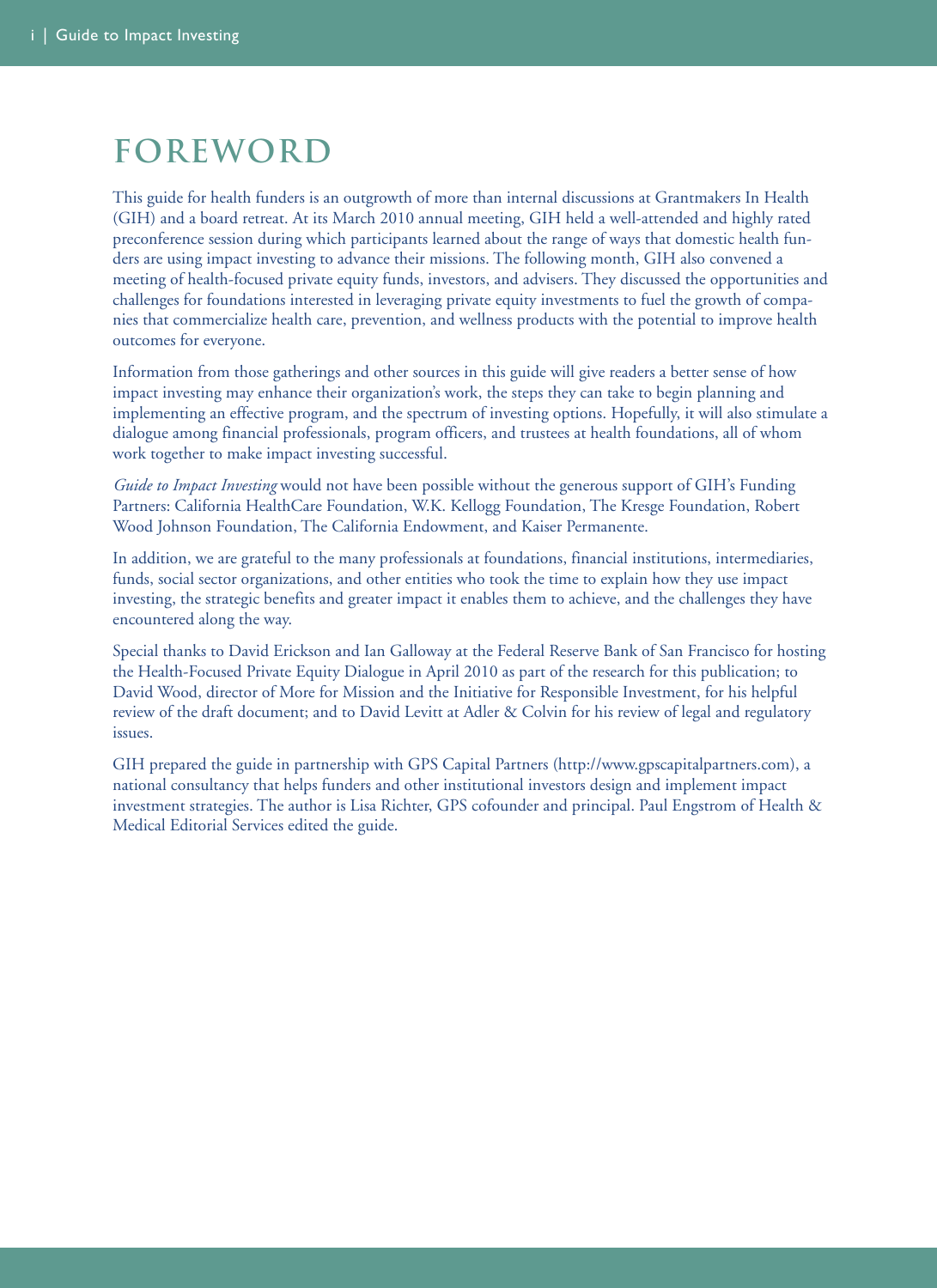

#### **EXECUTIVE SUMMARY**

# guide to impact investing

Grantmakers In Health's (GIH) *Guide to Impact Investing* offers a framework to help funders think strategically about the potential of impact investing and move forward with investment strategies I that can enhance achievement of their missions. The guide provides an overview of the spectrum of various impact investment types, and presents case studies of foundation investments. It explores the strategic benefits and added impact of these strategies, and the challenges funders have encountered along the way. The guide also includes how-tos and practical information for funders wanting to get started.

This report is grounded in the view that foundation resources are scarce relative to both philanthropy's aims and society's needs. Effective philanthropy, therefore, leverages resources as fully as possible, combining convening, networking, communications, and policy initiatives with grantmaking to drive social change. As a set of tools, impact investment strategies offer funders tremendous power to shape, accelerate, and scale desired results.

Broadly defined as foundation financial investments that advance mission while recovering principal or earning a financial return, impact investments are often privately held investments that foundations make to achieve a type or scale of social impact that they could not achieve through grantmaking alone. This includes making debt and equity investments to promote organizational scale and sustainability, leveraging capital from conventional investors, recycling charitable dollars, and aligning foundation investment strategy with mission. Impact investments can also be structured for any program area, asset class, or expected financial return level.

Many foundations use impact investments to deploy a greater share of their resources to advance mission and to ensure that those assets are not working at cross-purposes with mission and grant strategy.

*Many foundations use impact investments to deploy a greater share of their resources to advance mission and to ensure that those assets are not working at cross-purposes with mission and grant strategy.*

As an investment approach, impact investing is gaining acceptance as prudent for both risk management and generating attractive long-term returns. Despite this potential, it is not a magic bullet or an end in itself. It is a means to greater impact and a complement to effective grantmaking and other philanthropic activity. Success requires planning, new team structures, traditional financial investment skills, and social metrics.

This sector is developing rapidly and delivering important financial and social results; however, it remains young. Foundations are actively involved in the field's continued evolution, through both their mission investing and also grants and commissions for continued field development, including trade associations, financial and social performance tracking, and new investment product development.

Many terms are used to describe the practice of impact investing, reflecting the field's continued evolution. Widely used terms include *social investing*, as well as *mission-* and *program-related investing*.

Effective impact investing strategies and implementation plans call upon investment, financial, and program professionals within foundations to work together. They also create significant opportunity to collaborate and co-invest with external funders and other investors whose program, sectoral, or geographic interests present mutual interests. This can include foundations focused on community development, education, and the environment, as well as place-based funders such as community foundations. It can also include faithbased investors, health systems, banks, insurance companies, pension funds, and government agencies that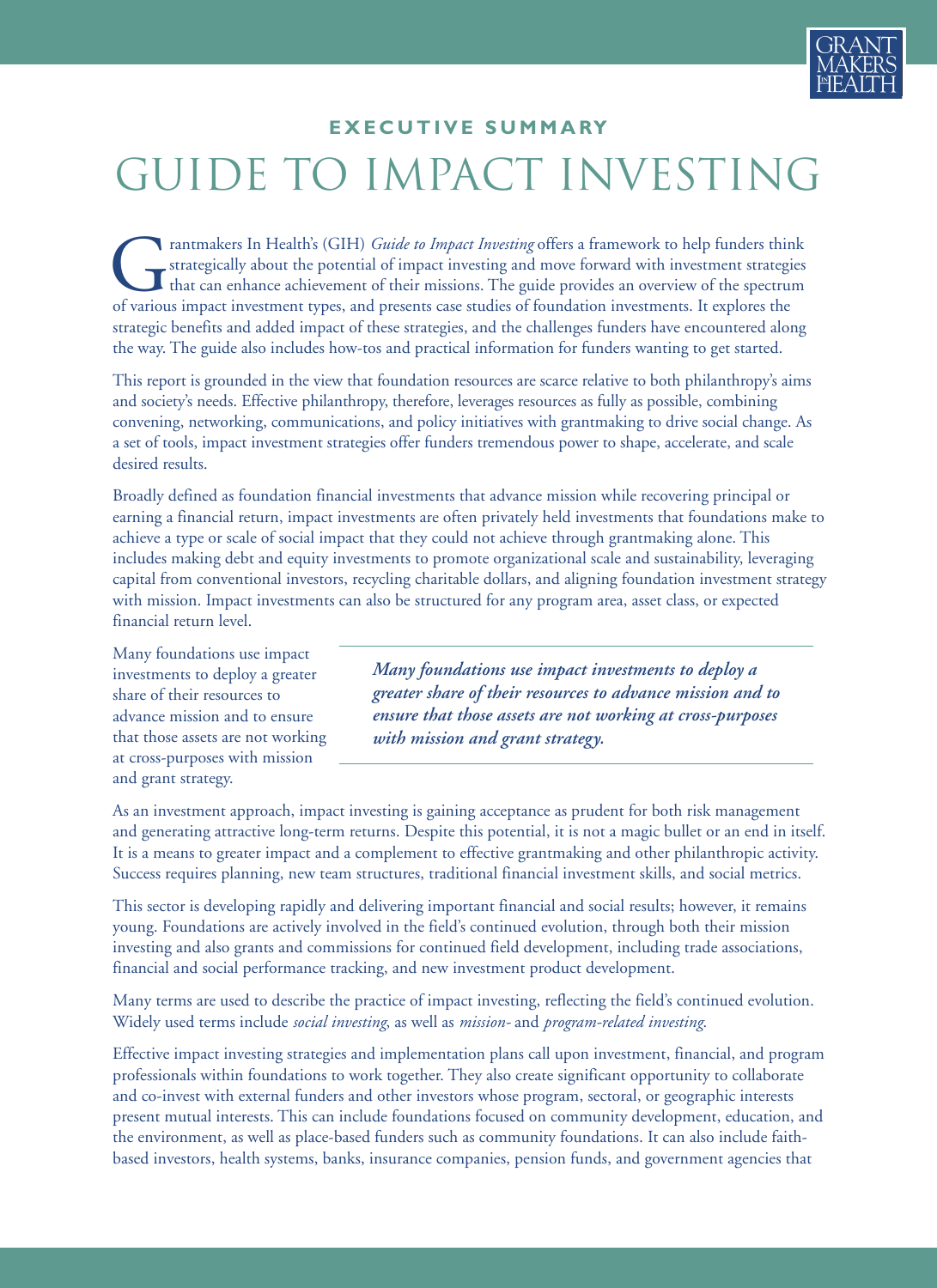share health funders' interest in building healthy communities, and that often bring extensive mission investing experience.

Realizing the promise of impact investing at a scale that addresses the needs of underserved communities and people throughout the nation will require significant additional capital to be mobilized. Collaboration among funders and other stakeholders can bring such resources to bear. Collaboration will also advance the art of impact investing, accelerate learning, and lower transaction costs and risks.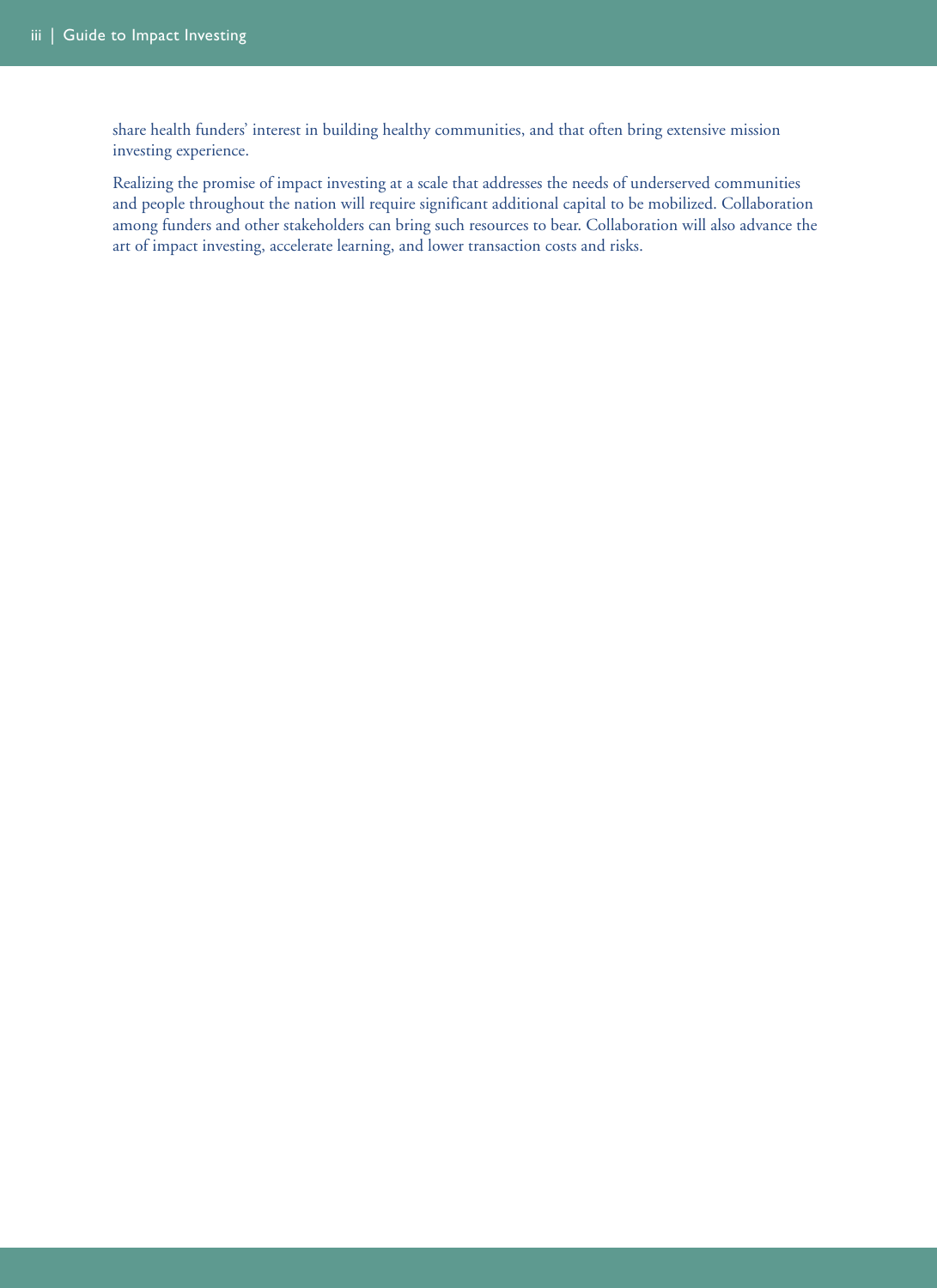# **TABLE OF CONTENTS**

| PLANNING AND EXECUTING AN IMPACT INVESTING PROGRAM    |  |
|-------------------------------------------------------|--|
|                                                       |  |
|                                                       |  |
|                                                       |  |
|                                                       |  |
|                                                       |  |
|                                                       |  |
|                                                       |  |
|                                                       |  |
|                                                       |  |
|                                                       |  |
| APPENDIX B: IMPACT INVESTING FINANCIAL PERFORMANCE 92 |  |
|                                                       |  |
|                                                       |  |
| <b>APPENDIX E: REGULATORY CONSIDERATIONS FOR</b>      |  |
|                                                       |  |
| <b>APPENDIX F: SUMMARY OF HEALTH-FOCUSED IMPACT</b>   |  |
|                                                       |  |
|                                                       |  |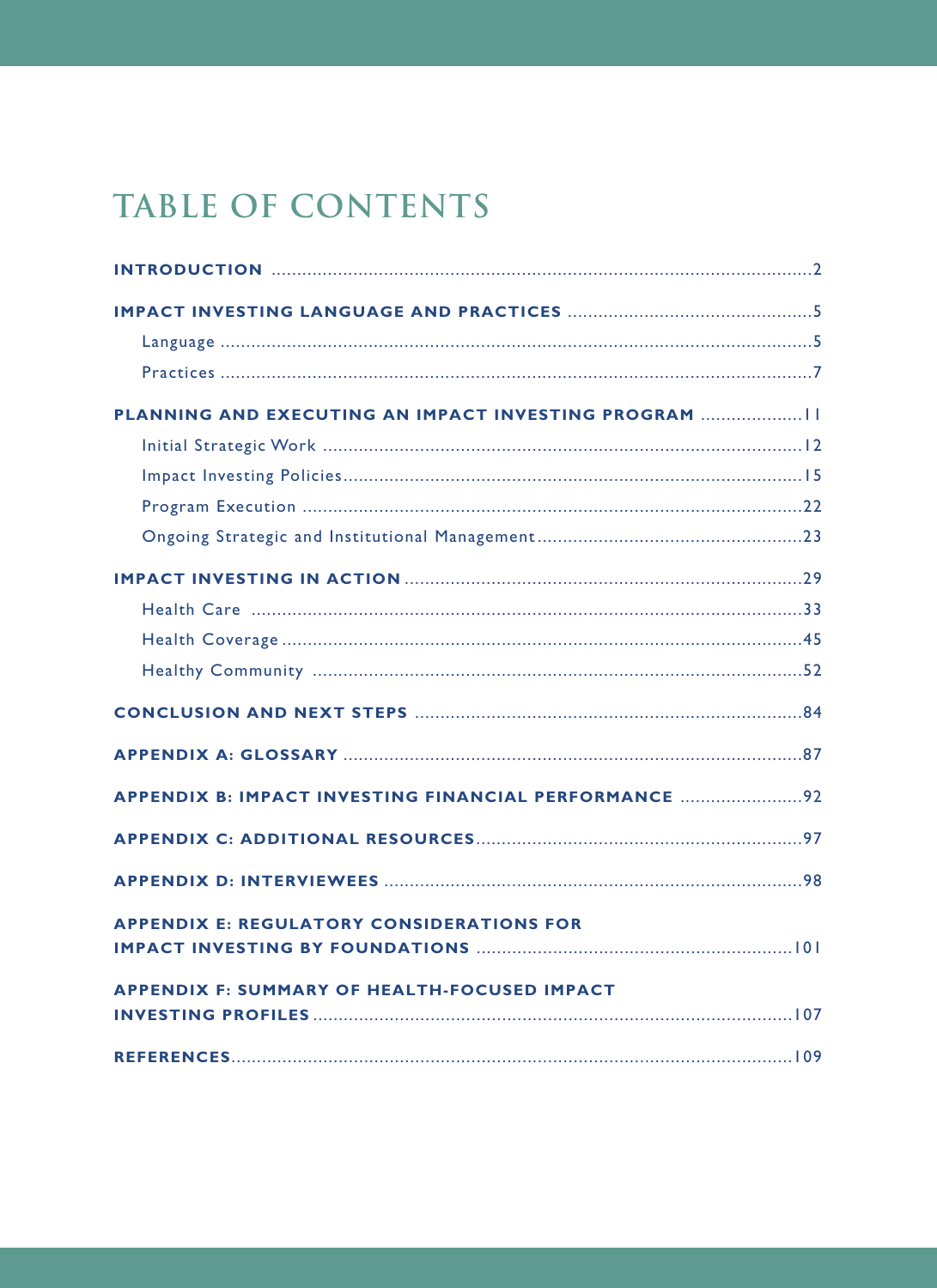# **introduction**

Impact investing by foundations is part of a growing global, social investment industry of institutional and individual investors that incorporate environmental, social, and governance criteria into investment decisionmaking. The approach is gaining acceptance as prudent in terms of risk management and generating attractive, long-term returns. It is a way for foundations, whose resources are often inadequate to achieve their aims and meet society's needs, to leverage resources as fully as possible, giving them tremendous power to shape, accelerate, and scale their desired results.

With \$5 trillion in publicly traded and privately held assets under management worldwide, the growth and performance of the social investment industry are among the factors driving health funders' increasing interest in this type of investing. Other factors include:

- **➤** *Traditional grants are generally insufficient*  As high-performing, nonprofit organizations focus on growth and sustainability, they need more financial support than health funders can offer through traditional grants.
- **➤** *New partners in social change are emerging* Among these partners are mission-driven, for-profit businesses that capitalize growth through equity investment, a type of investing not in foundations' traditional funding toolkit.
- **➤** *The Internet is accelerating the growth of social sector organizations and financing intermediaries* It enables capital aggregation and impact reporting. For example, via the Internet, Kiva aggregates lending capital from individuals and makes microloans to entrepreneurs worldwide, and the Microfinance Information Exchange offers data services, analysis, and research on institutions that provide financial services to poor people in the United States and abroad.<sup>1</sup>

#### **TABLE 1. IMPACT INVESTING IN THE CONTEXT OF SOCIAL INVESTING**

Definition of impact investing: proactive financial investments that further a foundation's mission and recover the principal invested or earn a financial return (adapted from Kramer and Cooch 2007). Often, these are privately held investments. They can be in any asset class or have any expected level of return.

| <b>Feature</b>                                      | <b>Active Ownership</b>                                                                            |                                                                        | <b>Proactive Investing</b>                                                                                     |  |
|-----------------------------------------------------|----------------------------------------------------------------------------------------------------|------------------------------------------------------------------------|----------------------------------------------------------------------------------------------------------------|--|
|                                                     | <b>Shareholder Activism</b><br><b>Screening</b>                                                    |                                                                        | <b>Impact Investing</b>                                                                                        |  |
| Purpose                                             | • Align with mission<br>• Avoid socially irresponsible<br>companies, seek<br>responsible companies | • Align with and drive<br>mission<br>• Influence corporate<br>behavior | • Drive mission<br>• Finance proof of concept,<br>scaling, sustainability;<br>leverage commercial<br>investors |  |
| Typical assets                                      | Endowment                                                                                          | Endowment                                                              | Program or endowment                                                                                           |  |
| <b>Securities</b>                                   | Publicly traded                                                                                    | Publicly traded                                                        | Often privately held                                                                                           |  |
| Target return                                       | Market-rate<br>Market-rate                                                                         |                                                                        | Range of expected<br>return levels, including<br>market-rate and<br>below-market-rate                          |  |
| Asset classes<br>Mostly stocks<br>(public equities) |                                                                                                    | Mostly stocks                                                          | Debt, private equity,<br>deposits, guarantees, and<br>real assets                                              |  |

Source: Author.

<sup>1</sup> See http://www.kiva.org and http://www.themix.org.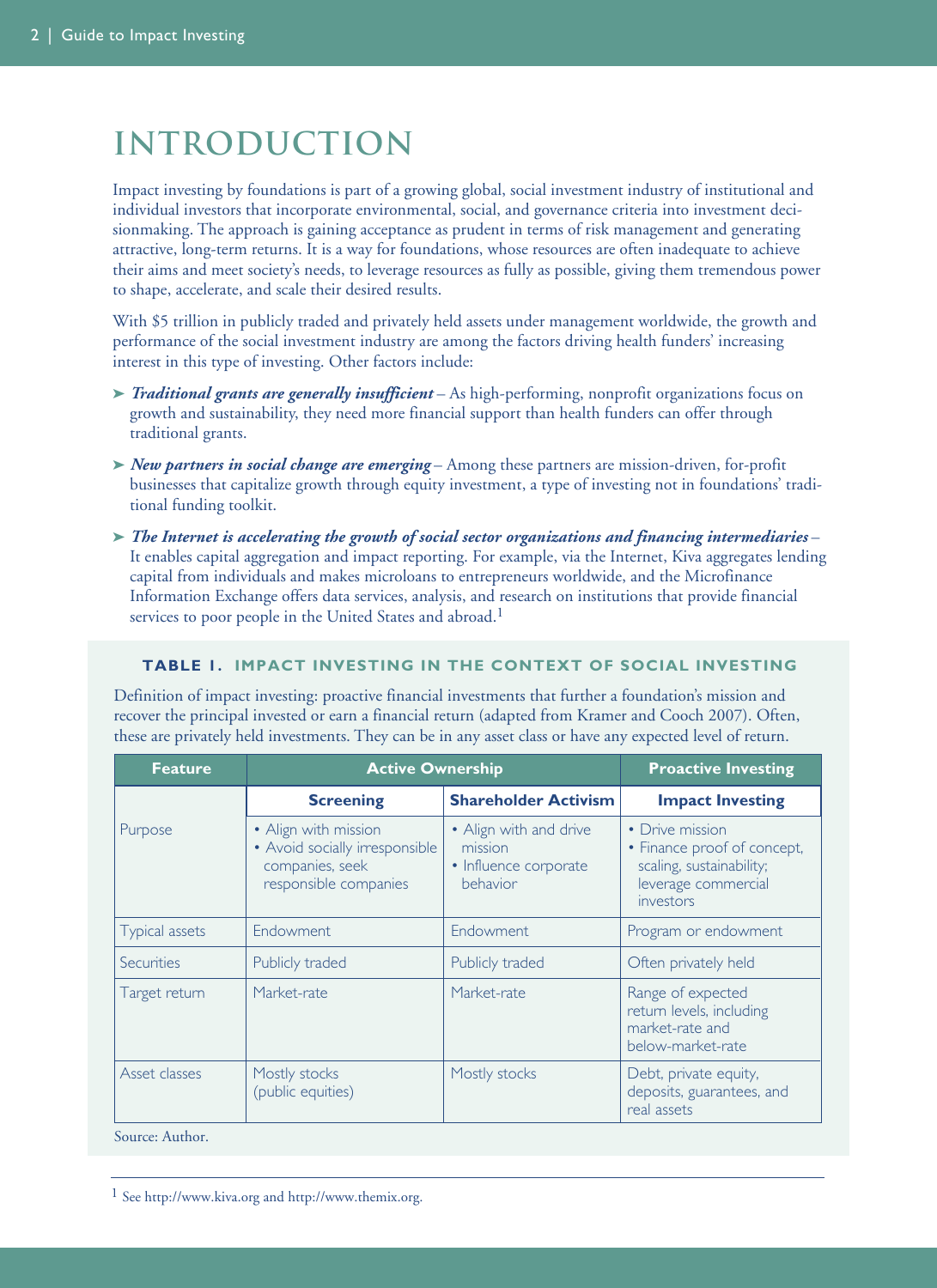- **➤** *Impact investing is proving itself* Financial and social performance is holding up well compared to conventional alternatives, showing that fiduciary responsibility can be consistent with investment strategies that incorporate social and environmental criteria.2
- **➤** *Health care policy and practice are shifting focus from disease treatment to health promotion*  This creates opportunities for investments in a range of innovations.
- **➤** *Health reform could significantly increase access to health care* To make this and other potential benefits a reality will require significant investment by the private sector.

Impact investments can be structured for any theme (program area or sector), asset class (equity, debt, deposits, guarantees, real assets), or expected level of financial return. Importantly, however, impact investments are not a magic bullet or an end unto themselves; rather, they complement effective grantmaking and other philanthropic activity. To be successful, impact investing requires planning, new team structures, traditional financial investing skills, and social metrics. And while the impact investing sector is developing rapidly and delivering significant financial and social results, it is still young. Foundations are actively involved in the field's continuing evolution through impact investing and grantmaking for trade associations, financial and social performance research, and the development of new investment products.

#### This guide:

- introduces impact investing what it is and how it can help health funders leverage their financial and other philanthropic assets to improve health care, health coverage, and healthy community, including health equity;
- explains how such investments can help the nation achieve better value for its health care expenditures; and
- illustrates the significant shared goals and opportunities for collaboration between health funders and other funders and investors. Their investments in community development, education, the alleviation of

#### **HEALTH EQUITY: HIGH-QUALITY, LONGER LIVES FOR ALL PEOPLE**

According to the U.S. Department of Health and Human Services (HHS) and the Centers for Disease Control and Prevention (CDC), "Health equity…as understood in public health literature and practice, is when everyone has the opportunity to 'attain their full health potential' and no one is 'disadvantaged from achieving this potential because of their social position or other socially determined circumstance'" (CDC 2010a).

HHS (2008) has four goals in its Healthy People 2020 plan:

- 1. Attain high-quality, longer lives free of preventable disease, disability, injury, and premature death.
- 2. Achieve health equity, eliminate disparities, and improve the health of all groups.
- 3. Create social and physical environments that promote good health for all.
- 4. Promote quality of life, healthy development, and healthy behaviors through all life stages.

<sup>2</sup> See also PricewaterhouseCoopers, "Environmental, Social and Governance Issues Create Potential Legal Liabilities," <http://www.pwc.com/gx/en/asset-management/assets/pdf/AMN0909\_15.pdf>, September 2009; and United Nations Environment Programme Finance Initiative, "Fiduciary Responsibility: Legal and Practical Aspects of Integrating Environmental, Social and Governance Issues into Institutional Investment," <http://www.unemg.org/LinkClick.aspx? fileticket=st4SBzmLTjI%3D&tabid=2895&language=en-US>, July 2009.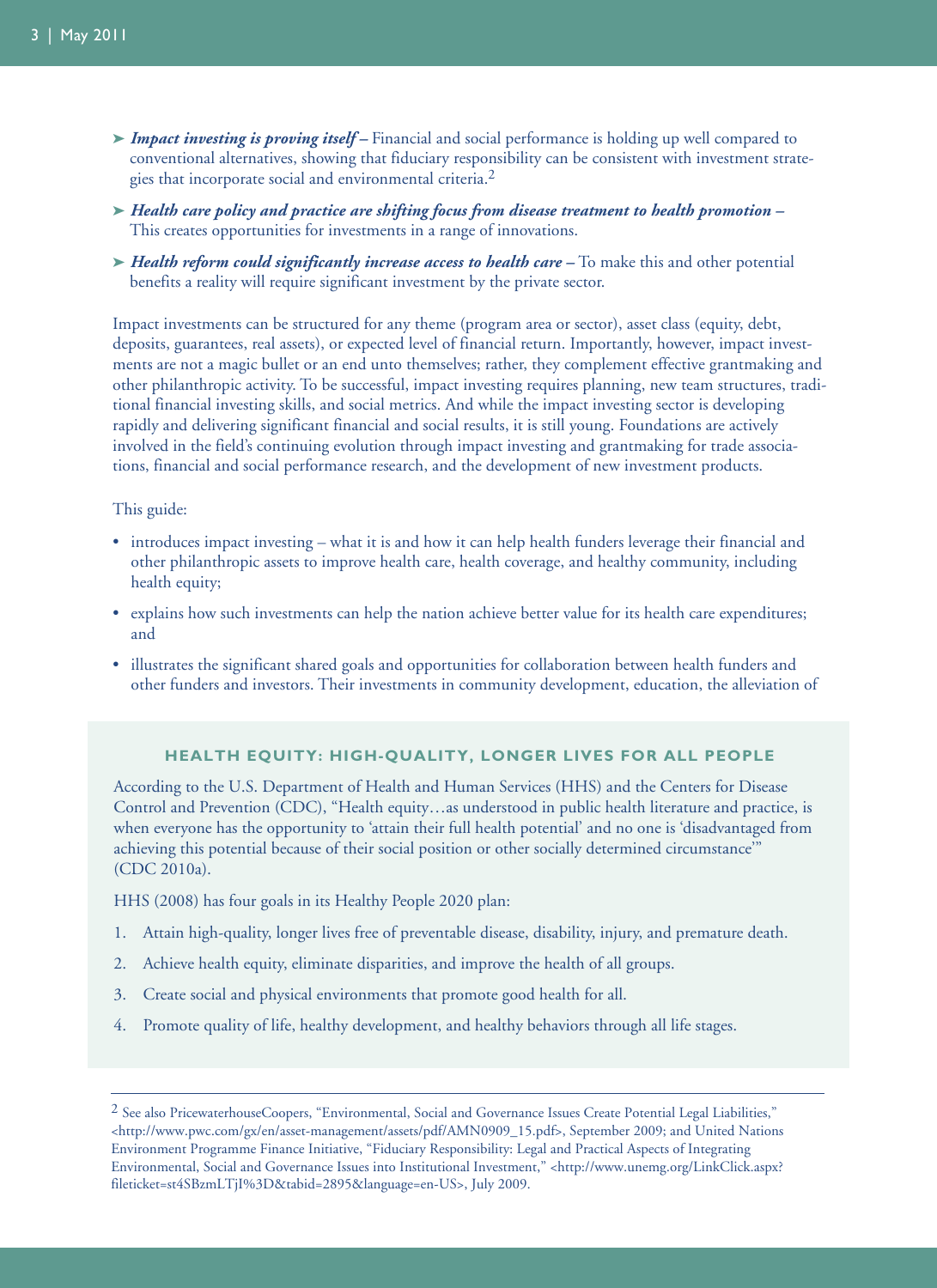poverty, and environmental sustainability not only help improve the nation's health, but also serve as models for others.

There are four main sections in the guide: Impact Investing Language and Practices; Planning and Executing an Impact Investing Program; Impact Investing in Action – profiles of impact investments that are advancing solutions in health care, health coverage, and healthy community; and Conclusion and Next Steps. Appendices include a glossary, a list of additional resources, and an overview of relevant regulatory issues for foundations.

*"Building a healthier nation will require substantial collaboration among leaders across all sectors, including some – for example, leaders in child care, education, housing, urban planning, and transportation – who may not fully comprehend the importance of their roles in improving health."* 

> *– Beyond Health Care: New Directions to a Healthier America. Recommendations from the Robert Wood Johnson Foundation Commission to Build a Healthier America*

The impact investment profiles are only illustrative. They are not endorsements or recommendations to invest, nor do they begin to describe the range of qualified organizations and initiatives nationwide that might be important investment opportunities for funders. Health funders should investigate potential investment opportunities in their relevant program areas and geographies, and undertake rigorous financial and social due diligence before making investment decisions.

#### **IMPACT INVESTING AND SUSTAINABILITY**

Among the promises of impact investing is the expectation that it can help organizations in the social sector – nonprofits, for-profits, hybrids, or cooperatives – achieve sustainability and scale. For example, it can bridge a shortfall in revenues from government and private sources, and provide funding for expansion.

Sustainability ultimately depends on a reliable revenue stream – government reimbursement, private fees, or reliable contributions. The Nonprofit Finance Fund and other mission-driven financing entities have found that effective, sustainable nonprofit organizations seldom cover all of their operating costs through fees. Instead, as part of their organizational growth, they create development units whose purpose is to generate contributions as a permanent source of revenue. For organizations that serve vulnerable populations, the development function – including raising capital for expansion – can be particularly challenging because, unlike a major university or cultural organization, they do not have easy access to an affluent donor base.

While sustainability is an important goal for most social sector organizations, scaling does not always add value. A church soup kitchen that meets local needs might not want to expand, yet it may benefit from participation in networks with other soup kitchens and related organizations, such as food banks – in effect, becoming part of a scaling of the food security sector. Similarly, to maintain a small carbon footprint, sustainable agriculture organizations that choose to be local may participate in networks.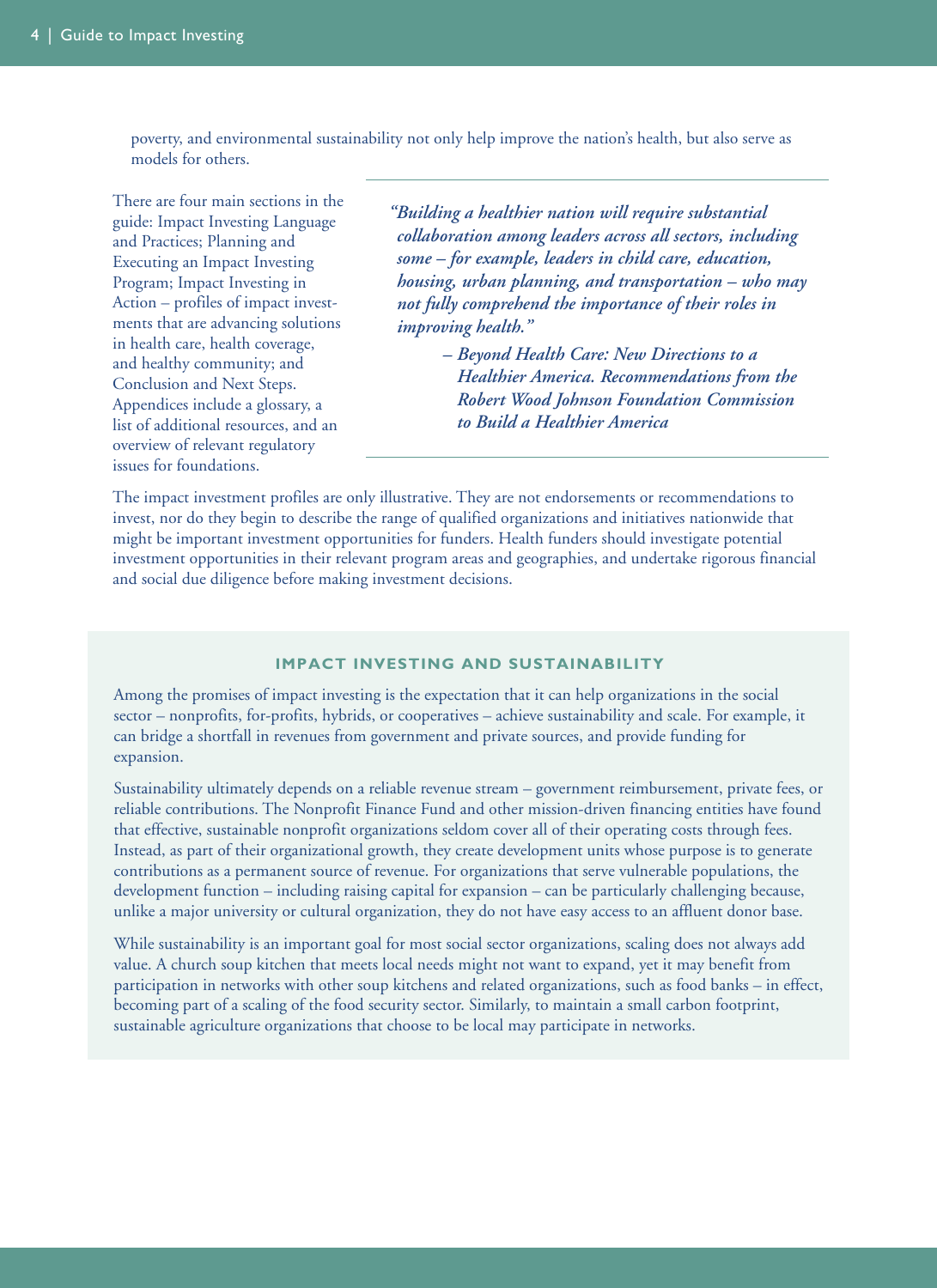# **IMPACT INVESTING LANGUAGE AND PRACTICES**

Foundations have been doing impact investing for more than 40 years, yet much of the growth in this type of investing has occurred within the last decade. Related language reflects the field's continuing evolution and the range of investors who, while having similar goals, may not frame their activities in terms of a charitable mission.

#### **LANGUAGE**

For purposes of this guide, impact investments are defined as proactive financial investments that advance a foundation's mission while recovering principal invested or earning a financial return (adapted from Kramer and Cooch 2007). The investments often are privately rather than publicly held. They can be structured for any program area or sector, and for any asset class, such as equity, debt, deposits, guarantees, or real assets (land, buildings, and commodities).

Program-related investments (PRIs) are a special category of impact investments. The Tax Code of 1969 defines private foundation PRIs as investments for which:

- the primary purpose is to accomplish one or more of the foundation's exempt purposes;
- no significant purpose is the production of income or appreciation of property; and
- no purpose is influencing legislation or taking part in political campaigns on behalf of candidates (IRS 2010a).

Examples of PRIs are investments in nonprofit housing projects for low-income people, low-interest loans to small businesses owned by members of economically disadvantaged groups that do not have ready access to commercial loans, and investments in nonprofit organizations that combat community deterioration (IRS 2010a). Although PRIs are often described as investments that carry a lower rate of financial return than a conventional investor would accept for an investment of similar risk, they can, in fact, generate strong returns. Investments by private foundations in for-profit, as well as nonprofit, organizations can be

#### <span id="page-9-1"></span><span id="page-9-0"></span>**MOTIVATIONS FOR IMPACT INVESTING**

Foundations use this type of investing to:

- proactively extend their impact;
- recycle philanthropic dollars;
- promote the scale and sustainability of investees;
- engage new tools and partners in social change, including mission-driven, for-profit businesses that seek equity investment to spur growth;
- leverage capital market resources that significantly exceed available philanthropic resources; and
- align their investment strategy with their mission and values.

They can further align their assets and mission through "active ownership" of traded securities. This includes shareholder activism (voting proxies or engaging management to encourage social and environmental responsibility) and screening (avoiding holdings in companies whose practices are irresponsible and seeking holdings in companies whose practices are responsible or best in class).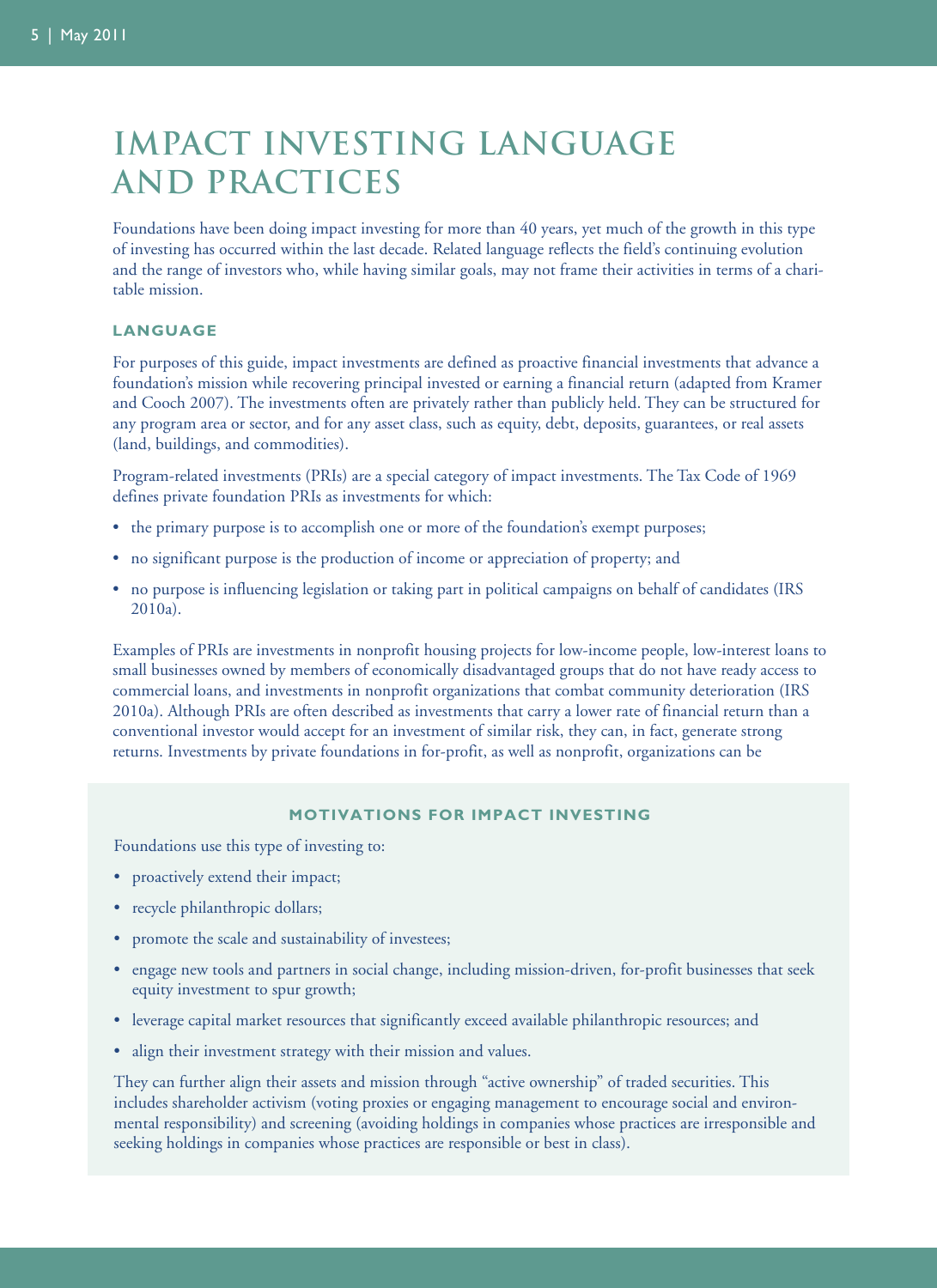qualifying PRIs as long as the use of proceeds is charitable and the foundations exercise expenditure responsibility – that is, they document and report the charitable use of proceeds for a grant or PRI to an entity that is not a 501(c)(3) public charity.<sup>3</sup> (See [Appendix A: Glossary](#page-90-0) and [Appendix E: Regulatory Considerations](#page-104-0) [for Impact Investing by Foundations.](#page-104-0))

The Tax Code defines PRIs only for private foundations, although all types of foundations have used similar techniques and appropriated the related terminology. The tax benefits of PRIs for private foundations go above and beyond the usefulness of these investments for carrying out charitable intent:

- **➤** *Distribution requirement*  Private foundations can count qualifying PRIs toward their 5 percent distribution requirement in the year they are disbursed, and can treat PRIs as charitable-use assets while they are outstanding – in other words, not include them when calculating the 5 percent requirement.
- **➤** *Funds for recycling*  Repaid PRIs are added dollar for dollar to the distribution requirement in the year received, which makes it possible to recycle charitable funds into new PRIs or other qualifying distributions.
- **➤** *Income and losses*  The income from PRIs is treated as investment income, but a PRI that defaults can be treated as a grant.
- **➤** *Exclusions*  Qualifying PRIs are excluded from tax regulations that govern jeopardizing investment and excess business holdings [\(see Appendix E\)](#page-104-0).

Mission-related investments (MRIs), which Internal Revenue Service(IRS) regulations do not define for foundations, are generally those that have market-rate expected returns on a risk-adjusted basis. Although some foundations use "MRI" to refer to impact investments across the entire financial return spectrum, most use this term of art to describe investments that meet the fiduciary guidelines for a foundation's investment of endowment assets, or "other 95 percent," that deliver social and financial benefits ("double bottom line") or social, environmental, and financial benefits ("triple bottom line").

Table 2 summarizes the differences between PRIs and MRIs.

#### **TABLE 2. PROGRAM-RELATED VERSUS MISSION-RELATED IMPACT INVESTMENTS**

| <b>PRI</b>                                                                                                                                                                                                                                                                                                                                                                                                                                                                                                                                     | <b>MRI</b>                                                                                                                                                                                                                                                                                                                                                                                                                                                                                                                                                                                                    |
|------------------------------------------------------------------------------------------------------------------------------------------------------------------------------------------------------------------------------------------------------------------------------------------------------------------------------------------------------------------------------------------------------------------------------------------------------------------------------------------------------------------------------------------------|---------------------------------------------------------------------------------------------------------------------------------------------------------------------------------------------------------------------------------------------------------------------------------------------------------------------------------------------------------------------------------------------------------------------------------------------------------------------------------------------------------------------------------------------------------------------------------------------------------------|
| • A regulatory term<br>• The Tax Code of 1969 defines PRI as a private<br>foundation investment of any asset class in any<br>type of organization for which:<br>1. The primary purpose is to accomplish one or<br>more of the foundation's charitable, religious,<br>scientific, literary, educational, other exempt<br>purposes.<br>2. No significant purpose is production of income<br>or appreciation of property.<br>3. No purpose is to influence legislation (lobby) or<br>take part in political campaigns on behalf of<br>candidates. | • A term of art whose definition varies<br>• Foundations typically define MRI as an<br>investment of any asset class in any type of<br>organization that has a market-rate expected<br>return on a risk-adjusted basis and that<br>advances a mission.<br>• Often described as double-bottom-line<br>investing (social and financial returns) or triple-<br>bottom-line investing (social, environmental,<br>and financial returns).<br>• Generally refers to investments of the<br>endowment, or "other 95 percent" (excluding<br>the 5 percent of assets given away under the<br>distribution requirement). |
| Source: Author and IRS 2010a.                                                                                                                                                                                                                                                                                                                                                                                                                                                                                                                  |                                                                                                                                                                                                                                                                                                                                                                                                                                                                                                                                                                                                               |

3 See also IRS, "Grants to Organizations," http://www.irs.gov/charities/foundations/article/0,,id=137611,00.html; and IRS, "Expenditure Responsibility," <http://www.irs.gov/charities/foundations/article/0,,id=137613,00.html>, 2010.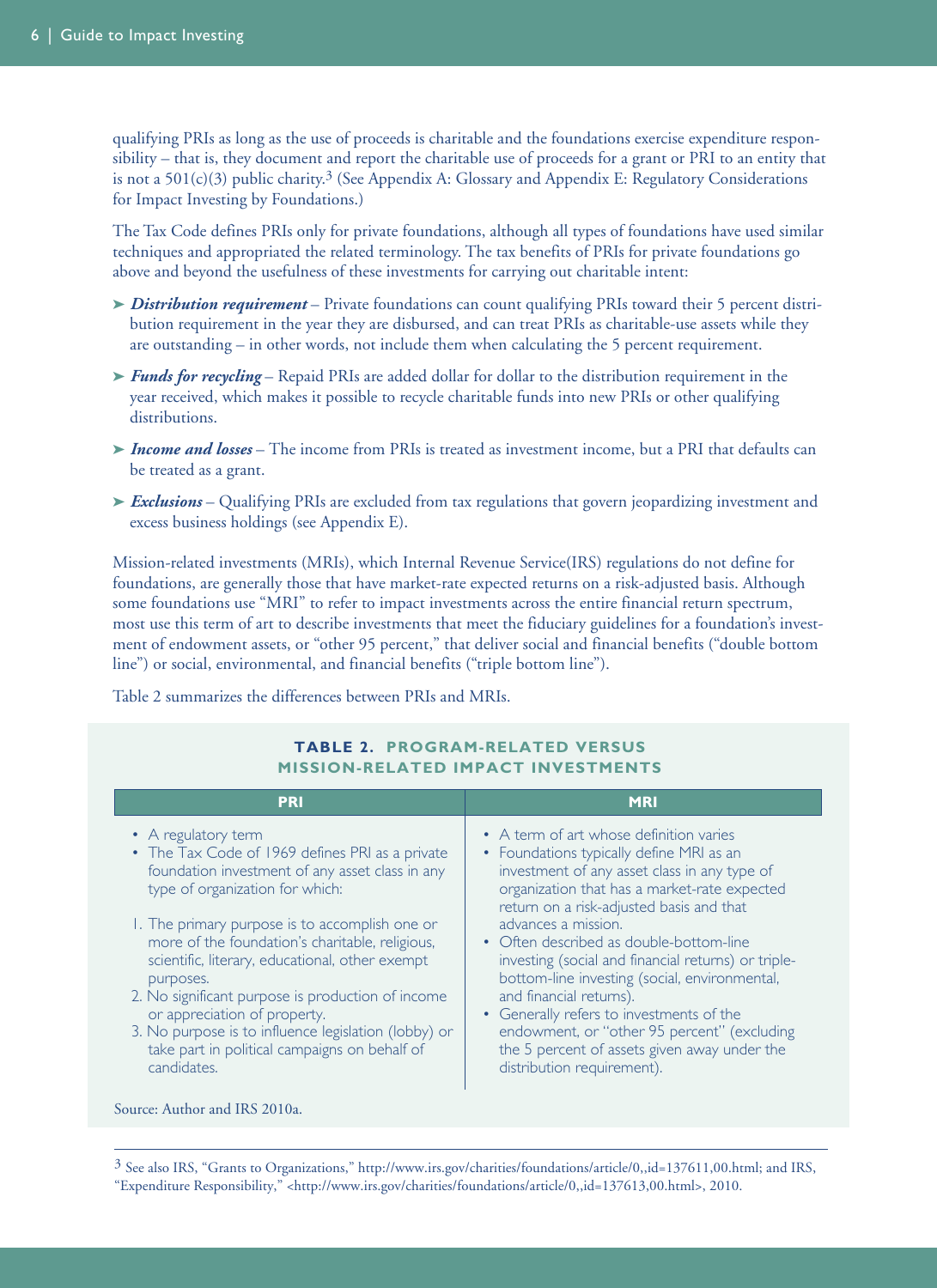#### <span id="page-11-0"></span>**PRACTICES**

Conventional investment discipline – applying financial rigor to the sourcing, due diligence, structuring, closing, and monitoring of investments across asset classes – is a guiding principle in prudent impact investing. This section describes how foundations establish impact investing criteria, construct and monitor a portfolio, and manage the investing process.

Foundations generally apply an investment thesis and a social thesis to impact investing. The investment thesis describes how an investment will be repaid and/or generate a return, while the social thesis describes the impact, influence, and leverage an investment will have or create.4 The art and science of effective impact investing have much in common with effective grantmaking, particularly the need to identify qualified management and value-added social innovation. However, impact investing also requires an ability to identify, structure, document, and manage investments in order to get repaid, typically with some earnings.

Traditional investors often describe repayment as a return *of* principal (the original amount invested) and a return *on* principal (interest, dividends, or capital appreciation earned, net of fees). For programmatic reasons, impact investors may choose to make PRIs that carry below-market-rate expected returns *on* principal. But they usually apply traditional investment discipline to determine both the likely return *of* principal and the return *on* principal for each impact investment, be it a PRI or MRI.

To repay an investment, the organization or project that received it must have a revenue stream or other repayment source. This is typically in the form of predictable earned revenue (interest, dividends, or fees), but it may include reliable contribution pledges. Repayment could also come through refinancing, as when a permanent mortgage refinances a construction loan; through capital appreciation; or, in the case of a forprofit entity, through its sale or an initial public offering of stock.

Grants are still the critical source of funds for countless charitable activities that cannot and should not be expected to repay. Early on, a foundation's impact investing program develops the capacity to determine which potential investments are likely to be able to repay.

The impact investing program at the private F.B. Heron Foundation is a model for many other foundations (Figure 1 and [Appendix B: Impact Investing Financial Performance\)](#page-95-0). Heron has extended PRIs to about 20 percent of its grantees, and 67 percent of its PRI borrowers are current or former grantees (Ragin 2010). For most foundations, the proportion of grantees that have also received PRIs is far less. The continuum of MRIs at Heron generally reflects the asset classes across which foundations make impact investments.<sup>5</sup> As in conventional investing, the asset classes entail different levels of risk and expected return. Asset classes with

#### **FIGURE 1. F.B. HERON FOUNDATION CONTINUUM OF MISSION-RELATED INVESTMENTS**



<sup>4</sup> Impact, influence, and leverage are impact investment social criteria formulated by The Annie E. Casey Foundation.

<sup>5</sup> For Heron, "mission-related investment" means the full spectrum of below-market-rate and market-rate investments that advance a mission. This guide refers to that full spectrum as "impact investing."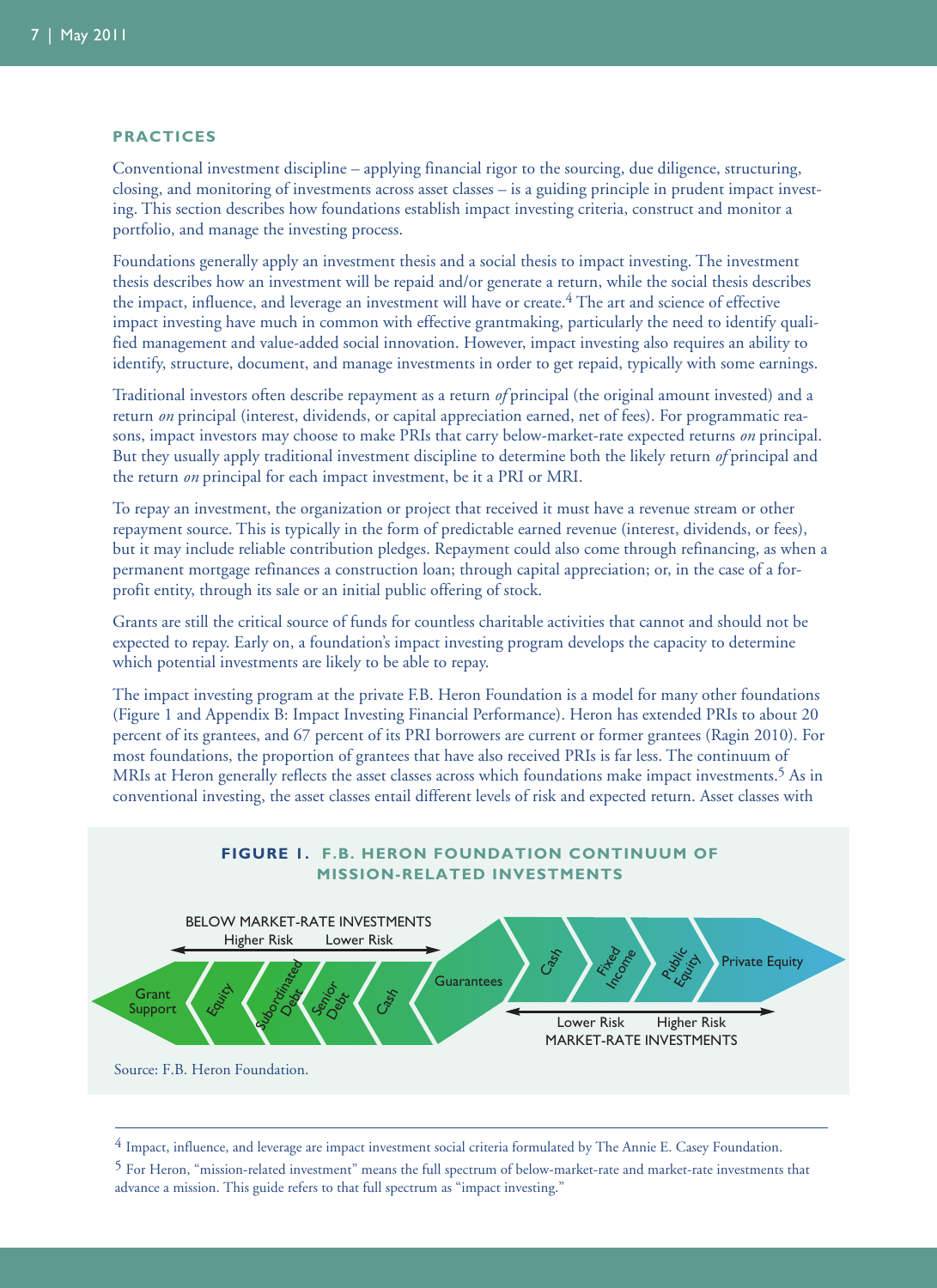#### **STRUCTURING INVESTMENTS: TAPPING ASSET CLASSES FOR SAFETY AND SOCIAL CHANGE**

Expected risk-return characteristics vary among asset classes, such as private equity, public equities, debt, deposits (cash or cash equivalents), and real assets. In addition, different asset classes are expected to perform better in the market at different times. Traditional investors build portfolios whose expected returns are not correlated; the goal is to have holdings that perform well or poorly at different times, reducing overall risk.

In impact investing, each asset class has added significance as a financing tool. Part of the art of such investing is matching the appropriate investment tool – an asset class or structure – to a particular financing need.

The type and phase of the entity or project being financed largely drive this process.

Nonprofits are typically debt financed, as they cannot be owned by private investors or issue equity shares (ownership stakes). They may create revenue-generating social enterprises or for-profit subsidiaries that attract equity investment. Or they may affiliate with for-profit entities in so-called hybrid organizations. In hybrids, the nonprofit seeks grant funding for activities that need to be subsidized, and the for-profit issues equity or debt to investors to capitalize a social-purpose business.

Variations in investment structures and expected, risk-adjusted return accommodate both the phase of the entity or project being financed, and investors' differing objectives and risk tolerance. For example, investors may want to spur innovation or they may prefer to support replication of proven concepts.

Broad applications of asset class for impact investing include:

- **➤** *Debt or loan* an amount owed under a legally binding contract that states payment terms for principal and interest. Debt or loan financing is generally appropriate for nonprofit and for-profit entities that have a reliable revenue stream or repayment source. Senior debt has repayment priority over subordinated ("junior") debt, which therefore entails greater risk. Debt can be structured to be convertible into equity or have equity features that make it useful for early-stage and growth businesses. One such feature is payment of royalties on sales: the payments occur when sales occur, in contrast to regular interest payments, which must be made whether or not an entity is earning revenue.
- **➤** *Fixed-income securities (bonds)* a form of debt requiring fixed periodic payments of interest and principal. Bonds are often structured through the purchase or securitization of existing debt, such as a pool of bank mortgages, which gives the original lender liquidity (cash) and the capacity to make new loans.
- **➤** *Guarantees* contingent obligations to lend, offered as an incentive for third-party lenders to extend credit. If the borrower defaults, the guarantor repays the lender and seeks to collect the debt from the borrower. Under this arrangement, impact investors can pledge existing assets for the guarantee, thereby mobilizing credit without liquidating their current holdings or disbursing cash (unless the guarantee is called).
- **➤** *Deposits* cash placed in banks and credit unions, which generally carry federal deposit insurance. Deposits are a form of debt that the depository must repay when the depositor makes a withdrawal. Deposited, insured funds fuel lending to households, small businesses, and nonprofits. They also support depositories that offer safe financial services, often to low- to moderate-income clients who otherwise would have to depend on local predatory providers of such services.
- **➤** *Private equity (including venture capital)* investment in for-profit companies that are not publicly traded. It commonly features equity capital – an ownership stake in a company's earnings and assets.

*continued on next page*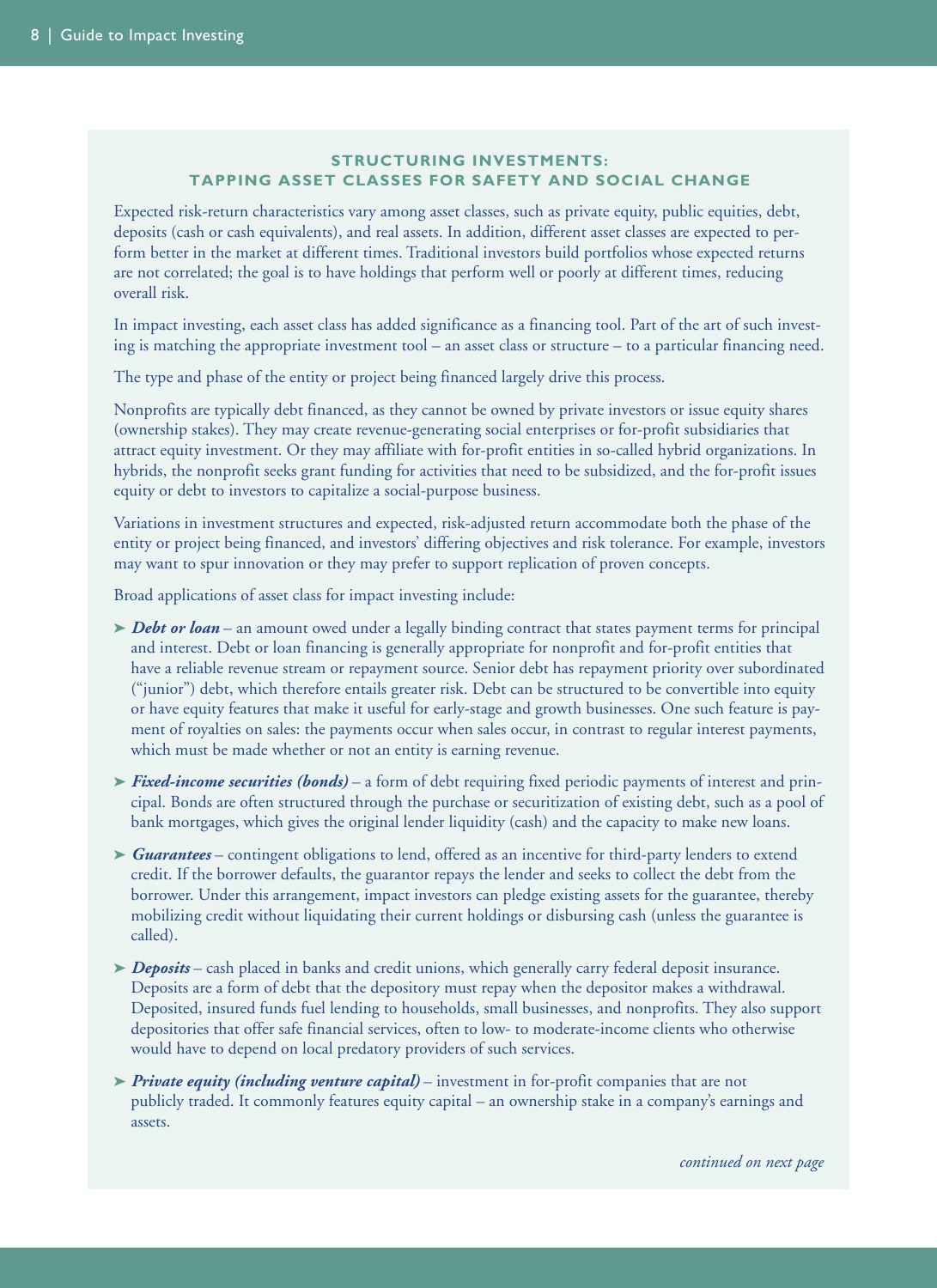Without the legal repayment obligation of debt, equity investments carry higher risk and a higher expected return than debt. They are generally an appropriate asset class or structure for an early-stage, high-growth, for-profit business. An alternative is convertible or hybrid forms of debt, such as debt with repayment contingent on revenue. Over a period of years, a successful venture typically progresses through stages (seed, early, growth, mezzanine [\[see Glossary\]](#page-90-0), and buyout and/or initial public offering), raising additional capital during each one. A key issue is always whether, when, and how an exit occurs. Like all investors, impact investors welcome a profitable exit.

Impact investors, however, may be willing to take less profit or delay the exit until a suitable exit strategy is identified so that the growing company can continue to generate social impact – for example, by creating local jobs with benefits, establishing sustainable business practices, or providing charity care. Social entrepreneurs highly value impact investors for the commitment they bring to these crucial matters.

- **➤** *Real assets (physical rather than financial assets, such as real estate land or buildings and precious metals or timber)* – other asset classes that foundations may own and manage sustainably or use for charitable purposes. For example, they may use real estate to house local nonprofit organizations.
- **➤** *Recoverable grants* a rare but useful structure some foundations and mission-driven intermediaries use to capitalize ventures that may be too risky to repay a PRI. In these cases, the odds of repayment are uncertain due to factors such as an extremely undeveloped marketplace. Rather than undertake full PRI due diligence and documentation, the foundation gives a grantee a grant letter establishing milestones that trigger repayment. To encourage repayment, the foundation may offer the possibility of larger, follow-on PRIs.
- **➤** *Forgivable loans* similar to recoverable grants, for situations in which repayment is not predictable. For example, a forgivable real estate loan might be appropriate if the feasibility of a project cannot be fully assessed in advance. A foundation may also forgive a loan to reward outstanding social performance. It may convert some or all of a loan to equity or to a grant when, for instance, the borrower creates a significant number of effective small businesses that generate sales and tax revenue in a struggling local economy. Lenders sometimes use this strategy to forgive the student loans of professionals who enter public service. The strategy is not recommended as a response to weak financial or social performance.

higher risk appear at each end of the continuum and those with lower risk appear toward the center; guarantees are a special case because the risk level varies from deal to deal. Heron's continuum, however, does not reflect certain impact investing structures that some foundations use – for example, real assets (land, buildings, and commodities; the continuum includes recoverable grants within grant support).

Different foundations have different program goals and risk tolerance when it comes to impact investing. Some construct a portfolio diversified across asset classes, tapping specialized management expertise that reflects such diversity. These foundations typically seek to meet or exceed benchmarks for each asset class when they make market-rate MRIs, consistent with standard practice for traditional investment portfolios. Among foundations that make PRIs with an expected below-market-rate of return, some use the long-term rate of inflation plus 1 percent as their targeted benchmark. Others target discounts from current market rates of return for investments in the same asset class and with the same risk profile.

Some foundations set aside a small portion of assets – perhaps 1 percent to 3 percent – as a "carve-out" for impact investing. Instead of fully diversifying these investments across asset classes, they may focus on a particular asset class or, irrespective of class, select impact investments opportunistically that are compelling from a mission standpoint. Depending on the specific circumstances in each case, a foundation often has the option to structure its investment as a PRI or MRI.

Foundations can invest directly in an organization or project, or place their investment via an intermediary,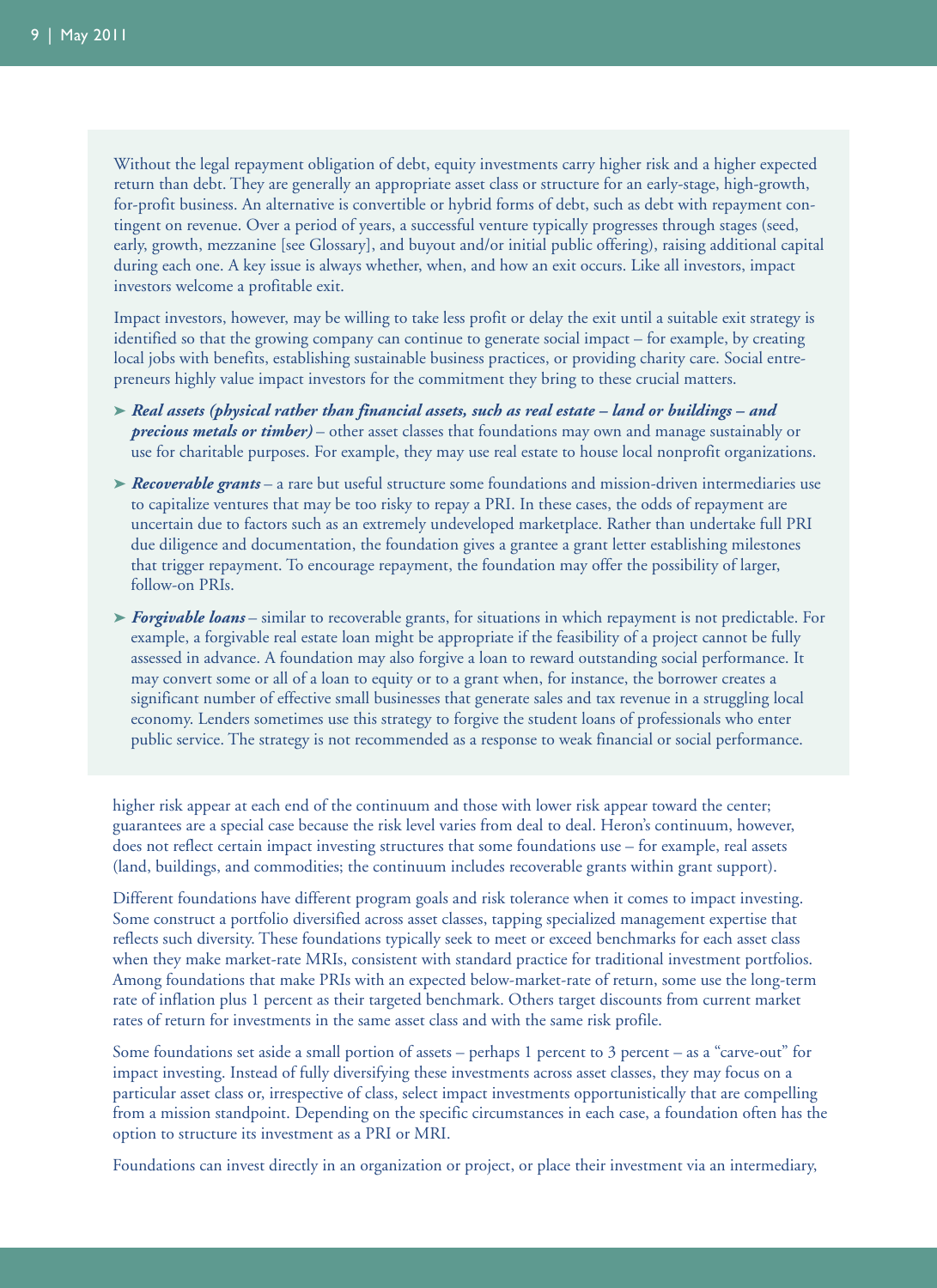fund, or fund of funds.<sup>6</sup> These options have different advantages and trade-offs. Successful direct investing requires time and skills that must be available in-house or retained. The impact investing arena has generated a growing class of specialized intermediaries and funds, including community development financial institutions (CDFIs) [\(see Glossary\)](#page-90-0).

Foundations in the United States were among the earliest practitioners of impact investing, long before the rise of the global social investing industry. More than 40 years ago, they started to invest, on concessionary terms, in grantees that could not obtain financing elsewhere. Today, the global social investing industry has about \$5 trillion in privately held and publicly traded assets under management, \$2.71 trillion of which are in the United States (Social Investment Forum 2007). Impact investors, like investors in the broader social investment marketplace, now have a choice of themes or program areas, such as health, environment, education, or community development; asset classes, such as equity, debt, or cash deposits; and expected financial returns.

Much of the growth in impact investing has occurred within the last decade. Numerous reports have demonstrated that impact investors need not sacrifice financial returns – indeed, they may stabilize returns – by incorporating social, environmental, and governance criteria into investment decisionmaking (Social Investment Forum 2009). In part because impact investments, as narrowly defined, are largely a privately held subset of social investments, public information on their financial performance is limited. But the available data, including those from the Heron Foundation, corroborate this finding.

Standard measures of financial performance in the conventional investing arena are return on assets, equity, or investment. Measures of social outcomes in impact investing, on the other hand, are as diverse as the range of foundation missions and program areas. Consequently, systematizing or standardizing social metrics for impact investing are topics of intense discussion and research. An increasing number of foundations are creating social metrics dashboards that track outputs and help impact investors objectively determine if such investments are achieving their expected impact.

#### **CDFIs: FOUNDATION PARTNERS IN IMPACT INVESTING**

As of December 31, 2010, there were 939 certified community development financial institutions (CDFIs) operating nationwide. They included 91 regulated banks or thrifts (of which 48 were part of bank holding companies that are also CDFIs), 203 regulated credit unions, 572 loan funds, and 25 venture capital funds (Community Development Financial Institutions Fund 2011).

In fiscal year 2007, 508 of these institutions invested \$5.3 billion to create economic opportunity in the form of jobs, affordable housing units, community services, and financial services for low- to moderateincome communities. These investments:

- created or maintained 34,276 jobs;
- financed the construction or renovation of 57,274 affordable housing units and 687 community facilities in economically disadvantaged communities;
- provided 15,546 responsible mortgages to first-time and other homebuyers;
- provided 14,480 alternatives to payday loans; and
- helped 7,706 low-income individuals open their first bank account (CDP Publication Committee 2007).

In the economic downturn, CDFIs have been on the forefront of rescue lending for nonprofit organizations and families at risk of foreclosure. With support from their trade associations, the institutions have also increased their loan loss reserves and proactively manage risk, which, in most cases, has resulted in stable investment performance (Opportunity Finance Network 2010).

<sup>6</sup> A fund is a type of intermediary. These two terms are often used interchangeably. "Intermediary" is more common in the philanthropic context, while "fund" is more common in the conventional investing context.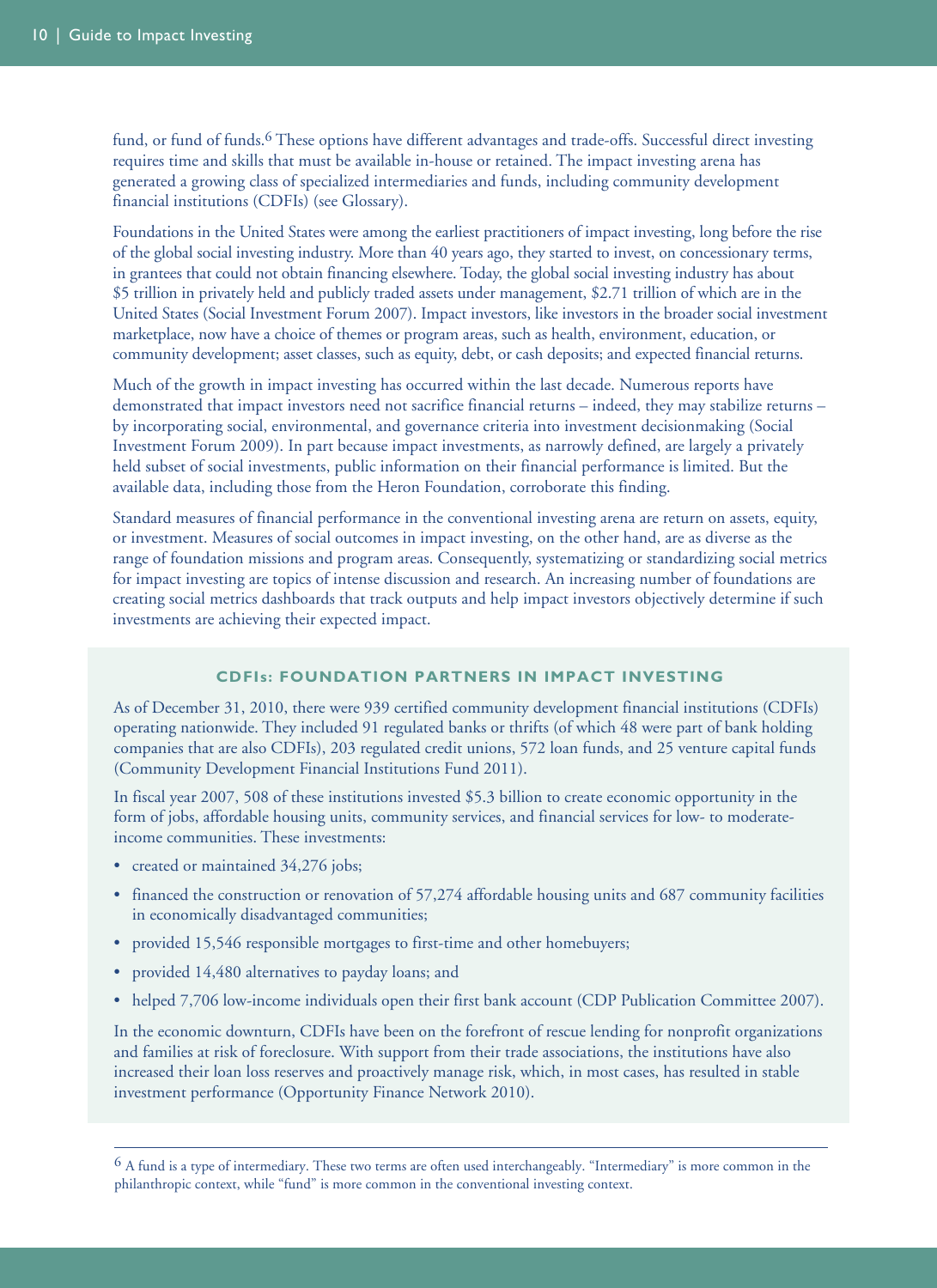## **PLANNING AND EXECUTING AN IMPACT INVESTING PROGRAM**

A wealth of impact investing models advance health care, health coverage, and healthy community while recycling philanthropic capital and generating financial returns. Growing participation by health funders in this type of investing will unleash more assets to support successful models, foster a commitment to innovate, and generate insights on how the range of strategies can most effectively generate health benefits.

Given the range of impact investing options, funders of all types often ask: "How do we begin?"

As with any new program, an important preliminary step is to evaluate how impact investing aligns with the foundation's mission, programs, values, and resources. In practice, foundations often make initial impact investments opportunistically and incrementally build larger, more strategic programs over time. While no single step or sequence of steps is appropriate in all circumstances, foundations that launch a comprehensive impact investing program generally follow a roadmap like the one in Figure 2.

Impact investing often is introduced as part of a broad examination of how a foundation's strategy and culture can evolve to more effectively drive its mission. A planning roadmap like the one in Figure 2 helps

| <b>INITIAL STRATEGIC</b><br><b>WORK</b>                                                                                                                                                                                                                                                                                                                                                                                                                                                                        | <b>IMPACT INVESTING</b><br><b>POLICIES</b>                                                                                                                                                                                                                                                                                           | <b>PROGRAM</b><br><b>EXECUTION</b>                                                                                                                                                                                                                                                          | <b>ONGOING</b><br><b>STRATEGIC AND</b><br><b>INSTITUTIONAL</b><br><b>MANAGEMENT</b>                                                                                                                                        |
|----------------------------------------------------------------------------------------------------------------------------------------------------------------------------------------------------------------------------------------------------------------------------------------------------------------------------------------------------------------------------------------------------------------------------------------------------------------------------------------------------------------|--------------------------------------------------------------------------------------------------------------------------------------------------------------------------------------------------------------------------------------------------------------------------------------------------------------------------------------|---------------------------------------------------------------------------------------------------------------------------------------------------------------------------------------------------------------------------------------------------------------------------------------------|----------------------------------------------------------------------------------------------------------------------------------------------------------------------------------------------------------------------------|
| • Identify champions to<br>drive process<br>• Assess landscape of<br>impact investing<br>opportunities<br>• Determine strategy<br>based on mission,<br>values, program<br>• Perform baseline<br>assessment: Where<br>are we now?<br>• Determine financial<br>and social goals and<br>metrics: Where are<br>we going?<br>• Foster relationship<br>between investment.<br>and program "sides"<br>of the foundation<br>• Determine relation<br>to grants portfolio<br>• Identify target<br>investees and partners | Prepare investment<br>policy or amend<br>foundation's policy to<br>clarify:<br>• Target asset classes,<br>deal size, and funding<br>level and source<br>• "Credit culture" as<br>specified by pricing<br>performance bench-<br>marks, risk tolerance,<br>collections.<br>intermediary versus<br>direct investing, and<br>positioning | Determine infrastructure<br>$-$ how foundation<br>will staff, partner, or<br>outsource:<br>• Internal education<br>• Deal sourcing<br>• Financial due diligence<br>• Legal structuring and<br>documentation<br>• Deal negotiating and<br>closing<br>• Portfolio monitoring<br>and reporting | Ongoing strategic<br>management:<br>• Human resources and<br>systems for financial<br>performance, social<br>impact, innovation,<br>leverage, collabora-<br>tion, evaluation,<br>learning, reporting,<br>and communication |

<span id="page-15-0"></span>**FIGURE 2. IMPACT INVESTING PLANNING ROADMAP**

Source: Adapted from Bernholz and Richter 2009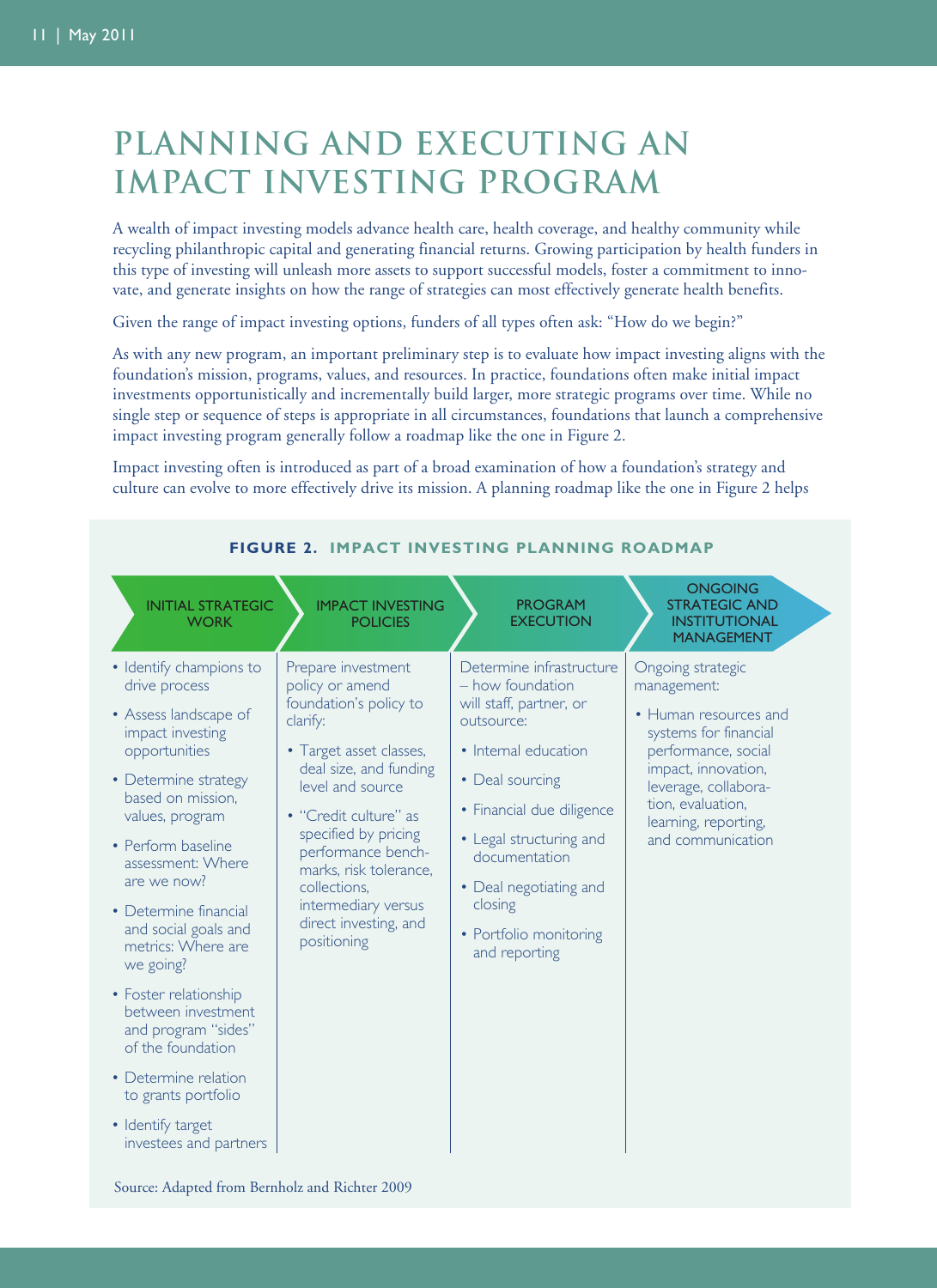#### <span id="page-16-0"></span>**PRIs IN PRACTICE**

At the Endowment for Health, a range of key people have participated in designing and executing the PRI program, according to Jeanne C. Ryer, program director. The working group that designed it included members of the board, program committee, investment committee, advisory council, and staff. For operations, a group consisting of members of the board's executive committee, and chairpersons of the program and investment committees, recommends any policy changes to the full board.

"As soon as we started considering real loans, we went from theoretical conversation to actual," Ryer said. "That process caused us to change some of our guidelines. Language is a challenge, but less so as we have moved through the past year. The biggest challenges are talking about risk. Risk means different things to people with investment, finance, and program perspectives."

ensure that impact investing contributes to the organization's overall strategic objectives and takes into account its culture and risk management. A roadmap can also help foundations anticipate and work around potential roadblocks. The section below describes steps in the planning process and issues that may arise.

#### **INITIAL STRATEGIC WORK**

- **➤** *Identify champions to build a strategy* Impact investing strategies require approval by the board, which may also be responsible for approving specific investments. It is important that a foundation's planning team include both finance and program representatives, and members with insight on vetting new strategies at the board level. The team should be small enough to work expeditiously. However, input from all areas of the foundation that will eventually contribute to execution of the impact investing program yields an effective program and fosters buy-in across the organization.
- **➤** *Foster a relationship between finance and program staff* An impact investing program can help everyone at a foundation better understand how capital markets affect investment performance and social and environmental conditions. Ongoing dialogue between finance and program staff will increase the odds of impact investing success by ensuring that investment strategies take the dynamics of both capital markets and communities into account.

At many foundations, investment and finance functions are in one silo and program activities in another. Other foundations, particularly the smaller ones, outsource the investment function. In addition to having an interest in philanthropic aims, many investment and finance officers who work at or for foundations believe that markets can serve the public good. These outlooks, along with conventional investment discipline, are extremely helpful as foundations explore the fit between impact investing strategies and their institutions.

Investment managers and, occasionally, board members may have rigid views on whether and how impact investing should proceed. This can cause tensions and/or delays if a foundation is trying to incorporate best practices or insights from the impact investing field into its strategy.

A foundation may be able to overcome such hurdles by co-investing with more experienced foundations and like-minded investors. Trusted advisers can also help advocate proven approaches to impact investing. PRIs may be an ideal entry point if staff and the board feel more comfortable using program resources to experiment with new investment strategies. Occasionally, attrition of dissenting parties is necessary for a program to move forward.

**➤** *Assess the impact investing landscape* – This step examines the range and types of investment opportunities and identifies potential co-investors and partners. It also fosters an internal dialogue about risk tolerance.

As a foundation gains a better sense of the investment opportunities, an important consideration is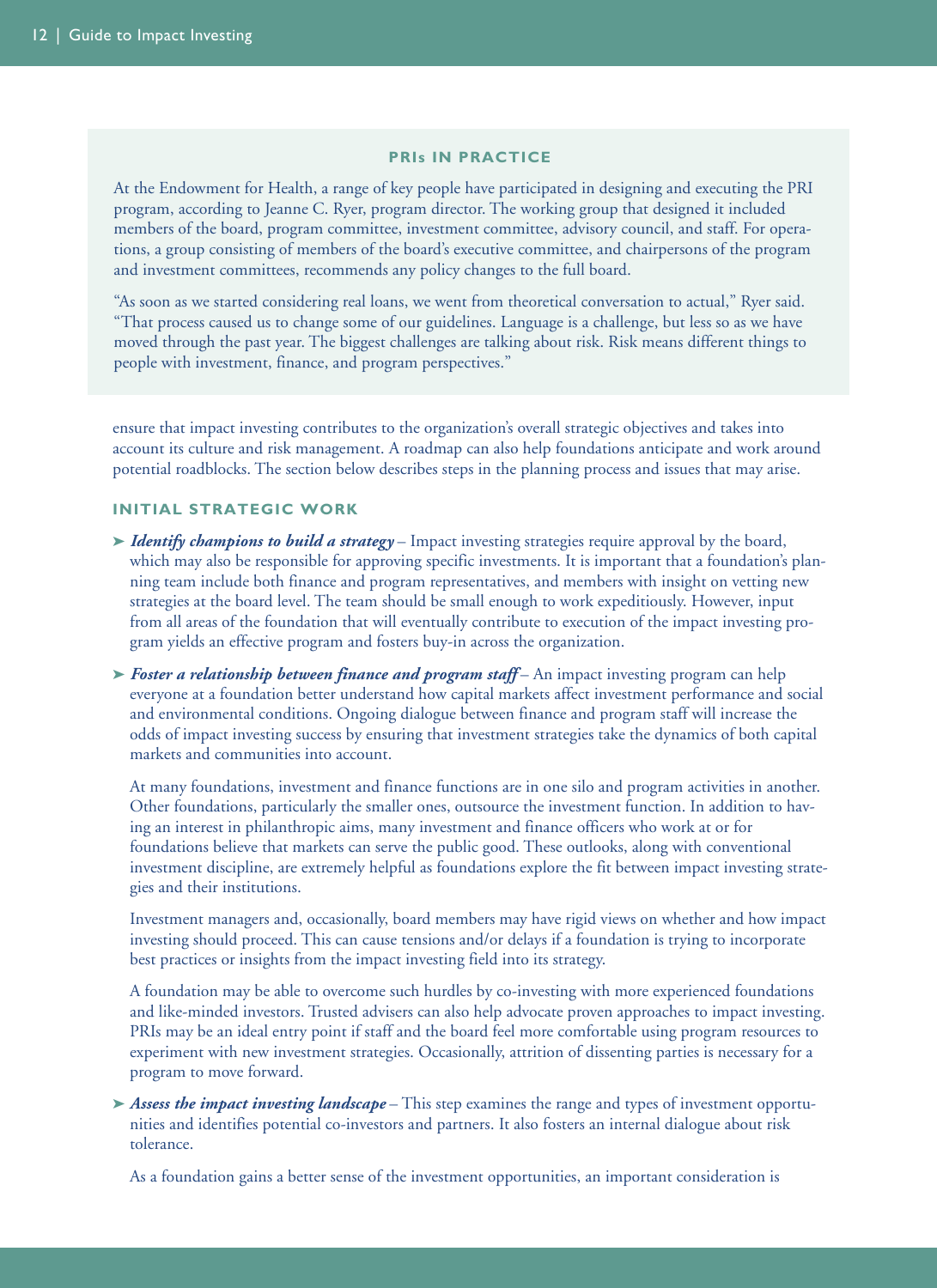whether it will make PRIs, market-rate MRIs, or both.

Another critical decision is how the foundation will fund its impact investments. While foundations may eventually seek to invest all of their assets in ways that drive mission, most begin with a carve-out of some type. Many private foundations fund PRIs through the program budget. Community foundations may fund these investments with unrestricted or program funds, or through special arrangements with supporting organizations, donor-advised funds, or agency endowments [\(see Appendix E\)](#page-104-0). Some foundations begin with an allocation from the endowment for market-rate MRIs because they do not want to allocate endowment or program funds for PRIs; they hope that by demonstrating the earnings potential of MRIs, they can allocate more endowment assets to them over time.

The California Endowment and the W.K. Kellogg Foundation led their impact investment programs with market-rate MRIs. Each is testing the strategy with a willingness to allocate increasing portions of their endowments, if market returns prove reliable. They have also seen interesting investment opportunities that would not qualify as market-rate investments; The California Endowment started a PRI program and Kellogg is considering doing so.

**➤** *Develop a proposed strategy based on mission, values, and programs* – The planning team will likely filter a universe of possible investments to arrive at a proposed investment strategy that prioritizes the options best suited to accelerate, broaden, or deepen the impact of the foundation's mission, values, and other philanthropic programs.

Foundations often lead their strategic use of impact investing from one program area. For example, the California HealthCare Foundation (2010) has three key program areas: Innovations for the Underserved, Better Chronic Disease Care, and Market and Policy Monitor. It recently launched a PRI strategy focused on Innovations for the Underserved – namely, to scale technological innovations that improve health care delivery in the safety net. Building on staff's technological innovation expertise, the foundation is working with Stanford Biodesign and other partners on prototypes that could have broad uptake, hopefully boosting the odds that vulnerable populations will be better served.

**➤** *Perform a baseline assessment: "Where are we now?"* – A baseline assessment enables a foundation to identify and begin tracking current holdings that qualify as impact investments. It also identifies investments that may conflict with the foundation's mission, values, and program, and that could be targets for shareholder activism or eventual divestment.

Some funders do not consider current holdings to be impact investments if the holdings were not originally acquired with the intention of advancing the foundation's mission. However, deciding to retain and more closely track such investments in terms of their social impact arguably reflects that intention.

Shareholder activism is a type of impact investing that leverages existing holdings, generally publicly traded securities. The Nathan Cummings Foundation has been a leader in this regard: it urges management at companies whose stock it owns to improve corporate responsibility in areas that bear on the

#### **SCALING MODELS**

Nonprofit and for-profit organizations typically have early operating losses as they establish proof of concept for their products or services. Then, to scale a successful model, they need substantial capital infusions in the form of grants, loans, or equity investment.

PRIs can help support social sector organizations through the early growth stages and, subsequently, when they introduce new products or expand their markets. Organizations in later stages may be able to qualify for market-rate MRI investments. As part of their market-rate, alternative asset allocation for venture capital, some foundations also make MRIs in the early stages of for-profit ventures.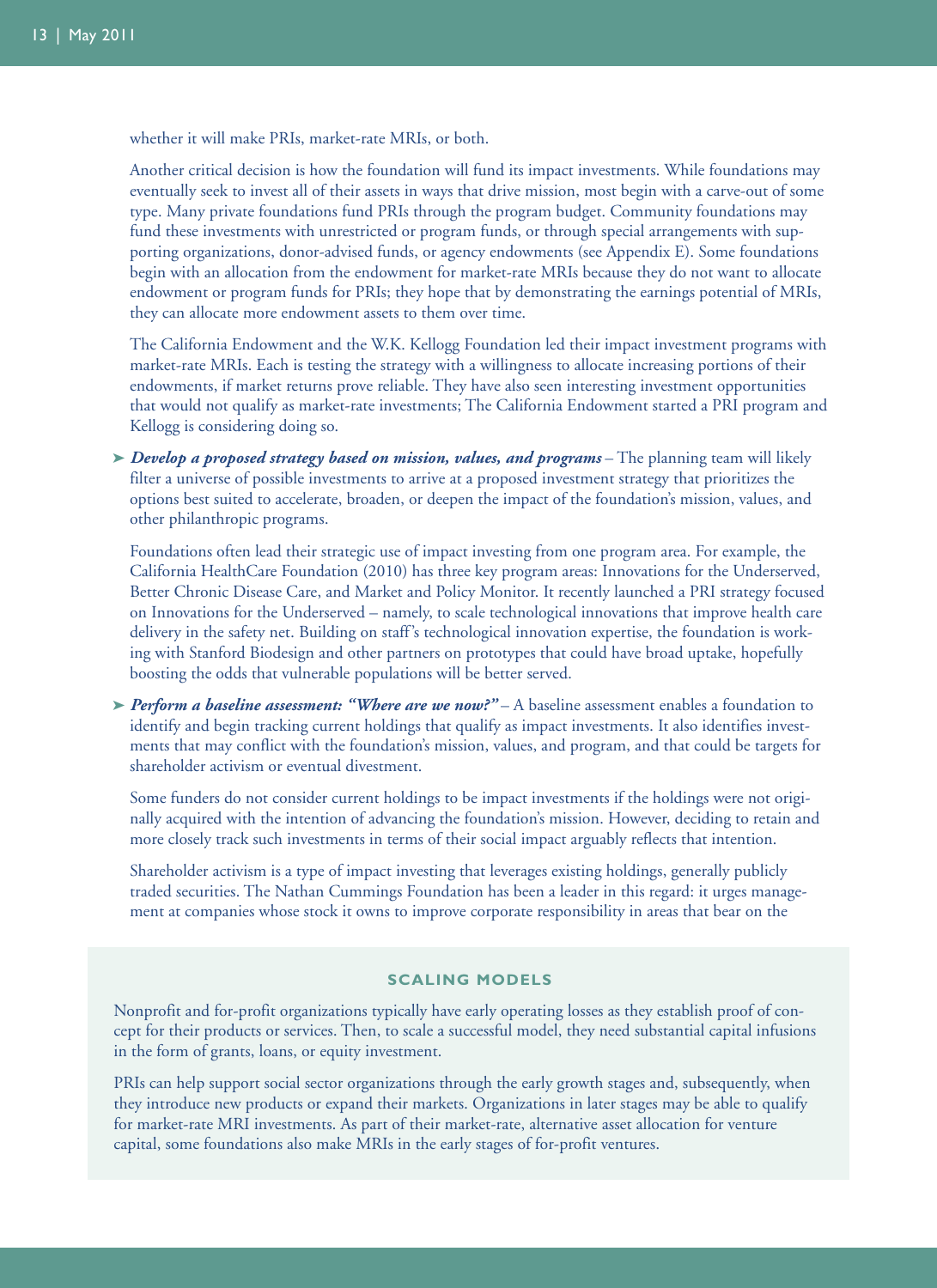

#### **FIGURE 3. ORGANIZATIONAL GROWTH CAPITAL NEEDS**

Source: Overholser 2010

nation's health. These areas include environmental sustainability, disclosure of carbon footprint, health care policy, and political contributions (the purpose of which may be to obstruct consumer-friendly regulation of the pharmaceutical or other industries).

**➤** *Set financial and social goals, and determine metrics: "Where are we going?"* – This step is critical for building consensus within a foundation as to how it will measure impact investing success. The foundation can, and generally will, adjust its investing program over time, but making adjustments with articulated goals in mind is better than discovering several years later that there has been internal disagreement about the program's goals, performance, and value.

The Annie E. Casey Foundation and the W.K. Kellogg Foundation created dashboards that track outputs from impact investments, such as child care slots, charter school slots, or jobs created; affordable housing units developed; and small businesses financed. Extensive research and discussion are under way throughout the impact investing sector regarding how best to track and report social impact. It is an important issue if, for example, investors accept a below-market-rate of return and want to justify why they chose this type of an investment instead of a conventional type, or why they tapped the program budget to make an investment instead of a grant. Social metrics are also useful when private foundations, in fulfilling their expenditure responsibility, must demonstrate the charitable purpose of PRIs in for-profit entities. Finally, strong social metrics along with strong financial returns on market-rate MRIs help make the case for increasing a foundation's impact investing allocations.

- **➤** *Determine impact investing's relationship to the grants portfolio* A key goal of impact investing at most foundations is to reinforce grantmaking. To ensure this, some foundations limit their impact investing to PRIs for qualifying current or former grantees. In addition, many foundations complement their PRIs with grants. For example, a grant could fund the marketing of a new program the PRI will finance. Or, also in the case of PRIs, a grant could enable a CDFI or other financial intermediary to build its loan loss reserves. Some foundations also view investing in grantees as a risk management strategy: typically, a foundation has some knowledge of the strengths and weaknesses of its grantees, who in turn want to preserve their relationship with the foundation so they can receive additional grants in the future. Early in its PRI program, the Heron Foundation reviewed its grants portfolio to see which grantees might be able to support a PRI.
- **➤** *Prioritize investee and investment partner choices* After a foundation has crafted an impact investing strategy, it prioritizes the investment opportunities in terms of those that are most qualified from both a mission and financial standpoint. Simultaneously, the foundation typically considers potential investment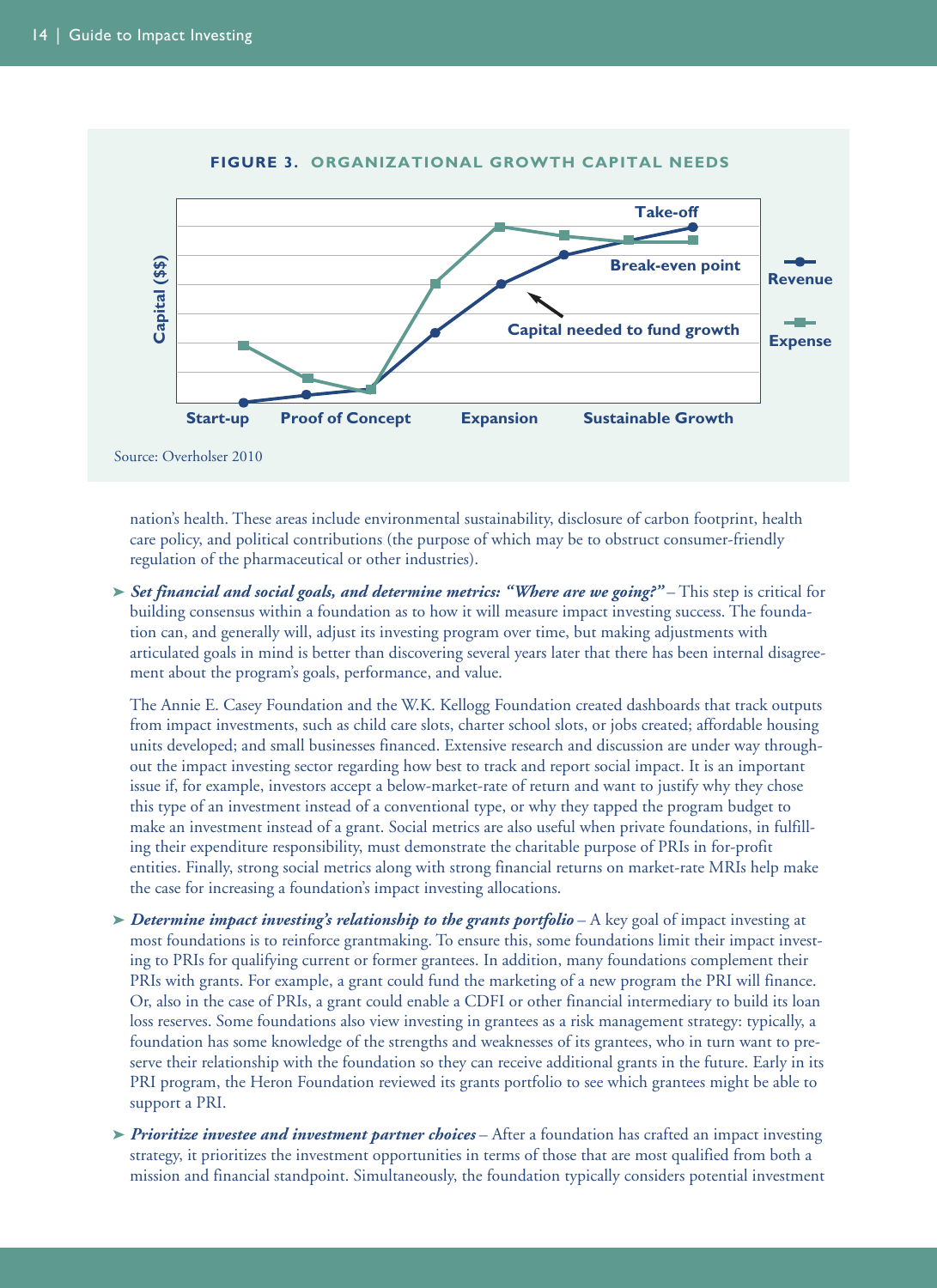#### **AN IMPACT INVESTMENT WITH ENVIRONMENTAL PAYOFFS**

The Mary Black Foundation in Spartanburg, South Carolina, refurbished an empty building between beautiful old structures downtown. The result was a bike-friendly, free conference center for the city's nonprofit organizations and a new, centrally located office for the foundation. For \$1 a year, a nonprofit grantee that campaigns to prevent teen pregnancy also leased space in the building, which won green building certification under the Leadership in Energy and Environmental Design (LEED) system.

"No one would call Mary Black Foundation an environmental grantmaker, but the board approved a higher investment for the LEED certification in a building that supports our commitment to active living with bike racks and showers, and the project involved the foundation as a player in the revitalization of Spartanburg's downtown," said Philip Belcher, the foundation's president. "To me, this is an impact investment."

partners through or with which it will execute investments. These could be specialized financial intermediaries or funds, or strategic co-investors.

Impact investing fosters a variety of new partnerships. Partners may include:

- CDFIs and similar intermediaries;
- banks motivated by the Community Reinvestment Act [\(see Glossary\)](#page-90-0);
- local and national faith-based investors;
- hospitals and universities;
- pension and insurance funds that want to strengthen communities;
- socially responsible corporations;
- governments;
- individual investors seeking both social and financial returns; and
- <span id="page-19-0"></span>• representative community organizations, leaders, and residents whose participation and counsel are necessary to ensure effective initiatives*.*

#### **IMPACT INVESTING POLICIES**

Some foundations begin impact investing in response to a grantee request or other opportunity, such as the launch of a multifunder pool to respond to emergency credit needs. Others consider which investments they could make that might add the most value in the communities they serve, without being constrained by a formula, such as asset allocation, that dictates the types of investments. In any case, at some point in planning or executing an impact investing program, many foundations craft an investment policy statement or amend an existing statement to reflect this initiative. The new or amended statement describes the scope of the program, resource allocations, due diligence, risk management, governance, and other matters.

Scope includes whether the foundation will make PRIs, MRIs, or both, plus the related financial performance benchmarks; whether it will invest in all asset classes or just a few, plus the allocation strategy; whether the investments will be connected to one or multiple program areas, plus the budget allocation; and whether the foundation will make impact investments (particularly PRIs) only in grantees and, if so, whether the funds will come from its budget, endowment, or a combination of the two. Some foundations set aside a portion of their endowment for below-market-rate investments – even if these qualify as PRIs – to minimize or avoid tapping into the grants budget. Such investments should be documented as PRIs in order to make clear their charitable intent; this is particularly true for private foundations, which are subject to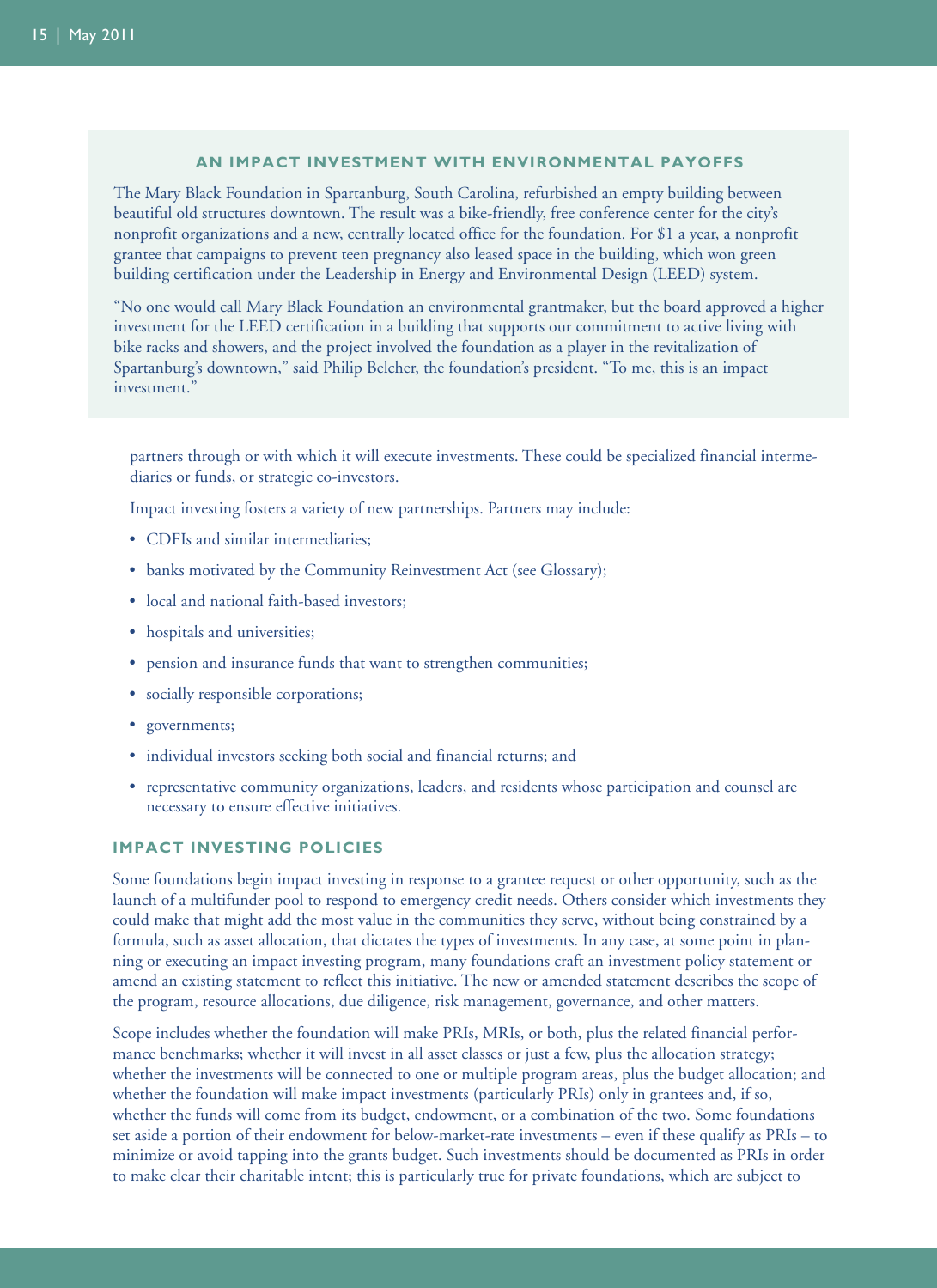jeopardizing investment regulations for investments that are not qualified as PRIs [\(see Appendix E\)](#page-104-0).

The due diligence section of the policy statement addresses the criteria and process for rigorous financial and social analyses of potential investments. Most impact investing by foundations has been in the form of term loans that specify the borrower's legal obligations regarding the amount to be repaid, the timeframe for repayment, and the interest rate. A foundation's equity investments, in contrast, are ownership claims to an investee's business or to a fund that reinvests in companies. Such investments typically do not specify a maturity date or dividend rate, and they require additional negotiation over when and how the foundation may exit.

In the due diligence process, some foundations also consider investees' diversity at all levels. The W.K. Kellogg Foundation, for example, advocates racial and gender equity by investees and investment managers. The California Public Employees' Retirement System and the California State Teachers' Retirement System, two of the world's largest impact investors and co-investors with foundations in some funds, also consider diversity. They cosponsored the Emerging Manager & Financial Service Provider Database, which encompasses more than 700 investment firms across asset classes. These firms include money managers, private equity funds, private equity funds of funds, private real estate investment firms and trusts, hedge funds, hedge funds of funds, consultants, broker dealers, and research firms, many of which invest specifically in minority-owned businesses or underserved communities of color.7

#### **TAKING RISKS MEANS TAKING LOSSES**

Despite the strength of due diligence, external factors can negatively affect expected outcomes, or unanticipated borrower problems may emerge. Inevitably, some investments will go bad. In the first four decades of impact investing, an estimated 4 percent of loans were lost, not including outliers from the very earliest years (Kramer and Cooch 2007).

Loan workouts – getting delinquent loan payments back on track – are challenging. The foundation must decide how aggressive it wants to be in collecting payment. No foundation wants to end up on the front page of the local (or worse, national) newspaper accused of shutting down a well-recognized nonprofit or social agency. At the same time, impact investors must enforce some level of collections to ensure that all borrowing organizations take their repayment obligations seriously. To avoid this dilemma, many foundations choose not to begin impact investing or they only work through intermediaries that handle workouts.

Other issues that factor into workout and collection policies include:

- the cost and time it takes to collect on a defaulted loan, relative to the size of the loan;
- the strength and orderliness of the legal documents, such as whether the notes are signed and liens have been filed with the appropriate authorities;
- loan-loss-reserve practices; and
- the number of other investors or lenders in the deal, their cooperation, and the order in which debt is repaid (senior debt precedes subordinated debt). Maintaining a positive relationship with the borrowing organization can enable the lender to exit a loan while the organization is still operating and to realize higher collateral values. A negative relationship could force the borrower into liquidation.

Private equity and venture capital losses are managed differently. From the outset, the foundation investor or fund manager is intensely involved in seeking to maximize investment performance; he or she often serves on the board of a portfolio company and, among other oversight powers, can replace management. Equity investors expect a higher proportion of portfolio losses, but they also expect significant gains from other successful investments to more than offset these losses.

<sup>7</sup> For more information, visit https://www.alturacap.com/growth.php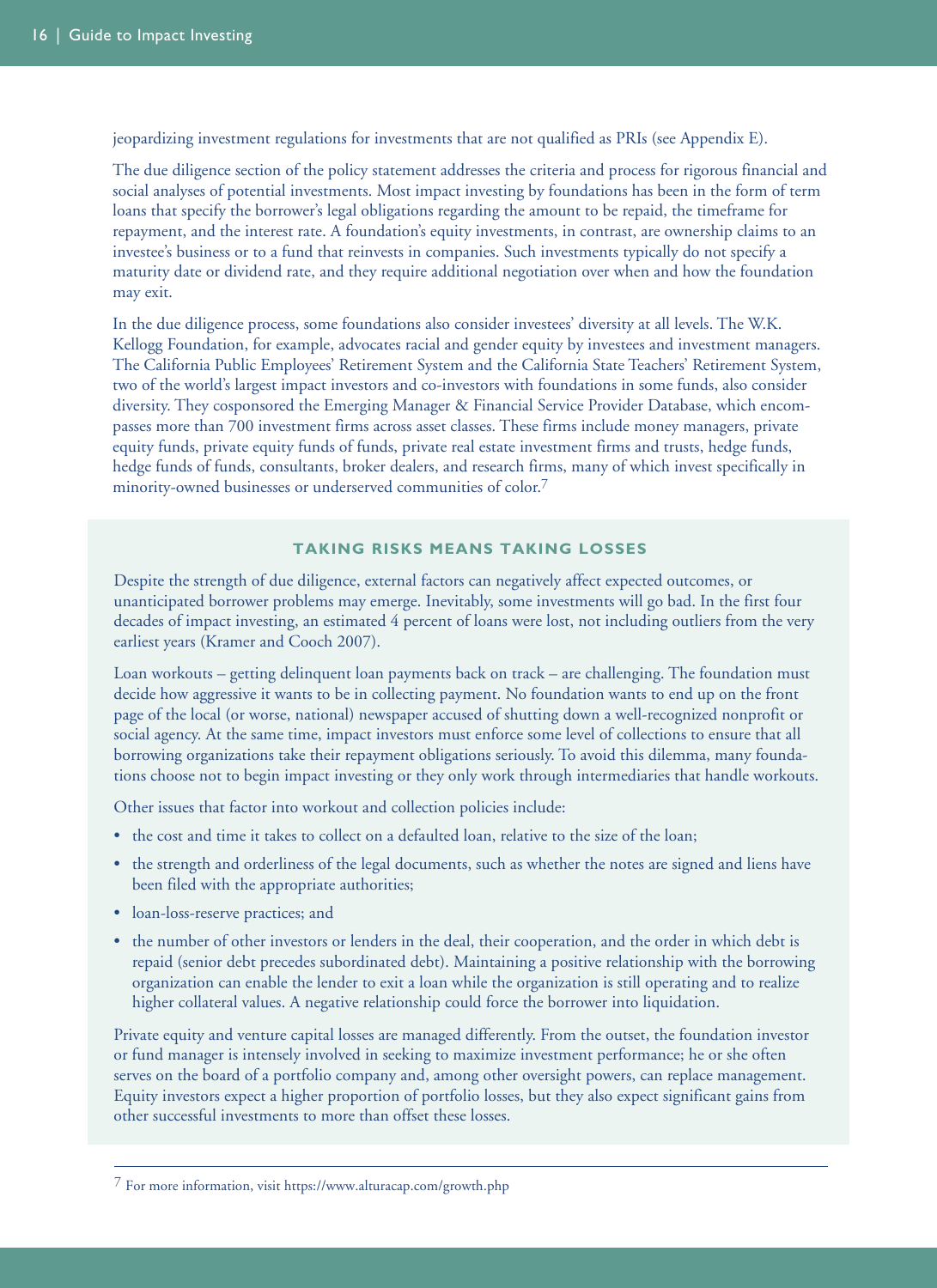The risk management section of the policy statement discusses a range of issues regarding how the foundation identifies, takes, manages, and reports on risk. This includes protocols for monitoring investments and rating them in terms of risk, and whether and how the foundation will create reserves as a safeguard against potential loan losses in an MRI or PRI portfolio.

The governance section cites who has decisionmaking authority for impact investments. Authority may vary depending on the size of an investment, whether it is an MRI or PRI, and other factors*.* At some foundations, special impact investment or PRI committees – which generally include senior program and financial officers, and possibly members of the board investment committee – approve investments and report to the board. At foundations where program officers have individual grantmaking authority, this may apply to PRIs within established limits. In some cases, foundation presidents are the ones who approve all impact investments, based on committee recommendations.

**➤** *Create a "credit culture."* – This term describes certain qualities of a foundation's impact investing program, such as whether the program will be active or passive and invest directly or via intermediaries. Another issue is how aggressively the foundation will collect on investments and manage troubled assets; often, a consideration is the negative publicity that may result if it forecloses on a community asset, such as a local health center or child care provider. Many foundations invest through intermediaries in part to minimize this kind of potential reputational risk.

Whether to invest directly or through intermediaries can be a significant strategic decision for foundations. The emergence of CDFIs, private equity funds, and similar intermediaries that specialize in delivering financing, financial services, and capacity building to early-stage organizations and underserved markets is one of the impact investing field's most impressive accomplishments. Foundations have been key agents in this success; many consider intermediaries to be partners who add value on multiple levels. Other foundations may prefer direct investing, perhaps because they already have or want to build strong in-house expertise. The two approaches, however, are not mutually exclusive. Foundations can create portfolios that include some intermediary and some direct investments, and they may co-invest with intermediaries.

Table 3 compares debt and equity investments; Table 4 summarizes intermediary-related considerations; and Table 5 compares direct investing with fund, fund of funds, and syndicate investing.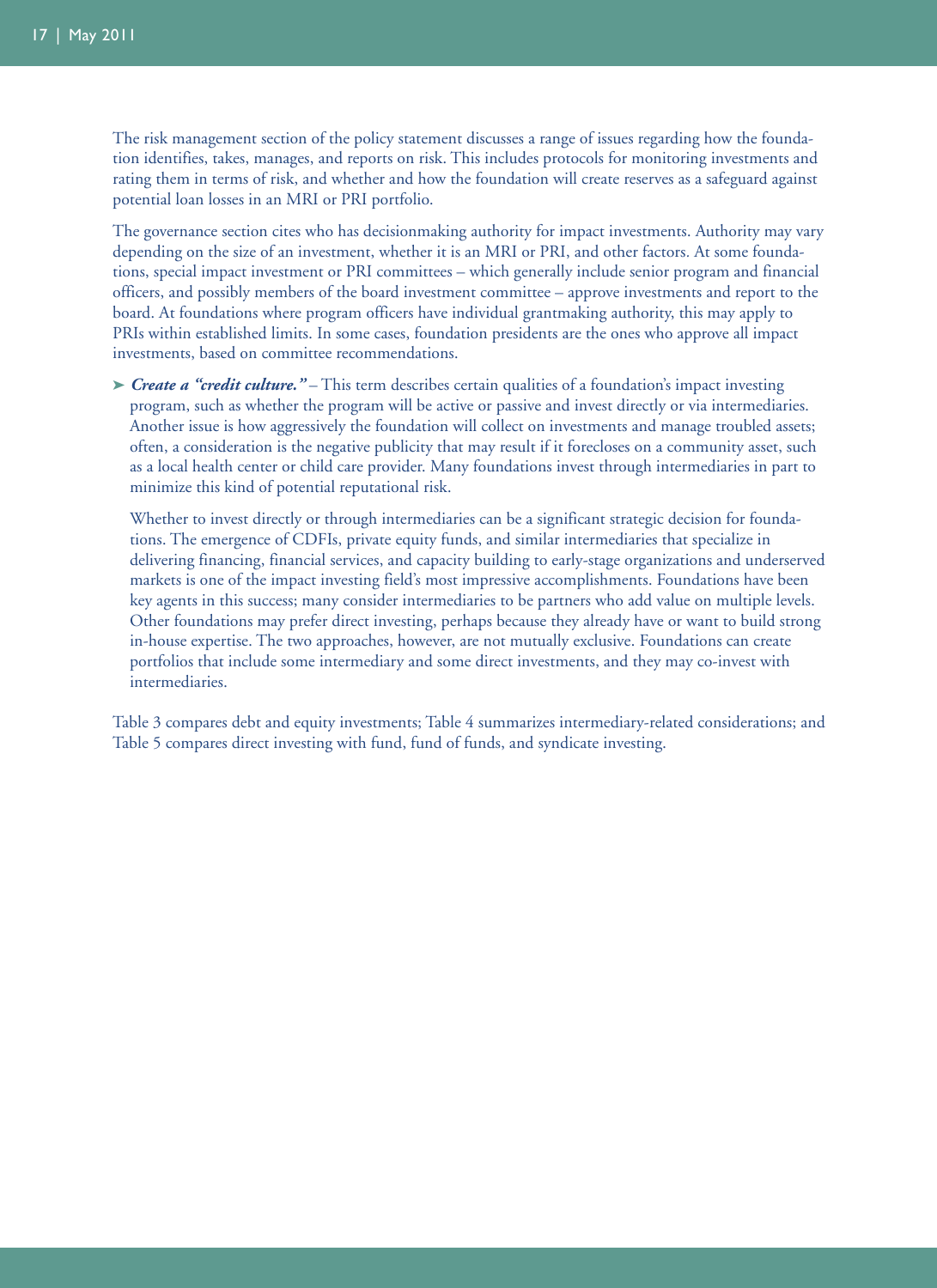| <b>Factors</b>                                            | <b>Debt</b>                                                                                                                                                                                                                                                                                                                                                                                                                                                                                                                                                                                                                                                                                                                                                  | <b>Equity</b>                                                                                                                                                                                                                                                                                                                                                                                                         |  |
|-----------------------------------------------------------|--------------------------------------------------------------------------------------------------------------------------------------------------------------------------------------------------------------------------------------------------------------------------------------------------------------------------------------------------------------------------------------------------------------------------------------------------------------------------------------------------------------------------------------------------------------------------------------------------------------------------------------------------------------------------------------------------------------------------------------------------------------|-----------------------------------------------------------------------------------------------------------------------------------------------------------------------------------------------------------------------------------------------------------------------------------------------------------------------------------------------------------------------------------------------------------------------|--|
| Form of investment                                        | Foundation extends a loan with<br>contractual terms such as interest rate,<br>maturity, and amortization.                                                                                                                                                                                                                                                                                                                                                                                                                                                                                                                                                                                                                                                    | Foundation takes an ownership interest<br>in a for-profit company or fund, which<br>gives it a claim to that entity's earnings<br>and assets.                                                                                                                                                                                                                                                                         |  |
| Repayment (also<br>called "exit" or<br>"liquidity event") | Repayment of the loan principal at the<br>contractually designated time:<br>• Interest-only loans require regular<br>interest payments but defer repay-<br>ment of the principal for some<br>period of time.<br>• "Bullet" or "balloon" structure refers<br>to repayment of any deferred<br>principal when the loan matures.<br>• In the case of fully amortizing loans,<br>the borrower repays the principal in<br>increments throughout the life of the<br>loan.<br>• Under hybrid, debt-equity structures,<br>the borrower may pay interest as a<br>percentage of revenues, or repay the<br>principal upon achieving predeter-<br>mined success milestones.<br>• Convertible debt may convert to<br>equity at a predetermined price for<br>equity shares. | Negotiated exit: there is no contractual<br>maturity date or exit. A company may<br>provide liquidity to investors or funds<br>through:<br>an initial public offering;<br>sale of the company to a larger<br>$\bullet$<br>company;<br>management buy-back of stock;<br>$\bullet$<br>an employee stock ownership plan; or<br>$\bullet$<br>a combination of the above, some of<br>which may be partially debt-financed. |  |
| Return                                                    | Typically the contractual interest rate -<br>for example, a loan at 7 percent interest                                                                                                                                                                                                                                                                                                                                                                                                                                                                                                                                                                                                                                                                       | Consists of dividends (distributions of<br>company earnings) plus any appreciation<br>in the stock price, net of fees                                                                                                                                                                                                                                                                                                 |  |
| Accountability                                            | Representations, warranties, and<br>covenants, which are a part of the loan<br>agreement. For PRIs, borrowers that are<br>not 501(c)(3) public charities must pro-<br>vide expenditure responsibility reporting<br>(see Glossary and Appendix E).                                                                                                                                                                                                                                                                                                                                                                                                                                                                                                            | A side letter (a customized agreement<br>between an equity investor and the<br>company or fund in which it is investing)<br>plus expenditure responsibility reporting<br>for PRIs in for-profit entities (see<br>Glossary)                                                                                                                                                                                            |  |
| Source: Author.                                           |                                                                                                                                                                                                                                                                                                                                                                                                                                                                                                                                                                                                                                                                                                                                                              |                                                                                                                                                                                                                                                                                                                                                                                                                       |  |

#### **TABLE 3. DEBT VERSUS EQUITY**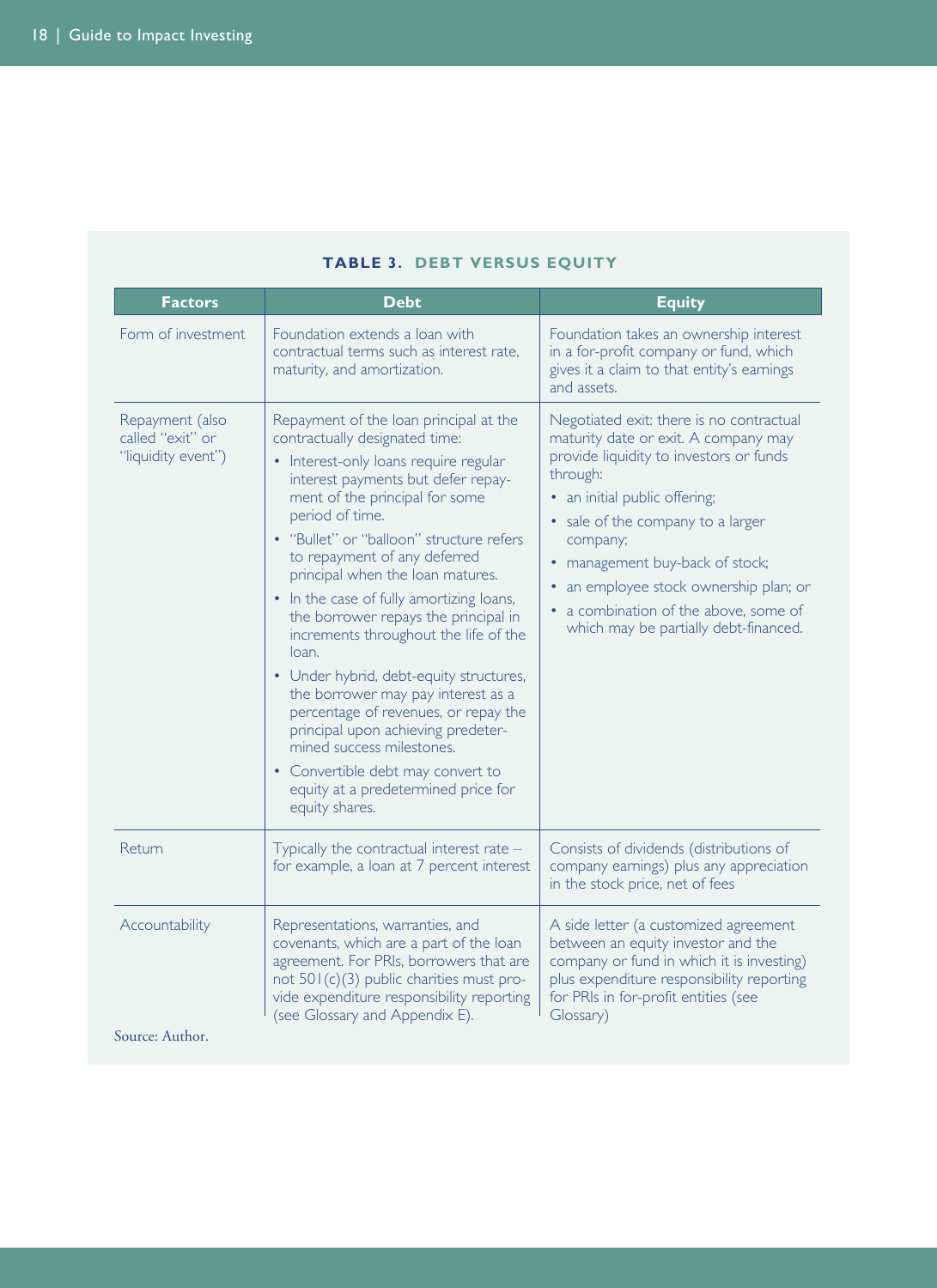| <b>CONSIDERATIONS FOR FOUNDATIONS</b>                                                                                                                                                                                                                                                                                                                                                                                                                                                                                                                                                                                                                                                                                   |                                                                                                                                                                                                                                                                                                                                                                                                                                                                                                                                                                                                                                                                                                                                                                                                                                                                                                                                                            |  |  |
|-------------------------------------------------------------------------------------------------------------------------------------------------------------------------------------------------------------------------------------------------------------------------------------------------------------------------------------------------------------------------------------------------------------------------------------------------------------------------------------------------------------------------------------------------------------------------------------------------------------------------------------------------------------------------------------------------------------------------|------------------------------------------------------------------------------------------------------------------------------------------------------------------------------------------------------------------------------------------------------------------------------------------------------------------------------------------------------------------------------------------------------------------------------------------------------------------------------------------------------------------------------------------------------------------------------------------------------------------------------------------------------------------------------------------------------------------------------------------------------------------------------------------------------------------------------------------------------------------------------------------------------------------------------------------------------------|--|--|
| <b>Benefits</b>                                                                                                                                                                                                                                                                                                                                                                                                                                                                                                                                                                                                                                                                                                         | Concerns                                                                                                                                                                                                                                                                                                                                                                                                                                                                                                                                                                                                                                                                                                                                                                                                                                                                                                                                                   |  |  |
| Intermediaries:<br>Catalyze impact. They serve as "wholesalers"<br>to process large numbers of small loans or<br>investments more efficiently than a foundation<br>could if it were to consider each deal individually;<br>Engage partners who have expertise in particular<br>$\bullet$<br>fields or region $-$ expertise that foundations<br>cannot afford to develop;<br>Lower PRI risk. They achieve diversification<br>$\bullet$<br>by investing in a larger number of deals, have<br>specialized expertise, and generally build loan<br>loss reserves that shield investors from potential<br>losses; and<br>Service or administer PRIs, which require<br>$\bullet$<br>specialized systems and ongoing attention. | In using intermediaries, foundations may:<br>• Forfeit control and the perception of leadership<br>("we should be able to do this ourselves");<br>Forfeit programmatic or geographic targeting;<br>$\bullet$<br>Bear the cost of these services, although it may<br>٠<br>be less than the cost to manage investments<br>internally. Furthermore, PRI-related costs qualify<br>as a charitable expense;<br>Impose additional costs on their investees, as<br>intermediaries generally charge higher interest<br>rates but also provide technical assistance;<br>Forfeit risk-taking, as intermediaries may be risk<br>$\bullet$<br>averse due to a desire to repay investor capital;<br>Forfeit learning opportunities, although these<br>$\bullet$<br>may be ancillary to the foundation's core focus;<br>Increase the distance between themselves and<br>$\bullet$<br>impact investing; and<br>Relinquish some of the "wow factor" or<br>٠<br>visibility. |  |  |

Sources: Author; "benefits" adapted from Ford Foundation 1991.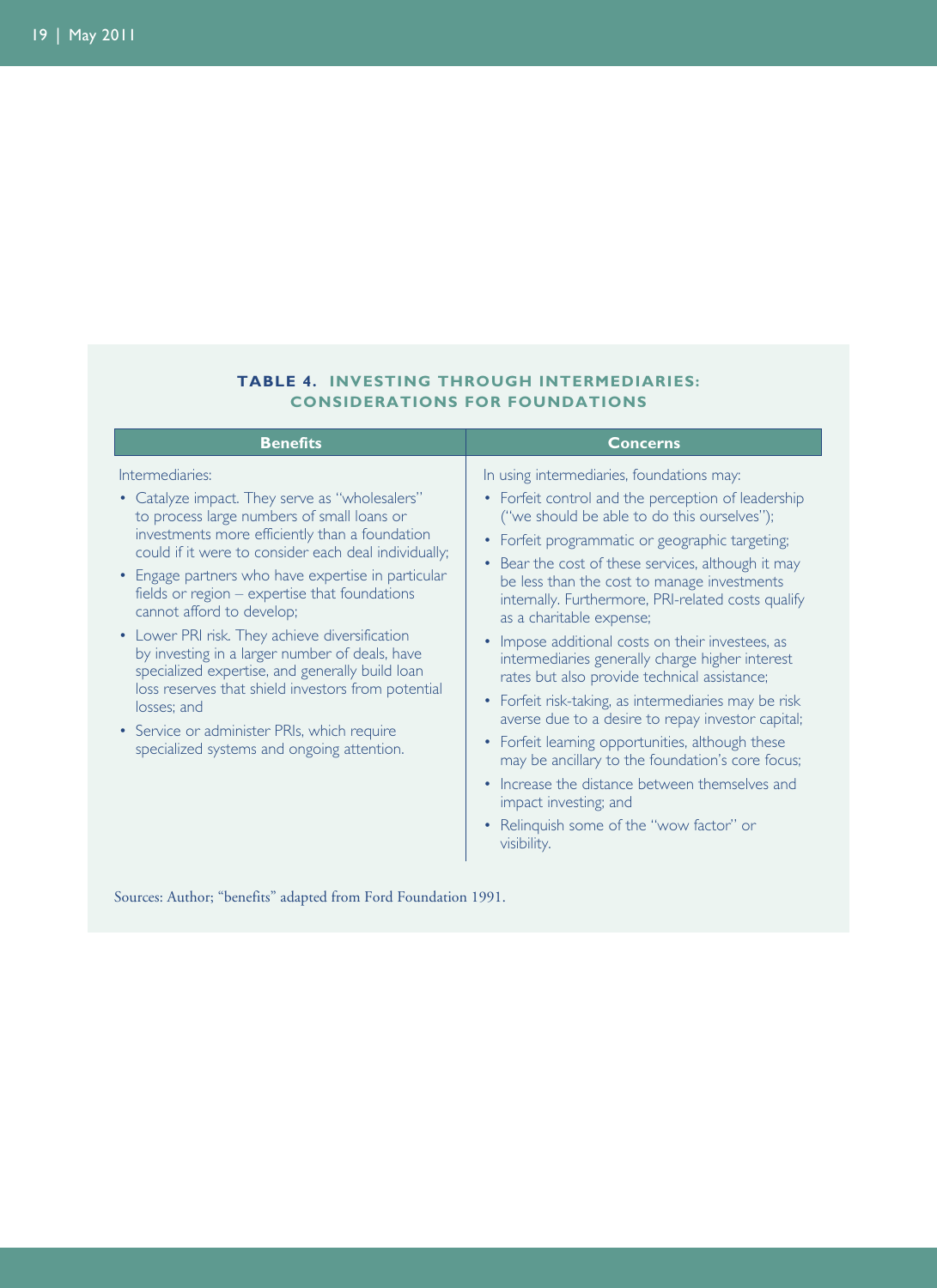| <b>Factors</b>            | <b>Direct</b>                                                                                                                                                                                                                                   | <b>Fund</b>                                                                                                                          | <b>Fund of Funds</b>                                                                                                                                                                              | <b>Syndicate</b>                                                                                                                                                                                                                                                  |
|---------------------------|-------------------------------------------------------------------------------------------------------------------------------------------------------------------------------------------------------------------------------------------------|--------------------------------------------------------------------------------------------------------------------------------------|---------------------------------------------------------------------------------------------------------------------------------------------------------------------------------------------------|-------------------------------------------------------------------------------------------------------------------------------------------------------------------------------------------------------------------------------------------------------------------|
| Key advantage             | Opportunity to<br>leverage or build<br>foundation skills<br>and relationships<br>to enhance grants<br>with investment<br>capital                                                                                                                | Experienced man-<br>agement team for<br>targeted or aligned<br>sectors and/or<br>geography                                           | Experienced man-<br>agement team<br>selects portfolio of<br>funds with strong<br>track records and<br>aligned focus.<br>Portfolio may<br>include a range of<br>sectors and/or<br>business stages. | Investor groups<br>organized by a lead<br>investor for trans-<br>actions, sectors, or<br>geographies of<br>mutual interest<br>(see Glossary).<br>Funds may orga-<br>nize syndicates to<br>support their<br>portfolio compa-<br>nies through all<br>growth stages. |
| Key risk                  | Foundation may<br>lack in-house<br>capacity, creating<br>greater risk and<br>lower impact.<br>Managing invest-<br>ments may require<br>more time and be<br>more expensive<br>than anticipated or<br>more expensive<br>than the<br>alternatives. | Qualifying fund<br>may not exactly<br>target a founda-<br>tion's priority<br>programs or<br>geography.                               | Qualifying fund<br>of fund holdings<br>may offer limited<br>relevance to<br>a foundation's<br>priority programs<br>or geography.                                                                  | Divergent investor<br>priorities on<br>specifics such as<br>PRI versus MRI<br>eligibility, social<br>metrics, and<br>geography may<br>complicate the<br>investment process<br>and increase<br>transaction costs.                                                  |
| Cost                      | High, due to staff<br>time and<br>opportunity cost                                                                                                                                                                                              | Like conventional<br>investments: in the<br>range of a 2 per-<br>cent management<br>fee plus 20 per-<br>cent carry (see<br>Glossary) | May add a fee<br>layer for<br>assembling<br>portfolio of<br>qualified funds                                                                                                                       | May add a fee or<br>cost layer for<br>investing in a deal<br>that another<br>qualified investor<br>leads and/or<br>manages                                                                                                                                        |
| Social metrics            | Customized                                                                                                                                                                                                                                      | May provide<br>detailed reporting.<br>Foundations<br>should document<br>expectations in<br>advance.                                  | May provide<br>detailed reporting.<br>Foundations<br>should document<br>expectations in<br>advance.                                                                                               | Determined on a<br>case-by-case basis,<br>as metrics reflect<br>the goals of<br>particular investors<br>in the syndicate.                                                                                                                                         |
| Institutional<br>learning | High, but may<br>include operational<br>tasks of limited<br>strategic value                                                                                                                                                                     | Largely<br>determined by the<br>level of engage-<br>ment a foundation<br>seeks                                                       | Largely<br>determined by the<br>level of engage-<br>ment a foundation<br>seeks                                                                                                                    | Largely determined<br>by the level of<br>engagement a<br>foundation seeks<br>with syndicate<br>and/or lead<br>investor(s)                                                                                                                                         |

#### **TABLE 5. DIRECT, FUND, FUND OF FUNDS, AND SYNDICATE INVESTING**

Source: Author.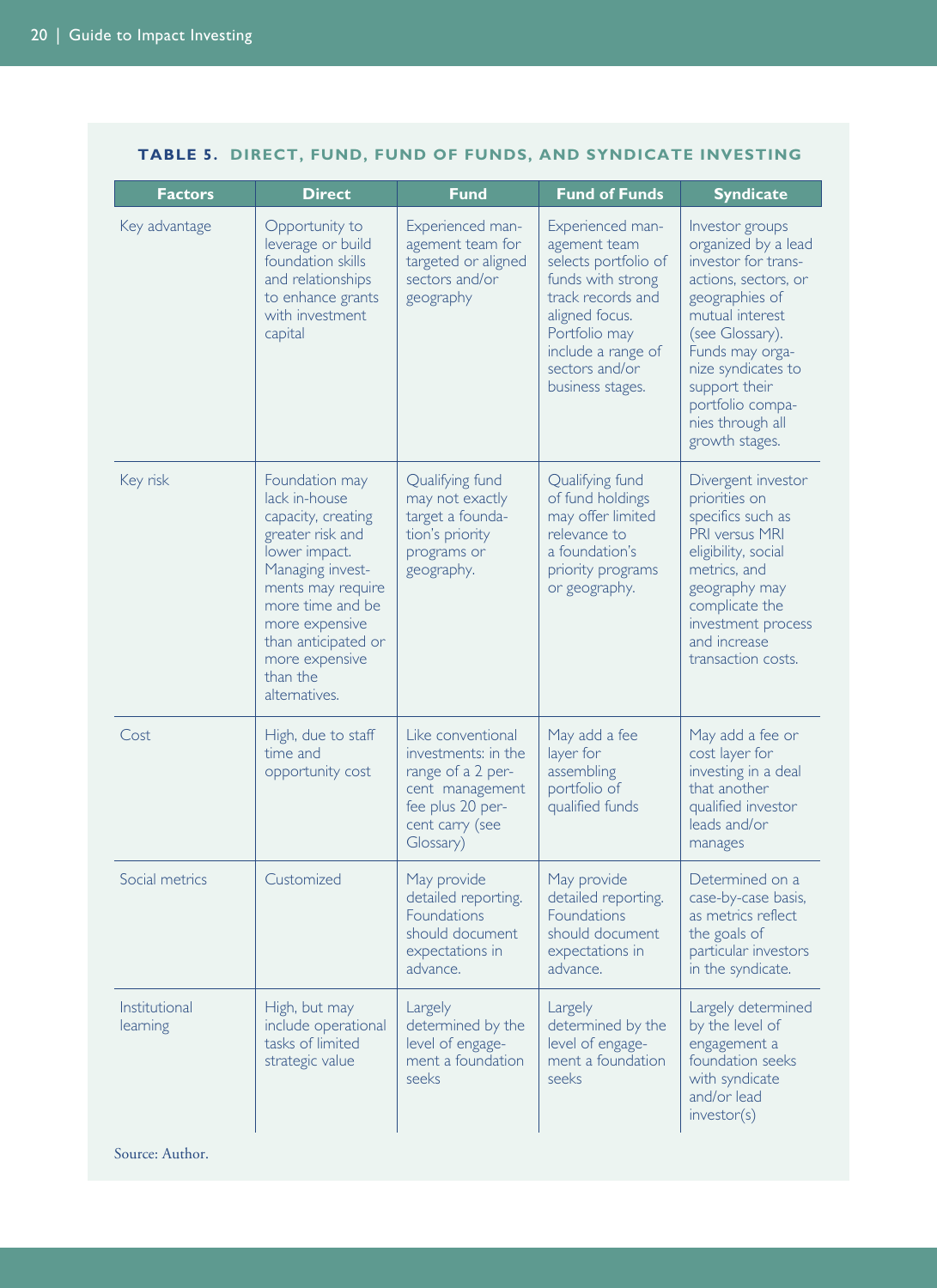If a foundation chooses to do some or all of its impact investing through intermediaries, it must then figure out how to find those that are most qualified for its investment strategy and geography. An intermediary's certification as a CDFI or its nonprofit status may suggest alignment with the foundation's mission. Neither credentials nor marketing materials alone, however, are reliable evidence of an intermediary's commitment to mission or effectiveness in executing strategy. Due diligence must evaluate these factors. Fortunately, there are many strong intermediaries and, for purposes of financial and social due diligence, excellent supports, including co-investors, advisers, training seminars for staff, and rating systems. One such system is the CDFI Assessment and Rating Service (CARS)<sup>8</sup> operated by the Opportunity Finance Network.

Sometimes foundations seek but cannot find a suitable intermediary. This may occur in a geographic area that lacks a vibrant development finance infrastructure or in an emerging sector that lacks specialized funds. Such a sector is sustainable agriculture, for which specialized funds are just now being created. [\(See "Human](#page-63-0) [Development: Body"](#page-63-0) for more details.) In these instances, the foundation may approach existing, proven intermediaries and ask them to consider expanding into the desired location or sector, or perhaps create a new intermediary or fund.

Many outstanding CDFIs that began as local lenders have become regional or national lenders and remain interested in continuing to expand. Foundations can locate them through trade associations, such as the Opportunity Finance Network; government agencies, such as the CDFI Fund; and peers.

Some foundations have launched impact investing initiatives whose innovation and goals were outside the focus and experience of existing intermediaries. Examples include:

- The F.B. Heron Foundation, which started the U.S. Community Investing Index (U.S. Community Investing Index box);
- The David and Lucile Packard Foundation, which introduced the Sea Change Investment Fund, a

#### **U.S. COMMUNITY INVESTING INDEX: PUBLIC EQUITIES THAT STRENGTHEN LOW-INCOME COMMUNITIES**

The mission of the F.B. Heron Foundation in New York City is to build assets and create wealth for lowincome people and communities. It found that there were relatively few social screens of publicly traded equities or shareholder resolutions directly aligned with this mission.

Consequently, Heron developed its own best-in-class screening methodology: the U.S. Community Investing Index. (USCII), managed under license by State Street Global Advisors. The index places high importance on corporate engagement in helping low-income people and communities help themselves. The foundation received assistance in this effort from an investment research firm with extensive experience in environmental assessment and quantitative modeling.

The USCII, which tracks the S&P 900, positively screens companies based on more than 20 community investing criteria, ranking sector peers on a scale of 1 to 5. The methodology weighs the criteria relative to three main categories of community investing activities: strategic alignment, 40 percent; workforce development and wealth creation, 40 percent; and community engagement and corporate philanthropy, 20 percent. Companies (excluding those related to tobacco) with a score of 2.5 or greater are eligible for the index (State Street Global Advisors 2010).

For more information, see Swack, Michael, Carsey Institute, University of New Hampshire, "Expanding Philanthropy: Mission-Related Investing at the F.B. Heron Foundation," <http://www.fbheron.org/ documents/carsey\_expanding\_philanthropy\_2009.pdf>, 2009.

<sup>8</sup> For more information about CARS, visit http://www.opportunityfinance.net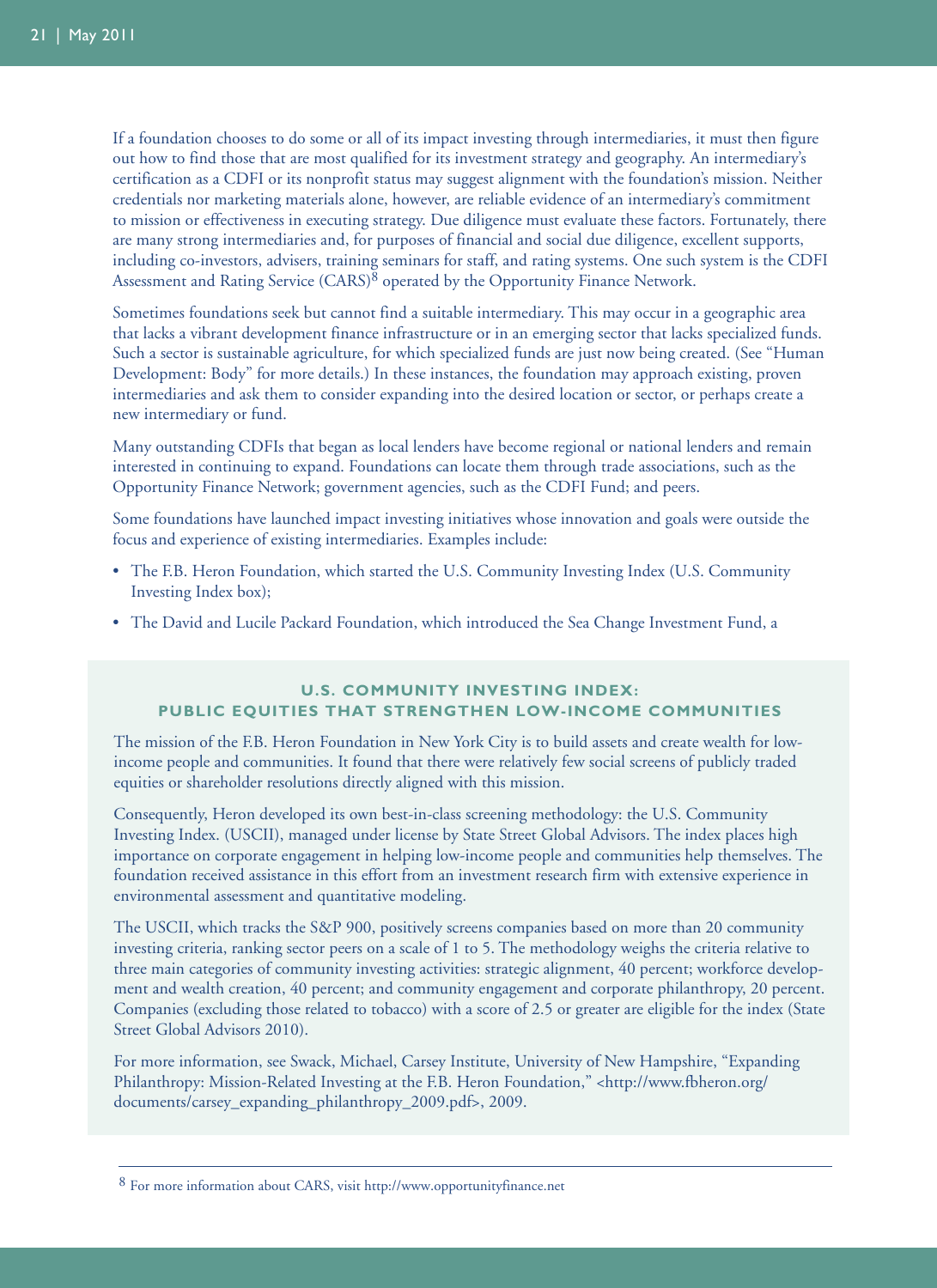venture capital fund that invests in businesses in the sustainable fishery sector (discussed in greater detail below under ["Environmental Sustainability"](#page-76-0)). Years earlier, the foundation also helped create, invested in, and provided extensive operating support and guidance to the Women's Capital Corporation, an entity that aggregated capital to finance the introduction and over-the-counter marketing of Plan B, an emergency contraceptive; and

• Northwest Area Foundation, which launched Invest Northwest. This private equity fund invests in growth-stage businesses to spur job creation in rural areas of Idaho, Iowa, Minnesota, Montana, North Dakota, Oregon, South Dakota, and Washington.

#### **PROGRAM EXECUTION**

For an impact investing program to succeed, all functions – investment sourcing, due diligence, negotiating and closing deals, ongoing monitoring, and performance reporting – must be reliably executed. Foundations that do not have staff to carry out these functions, which require considerable time and expertise, typically retain consultants and/or intermediaries. Those with the requisite staff use a variety of staffing models, and may shift the balance of internal and external staffing as they gain experience or deepen their commitment to impact investing.

The California Community Foundation operates as a wholesale lender, making large PRI loans and grants to leading intermediaries that relend and provide technical assistance to local nonprofits. The goal is to build a significantly stronger base of nonprofits capable of meeting Los Angeles County's community-level needs. The Barberton Foundation of Barberton, Ohio, partners with local banks and nonprofit agencies to make small business loans and affordable home mortgages in its low- to moderate-income community.

The Marin County Foundation operates an in-house loan fund, which an experienced lender manages, to monitor both the loans and grants it makes to nonprofits. The Abell Foundation manages much of its private equity investing in-house,

but it retains experts to perform due diligence on new deals. Because these experts are knowledgeable about particular sectors, they can assess how novel and valuable a new product may be.

An increasing number of foundations are hiring impact investing

#### <span id="page-26-0"></span>**LEARNING FROM PEERS**

Numerous foundations have published books and articles, and prepared Web sites, to share helpful information about their impact investing experience. Impact investing groups also provide a variety of resources. [See Appendix C.](#page-100-0)

staff, often a full-time position that helps the program side source and develop deals and that applies conventional investment rigor. Examples include the F.B. Heron Foundation, The Annie E. Casey Foundation, The Kresge Foundation, The Colorado Health Foundation, and The California Endowment. The W.K. Kellogg Foundation assigned a senior executive to lead its impact investing program. Generally, foundations with longtime impact investing programs also have staff or external sources to monitor investments quarterly. The Casey and Ford foundations use a mix of in-house and external consultants for due diligence and portfolio monitoring. Growing numbers and types of consultants, investment advisers, attorneys, and accountants serve foundations' impact investing needs. More for Mission and the PRI Makers Network [\(see](#page-100-0) [Appendix C: Additional Resources\)](#page-100-0) maintain lists of these resources, which include firms that specialize in impact investing and larger conventional firms that offer impact investing support.

As more foundations begin to use impact investing, a trend is co-investment by multiple foundations – and like-minded investors – in the same opportunities. One benefit of these arrangements is that due diligence and attorney services and fees can be shared. The New York State Health Foundation recently co-invested with the Ford Foundation and Prudential Social Investments in the Freelancers Union, a nonprofit organization that used investment proceeds to capitalize its wholly owned, for-profit health insurance company for freelance workers. New to the field of PRIs, the New York State Health Foundation was able to discuss the transaction with, and tap many of the due diligence materials prepared by, its more experienced co-investors.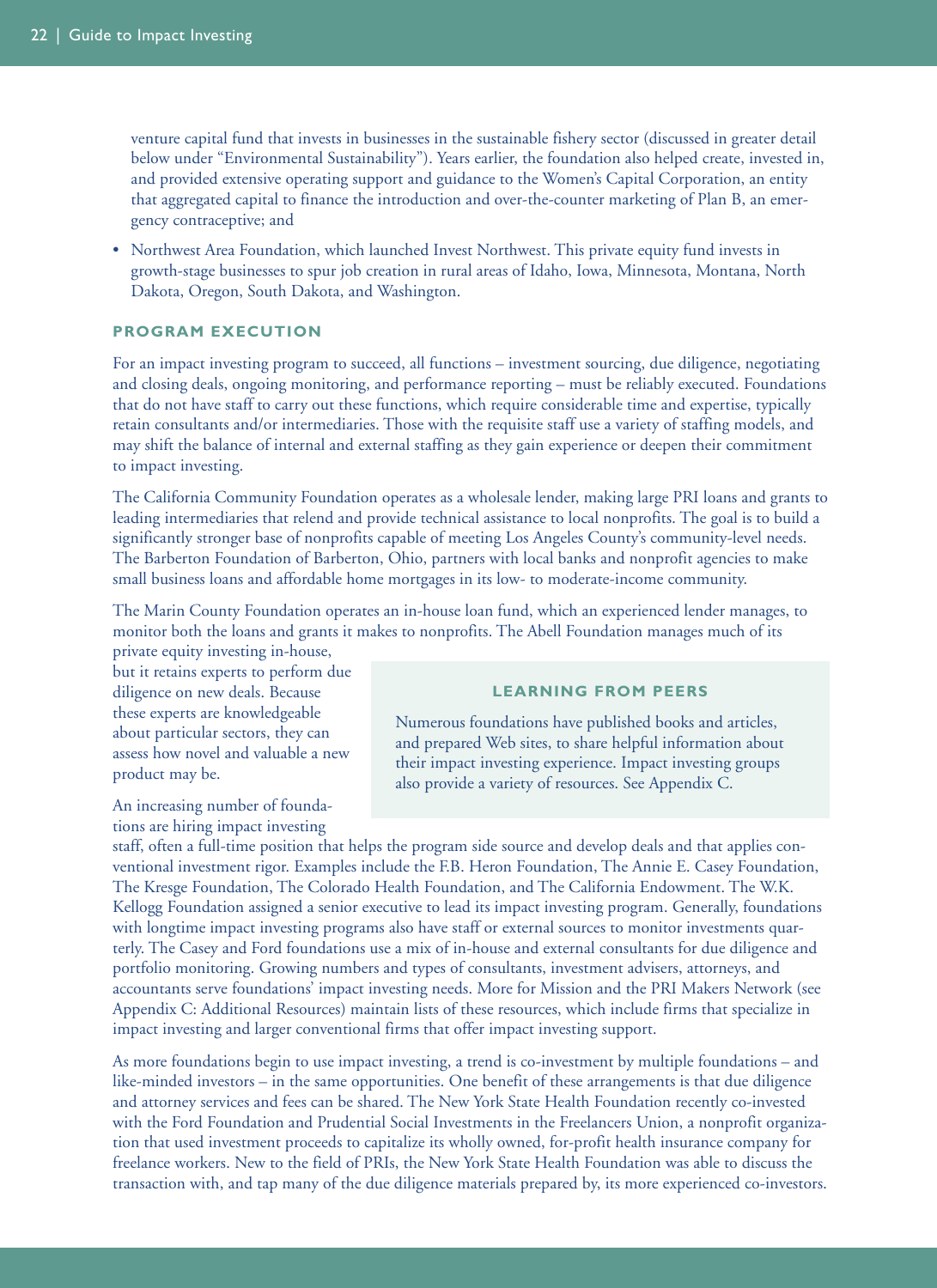#### <span id="page-27-0"></span>**ONGOING STRATEGIC AND INSTITUTIONAL MANAGEMENT**

- **➤** *Develop a human resources plan; systems for impact investing, innovation, collaboration, evaluation, learning, and communications; and ways to leverage investment activity* – Foundations often find that impact investing adds an important dimension to their overall philanthropy, increasing their focus on strategic, scalable solutions to social problems. Impact investing is a catalyst for, and an essential ingredient in, a more broadly based evolution taking place in the social sector's capacity to solve problems and enhance community life. Contributing to this evolution are:
	- social enterprise business models that take into account factors necessary for effective and accountable growth, such as a commitment to mission and skills, adequate financing, and effective operational systems, marketing, performance tracking, and communications;
	- a suite of financing structures from recoverable grants to market-rate debt and private equity that support the scaling of social enterprises through all growth stages;
	- networking as a core element of scaling and value creation (it occurs through Web-driven knowledge, capital aggregation, and performance tracking; shared services that reduce costs; or physical colocation of services that support community health and sustainability);
	- diversity, equity, and sustainability as organizing principles of successful social enterprises;
	- a cadre of emerging social entrepreneurs and business professionals interested in careers that drive sustainable social change;
	- validation in the marketplace that social and environmental values can drive business competitiveness rather than merely be an afterthought or correct conventional business models;
	- an emerging interpretation of prudent investing standards and fiduciary responsibility that calls upon investors to consider not only the short-term financial return on investments, but also the long-term

#### **ORGANIZATIONAL FORMS: BUILT FOR IMPACT**

New types of organizations are emerging that seek to harness the advantages of both nonprofits and for-profits to achieve social good. Examples include:

- hybrid organizations with nonprofit and for-profit affiliates;
- new legal structures, such as low-profit limited liability companies (L3Cs) profit-generating corporate entities that have a social mission as their primary objective;
- for-benefit corporations, which are designed to generate profits and have a charitable or social purpose, although, unlike L3Cs, such a purpose need not be their primary objective; and
- B-corporations, which certifiably comply with a range of responsible business practices. The certification comes from B Lab, a nonprofit that aims to create a new sector of the economy that leverages the power of business to solve social and environmental problems.

B-corporations aim to counter two factors: (1) "shareholder primacy," which "makes it difficult for corporations to take employee, community, and environmental interests into consideration when making decisions; and (2) the absence of transparent standards of business social responsibility, which makes it difficult to tell the difference between a 'good company' and just good marketing."

Another motivation for these new entities is to position qualifying companies so they can attract PRI equity capital without the need for an elaborate legal process to document charitable use of proceeds (B Lab 2010).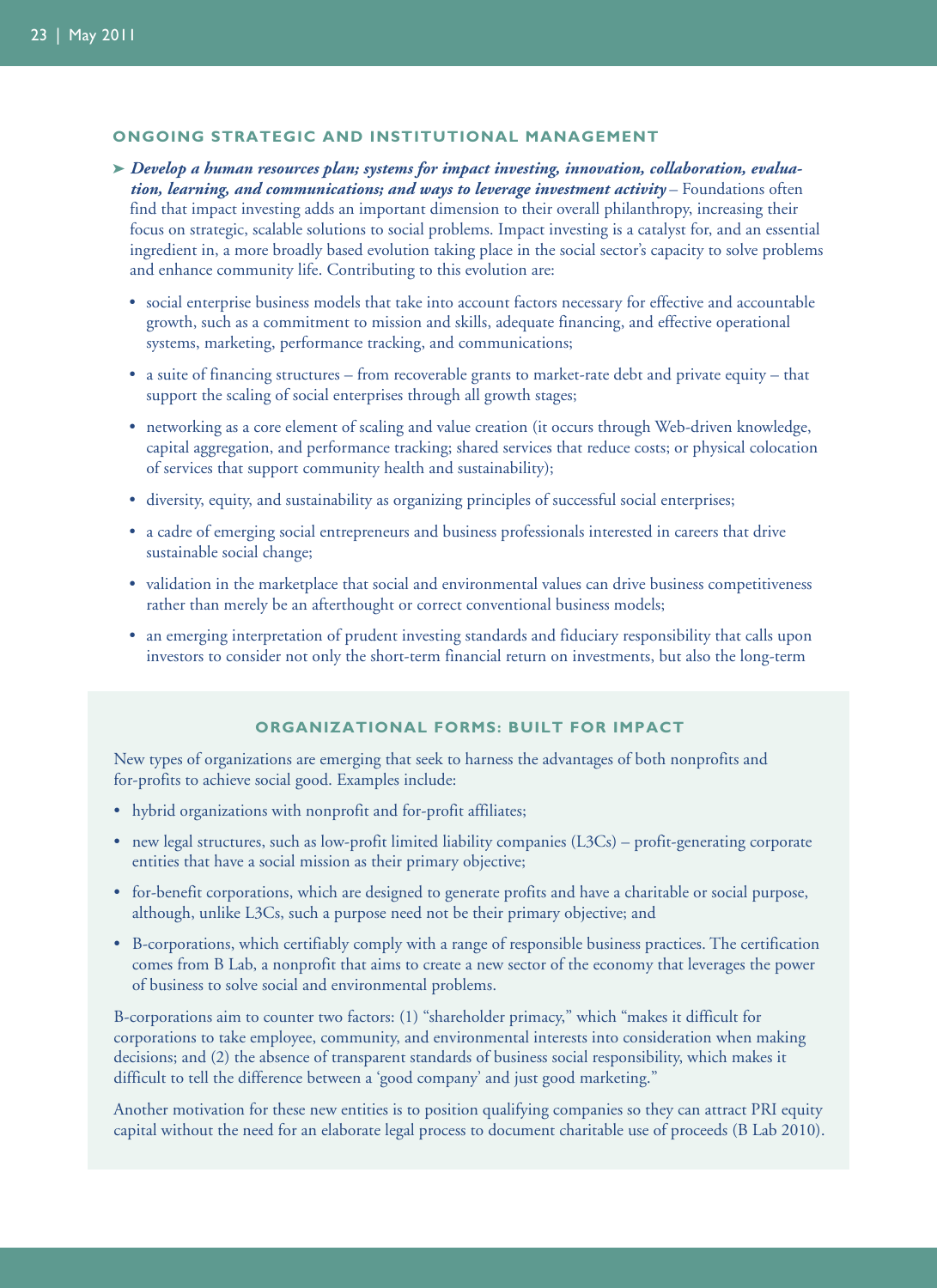financial performance and contribution to advancing, reinforcing, and protecting an institution's mission; and

- a growing, diverse number of individual and institutional investors who want to invest in for-profit ventures that align profits and social impact, and in entrepreneurial nonprofits that seek to expand their impact.
- **➤** *Identify and manage risks* Like any innovation, new business models and investment practices in the social sector carry risks, which include those related to credit and investments, execution, reputation, and unintended consequences. Integrating these risks into existing models and practices can be challenging. Foundations with effective impact investing programs seek to identify and manage such risks.
	- *Credit and investment risks.* Effective impact investors typically try to apply the same level of rigor in deal sourcing and financial due diligence as would be expected of traditional investors. They also assess an investment's fit with and capacity to advance the foundation's mission or program objectives. Managing credit and investment risk involves:
		- **The investment thesis.** As with conventional investments, the investment thesis demonstrates how an impact investment will be repaid, along with any expected return. It is supported by the quality, depth, and suitability of management and the entity's competitive position; business plan; historical, current, and projected financial performance; capital requirements, sources, and uses; and expected returns to investors (debt repayment or gains on equity). If venture capital is the funding source, a new product's growth potential and issues regarding patent or intellectual property ownership are also key concerns. Investments in intermediaries and funds require an evaluation of their management, track record, strategy, due diligence, portfolio monitoring and reporting infrastructures, and alignment of co-investors' interests. Investments in projects, such as real estate developments, require an evaluation of the project itself and the financial strength of the manager or sponsor.
		- **The social thesis.** The social thesis states how an impact investment advances or aligns with the foundation's mission, and may also discuss how the investment advances particular programmatic goals. When foundations make PRIs, they intentionally take on greater risk and/or expect a lower return in order to advance a charitable purpose. Sound strategy, management, and organizational sustainability are necessary to realize charitable, as well as other investment objectives, so due diligence for a PRI should be as thorough as it is for any other investment. Due diligence should identify risks and risk mitigants, and establish the rationale for accepting higher financial risks or an expected lower return. A private foundation that wants to treat an investment as a PRI will need to document why the investment qualifies as such. If the investment is not in a  $501(c)(3)$  public charity, the foundation generally must carry out expenditure responsibility [\(see Glossary\)](#page-90-0) in advance and for the life of the investment.

#### **MEASURING THE IMPACT**

The growth of impact investing has been limited by a lack of consistent standards regarding how investment funds define, track, and report on the social and environmental performance of the assets they manage. This also leads to higher transaction costs and difficulty gauging the impact of investments.

With support from the U.S. Agency for International Development, the Rockefeller Foundation, and the accounting firms Deloitte and PricewaterhouseCoopers, the Global Impact Investing Network (2009) is developing a common framework, called Impact Reporting and Investment Standards (IRIS), that enables comparisons of impact data across investments. For more information about IRIS, visit http://iris.thegiin.org/homepage.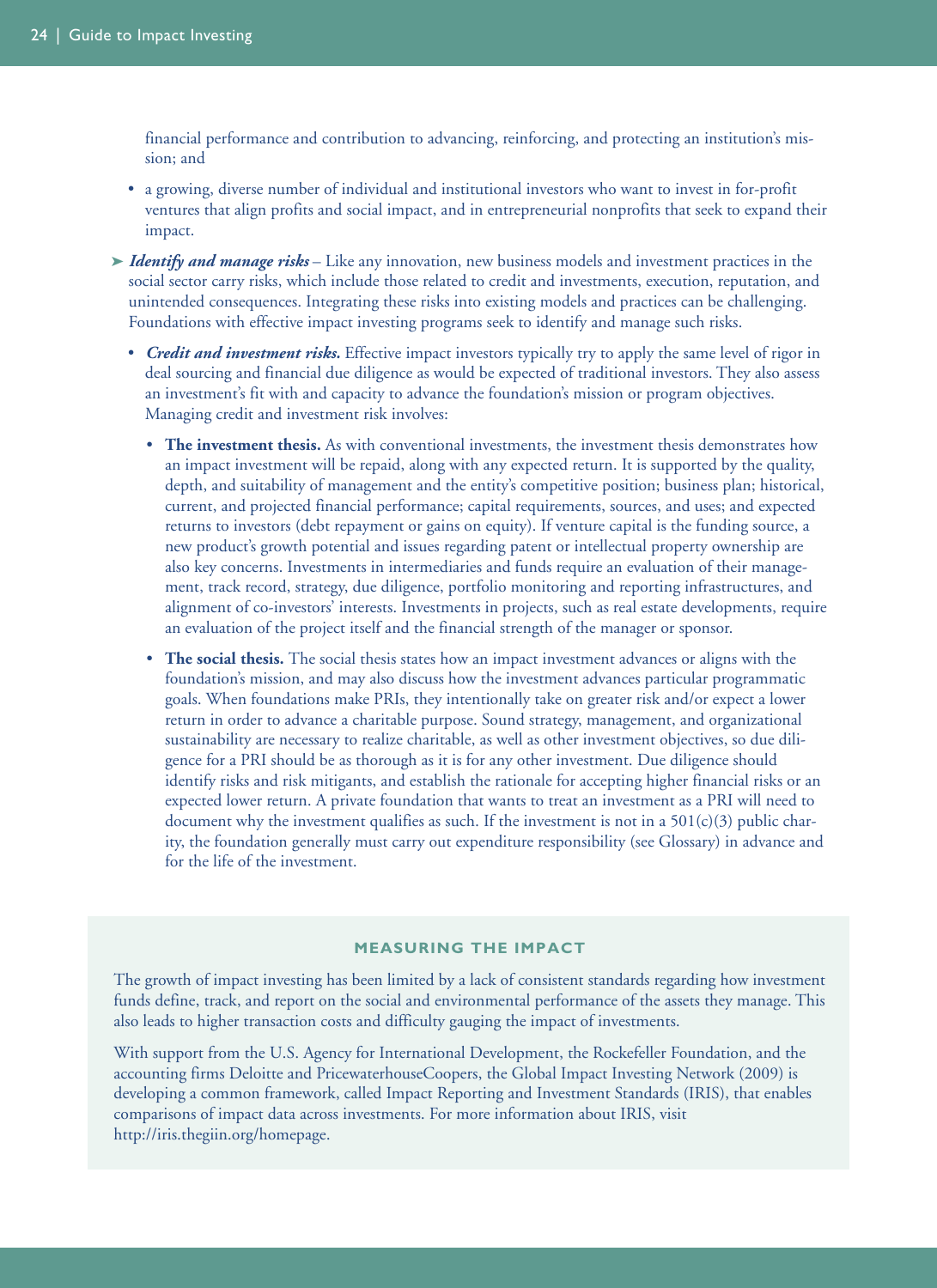#### **MANAGING THE DOWNSIDE**

Advocates of impact investing note that it does have a downside. Christa Velasquez (2010), director of social investments at The Annie E. Casey Foundation, cautioned that it:

- can be complex and time consuming;
- requires programmatic and financial skills;
- entails legal fees and other transaction costs;
- may involve adversarial negotiations and structuring; and
- requires long-term reporting and monitoring.

In addition, said Velasquez, measuring and quantifying the social impact can be difficult.

According to Doug Stamm (2010), CEO of the Meyer Memorial Trust, a new impact investing program could encounter challenges such as:

- the foundation board's aversion to risk;
- the traditional view of fiduciary responsibility that a foundation should seek to outperform the market with its endowment (95 percent of assets) and make impact investments strictly through grants (the 5 percent payout);
- the lack of an impact investing policy to guide decisions;
- the investment team and program team working in silos;
- external investment managers and advisers' unfamiliarity with the concept of impact investing and with impact investing intermediaries; and
- the lack of robust selection of asset managers for some asset classes.
	- **Social metrics.** Assessing the success of individual impact investments and impact investing portfolios, and making the case for allocating additional resources, typically hinge on demonstrating social impact, as well as financial return. The foundation should negotiate and document in advance the social impact reporting it will require for each investment.
	- **A complementary grant strategy.** Many organizations and projects need grant funding for the business planning necessary to prepare for successfully deploying funds they receive as impact investments. Some foundations provide planning grants before they disburse impact investments. Others combine grants and particularly PRIs in a way that helps organizations build the human resources, marketing, loan loss reserves, and other systems they may need to make a PRI-supported venture successful. Foundations making impact investments can also encourage complementary grants from other sources, such as peer foundations that back an investee's strategy but are not yet able to advance such investments, or from public agencies that require matching funds.
	- The exit. Due diligence closely examines the feasibility of, and the process and timing for, achieving a successful exit. Related questions include these:

**1.** Are the founders of a mission-driven, for-profit company committed to selling it only to others who will safeguard the mission?

- **2.** Does the foundation have the patience to wait for this type of exit and/or accept the lower profits such an exit may generate, versus other alternatives?
- **3.** Can the foundation manage the liquidity risk of having its capital locked up for a minimum of five to seven years?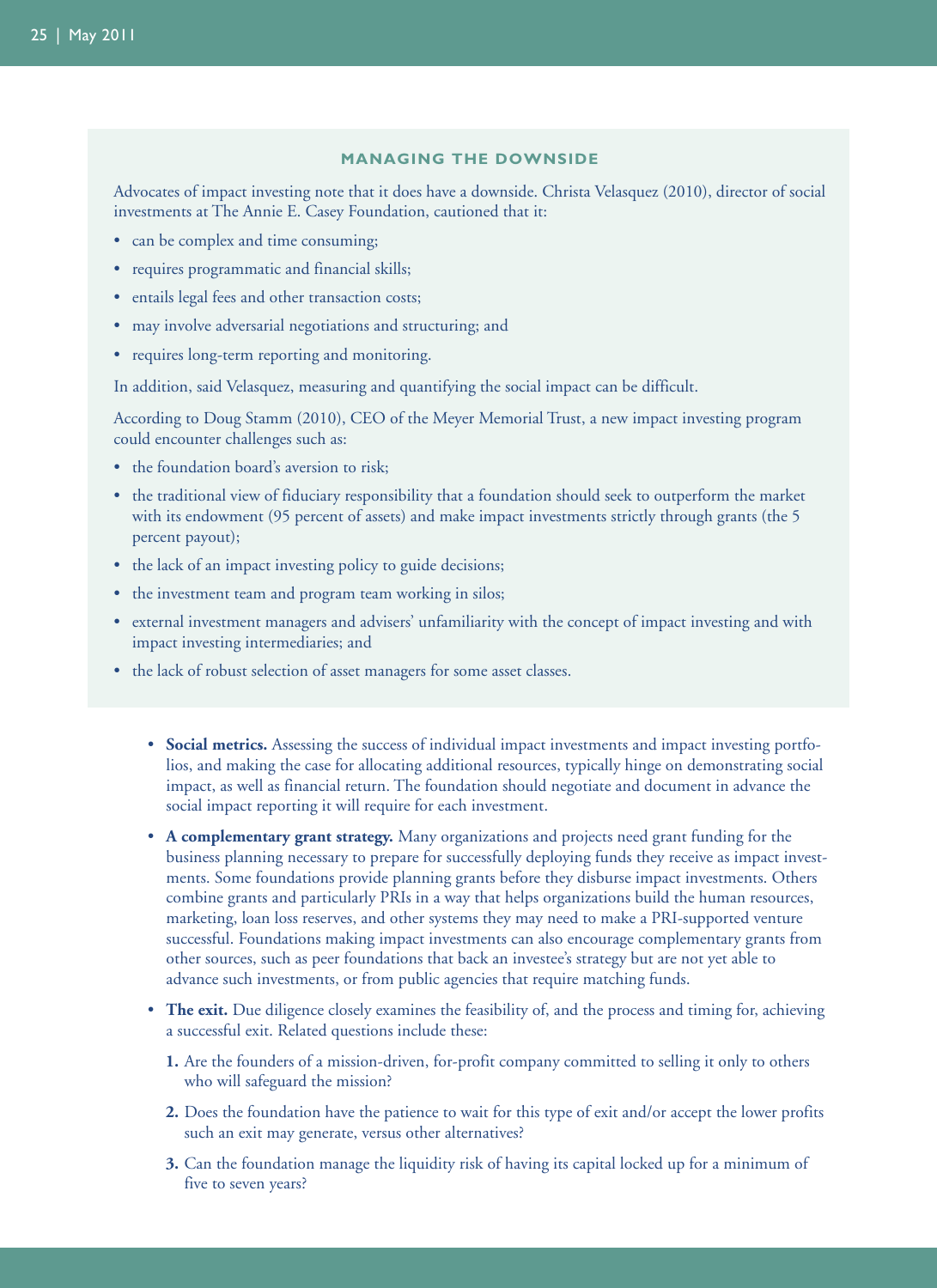- **4.** In the case of a debt financing, can the foundation wait long enough to ensure that repayment will not destabilize the borrower?
- *Execution risks.* As mentioned earlier, an investment policy statement typically describes how a foundation will execute its investing activities. Methods for managing execution risk include:
	- **Portfolio monitoring.** After impact investments are booked, regular financial and program monitoring (typically quarterly) are essential over the life of the investments to ensure progress according to plan or to identify and make appropriate mid-course corrections.
	- **Time and skill requirements.** Rigorous analysis of potential impact investing opportunities and subsequent monitoring of the portfolio require strong financial skills and knowledge of the specific market sector and/or geographic area in which the foundation will invest. Foundations that do not have the requisite in-house skills and/or adequate time for these important functions will benefit from working with co-investors, intermediaries, and consultants.
	- **Regulatory compliance.** PRI regulations for private and community foundations are different [\(see](#page-104-0) [Appendix E\)](#page-104-0). As mentioned earlier, the IRS defines PRI and provides related guidelines only for private foundations. Qualifying private foundation PRIs are exempt from jeopardizing investment and excess business holding regulations and can be counted toward a private foundation's distribution requirement. Many private foundations seek a legal opinion to document that each of their PRIs qualifies under the legal definition; others may make this judgment internally based on the charitable purpose and terms of the investment. Guarantees are a special form of PRI that can be counted toward a private foundation's distribution requirement only to the extent that funds are disbursed.

Whether or not a private foundation seeks to count a PRI toward its distribution requirement, it is important to document how the investment advances mission or program priorities. If the PRI is not in a  $501(c)(3)$  public charity, private foundations generally need to carry out expenditure responsibility to demonstrate the charitable use of PRI proceeds in advance and for the life of the investment.

While these regulations apply only to private foundations, many community foundations adapt PRI guidelines to reflect a similar approach. Foundations of all types also typically undertake and document financial due diligence on PRIs as reasonable business care. This upholds general principles of fiduciary responsibility and provides evidence of the foundation's analysis that, at the time of originating a PRI, the investee had the capacity to meet both its financial and social performance expectations. If this is not the case, a recoverable grant or straight grant may be the more appropriate funding vehicle.

The regulations pertaining to MRIs – impact investments with expected market rates of return – are the same as for conventional investments. Because MRI is a term of art rather than a regulatory term, no special regulations or exemptions apply. Therefore, regulations governing private foundation jeopardizing investments apply to MRIs, and both private and public charities are subject to state fiduciary laws. The IRS (2010b) defines jeopardizing investments as those that "show a lack of reasonable business care and prudence in providing for the long- and short-term financial needs of the foundation for it to carry out its exempt function." The determination of whether a foundation has shown reasonable business care and prudence is based on conditions at the time of the investment. The guidance for formulating and documenting an investment and social thesis for both PRIs and MRIs aims to filter investment opportunities down to those most likely to perform, and ensures that a foundation has taken reasonable business care and prudence in selecting investments.

• **Costs.** Potential costs for impact investing include staff training, due diligence, legal documentation for PRIs, and ongoing investment monitoring. Dialogue between investment and program staff is important for determining which functions the foundation can readily take on and/or develop inhouse and which ones it may outsource to partners and consultants. (Like foundation expenses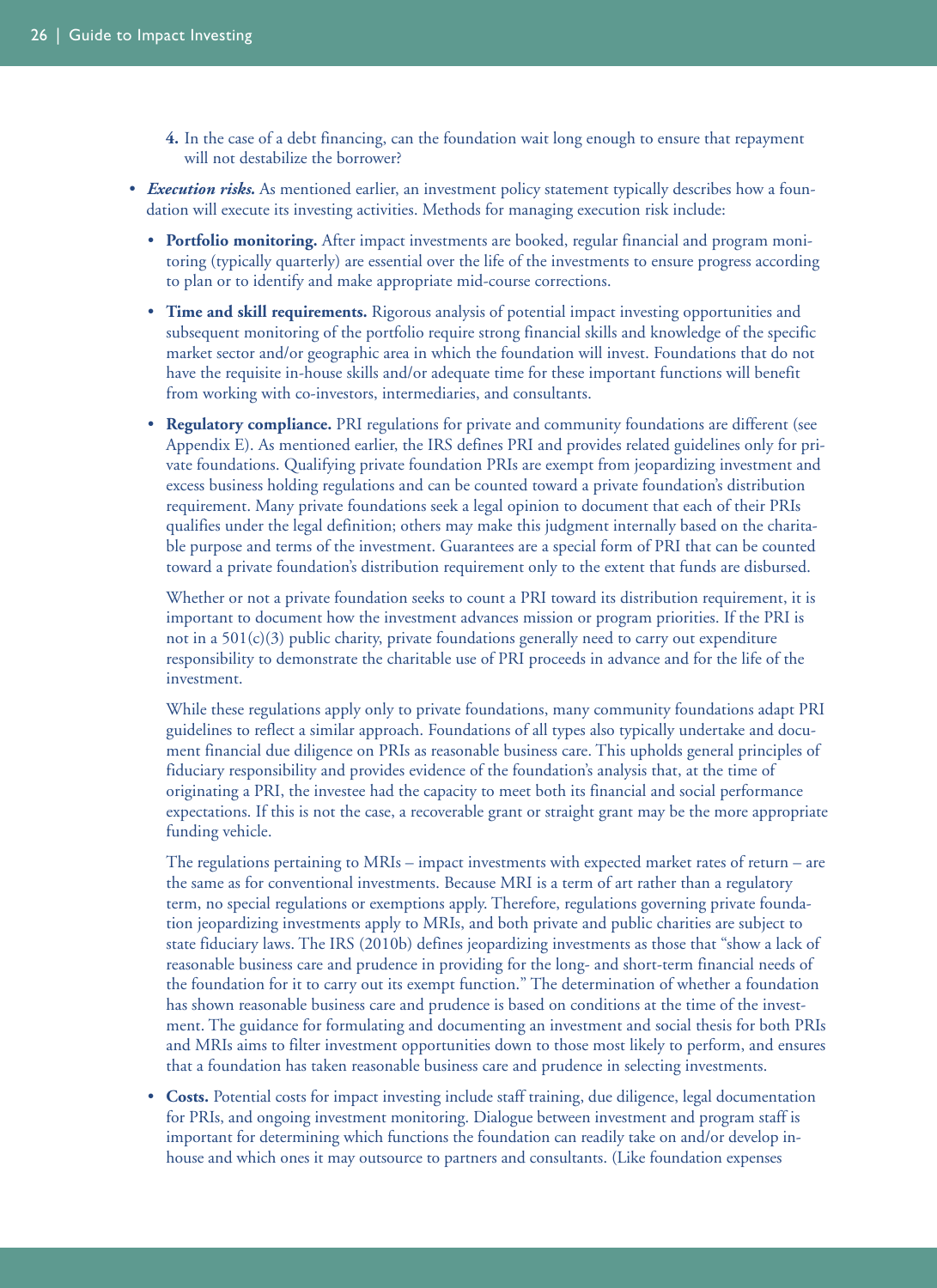associated with grantmaking, those associated with qualified private foundation PRIs can be counted as part of the organization's distribution requirement. Fees and expenses associated with market-rate impact investments, on the other hand, are treated like any conventional investment management expenses.) Some foundations have noted that costs associated with PRIs compare favorably with the 100-percent expensing of grants, especially considering the expected PRI repayment, recycling, and modest yield. Both PRIs and MRIs achieve direct social impact and leveraging of co-investors to advance mission, delivering value exceeding conventional investment returns that may carry comparable expense. Finally, if a foundation chooses to hire staff who have impact investing expertise and/or it decides to develop such expertise internally, fees paid to outside consultants are likely to diminish over time.

- *Reputational risks.* More foundations of all sizes and types are successfully managing PRI and MRI programs. However, because impact investing is a new activity for most foundations, there are reputational risks. Components of reputational risk management include:
	- **Managing expectations.** While many social sector organizations pursue social missions, including some that are health-related, few of them will fit any foundation's bull's-eye combination of mission, geography, and creditworthiness. Foundations save everyone time if they send clear signals about their priority investment themes, the program areas they can and cannot invest in, the likely terms and time horizon for investments, and any preconditions a potential investee would have to meet. Such preconditions might include completion of a business plan with five-year financial projections, a commitment to perform funded activities within geographic areas the foundation considers a priority, or commitments by other investors.
	- **The investment culture.** Investing is fundamentally a market-driven activity. Sometimes foundations may have to quickly decide whether to make PRIs or MRIs in grantee organizations or to co-invest with like-minded investors who present time-sensitive opportunities. A foundation's grantmaking and other activities may not be similarly customer-driven; consequently, response times can be ill-suited to investing in markets where the pace is faster and oriented to customer service. Efficient preliminary assessment of deals, as well as a decisionmaking process that enables staff to send clear, timely signals to the marketplace about a foundation's ability to respond to investment requests, enhances the value of an impact investing program.

On occasion, grantees that qualify for impact investments may resist an investment culture, often

#### **WHAT DOES IT COST?**

The potential cost of operating an impact investing program can be quite manageable. Early on, the Ford Foundation calculated that, even accounting for a 10 percent loss rate on PRIs and the opportunity cost of not investing funds in higher-yielding instruments, the total cost of its PRI portfolio was about 21 percent of the investment amount. This compares favorably to 100 percent expensing of a grant (Ford Foundation 1974).

As a first step in prioritizing its impact investing, the F.B. Heron Foundation transferred some actively managed investments into index and enhanced index funds. This reduced investment management fees and the staff time necessary to oversee the active managers without any detriment to investment returns. The foundation encouraged staff to get the training they needed to perform due diligence for PRIs, but it also retained specialized consultants to help with sourcing, due diligence, and monitoring of investments (School of Community Economic Development 2007).

In 2009 Heron's direct investment expenses, including those for asset management, custody, and consultant fees related to its traditional and impact investments, were about 35 basis points (Ragin 2010).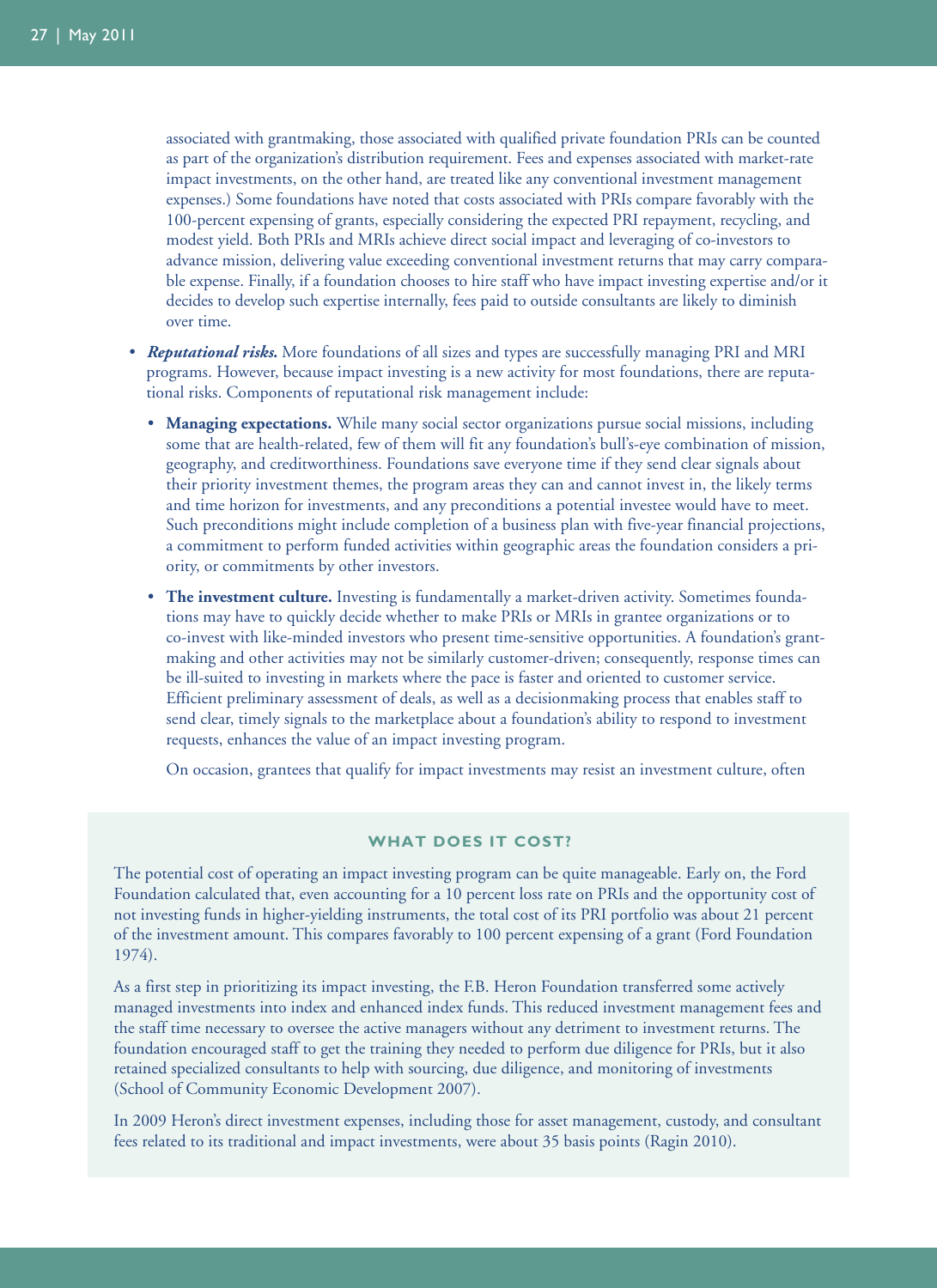because they have been highly successful in assembling the grants they need to grow to a certain stage. In these situations, it helps if the foundation or other lenders and consultants explain to grantee managers and boards the advantages and feasibility of taking on financial investments (usually debt, a liability for borrowers) to expand in an orderly fashion when opportunities and the demand for services arise rather than when grant funding becomes available.

An advantage that mission-driven sources of capital bring to the marketplace – through direct investing by foundations or through intermediaries – is a commitment to the sustainability and success of their mission-driven borrowers. Accordingly, providers of debt often do not assess penalties for loan prepayments, which makes it easy for borrowers to pay down debt and minimize interest expense if they experience grant windfalls. (This is not true in the case of certain subsidy programs, such as New Markets Tax Credits, which require that loans be outstanding for at least seven years.)

- **Loans versus grants.** Although grant applicants generally welcome PRIs and other impact investing strategies as innovative, some may be unhappy if a foundation suggests that they receive a loan instead of a grant, and some staff at the foundation may feel that it is being "cheap" by offering a loan instead of a grant. Foundation staff may also find that they have to decline or defer investment requests because the applicant does not demonstrate repayment capacity. From a strategic standpoint, grants and loans generally are not interchangeable. Foundations typically reserve their grant resources for situations that cannot support financing. They usually extend larger funding amounts through PRIs or MRIs than they could through grants alone, frequently entering into longer and more comprehensive partnerships with investees and leveraging additional financing from other investors to support investee growth. In addition to these direct benefits for investees, impact investing stretches philanthropic resources, thus enabling foundations to do more with less as they recycle repayments from successful investments.
- **Aligning interests.** In negotiating the terms of investments or working out terms if an investment has not performed well, the foundation and investee's interests may not be aligned. Until such issues are resolved, relationships can be strained. Some foundations prefer to invest through intermediaries so a third party absorbs this risk.
- *Unintended consequences*. As with any proposed new activity, a foundation will benefit from reviewing which areas of its current activities will be enhanced, diminished, and/or replaced by impact investing. One valid concern is that such investments, by focusing on scaling and the organizational effectiveness an investee needs in order to repay a PRI or MRI, inevitably create a preference for large organizations. Such a bias may cause foundations to miss opportunities to invest in smaller organizations or those in earlier stages of growth that may have stronger grassroots ties or offer game changing innovations. Due diligence should verify that potential investees have strong partnerships and are effective at the grassroots level. The W.K. Kellogg Foundation, New York State Health Foundation, California HealthCare Foundation, and The California Endowment are among funders that operate impact investing Web portals to ensure that a wide range of applicants can submit requests the funders might not see otherwise. Although most such requests do not fit with a foundation's strategy, the portals are an important way for foundations to learn about investment-worthy innovations or organizations.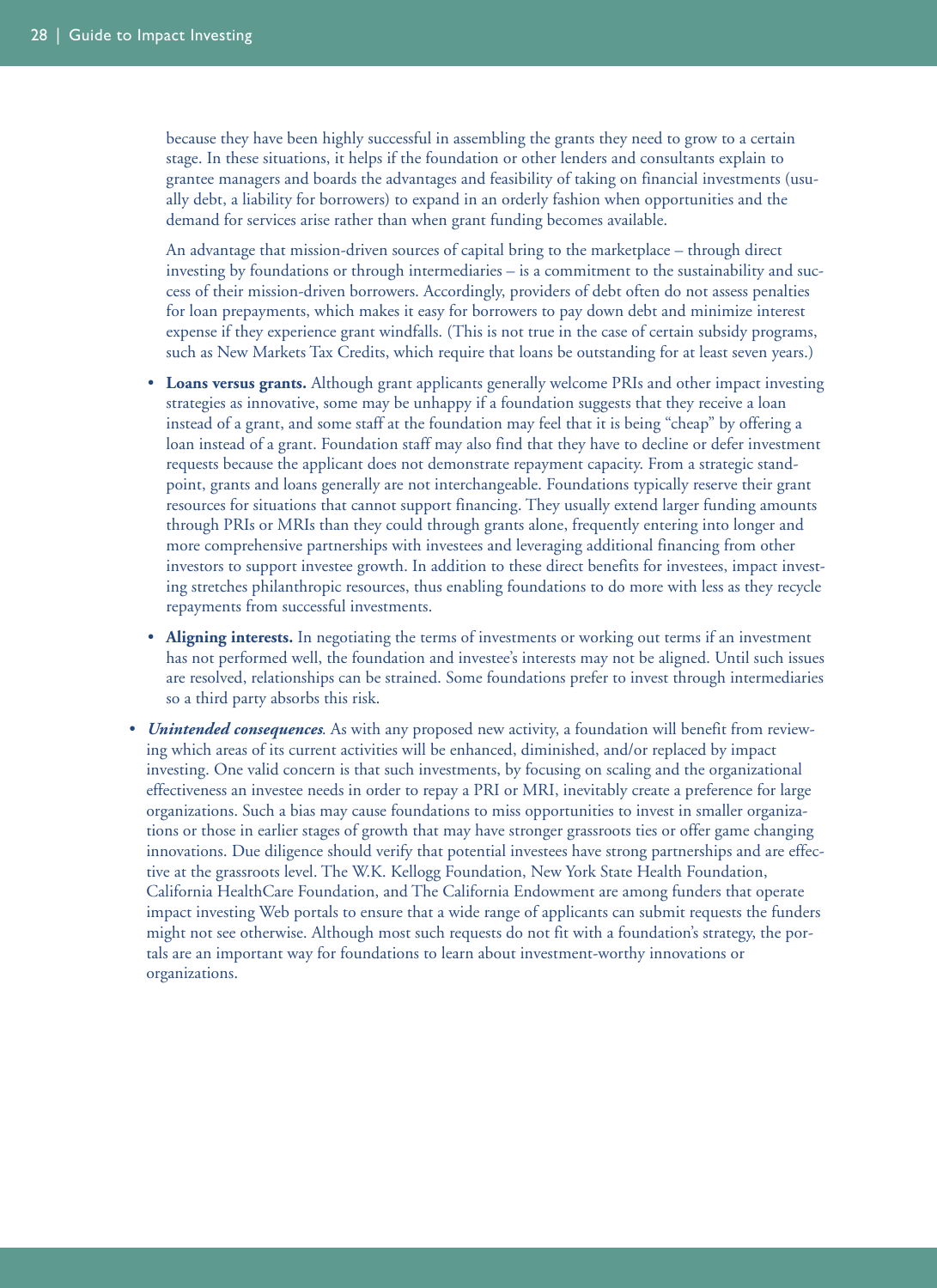# <span id="page-33-0"></span>**IMPACT INVESTING IN ACTION**

At the heart of innovation in philanthropy is the aim to increase impact – to more effectively solve society's problems, enrich community life, and ensure equity. Below are profiles of funders that are advancing this aim through impact investments in health care, health coverage, and healthy community.

Funders are making these investments at the same time that health care policymakers, practitioners, and advocates are advancing their fields through increasing emphasis on health promotion versus disease treatment. The emerging practice of integrative medicine reinforces the Healthy People 2020 goals. Integrative medicine, according to Ralph Snyderman (2009), chancellor emeritus for health affairs at Duke University, "creates a seamless engagement by patients and caregivers in the full range of physical, psychological, social, preventive and therapeutic factors known to be effective and necessary for the achievement of optimal health over the course of one's life cycle." This approach seeks to deliver not only better, but also more cost-effective, health care by:

- encouraging good health;
- sharing the responsibility for good health among individuals, the health care system, and other supporting systems;
- identifying and managing personal disease risks; and
- when disease develops, identifying and treating it early with care that is well-coordinated among physicians and others on the health care team.

The current health care system, however, is still far from the integrative ideal. Rather, as Snyderman (2009) observes, it is uncoordinated, without a coherent approach or infrastructure; disease-oriented, operating on a "find it and fix it" paradigm; reactive; physician-directed, with little patient engagement; expensive; and not personalized, standardized, or safe.

These deficiencies are more pronounced for vulnerable populations, which have higher health risks and face greater barriers to health care (depicted in Figure 4, the social determinants of health model developed by Kaiser Permanente and the Northwest Health Foundation).

#### **FIGURE 4. A SOCIAL DETERMINANTS FRAMEWORK FOR PUBLIC HEALTH INTERVENTIONS**

**Kaiser Permanente Community Fund at Northwest Health Foundation**



Source: Northwest Health Foundation 2010; Milstein and Homer 2003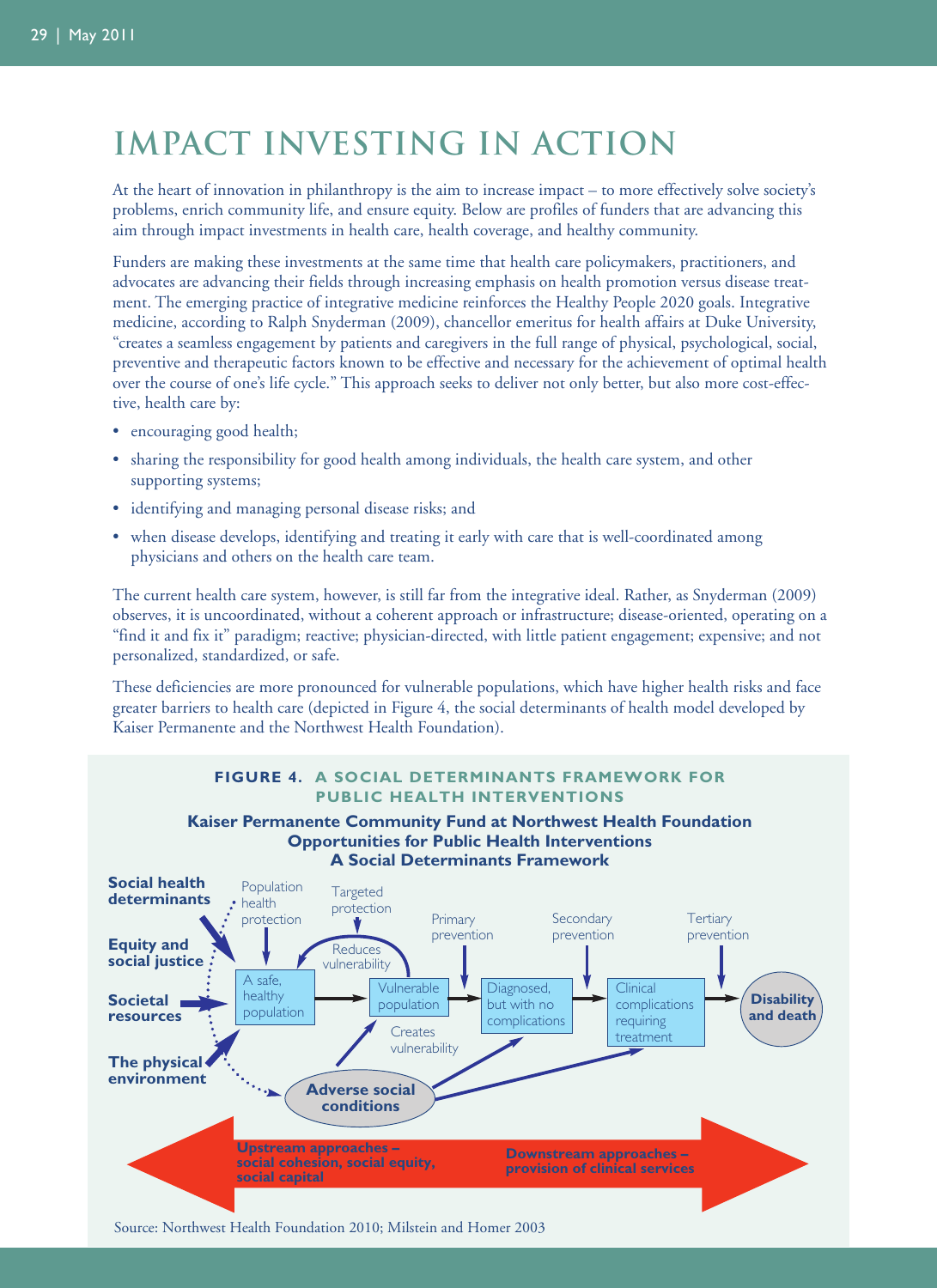#### **AMERICA'S RISING CHRONIC DISEASE AND HEALTH CARE EXPENSE BURDEN**

Six "unhealthy truths" reinforce the need for greater investment in prevention to improve health outcomes and rein in health care costs:

**Truth #1**: Chronic diseases are the top cause of death and disability in the United States.

**Truth #2**: Patients with chronic diseases account for 75 percent of the nation's health care spending.

**Truth #3**: About two-thirds of the rise in health care spending is due to the rise in the prevalence of treated chronic diseases.

**Truth #4**: The doubling of obesity rates between 1987 and today accounts for nearly 30 percent of the rise in health care spending.

**Truth #5**: The vast majority of cases of chronic disease could be prevented or managed better.

**Truth #6**: Many Americans are unaware of the extent to which chronic disease harms their health – and their wallets (Partnership to Fight Chronic Disease 2010).

- **➤** *Disparities persist* Despite improvements in the overall health of Americans, disparities continue among members of racial and ethnic minority populations. African-American adults are 1.9 times more likely, and American Indian and Alaska Native adults are 2.3 times more likely, than white adults to receive a diagnosis of diabetes. In 2005, Hispanics were 1.6 times more likely to die of diabetes than were non-Hispanic whites. The rate of diabetes among Native Hawaiians living in Hawaii is more than twice the rate among whites, and Native Hawaiians are 5.7 times more likely to die of diabetes than are whites in that state. Native American women are 1.7 times more likely to die of cervical cancer than are white women, and rates of cervical cancer among Vietnamese-American women are five times higher than they are among non-Hispanic white women (CDC 2010b).
- **➤** *Health care costs are unsustainable* U.S. health care costs reached \$2.5 trillion, or 17.6 percent of gross domestic product (GDP), in 2009. They are on a trajectory to exceed \$4.3 trillion, or 20.3 percent of GDP, by 2018. These unsustainable levels are gutting state budgets, prompting small businesses to reduce or discontinue health coverage (or limit hiring), and causing more than 60 percent of all household bankruptcies (Himmelstein et al. 2009).
- **➤** *Medical care is an essential but relatively small part of the solution* Only 10 percent to 15 percent of preventable mortality is attributable to medical care. "A person's health and likelihood of becoming sick and dying prematurely are greatly influenced by powerful social factors such as education and income and the quality of neighborhood environments" (Commission to Build a Healthier America 2009).
- **➤** *Prevention can make a big difference* A healthy diet, regular physical activity, and avoidance of tobacco products could prevent at least 80 percent of all cases of heart disease, stroke, and type 2 diabetes, and more than 40 percent of cancer cases (World Health Organization 2005). The three types of medical prevention that can preclude or minimize disease effects and costs are:
	- 1. primary: taking action before a problem arises in order to preclude it, rather than treating or alleviating its consequences;
	- 2. secondary: measures for early detection of, and prompt intervention to control, a health problem or disease, thereby minimizing the consequences; and
	- 3. tertiary: using treatment and rehabilitation to reduce further complications of an existing health problem or disease.

Many factors influence whether specific prevention efforts yield cost savings. Community-based primary and secondary prevention may be inexpensive; it also reduces disease rates and/or improves health choices without direct medical care – for example, by promoting greater physical activity, better nutrition, and less tobacco use. Secondary prevention is more cost-effective if it is targeted to at-risk populations. Tertiary prevention involving direct medical treatment or pharmaceuticals often is more expensive (Trust for America's Health 2009).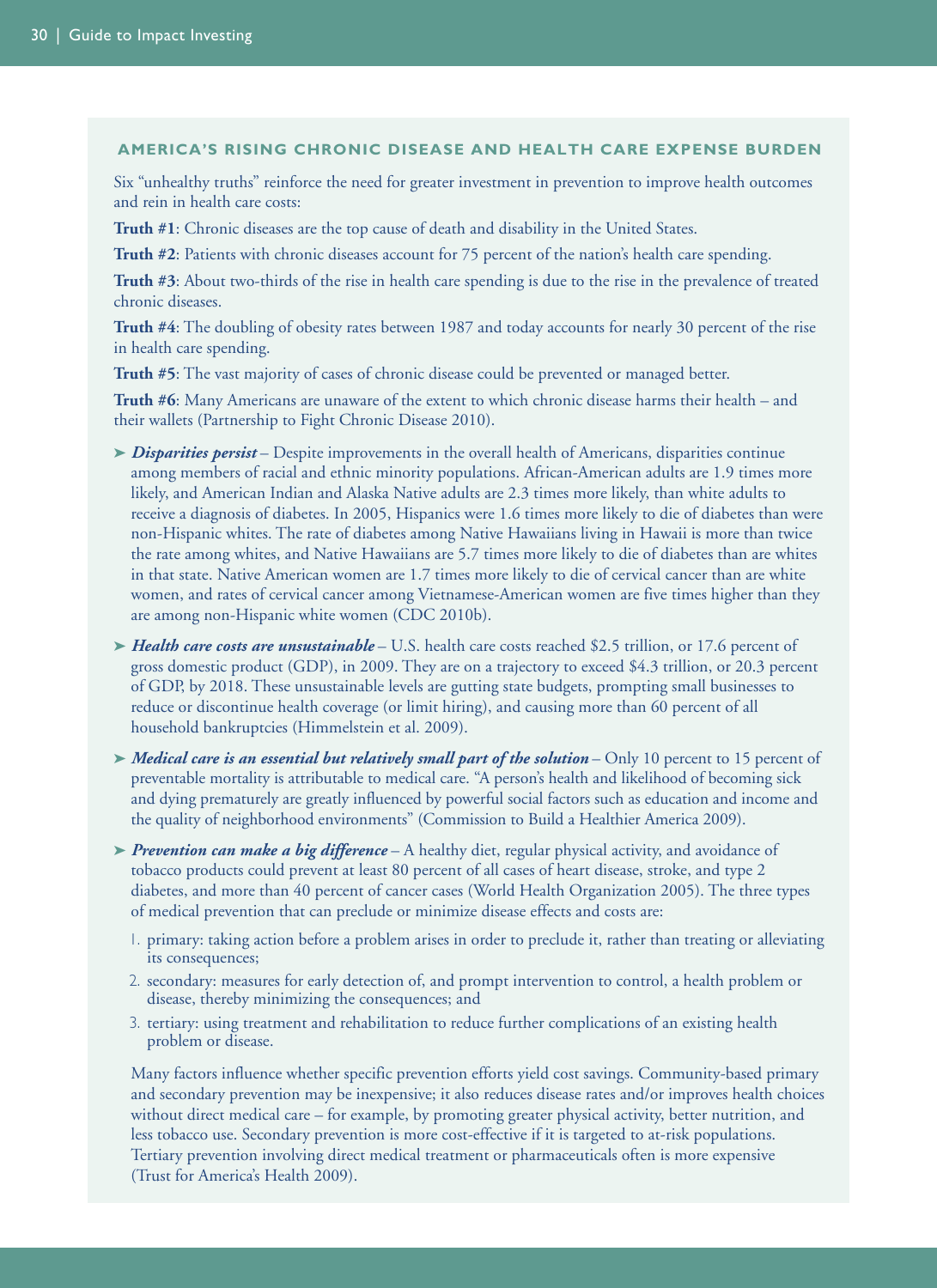While recent health care reform has moved policy in the right direction, there is broad consensus that further extensive changes are necessary to improve access to and the quality of care, prevent disease, promote health, and reduce costs. Through grantmaking, other philanthropic initiatives, and now impact investing, health funders are actively addressing these challenges.

The impact investment profiles below are organized by broad themes – health care, health coverage, and healthy community – and by specific investment opportunities within those themes. (For an overview by theme, [see Appendix F: Summary of Health-Focused Impact Investing Profiles.](#page-110-0))

Investments in health care provide financing for a range of health centers, products and innovations, and health workforce development. Investments in health coverage include traditional insurance and family economic security, an umbrella term for financial services and benefits that enable people to pay for care. Investments in both health care and health coverage promote equitable delivery of and payment for highquality, affordable care.

Investments in healthy community seek to counter disparities and set the social determinants of health – for example, access to healthy physical environments, nutritious food, and quality education – in order to avoid preventable diseases and minimize unnecessary health care costs over the life cycle. Such investments emphasize:

- early child care and education, laying the foundation for lifelong good health and equipping the next generation with tools to permanently move out of poverty;
- affordable housing, a key to individual and family stability that can also lead to significant health care savings for the housed persons and society;
- jobs, as a source of income, health insurance coverage, and health-reinforcing social connections (like affordable housing, jobs can promote health as long as living or working conditions themselves are not hazardous);
- Sustainability investments that simultaneously promote environmental conservation, economic development, and equity; and
- investments that strengthen or restore the community fabric and promote equitable access to opportunity, which are essential for creating conditions that enable good health.

The profiles, summarized by sector in Table 6, are based on the experiences of about 40 foundations and several health systems that have made health-related PRIs or MRIs. Although many would not call themselves health funders, their investments support organizations and initiatives that improve health care delivery or coverage, or that create positive social conditions, which in turn reduce health risks. While many are large foundations with \$500 million or more in assets, about a quarter have assets of well less than \$100

#### **SCALING "IN PLAIN SIGHT"**

The Commission to Build a Healthier America (2009) found many effective models for improving health that were "hidden in plain sight," the scaling of which could promote health in communities nationwide.

Appropriately structured and managed impact investments are critical scaling tools. Special financing intermediaries, such as CDFIs and mission-driven private equity funds, often manage the investment process on behalf of impact investors. Together, investors and intermediary partners are building an impressive track record of enhancing the sustainability of high-performing organizations and scaling solutions in health care, health coverage, and healthy community. These investments often have both direct and secondary social impact, as in creating a national network of well-capitalized community health centers and bringing quality jobs and related small businesses to low-income communities.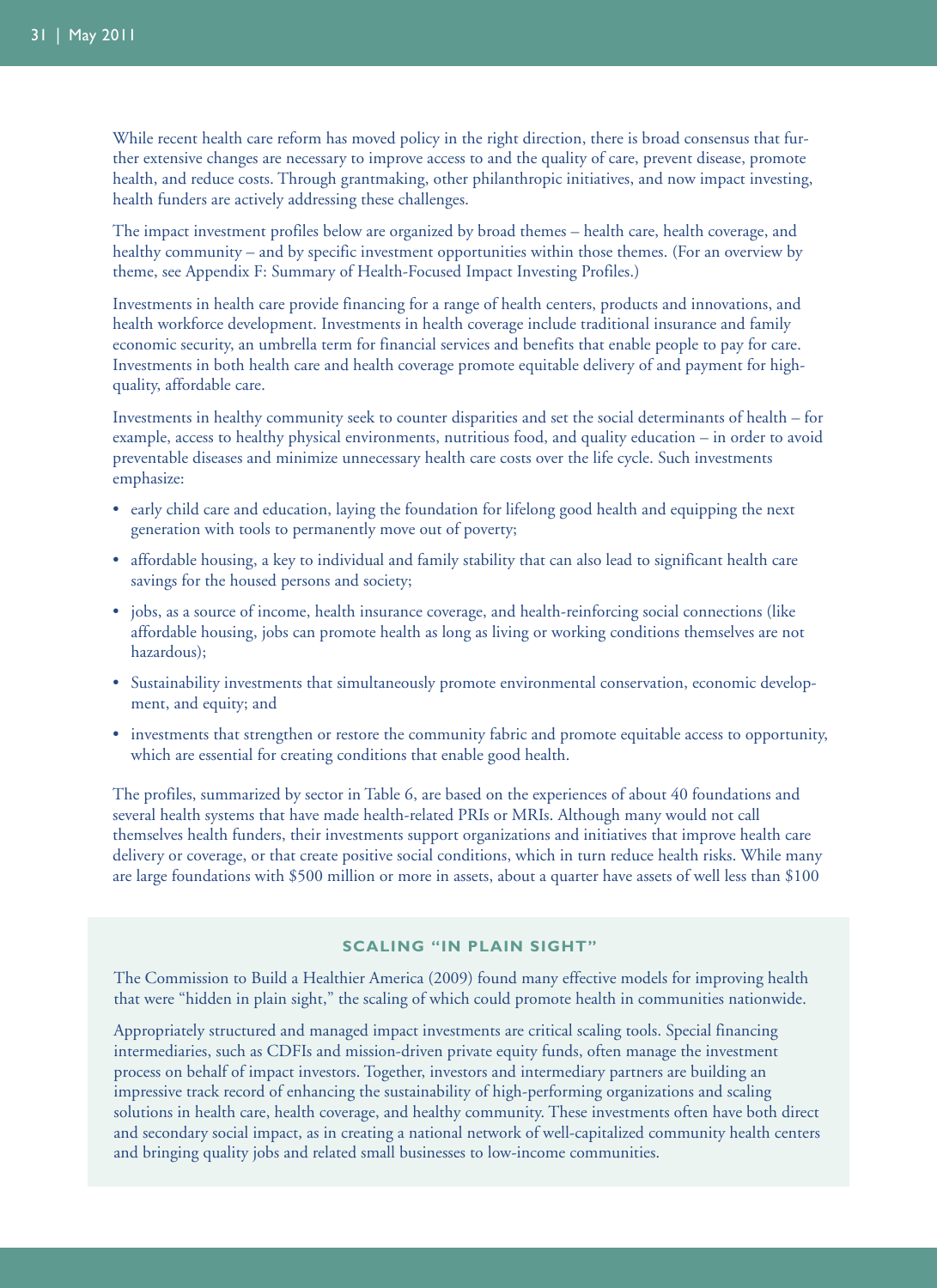million. The strategies at small and large foundations are similar, but the scale is generally more limited and the focus more local at small foundations.

Collectively, the profiles illustrate how funders of all sizes and structures in different geographic locations, and with a variety of program areas, are making health-related impact investments. They are doing so directly and through intermediaries, across program areas, asset classes, and levels of expected, risk-adjusted returns. The scope and complexity of the challenges these investments address, and the impact they have, make a strong case for impact investing as a health funder tool.

| Sector            | <b>Impact</b>                                                                                                                                                                           | <b>Opportunity</b>                                                                                                                                                                                                 | <b>Examples</b>                                                                                                                                                                                                                                                                                                                                                                                                                                                                                             |
|-------------------|-----------------------------------------------------------------------------------------------------------------------------------------------------------------------------------------|--------------------------------------------------------------------------------------------------------------------------------------------------------------------------------------------------------------------|-------------------------------------------------------------------------------------------------------------------------------------------------------------------------------------------------------------------------------------------------------------------------------------------------------------------------------------------------------------------------------------------------------------------------------------------------------------------------------------------------------------|
| Health care       | • Provides a range<br>of prevention<br>and health care<br>services over the<br>life cycle.<br>• Spurs improve-<br>ments in health<br>care delivery.<br>• Creates new<br>firms and jobs. | • Community health<br>centers and safety<br>net providers<br>• Private equity/<br>venture capital<br>investments or<br>funds for health<br>products and<br>innovations<br>• Health care work-<br>force development | • A range of federally qualified health<br>centers, other health centers, and<br>human services organizations<br>• Private equity investments in compa-<br>nies such as VISICU, Textronics,<br>Peninsula Pharmaceuticals, and<br>Revolution Foods; investments in<br>funds that target health care and<br>prevention, such as DBL Investors<br>and Physic Ventures<br>• Cooperative Home Care Associates,<br>Council for Adult & Experiential<br>Learning                                                   |
| Health coverage   | Pays for prevention<br>and health care<br>over the life cycle.                                                                                                                          | • Niche health<br>insurance<br>companies<br>• Nonpredatory<br>financial institutions                                                                                                                               | • Freelancers Insurance Company<br>• A range of CDFIs and nonpredatory<br>financial services providers                                                                                                                                                                                                                                                                                                                                                                                                      |
| Healthy community | • Reduces the<br>need for health<br>care and health<br>care expense<br>over the life<br>cycle.<br>• Strengthens<br>local economies,<br>communities, and<br>equity.                      | $\cdot$ Human<br>development: mind<br>and body<br>• Housing<br>· Jobs, income, and<br>benefits<br>• Environmental<br>sustainability<br>• Community and<br>equity                                                   | A range of CDFIs and other entities that<br>finance or deliver:<br>• child care, education, and youth<br>development<br>• nutritious food providers and their<br>supply chain<br>• providers of safe physical activities<br>· developers of affordable and supportive<br>housing<br>• nonpredatory credit and financial<br>services providers<br>• small business debt and equity<br>· sustainable development projects or<br>approaches<br>• community institutions and equitable<br>access to opportunity |

#### **TABLE 6. SUMMARY OF HEALTH-FOCUSED IMPACT INVESTING BY SECTOR**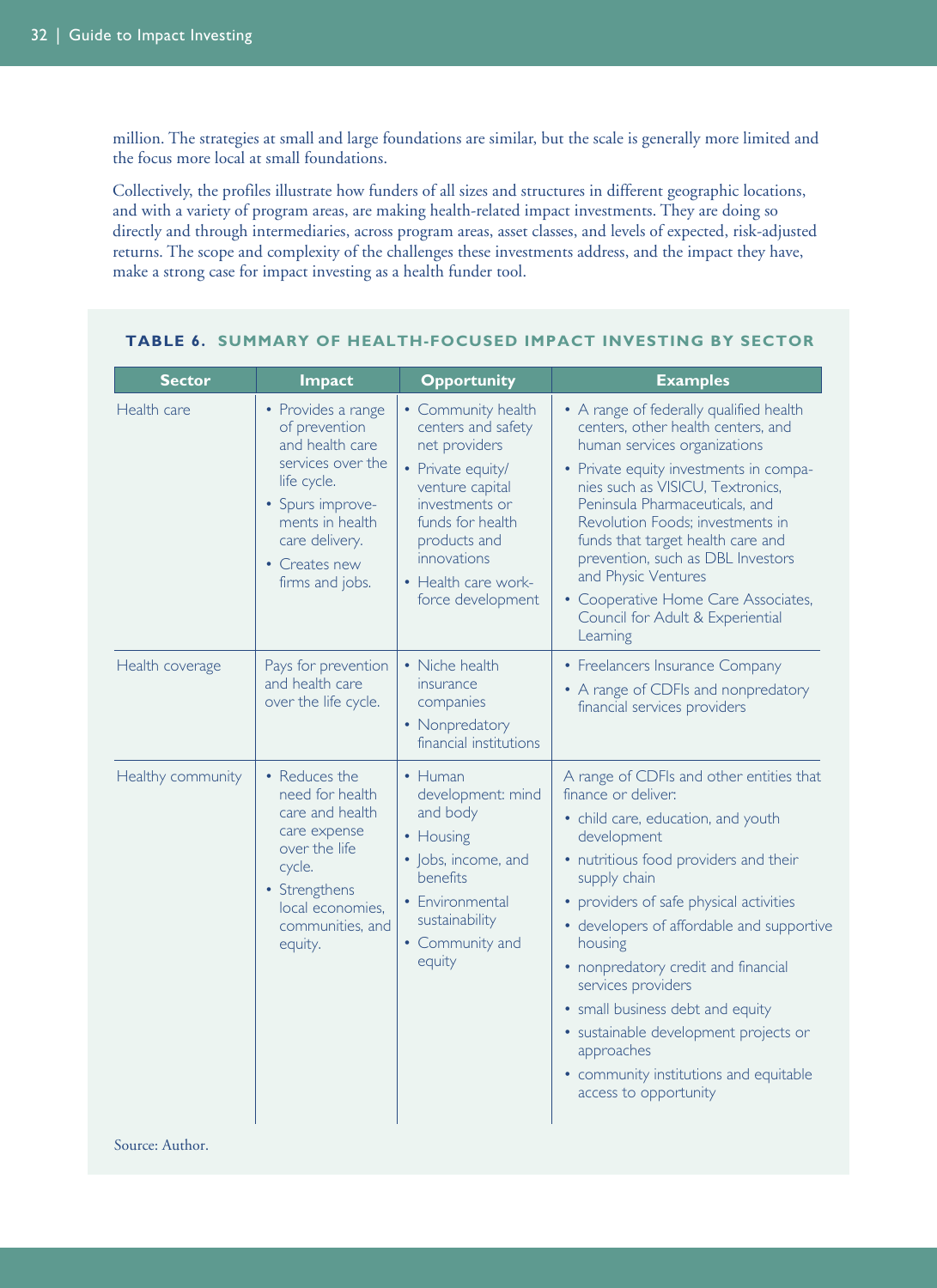#### **HEALTH CARE**

These investments generally target three categories: health centers, health care products and innovations, and health care workforce development.

**➤** *Health centers* – Safety net providers in the profiles that follow include the range of community health centers – predominantly federal qualified health centers (FQHCs) – and hospitals, hospices, and rehabilitation centers serving vulnerable populations. FQHCs are dedicated to delivering primary medical and dental care, as well as behavioral and social services, to underserved populations and areas.

The two key challenges for health centers are limited access to financing for facilities expansion or improvements, and reduced, uncertain, and/or delayed revenues from state government contractors and traditional grant sources. For conventional lenders, health centers are often difficult to finance, given the centers' limited and complex revenue

*"With endowment funds down across the country due to the economy, it is important for foundations to seek innovative ways to leverage assets. Mission-related investing is one of the tools philanthropy can use in addition to grantmaking. It is a way for our foundation to create value both socially and financially."* 

> *– Mary Vallier-Kaplan, vice president and COO, Endowment for Health*

sources, and the perceived financial risks associated with the disproportionate share of low-income and uninsured people they serve. Many of these people have multiple chronic health conditions and poorly kept medical records, and they face language, transportation, and other challenges. The need to expand financing is urgent: in 2015, FQHCs are slated to serve 40 million people under the recently enacted health care reform, up from the current 20 million at 7,500 sites (Coleman 2010a). Their expanded role as "medical homes" for patient-centered, coordinated care will be critical to the success of health reform – not only for low-income populations, but also for today's growing uninsured population more generally.

FQHCs' revenue mix includes federal – and often state, county, and city – grants; payments by patients with Medicaid, Medicare, or other third-party coverage; and sliding-scale payments by the 40 percent of patients who are uninsured (Adashi et al. 2010). Because the health centers serve everyone, regardless of ability to pay, they have a low-margin revenue stream and are under pressure as more people lose health

## **INTERMEDIARIES FOR FINANCING HEALTH CENTERS**

Several national CDFIs and similar intermediaries lend to health centers, as do many strong regional CDFIs and some health systems and community banks.

Two national intermediaries are Capital Link and NCB Capital Impact. Capital Link, a nonprofit headquartered in Boston, is raising a PRI fund to finance the expansion of FQHCs so they can meet their growing patient load. NCB Capital Impact, headquartered in Arlington, Virginia, lends to health centers, as well as other community development projects.

Since 1998 Capital Link has worked with two-thirds of all FQHCs and "look-alikes," or organizations that receive many of the same benefits as FQHCs but not grant funding under Section 330 of the Public Health Service Act. It has helped 170 health centers raise \$510 million in financing for projects totaling \$658 million, with no known payment defaults to date (Coleman 2010a).

NCB Capital Impact has financed \$464 million for health centers, which have a combined capacity to serve 750,000 patients annually in 2.9 million square feet of additional space. It lends about \$100 million to health centers each year (Donovan 2010).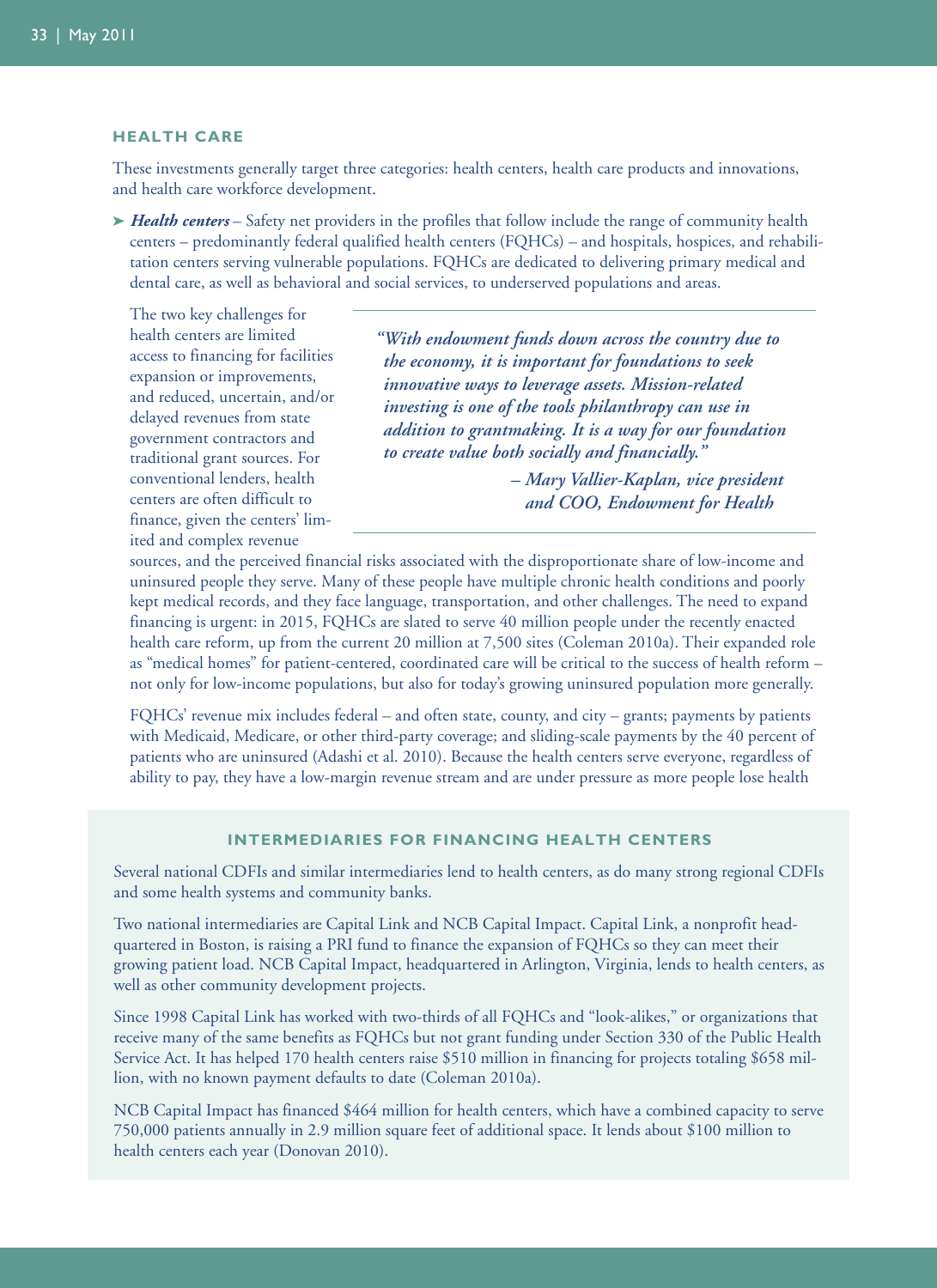## **FINANCING THE SAFETY NET**

The Colorado Health Foundation (2010) recently announced that it had launched a \$3 million loan fund to help its safety net grantees offset delayed Medicaid payments from local government. Grantees with a stable management structure, a diverse income stream, and strong operating ratios can apply for loans of between \$50,000 and \$300,000.

NCB Capital Impact, the foundation's intermediary partner for managing most aspects of the fund, structures the 4 percent loans, which, like revolving lines of credit, are renewable each year. The foundation is strictly an investor; it does not review or approve any loan applications.

Kelly Dunkin, Colorado Health Foundation's vice president of philanthropy, said traditional and short-term capital tools are often unavailable to nonprofits, especially in the current banking environment. The loan fund, she said, will give borrowers "short-term loans in larger amounts and at an interest rate well below what traditional lenders offer."

The Endowment for Health recently created a similar loan fund to serve community health centers in New Hampshire.

insurance coverage in the current economic downturn.

Capital Link, a lender to FQHCs and the nation's most active packager of FQHC financings, estimates that about 75 percent of the health centers generate sufficient revenue to be able to repay a facilities loan. About 25 percent can repay such loans at a loan-to-cost ratio of approximately 75 percent – in other words, with a 25 percent, grant-funded down payment that constitutes project equity. Fifty percent can likely repay at a loan-to-cost ratio of about 50 percent, which means they must raise a 50 percent down payment through grants (Coleman 2010b). However, given FQHCs' slim operating margins and complexity, banks often consider health centers to be too risky. For loans, many FQHCs turn instead to specialized intermediaries, such as Capital Link, NCB Capital Impact, the Primary Care Development Corporation, strong regional CDFIs, and selected health systems.

FQHCs will need \$16.6 billion in capital funding to expand capacity so they can serve 40 million people by 2015. The health centers have identified about \$2.4 billion in grant funding from a variety of sources for that purpose and will receive another \$1.5 billion in capital funding from the Health Resources and Services Administration (HRSA) through health care reform. But a funding gap of at least \$12.7 billion must be filled with a combination of low-cost debt and grants (Coleman 2010b). This amount does not take into account the other types of health care facilities that will be necessary, such as stand-alone behavioral, dental, and school-based health centers; critical access hospitals; hospices; and drug rehabilitation centers.

About 85 FQHCs recently received multimillion dollar Facilities Improvement Project grants under the American Recovery and Reinvestment Act of 2009. But the grants often do not cover the full expense of facility upgrades, which cost \$3 million to \$30 million (Coleman 2010b). Foundations are providing various types of critically needed financing, often in partnership with high-performing CDFIs. They also are leveraging a range of federal programs, such as HRSA funding, loan guarantees from the U.S. Department of Agriculture, and the New Markets Tax Credit Program. To date, debt financing for school-based health centers has been limited. When it occurs, it is typically part of financing for a larger health center of which the school-based clinic is a branch or program. While subordinated loans and those with below-market interest rates are most useful, health centers also often need senior and marketrate debt. Funders that have financed health center facilities include the California Community Foundation, Consumer Health Foundation, Ford Foundation, The Kresge Foundation, MetLife Foundation, Prudential Foundation, Robert Wood Johnson Foundation, The Rhode Island Foundation,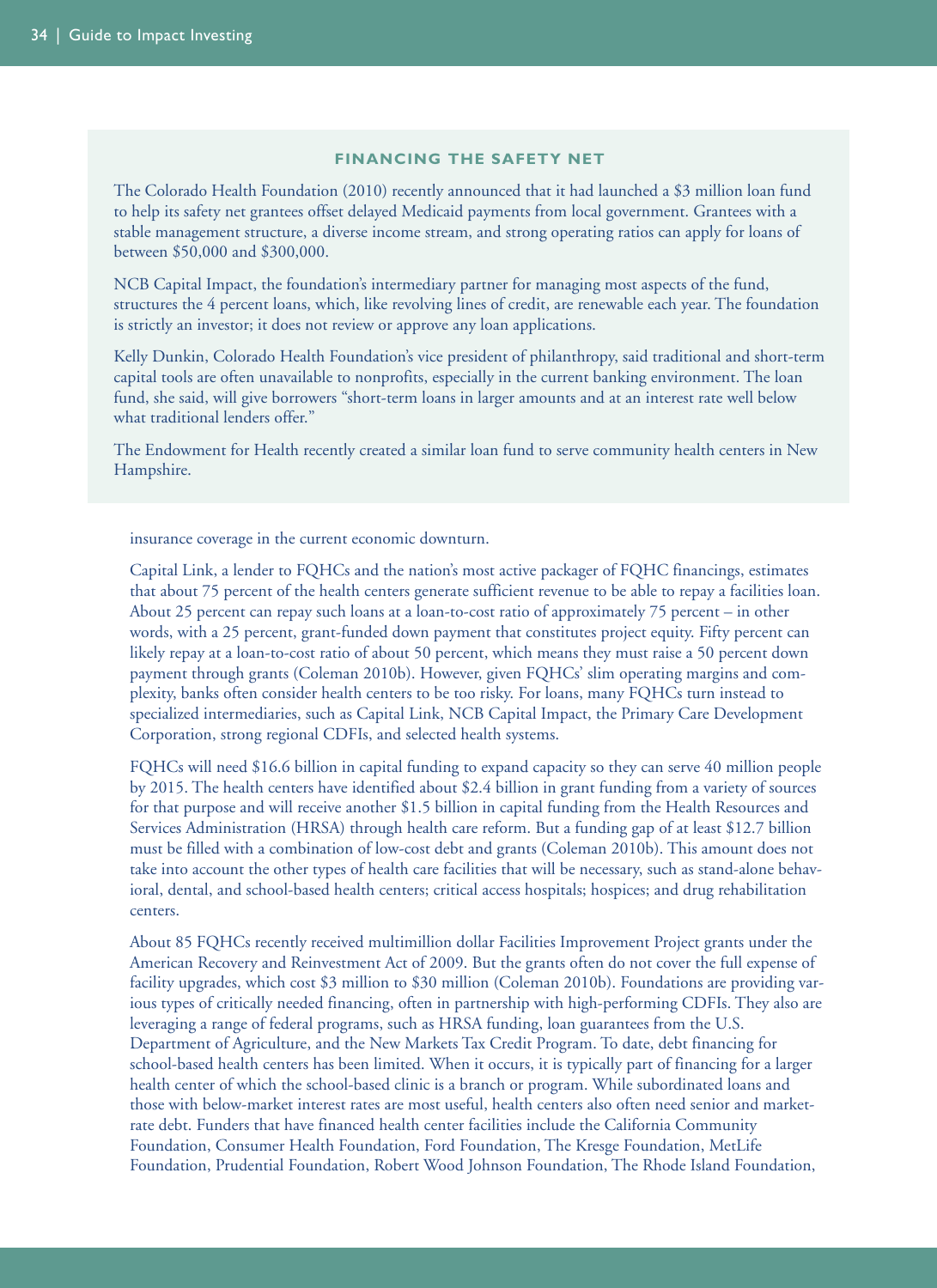## **METLIFE'S FOCUS ON COMMUNITY DEVELOPMENT**

In 2008 the MetLife Foundation, a corporate foundation that has been making social investments since 1984, made \$188 million in special loans and equity investments for community development, according to Dennis White (2010), the foundation's president.

"We continue to invest in health centers, and we like to work with specialized intermediaries because they know the markets better than we can," White said. "[Intermediaries] can also do smaller investments and so allow us to bring a different presence to communities where we want to be."

The Colorado Health Foundation, and Tides, as well as Catholic Healthcare West and the Endowment for Health. Most of them invested via CDFIs.

Health funders and other investors extend working-capital or cash-flow loans to qualifying heath centers to cover delays in reimbursement or, less often, receipt of pledged grants. Foundations are spearheading or participating in funds for emergency loans in California, New Hampshire, Michigan, and Colorado. They generally partner with CDFIs, such as NCB Capital Impact or the Nonprofit Finance Fund, that underwrite and administer the loans. The intermediary confirms that a health center's need for working capital is indeed a result of short-term delays in collecting receivables rather than more systemic financial weakness. In addition to FQHCs, the working-capital loans may go to a broader range of fundamentally strong safety net organizations whose demand for services often increases just as contract receivables and grants are delayed or reduced. Participating investors include The Kresge Foundation, Marion I. & Henry J. Knott Foundation, The Colorado Health Foundation, California HealthCare Foundation, Catholic Healthcare West, Sutter Health, and the Endowment for Health.

All FQHCs and most safety net providers are nonprofit, but for-profit providers also serve vulnerable populations. These entities may be able to attract facilities financing from banks that is guaranteed by the U.S. Small Business Administration (SBA). The fixed-income manager Community Capital Management has issued market-rate bonds backed by SBA-guaranteed loans, including a loan to a Native Americanowned hospice in North Carolina and another to a drug rehabilitation center in Alabama. Community Capital Management used bond proceeds to purchase these loans from the banks where they originated, which gave the banks liquidity to make new loans.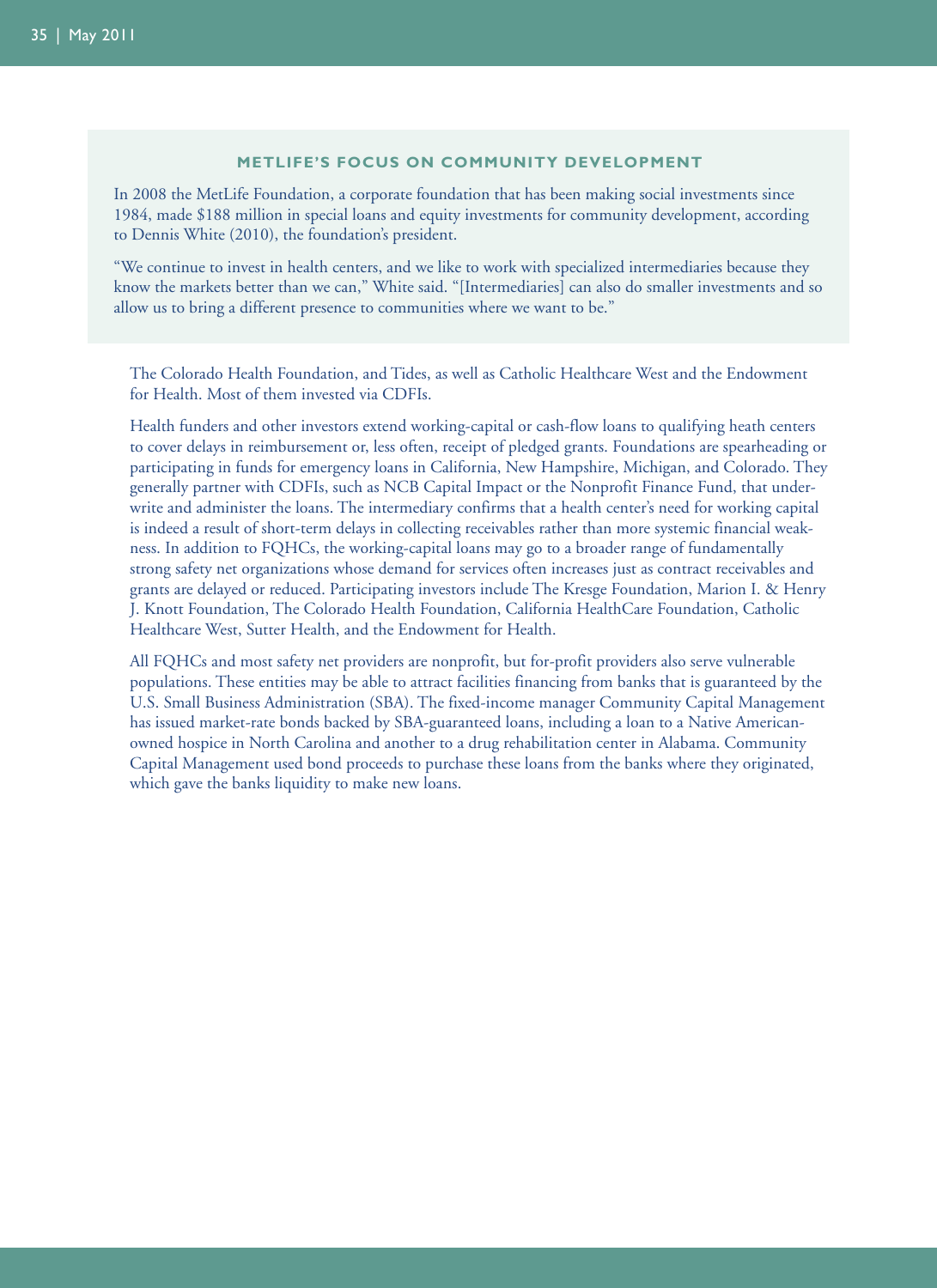## **INVESTING IN HEALTH PLANS AND HEALTH CENTERS: A WELL-TESTED STRATEGY**

Early on, relatively few impact investments focused on health. But some that did tested models for improving both the access to and quality of care for vulnerable populations.

For example, two of the Ford Foundation's first PRIs 40 years ago were loans to launch nonprofit health plans: \$600,000 for the Harvard Community Health Plan and \$1.2 million for the New Haven Community Health Plan. The aim was to explore whether creating ways for low- to moderate-income people to prepay for health care could encourage prevention and lower overall health care costs (Ford Foundation 1974).

In 1991 the Robert Wood Johnson Foundation awarded a \$5.5 million, 25-year PRI loan to establish the Community Health Facilities Fund, and lent another \$2.8 million in 1995. These PRIs leveraged \$100 million in financing for 32 projects, helping meet an estimated \$2 billion in financing needs for community-based mental health centers, including housing for adults in group homes.

Nearly three decades later, The Rhode Island Foundation invested \$2 million to purchase the preferred stock of an out-of-state provider of the Neighborhood Health Plan of Rhode Island, which preserved access to care for the state's most vulnerable populations by creating a state-focused, financially stable insurer. In partnership with 21 community health centers statewide, Neighborhood Health Plan has more than doubled the number of enrolled patients – to 76,000 (from 36,000). It was rated the best Medicaid health plan in the United States in 2006, and the Robert Wood Johnson Foundation selected it as one of two health plans to address racial and ethnic health disparities through reimbursements, standards, and training for medical interpreters.

Neighborhood Health Plan converted to nonprofit status soon after The Rhode Island Foundation's investment, at which point the foundation restructured its equity holding to a 20-year loan that pays interest quarterly and amortizes principal with repayments of \$500,000 every five years. The foundation made the loan with unrestricted funds priced at its 5.75 percent spending rate so interest payments could fund grants as investment income normally would. Repayments of the principal are returned to unrestricted funds (Bernholz and Richter 2009).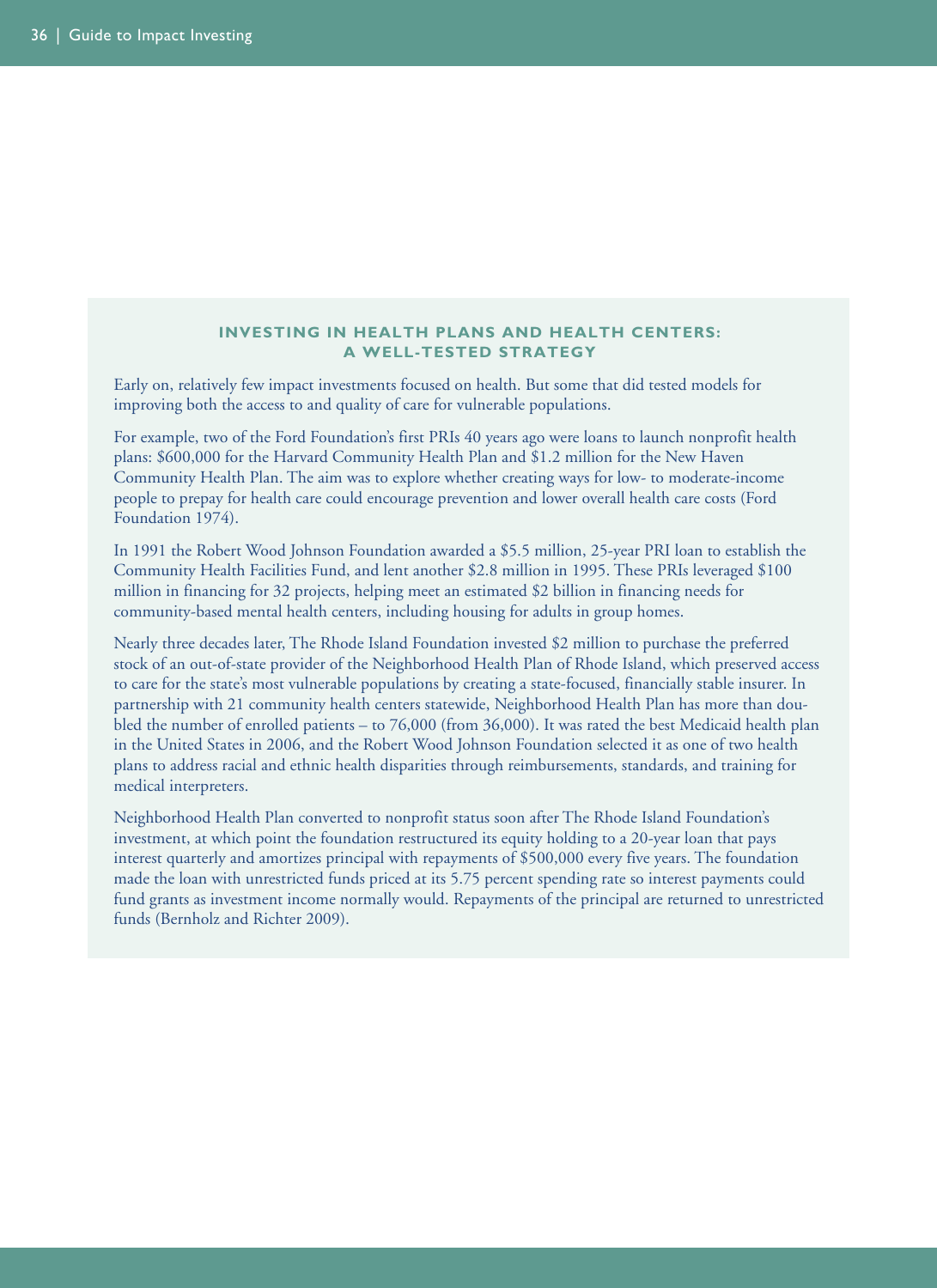|                                     | Real<br>Assets* | <b>Equity</b>         | Sub-<br><b>Debt</b> | <b>Senior</b><br><b>Debt</b> |                                                                            |                                                                                                                        | Deposits   Guarantee   Deposits   Fixed-Income:<br><b>Bonds/Debt</b>                                                                                                                                                                                                                                                                                                                                                                                                                                                                                                                                                                                                                                                                                                                                                                                    | <b>Public</b><br><b>Equity</b> | <b>Private</b><br><b>Equity</b> | Real<br><b>Assets</b> |
|-------------------------------------|-----------------|-----------------------|---------------------|------------------------------|----------------------------------------------------------------------------|------------------------------------------------------------------------------------------------------------------------|---------------------------------------------------------------------------------------------------------------------------------------------------------------------------------------------------------------------------------------------------------------------------------------------------------------------------------------------------------------------------------------------------------------------------------------------------------------------------------------------------------------------------------------------------------------------------------------------------------------------------------------------------------------------------------------------------------------------------------------------------------------------------------------------------------------------------------------------------------|--------------------------------|---------------------------------|-----------------------|
| <b>INVESTMENT</b><br><b>FACTORS</b> |                 |                       |                     | <b>PRI</b>                   |                                                                            |                                                                                                                        |                                                                                                                                                                                                                                                                                                                                                                                                                                                                                                                                                                                                                                                                                                                                                                                                                                                         | <b>MRI</b>                     |                                 |                       |
| <b>Investee</b>                     |                 |                       |                     |                              |                                                                            | • Loan to an intermediary that finances health centers<br>• Direct loan to a health center (less common)               |                                                                                                                                                                                                                                                                                                                                                                                                                                                                                                                                                                                                                                                                                                                                                                                                                                                         |                                |                                 |                       |
| <b>Investors</b>                    |                 |                       |                     |                              | system that operates health centers.<br>Healthcare West, and Sutter Health |                                                                                                                        | • Facilities Ioans: the Colorado Health, Consumer Health, Ford, Kresge, MetLife Inc.,<br>Prudential, Robert Wood Johnson, Rhode Island, and Tides foundations; Endowment for<br>Health, and Catholic Healthcare West. The Rhode Island Foundation invested in a health<br>• Working capital loans: the Colorado Health, California HealthCare, Kresge, Marion I. &<br>Henry J. Knott, Rhode Island, and Tides foundations; Endowment for Health, Catholic                                                                                                                                                                                                                                                                                                                                                                                               |                                |                                 |                       |
| <b>Co-investors</b><br>and partners |                 |                       |                     |                              | Act, and Community Capital Management                                      |                                                                                                                        | Selected state primary care associations, banks motivated by the Community Reinvestment                                                                                                                                                                                                                                                                                                                                                                                                                                                                                                                                                                                                                                                                                                                                                                 |                                |                                 |                       |
| <b>Public sector</b>                |                 |                       |                     |                              |                                                                            |                                                                                                                        | Health Resources and Services Administration (330 grant and loan guarantees), U.S.<br>Department of Agriculture, New Markets Tax Credit Program, CDFI Fund, American<br>Recovery and Reinvestment Act, and California Organized Insurance Network (COIN) <sup>9</sup>                                                                                                                                                                                                                                                                                                                                                                                                                                                                                                                                                                                   |                                |                                 |                       |
| <b>Structure</b><br>and terms       |                 | the investor.         |                     |                              |                                                                            |                                                                                                                        | • Individual facilities loans typically range from \$3 million to \$30 million, with investment<br>from multiple investors for large projects. Terms are usually from 7 to 30 years with<br>blended interest rates from below-market and market-rate investors.<br>• Working capital loans range from \$50,000 to more than \$1 million. Terms are one-year<br>with renewals possible. Interest varies from below-market to market-rate, depending on                                                                                                                                                                                                                                                                                                                                                                                                   |                                |                                 |                       |
| <b>Exit</b>                         |                 | reserves              |                     |                              |                                                                            |                                                                                                                        | • Repayment from an intermediary's successful loan performance, supported by loan loss<br>• Direct loans to a health center are repaid from its financial performance                                                                                                                                                                                                                                                                                                                                                                                                                                                                                                                                                                                                                                                                                   |                                |                                 |                       |
| <b>Observations</b>                 | time.           | percent grant-funded. |                     |                              |                                                                            | reimbursement from state contracts or other receivables.<br>financing from the Small Business Administration (SBA).    | • Most financing for health centers has been for facilities (building upgrades and expansion),<br>but it often supports only 50 percent of project debt, which means a project must be 50<br>• Funders have also invested in working-capital and/or emergency loan funds, which help<br>health centers and other safety net organizations continue operating during delays in<br>• For-profit entities operate certain community health facilities, which may have guaranteed<br>Community Capital Management, a fixed-income manager, has issued bonds backed by<br>SBA loans that are for a Native American-owned hospice and a drug rehabilitation center.<br>In addition to generating market-rate interest for federally guaranteed debt, such bonds<br>are fully liquid - that is, depending on market conditions, investors can sell them at any |                                |                                 |                       |
| <b>Innovation</b><br>and impact     |                 |                       |                     |                              |                                                                            | Behavioral health, dental, and other safety net services<br>jobs (District of Columbia Primary Care Association 2009). | • Community-based, comprehensive primary care, ideally as a "medical home"<br>• Local community development and jobs. A study found that II local health centers<br>generated a \$210 million impact on the District of Columbia's economy and about 2,100                                                                                                                                                                                                                                                                                                                                                                                                                                                                                                                                                                                              |                                |                                 |                       |

#### **TABLE 7. DEBT FINANCING FOR HEALTH CENTERS**

Source: Author.

\*The asset classes listed horizontally here and in similar tables below are organized according to degree of risk. Higher-risk asset classes, such as real assets, are at the far ends of the continuum, and lower risk assets, such as guarantees and deposits, are toward the center.

<sup>9</sup> The state COIN program encourages insurance companies to invest in communities and provides tax credits for investments that qualify. For more information, visit http://www.insurance.ca.gov/0250-insurers/0700-coin.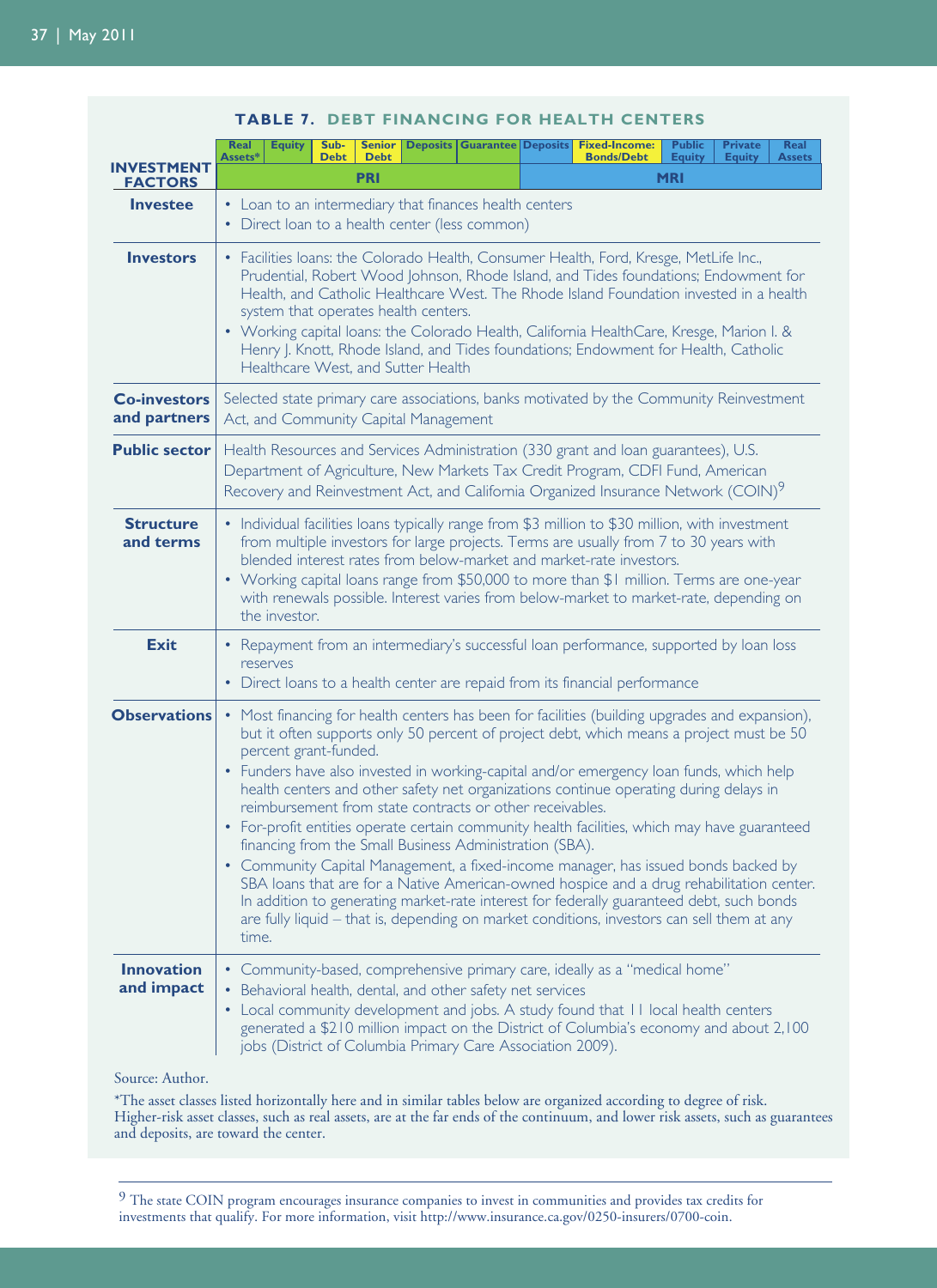**➤** *Products and innovations* – Products and innovations include medical devices and technologies that health care providers and consumers use, health promoting products and services for consumers, and, increasingly, products that contribute to a toxin-free and more sustainable environment.

American health products are generally produced by for-profit businesses that need equity capital to cover the high costs of development, testing, potential regulatory compliance, marketing, and broad distribution before there is a reliable revenue stream or profits.10 Initially, these companies cannot support

conventional debt; rather, they seek equity capital from family, friends, university programs, "angel" investors, and venture capital funds, which provide early-stage private equity. As a

*"It takes 15 years to become an overnight success." – Will Rosenzweig, Physic Ventures*

new product meets early milestones of success, the company needs additional rounds of capital to grow through subsequent stages – early venture (or seed), venture, growth, mezzanine [\(see Glossary\)](#page-90-0), and buyout or, in some cases, initial public offering. High-growth companies also need guidance from venture investors, who often have industry expertise and sit on the boards of companies they invest in to offer advice and oversee management.

Raising capital is more difficult for companies that are developing products or using processes that entail lower profit expectations or deferred profits. This challenge can arise if the targeted market is relatively small; the market cannot afford a product's high margins; the processes for making the product help preserve the local environment or benefit a vulnerable population – through living wage jobs, for example; or government regulation applies. Foundations can play an important role in the development of innovative products and services by providing early-stage, as well as long-term, capital to support new ventures all the way to a buyout or initial public offering, and by sharing their in-depth knowledge of the market. Such products may enhance health care access, quality, or safety; foster appropriate use of services and pharmaceuticals; increase health care efficiency, coordination, and transparency; empower consumers to control their own health care; or support innovation in biotechnology, pharmaceuticals, or biomedical equipment.<sup>11</sup>

Foundations can directly invest in companies that have innovative health products, but they are more likely to invest in a fund or fund of funds that focuses on health-related sectors. Because owning a stake in an unproven product or company is risky, conventional equity investors expect at least a double-digit rate of financial return. Although most companies in which private equity and venture capital funds invest will not perform to expectations, a company whose product widely and profitably penetrates the market can generally be sold or hold an initial public offering that generates a significant multiple of investors' initial cost. Such "home run" exits more than cover their losses from unsuccessful companies.

There is an established network of venture capital funds targeted to health care companies, and limited partners (fund investors), including foundations, that invest in these funds. Some foundations may already hold health care-focused private equity or venture capital funds that would qualify as market-rate impact investments – MRIs – but they do not track them as such.

As noted, foundations make PRIs and MRI venture capital investments in the health sector both directly and through funds.

 $10$  The basic research often occurs at a nonprofit entity, such as a university. Then the innovation is transferred to a for-profit entity that scales and commercializes it.

<sup>&</sup>lt;sup>11</sup> Many of these products and services are featured in the investment strategy at Health Evolution Partners, a private equity firm launched in 2007 with a \$700 million commitment from the California Public Employees' Retirement System (CalPERS). CalPERS is the nation's largest pension fund and the third largest purchaser of health benefits. For more details, see http://www.healthevolutionpartners.com/storage/Microsoft%20Word%20%20HEP\_InvestmentStrategyPressrelease\_ 09072007.pdf.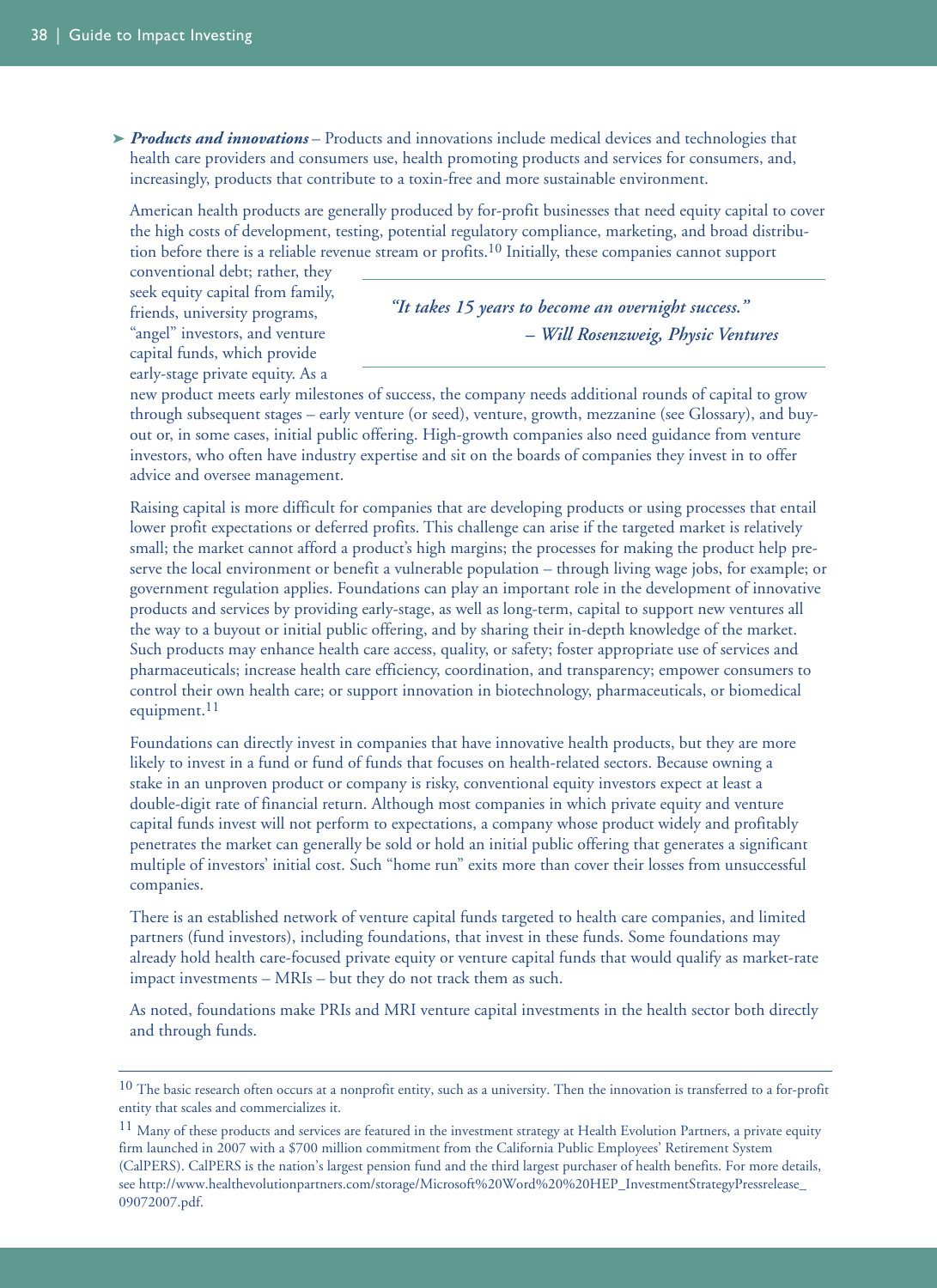- *Direct PRI venture capital investing.* In its Innovations for the Underserved program, the California HealthCare Foundation recently launched the CHCF Health Innovation Fund. The fund's PRIs target health care services, devices, and technologies that reshape or disrupt existing markets by delivering low-cost innovations to underserved people. The foundation invests directly in for-profit and nonprofit organizations whose competitive business models for projects clearly reflect its mission to significantly lower the total cost of health care or substantially improve Californians' access to care. The primary purpose of these investments is charitable, although any of the investees could achieve commercial success. The fund's goals are to invest in projects that:
	- create sustainable access to care for at least 100,000 people in California within three to five years, and possibly for 1 million people nationally over time;
	- reduce health care costs for a defined population in California, generating annual savings of at least \$25 million; and/or
	- **•** become a strong case study for policy change enabling statewide or national adoption of products or services that reduce the cost of, and/or improve access to, health care for the medically underserved.

The PRIs range from \$50,000 to \$5 million, and the foundation expects an exit within five to seven years. It has partnered with Stanford Biodesign whose university teams conducted observations in safety net settings and identified more than 200 innovation needs. Stanford Biodesign developed prototypes based on 20 of these ideas, five of which the foundation will evaluate for potential grants and PRIs (California HealthCare Foundation 2010).

• *Direct MRI venture capital investing.* The Abell Foundation in Baltimore, Maryland, directly invests in companies – 10 since 1995 (\$60 million) – that will establish their headquarters in Baltimore, creating local jobs. The investments, funded by Abell's endowment, seek market-rate returns. Abell has profitably exited a number of its investments, which on average have generated an annualized return of around 15 percent (Embry 2010). One was Philips VISICU, whose *e*ICU technology enables physicians to oversee patients in the intensive care unit (ICU) from remote locations. *e*ICU "clinically transforms the ICU, using a proactive care model that provides a solution to growing physician and nurse shortages while dramatically improving quality of care" (Philips VISICU 2010). The foundation achieved a profitable exit when Philips purchased VISICU in 2007.

Abell prefers to invest directly in qualifying companies rather than funds, as this gives the foundation more control over its goal to create local businesses and jobs. Although staff has the legal and financial experience to analyze and execute deals, the foundation engages sector experts to assess the likelihood that new products will succeed in the marketplace. The team also ensures that patents and intellectual property rights and protections are strong.

• *Private equity fund investing*. For private equity investments, most foundations turn to a fund or fund of funds. They may have difficulty finding one whose strategy and geography exactly match their own, but an increasing number of funds do invest in companies whose products or services enhance health, healthy community, and a healthy planet.

The fund Physic Ventures, for example, provides capital and support to entrepreneurs whose focus is building exceptional science-based, consumer-directed health, sustainable-living companies that are based in North America and have global markets. Four P's broadly characterize the nature of its investments: prevention, prediction, personalization, and performance.<sup>12</sup>

One investment that Physic Ventures successfully exited was Textronics, whose "intelligent clothing" integrates sensing fibers into garments, enabling electrical, optical, or magnetic signals to be measured without the need for cumbersome electrodes attached to the body. The garments monitor heart

<sup>12</sup> See the interactive "Physic Ventures Investing Landscape" at http://www.physicventures.com/physic-venturesinvesting-landscape.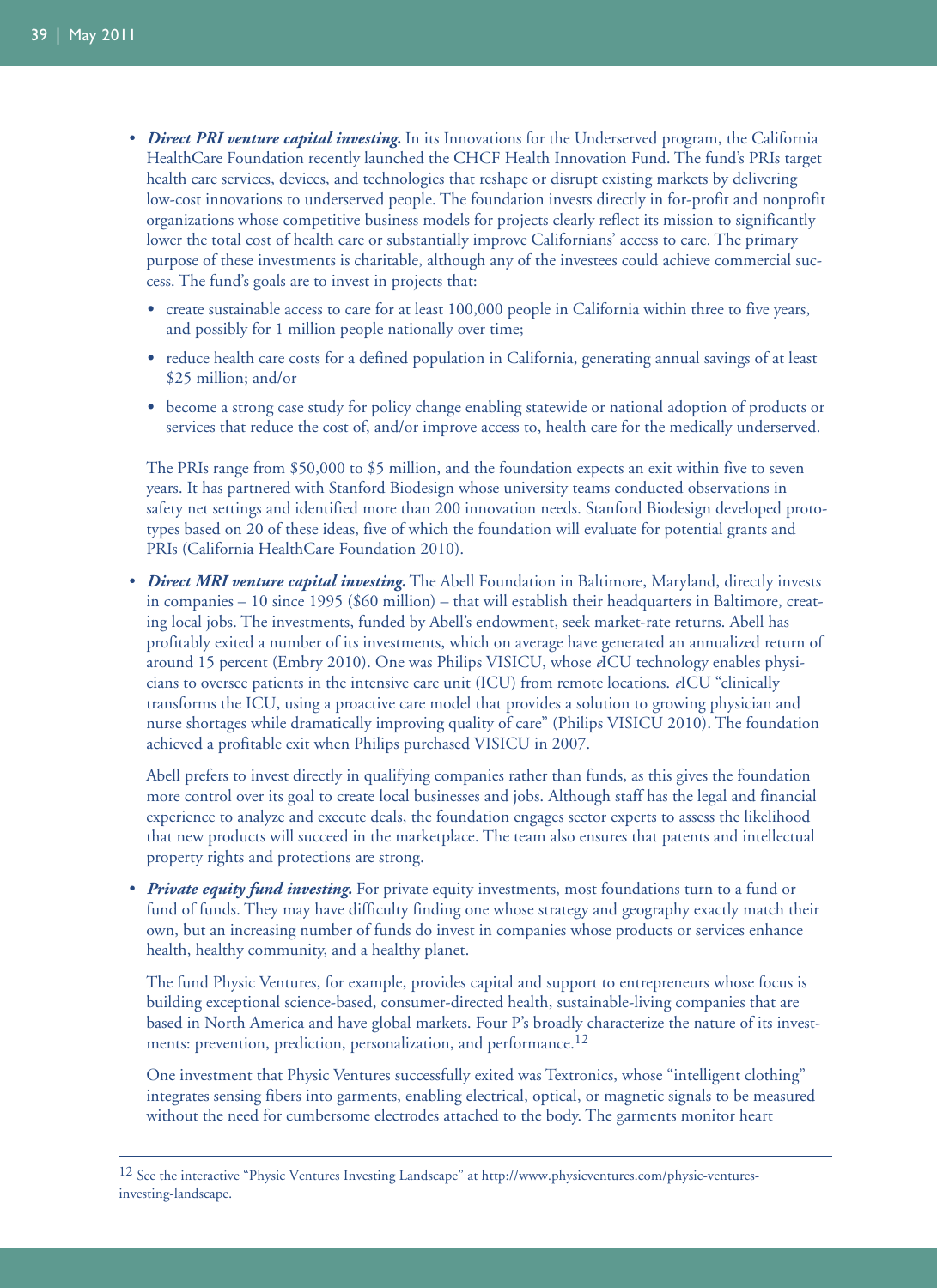## **PRI OR MRI? THAT IS THE QUESTION**

Earlier this decade, the Bay Area Equity Fund received PRIs from The Annie E. Casey Foundation, Ford Foundation, and The John D. and Catherine T. MacArthur Foundation. Working with attorneys who specialized in documenting the charitable purpose of PRIs, the fund and these investors developed a set of social metrics that gave Bay Area Equity flexibility to invest in a portfolio of companies that generated topquartile, venture capital financial returns and provided regular reports on social impact. As a result, the foundations could easily fulfill their expenditure responsibility.

The Casey Foundation, having demonstrated with the Bay Area Equity Fund that successful double bottom-line investing is feasible, subsequently invested in DBL Investors, a venture capital firm created in 2008 with the spinoff of Bay Area Equity Fund I from JPMorgan. Casey invested in DBL under its conventional asset allocation for "alternatives," which include venture capital, hedge funds, and real estate investments. Such investments enabled DBL to raise sufficient capital without foundation PRIs, and thus avoid the additional costs of PRI legal documentation. DBL, however, still reports regularly to all investors on the social impact of its investments.

function and respiration, gather vital statistics, and detect motion. Textronics products are not targeted to vulnerable populations, but they could incentivize and measure health-promoting physical activity, and thus reduce health care costs. Unilever Technology Ventures, part of an investor syndicate managed by Physic Ventures, invested in and served on the board of Textronics since the first round of funding. It helped Textronics grow from an early-stage company to acquisition by Adidas International in 2008.

DBL Investors makes equity investments in high-growth companies that provide clean technology, health care, information technology, or sustainability-oriented products and services. DBL's venture capital fuels investees' financial success, and its leveraging of public sector, university, and nonprofit resources enables them to create local social, environmental, and economic benefits. These include jobs for residents that offer a living wage, health insurance, and stock options. The guiding principle at DBL is that such social or double-bottom-line practices can significantly benefit the financial bottom line through cost savings, value creation, customer goodwill, and enhanced employee morale and retention.

Among notable health and healthy community investments of the DBL portfolio are Revolution Foods and Peninsula Pharmaceuticals. Revolution Foods provides more than 50,000 nutritious meals a day to public schools in low-income communities, and Peninsula Pharmaceuticals developed a fifthgeneration antibiotic for ventilator-associated infections. Several other impact investors have invested in Revolution Foods since DBL's early-stage investment. Johnson & Johnson acquired Peninsula Pharmaceuticals in 2005, which enabled DBL to exit at an attractive multiple of its investment cost.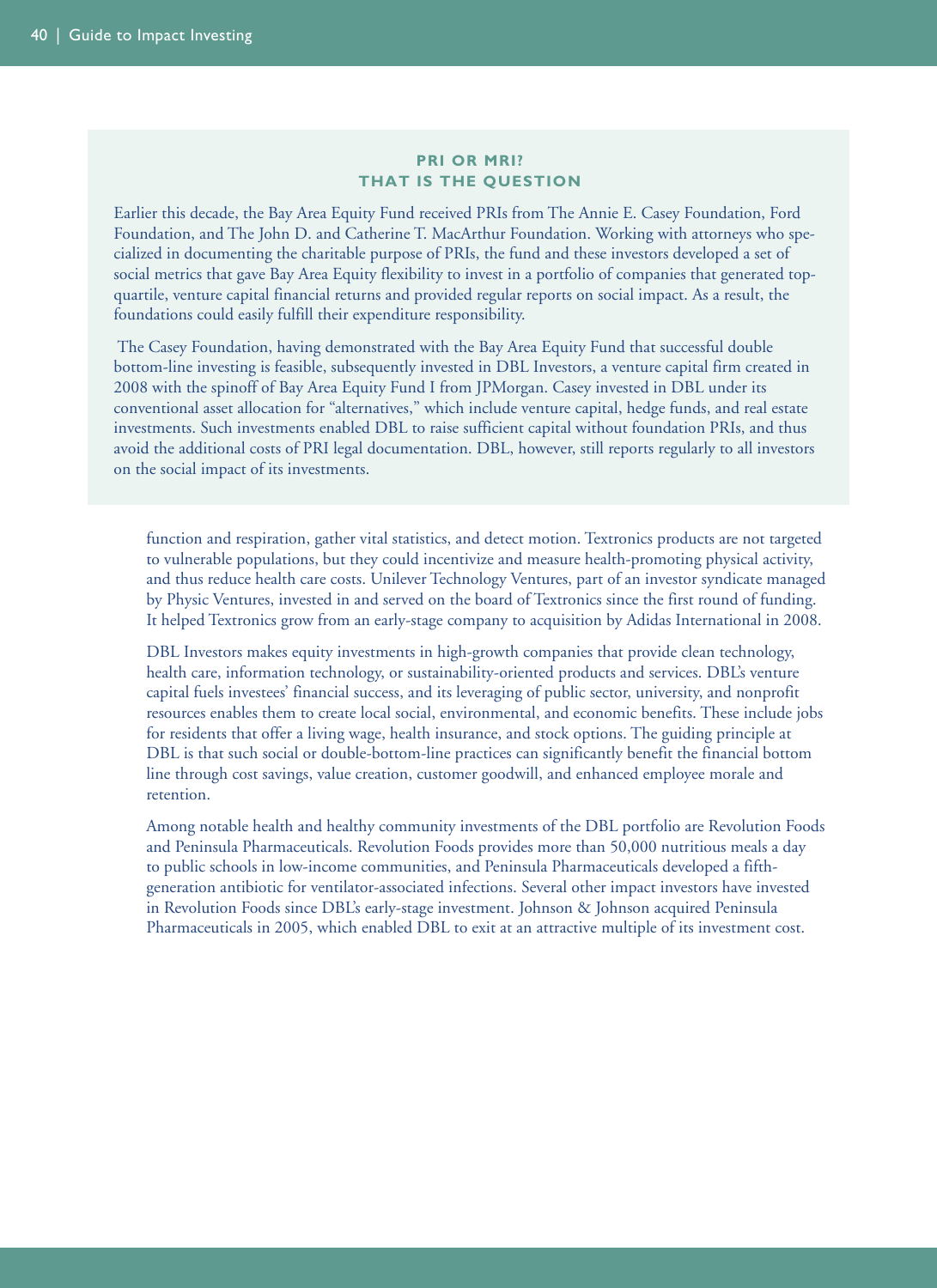# **TABLE 8. PRIVATE EQUITY INVESTMENT IN HEALTH PRODUCTS AND INNOVATIONS**

|                                     | Real<br><b>Assets</b> | <b>Equity</b>                    | Sub-<br><b>Debt</b> | <b>Senior</b><br><b>Debt</b> |                                        | <b>Deposits   Guarantee   Deposits  </b>                                                                         | <b>Fixed-Income:</b><br><b>Bonds/Debt</b>                                                                                                                                                                                                                                                                                                                                                                               | <b>Public</b><br><b>Equity</b> | <b>Private</b><br><b>Equity</b> | Real<br><b>Assets</b> |
|-------------------------------------|-----------------------|----------------------------------|---------------------|------------------------------|----------------------------------------|------------------------------------------------------------------------------------------------------------------|-------------------------------------------------------------------------------------------------------------------------------------------------------------------------------------------------------------------------------------------------------------------------------------------------------------------------------------------------------------------------------------------------------------------------|--------------------------------|---------------------------------|-----------------------|
| <b>INVESTMENT</b><br><b>FACTORS</b> |                       |                                  |                     | PRI                          |                                        |                                                                                                                  |                                                                                                                                                                                                                                                                                                                                                                                                                         | <b>MRI</b>                     |                                 |                       |
| <b>Investee</b>                     |                       |                                  |                     |                              | • Private equity fund or fund of funds |                                                                                                                  |                                                                                                                                                                                                                                                                                                                                                                                                                         |                                |                                 |                       |
|                                     |                       |                                  |                     |                              |                                        |                                                                                                                  | Direct equity investment in a for-profit company (less common)                                                                                                                                                                                                                                                                                                                                                          |                                |                                 |                       |
| <b>Investors</b>                    |                       | • Omidyar Network                |                     |                              |                                        |                                                                                                                  | • The Abell, Casey, Ford, MacArthur, Mitchell Kapor, and Winthrop Rockefeller foundations                                                                                                                                                                                                                                                                                                                               |                                |                                 |                       |
| <b>Co-investors</b><br>and partners |                       |                                  |                     |                              |                                        | System, and other public pension funds via intermediaries.<br>minority communities; corporations; and endowments | • California Public Employees' Retirement System, California State Teachers' Retirement<br>• Banks motivated by the Community Reinvestment Act for venture funds that also<br>promote job creation and economic development in low- to moderate-income and                                                                                                                                                              |                                |                                 |                       |
| <b>Public sector</b>                |                       | are certified CDFIs              |                     |                              |                                        | Administration and National Institutes of Health                                                                 | • Possible early-stage research and development grants from the Small Business<br>• Community Development Financial Institutions Fund for selected private equity funds that                                                                                                                                                                                                                                            |                                |                                 |                       |
| <b>Structure</b><br>and terms       |                       | Any equity structure:            |                     |                              |                                        |                                                                                                                  | Limited partner interests in a fund or fund of funds, or equity shares in a for-profit company.<br>• "Lock up" period of at least five to seven years (often 10 years)<br>• Double-digit or greater returns expected (often, low double digits or less for PRIs)                                                                                                                                                        |                                |                                 |                       |
| <b>Exit</b>                         | offering              |                                  |                     |                              |                                        |                                                                                                                  | Generally when the portfolio company is sold or, less frequently, holds an initial public                                                                                                                                                                                                                                                                                                                               |                                |                                 |                       |
| <b>Observations</b>                 |                       | (see Glossary), or buyout stage. |                     |                              |                                        |                                                                                                                  | • Private equity investment can be in companies in the seed, growth, mezzanine<br>• A fund of funds may invest in funds that span all of these stages.<br>• Sound patents and intellectual property protections are critical for investment success.                                                                                                                                                                    |                                |                                 |                       |
|                                     |                       |                                  |                     |                              | company stages can boost success.      |                                                                                                                  | • Forming an investor syndicate with staying power for multiple follow-on investments and                                                                                                                                                                                                                                                                                                                               |                                |                                 |                       |
|                                     |                       |                                  |                     |                              |                                        |                                                                                                                  | • Seeking co-investors with aligned interests can simplify many negotiations.<br>• Private foundation PRIs in for-profit entities must carry out expenditure responsibility.<br>• Potential adverse consequences to companies and co-investors are possible if an<br>investment is structured as a private foundation PRI, and, due to expenditure<br>responsibility, must retain a charitable purpose or seek an exit. |                                |                                 |                       |
| <b>Innovation</b><br>and impact     |                       | problem solving.                 |                     |                              |                                        |                                                                                                                  | Significant potential to spur disruptive technologies or approaches that improve health care<br>or support healthy community. Examples include remote health monitoring, less-invasive<br>disease monitoring devices, providers of nutritious school meals, alternative-fuel cars, solar<br>energy companies, and Web sites that promote health knowledge exchange and collective                                       |                                |                                 |                       |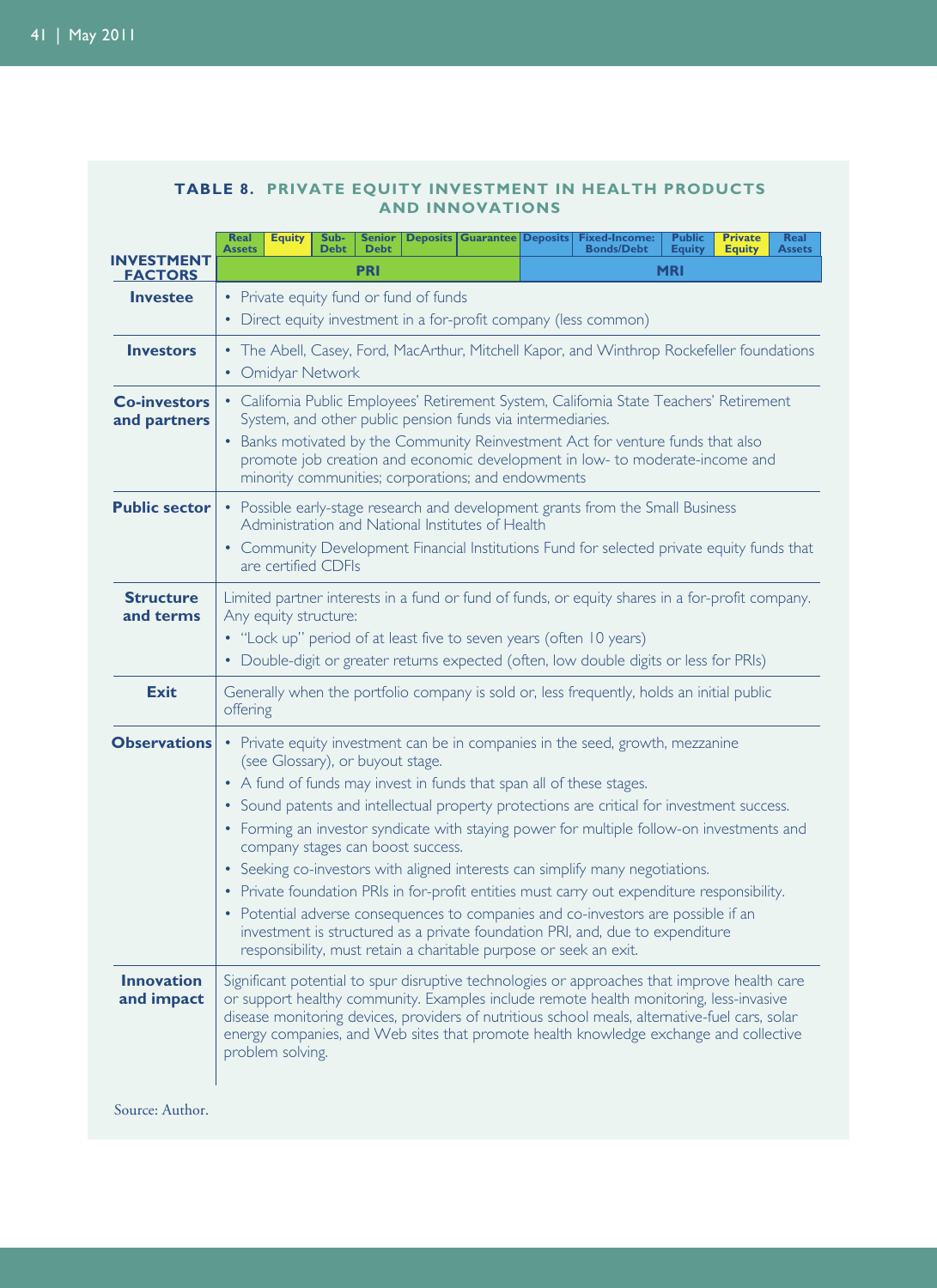**➤** *Health care workforce development* – While health care reform aims to significantly expand access to services for many Americans, a shortage of primary care physicians and other health care workers limits the system's ability to deliver. The shortage is particularly acute among providers who serve vulnerable elderly, minority, and rural populations. Addressing this challenge in the short term is difficult given the years of training necessary in many health professions. Furthermore, research reveals that concern about excessive debt may prompt minority college and graduate students to choose careers other than health care. Those who do study to become health professionals typically need scholarships or loan forgiveness rather than the additional student loans that an impact investing strategy might support (Sullivan Commission on Diversity in the Healthcare Workforce 2004). Entry-level workers face similar financial constraints when they contemplate additional training for positions that pay better and entail greater responsibility.

Impact investments in worker-owned health care service cooperatives, employer-based workforce development, and job benefits that attract and retain workers complement grant strategies. Such investments offer promising models for scaling efforts to cultivate qualified health professionals at all levels.

• *Worker-owned health care service cooperatives.* The cooperative business model gives health care workers a stake in management and earnings, which often leads to better compensation, benefits, and training opportunities than at conventional for-profit or franchise health care companies.

Cooperative Home Care Associates (CHCA) is a nationally recognized, worker-owned home health care agency based in the South Bronx, New York. Founded in 1985 to provide high-quality care to clients by creating high-quality jobs for

*"Increasing the investment in primary care workforce in tandem with the implementation of system reform is essential to its success."* 

> *– James R. Kimmey, M.D., President and CEO, Missouri Foundation for Health*

paraprofessionals, CHCA received early and consistent financing from NCB Capital Impact, a CDFI. The agency now anchors a national cooperative network that generates more than \$60 million in annual revenues and has created more than 1,600 high-quality jobs. In 1991 it established the Paraprofessional Healthcare Institute to develop new programs and conduct policy research consistent with CHCA's Quality Care through Quality Jobs model. CHCA and the institute concluded that the fee-for-service home care system needed to be restructured, with home care aides and consumers at its core. In 1995 they began planning the Independence Care System, a health management organization launched in 2000 with a \$1.2 million PRI from the Ford Foundation to address both consumer and worker issues (Looney 2010). The system serves adults who have physical disabilities and typically lack appropriate services and support to be able to live independently.

Northcountry Cooperative Development Fund (NCDF), a CDFI based in Minneapolis that finances cooperatives in 11 upper Midwest states, helped Circle of Care Cooperative in Appleton, Wisconsin, develop a home-health care business plan and provided a \$205,000 early-stage loan (U.S. Department of Agriculture 2007). The venture was risky because Circle of Care did not have any large public contracts and it planned to market to private-pay elderly clients. Co-op advantages offset these risks. Among these advantages were an ability to retain earnings (no payouts to investors or franchise fees); cultivate a stable workforce through training, higher wages, and benefits, such as health insurance and mileage reimbursements; and offer profit sharing to worker-owners. NCDF's institutional investors include Tides; the Group Health Association of America; several Catholic health systems (Ascension Health, Catholic Health Initiatives, and Trinity Health); and Wells Fargo Community Development Corporation, a community development finance unit within the national bank.

• *Employer-based workforce development.* Such programs are often difficult to finance because there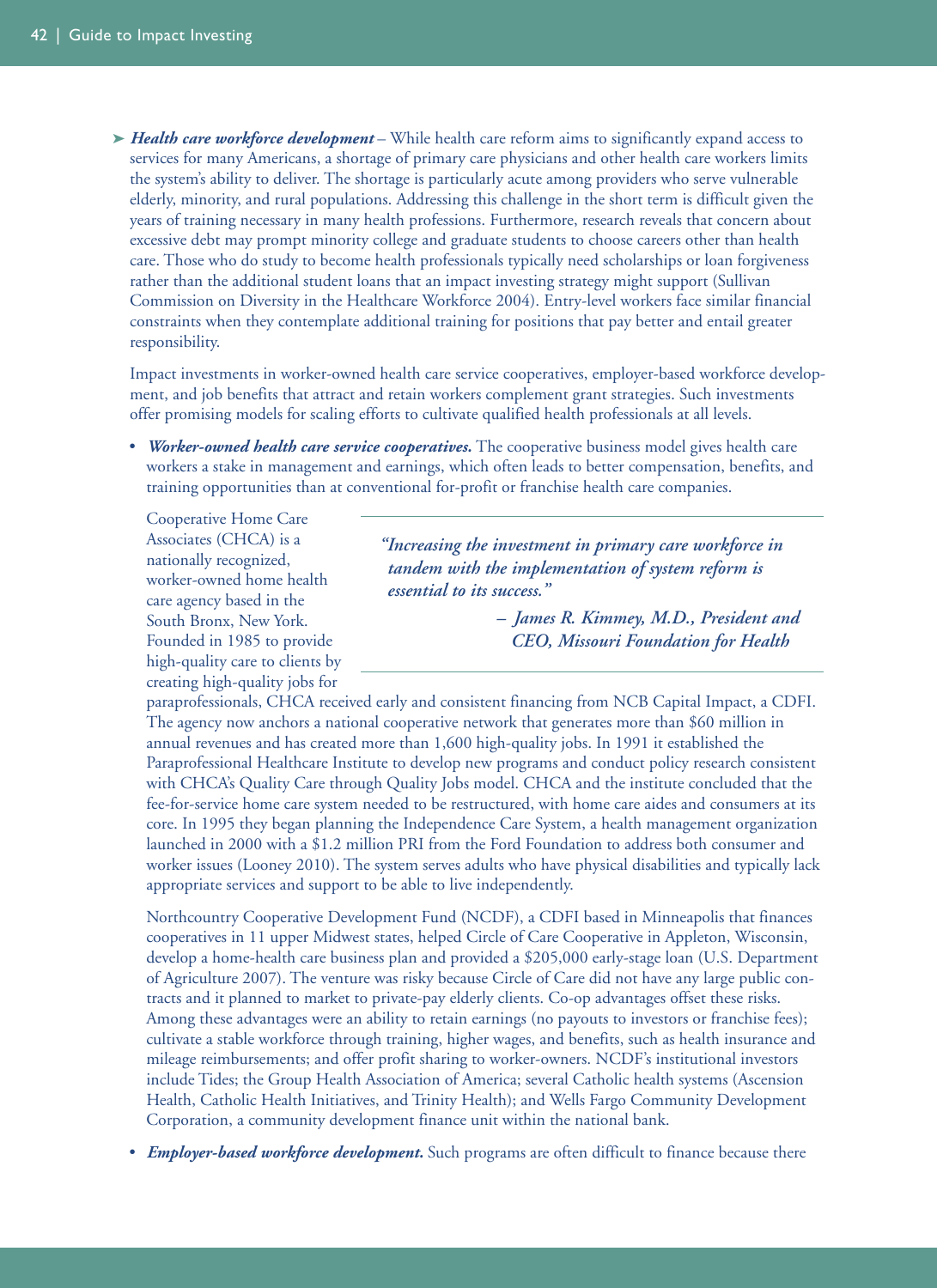are not any significant employee fees or robust revenue streams as a repayment source.<sup>13</sup> However, the Council for Adult & Experiential Learning (CAEL), a national  $501(c)(3)$  organization that expands adults' access to lifelong learning opportunities, successfully raised and repaid PRI financing to the Ford Foundation and The John D. and Catherine T. MacArthur Foundation. CAEL used the proceeds to develop a product line of learning strategies that it markets to large and small businesses, with an emphasis on the health care sector. It helps health care clients recruit and train employees, including current employees who may not be in patient care, such as food service workers. CAEL collaborates with local educational institutions, particularly community colleges, to shape programs that address the full range of employee learning needs and to support workers' ability to advance along career pathways.

The organization's Registered Apprenticeship Program addresses the shortage of health care workers by improving the image and attraction of certified nursing assistant and licensed practical nurse positions, and by strengthening participant performance to meet employer needs. Participants begin as a certified nursing assistant and advance to licensed practical nurse or registered nurse through a career lattice of on-site, lab-based, and on-line training that serves as a rigorous, adult-friendly learning bridge from position to position. CAEL wants to expand the career lattice model to all health care fields, including allied health, perioperative care, and information technology, so more employees have access to career opportunities in this industry. To accomplish that, it will need additional investments. Meanwhile, CAEL recently enhanced its sustainability by forming a for-profit joint venture with the nonprofit American College Testing to provide continuing education to employees and administer tuition benefits.

## **SCHOOL BLAZES TRAILS TO PREPARE A DIVERSE HEALTH CARE WORKFORCE FOR THE FUTURE**

Longer-term reinforcement of the ranks of the primary care workforce, particularly its under-represented minority professionals, requires impact investments to finance quality public education and other educational enrichment.

One novel approach is the public charter school within Codman Square Health Center, a federally qualified health center in the Dorchester area south of Boston that has received financial support from foundations, private donors, and other sources. It opened Codman Academy in 2001 to develop health careers among minority youth. The goals were to help build a more diverse and culturally competent health care workforce for the long term and to give vulnerable youth access to the relatively high earnings potential in this sector, which constitutes 18 percent of labor in the Boston region. All students participate in a program to become health outreach workers, then speak with families, church groups, and youth groups about healthy living, including how to avoid chronic diseases such as diabetes. Students also participate in a two-week internship at the health center during their junior and senior years.

To date, all Codman Academy graduates have been admitted to four-year colleges, and 73 percent have completed or are in college.

Codman Academy is one in a continuum of services that Codman Square Health Center offers to help low-income minority residents in its community prepare for healthy and prosperous lives. Having observed the bonding that occurs among mothers in prenatal classes, the health center now holds a range of parent-child classes that foster healthy behaviors and school preparedness. It also cosponsors a farmer's market, teaching kitchen, fitness classes, and youth center. The health center has received grants to support its activities, and has taken on and repaid debt (Walczak 2010).

<sup>&</sup>lt;sup>13</sup> The rise in recent years of some for-profit career training enterprises that charge predatory tuition to vulnerable students is a cause for concern. Impact investors will want to ensure that their workforce development investments support entities whose practices enhance the career prospects and financial security of students. See The Project on Student Debt at http://www.projectonstudentdebt.org and The Institute for College Access & Success at http://www.ticas.org.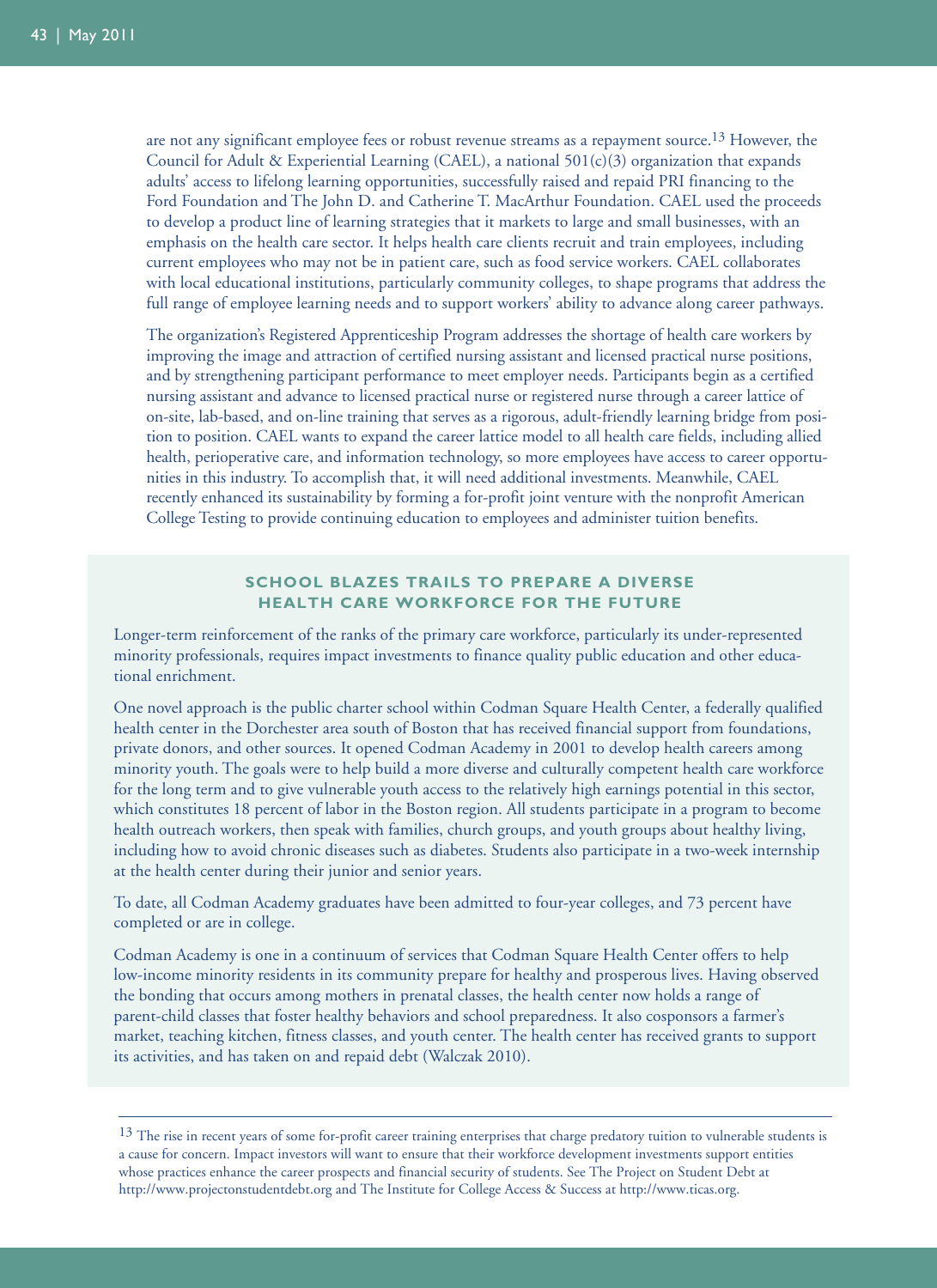• *Job benefits.* Employment benefits help attract and retain a qualified, diverse workforce. Benefits are one of several areas that health systems may target for impact investing, sometimes in partnership with foundations. Systems affiliated with Johns Hopkins University, the University of Pennsylvania, and the University of Chicago in effect have become impact investors by providing second mortgages or  $-$  as Johns Hopkins and its partner The Annie E. Casey Foundation did – by financing a new housing development near campus in east Baltimore to attract health care workers. The university and foundation offer a range of incentivized housing loans to employees who qualify.14 In many programs, the health system offers forgivable loans in the \$3,000 to \$7,500 range. An employee who leaves before a certain period of time must repay the loan; if he or she stays, the loan is forgiven. More recently, health systems are creating joint ventures and professional service agreements with physicians that aim to improve overall quality of care in a region while reducing costs on all sides.<sup>15</sup>

|                                     | <b>Real</b><br><b>Assets</b> | <b>Equity</b>                | Sub-<br><b>Debt</b> | <b>Senior</b><br><b>Debt</b> |                                    |                                                    | Deposits   Guarantee   Deposits   Fixed-Income:<br><b>Bonds/Debt</b>                                                                                                                                                                                                                                                                                                                                                                                                             | <b>Public</b><br><b>Equity</b> | <b>Private</b><br><b>Equity</b> | Real<br><b>Assets</b> |
|-------------------------------------|------------------------------|------------------------------|---------------------|------------------------------|------------------------------------|----------------------------------------------------|----------------------------------------------------------------------------------------------------------------------------------------------------------------------------------------------------------------------------------------------------------------------------------------------------------------------------------------------------------------------------------------------------------------------------------------------------------------------------------|--------------------------------|---------------------------------|-----------------------|
| INVESTMENT<br><b>FACTORS</b>        |                              |                              |                     | <b>PRI</b>                   |                                    |                                                    |                                                                                                                                                                                                                                                                                                                                                                                                                                                                                  | <b>MRI</b>                     |                                 |                       |
| <b>Investee</b>                     | services                     |                              |                     |                              |                                    |                                                    | CDFI intermediaries that finance worker-owned cooperatives, including home health care                                                                                                                                                                                                                                                                                                                                                                                           |                                |                                 |                       |
| <b>Investors</b>                    |                              |                              |                     |                              |                                    |                                                    | • NCB Capital Impact and Northcountry Cooperative Development Fund: Tides<br>• NCB Capital Impact: California HealthCare, Ford, Kellogg, MetLife, Prudential, Rasmussen,<br>and Robert Wood Johnson foundations; Endowment for Health                                                                                                                                                                                                                                            |                                |                                 |                       |
| <b>Co-investors</b><br>and partners |                              | <b>Community Development</b> |                     |                              |                                    |                                                    | • NCB Capital Impact: United Methodist Pension Fund, Sutter Health, Impact Community<br>Capital, Catholic Healthcare West, Cal Mortgage, and California Primary Care Association<br>• Northcountry Cooperative Development Fund: Ascension Health, Catholic Health<br>Initiatives, Group Health Association, Trinity Health Corporation, and Wells Fargo                                                                                                                         |                                |                                 |                       |
| <b>Public sector</b>                |                              | • CDFI Fund<br>cooperatives  |                     |                              |                                    |                                                    | • Small-business advisers with the U.S. Department of Agriculture for rural health care                                                                                                                                                                                                                                                                                                                                                                                          |                                |                                 |                       |
| <b>Structure</b><br>and terms       |                              | for the first three years)   |                     |                              |                                    |                                                    | Long-term loan, typically up to 10 years at 1 percent to 3 percent interest (with interest only                                                                                                                                                                                                                                                                                                                                                                                  |                                |                                 |                       |
| <b>Exit</b>                         | reserves                     |                              |                     |                              |                                    |                                                    | Repayment from the intermediary's successful loan performance, supported by loan loss                                                                                                                                                                                                                                                                                                                                                                                            |                                |                                 |                       |
| <b>Observations</b>                 | elderly.                     |                              |                     |                              | care and reducing worker turnover. |                                                    | • Circle of Care Cooperative identified a home care market consisting of private-pay<br>• Positive health care working conditions can have a substantial effect on improving patient                                                                                                                                                                                                                                                                                             |                                |                                 |                       |
| <b>Innovation</b><br>and impact     |                              |                              |                     |                              |                                    | and emergency loans to workers for personal needs. | The worker cooperative structure, compared to franchise or investor-owned health care<br>businesses, can mitigate credit risks. Risk mitigation factors include the ability to retain earn-<br>ings (versus payment of franchise fees or payouts to investors) and to establish a stable<br>workforce through training and higher wages and benefits, such as shareholder dividends,<br>participation in management, health insurance, retirement plans, mileage reimbursements, |                                |                                 |                       |

#### **TABLE 9. DEBT FINANCING FOR HEALTH CARE COOPERATIVES**

<sup>14</sup> See Ross, Lynn M., "Quantifying the Value Proposition of Employer-Assisted Housing: A Case Study of Aurora Health Care," <http://www.nhc.org/media/documents/Quantifying\_EAH.pdf>, May 2008; and REACH Illinois, "Regional Employer-Assisted Collaboration for Housing (REACH)," <http://www.reachillinois.org>.

<sup>15</sup> See Mack, Cordell, and Craig D. Pederson, "Physician-Hospital Integration Without Hospital Employment," *Healthcare Financial Management*, <http://www.allbusiness.com/health-care/health-care-facilities-hospitals/ 14457079-1.html>, May 1, 2010.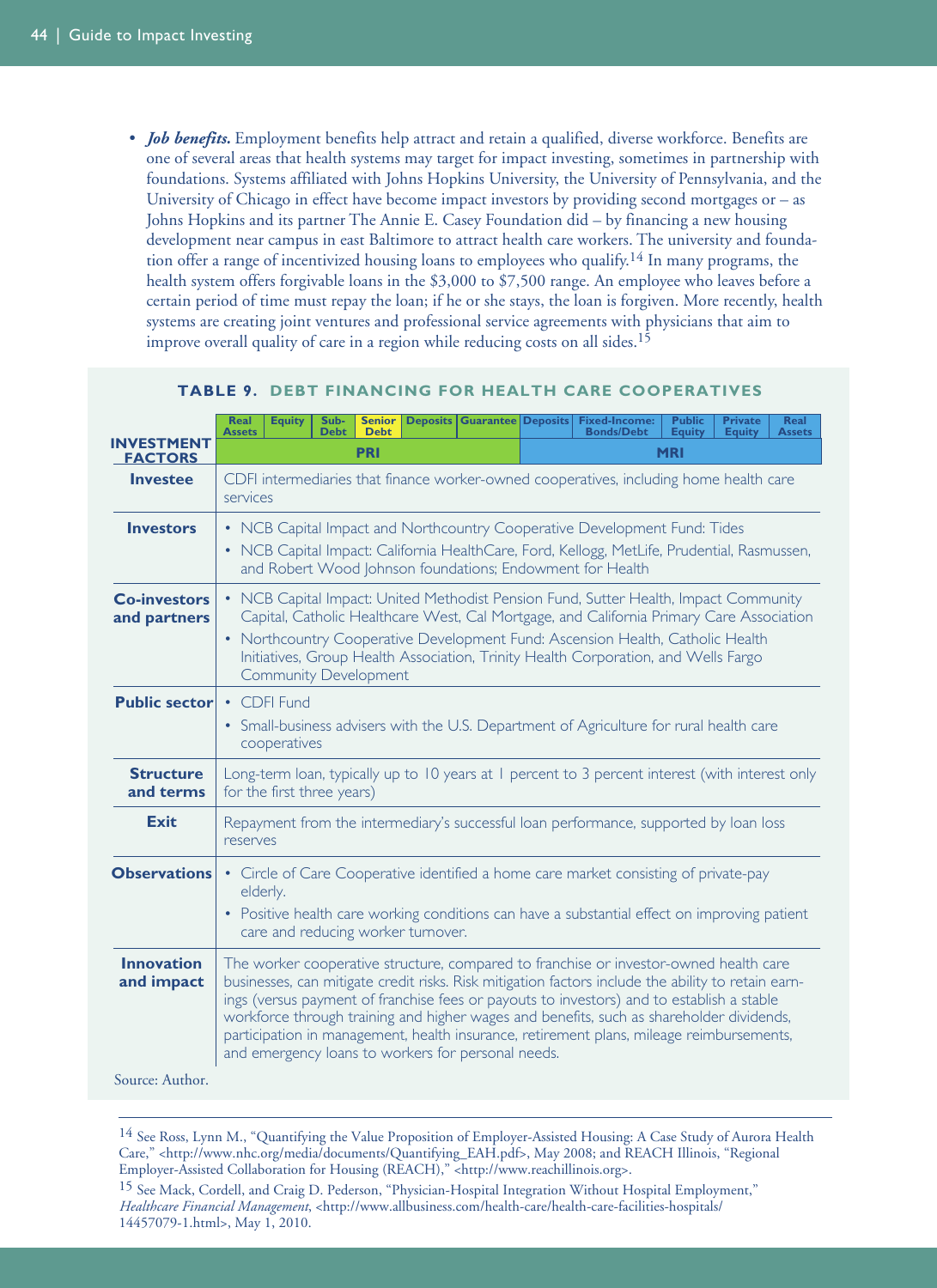|                                                                                          | <b>Real</b><br><b>Assets</b> | <b>Equity</b>                  | Sub-<br><b>Debt</b> | <b>Senior</b><br><b>Debt</b> |                                            |                                                               | Deposits   Guarantee   Deposits   Fixed-Income:<br><b>Bonds/Debt</b>                                                                                                                                                                                                                                                                                               | <b>Public</b><br><b>Equity</b> | <b>Private</b><br><b>Equity</b> | Real<br><b>Assets</b> |
|------------------------------------------------------------------------------------------|------------------------------|--------------------------------|---------------------|------------------------------|--------------------------------------------|---------------------------------------------------------------|--------------------------------------------------------------------------------------------------------------------------------------------------------------------------------------------------------------------------------------------------------------------------------------------------------------------------------------------------------------------|--------------------------------|---------------------------------|-----------------------|
| <b>INVESTMENT</b><br><b>FACTORS</b>                                                      |                              |                                |                     | <b>PRI</b>                   |                                            |                                                               |                                                                                                                                                                                                                                                                                                                                                                    | <b>MRI</b>                     |                                 |                       |
| <b>Investee</b>                                                                          |                              |                                |                     |                              | based, workforce development program       |                                                               | Direct Ioan to the Council for Adult & Experiential Learning (CAEL), a nonprofit, employer-                                                                                                                                                                                                                                                                        |                                |                                 |                       |
| <b>Investors</b>                                                                         |                              |                                |                     |                              | The Ford, MacArthur, and Joyce foundations |                                                               |                                                                                                                                                                                                                                                                                                                                                                    |                                |                                 |                       |
| <b>Co-investors</b><br>and partners                                                      |                              | continuing employee education. |                     |                              |                                            |                                                               | American College Testing, a nonprofit in the education and workforce development fields,<br>became CAEL's partner in a for-profit joint venture - EdLink - after proof of concept and<br>build-out of systems with PRI financing. EdLink helps companies provide and pay tuition for                                                                               |                                |                                 |                       |
| <b>Public sector</b> CAEL has received modest funding from the U.S. Department of Labor. |                              |                                |                     |                              |                                            |                                                               |                                                                                                                                                                                                                                                                                                                                                                    |                                |                                 |                       |
| <b>Structure</b><br>and terms                                                            | three years)                 |                                |                     |                              |                                            |                                                               | Long-term loan (up to eight years) at 1 to 3 percent interest (with interest only for the first                                                                                                                                                                                                                                                                    |                                |                                 |                       |
| <b>Exit</b>                                                                              |                              |                                |                     |                              |                                            | Direct loans to CAEL repaid from its financial performance    |                                                                                                                                                                                                                                                                                                                                                                    |                                |                                 |                       |
| <b>Observations</b>                                                                      |                              | program.                       |                     |                              |                                            |                                                               | • To achieve sustainability, CAEL sells fee-based services to corporations through EdLink.<br>Change in management at an employer client can adversely affect continuation of the                                                                                                                                                                                  |                                |                                 |                       |
| <b>Innovation</b><br>and impact                                                          |                              |                                |                     |                              |                                            | EdLink could potentially raise equity to expand its business. | • CAEL worked with the nine hospitals and long-term care providers in its career lattice to<br>develop and incorporate on-line learning opportunities into the educational program. This<br>enables the hospitals and long-term care providers to increase the number of skilled<br>professionals they employ and expand career options for hundreds of employees. |                                |                                 |                       |

## **TABLE 10. DEBT FINANCING FOR AN EMPLOYER-BASED WORKFORCE DEVELOPMENT PROGRAM**

Source: Author.

#### **HEALTH COVERAGE**

For purposes of this guide, "health coverage" is an umbrella term that includes insurance and family economic security.

**➤** *Insurance* – The Patient Protection and Affordable Care Act of 2010 promises to greatly expand health insurance coverage. But even under the most optimistic scenarios for implementation, health reform will

not be immediate and not all families will be covered. Furthermore, success will depend on vigorous state implementation efforts over a period of years.

Health funders know that their states need support in creating health insurance exchanges and other infrastructure to serve the larger number of insured who will be covered under health care reform, yet there have been few impact investing

*"We've shown that it's possible to create a group with the strength and longevity to be a sustainable 'risk pool' for health insurance. Independent work arrangements are here to stay and the market is finally recognizing that. Freelancers Union and its members are building institutions, like Freelancers Insurance Company, that will provide stability for the independent workforce for years to come."* 

> *– Sara Horowitz, President and CEO, Freelancers Insurance Company*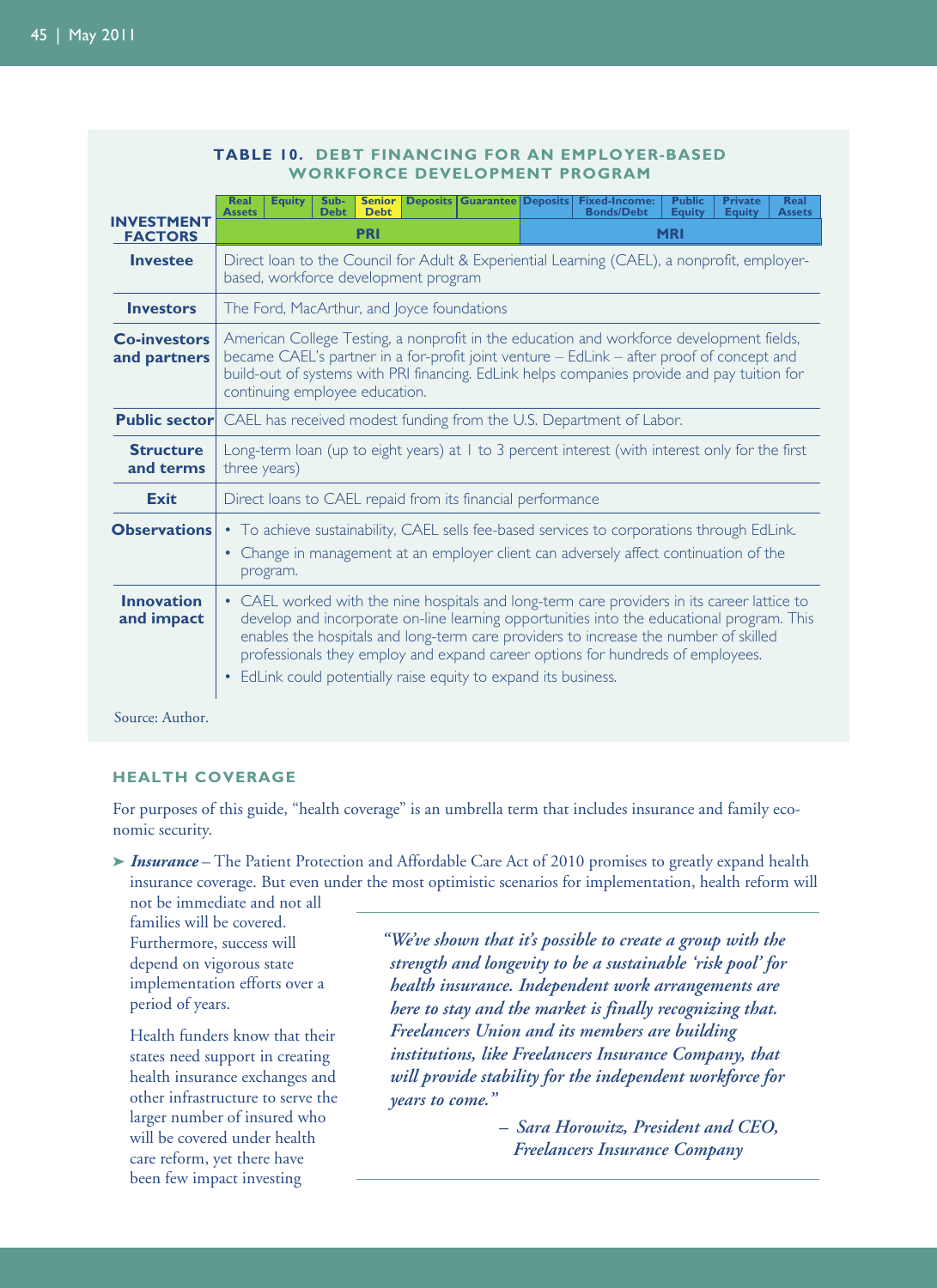## **THE UNINSURED AT A GLANCE**

A national survey in 2009 found that 46.3 million persons of all ages (15.4 percent) were uninsured, 58.5 million (19.4 percent) had been uninsured for at least part of the previous year, and 32.8 million (10.9 percent) had been uninsured for more than a year (CDC 2009).\*

Higher proportions of unemployed, less-educated, poor, and minority persons were uninsured: 59.7 percent of currently unemployed adults 18 to 64 years old and 36.4 percent of those who did not have a high school diploma were uninsured for at least part of the previous year. In general, those without a diploma were uninsured at two to more than three times the rate of those who had completed high school. Although one in three Americans self-identify as a member of a racial or ethnic minority, more than half of nonelderly Americans who were uninsured in 2008 (55 percent) were people of color (Thomas and James 2009). Finally, in New York State, significant numbers of people are eligible for public insurance but do not enroll because they are unaware of its availability, do not know they are eligible, are reluctant to accept public benefits, and for other reasons (New York State Health Foundation 2010). This is true in most other states as well.

The recession has greatly exacerbated this situation. For every 1 percent increase in the national unemployment rate, an estimated 1.1 million people lose their insurance and state budgets suffer 3 to 4 percent decreases in revenues (The Henry J. Kaiser Family Foundation 2009a and 2010). The resulting budget crises lead to cuts in safety net services, although, until now, federal funding for extended unemployment insurance and upgrading of state benefits systems has partially offset the cuts.

The employed are also affected. Health insurance premiums have risen much more rapidly than the inflation rate. As a result, employees' coverage is subject to disadvantageous cost-sharing formulas. In addition, employers may shift to part-time, uninsured workers.

The consequences of these circumstances include increased morbidity and mortality for the uninsured and higher health care costs for all. A study by Harvard Medical School and Cambridge Health Alliance estimated that lack of health insurance causes 44,789 excess deaths annually, after accounting for education; income; and many other variables, including smoking, drinking, and obesity. This represents a 40 percent excess death rate, exceeding common killers such as kidney disease (Cecere 2009). The higher mortality reflects not only a frayed safety net, but also the fact that the uninsured do not seek preventive care that might preclude medical problems or keep small problems from becoming much worse. By the time the uninsured seek help, the care they receive is more complex, expensive, and often less effective. Health care providers, including emergency departments and community health clinics, must absorb the consequences of delayed care, as well as the higher costs (Groman 2004).

These factors, along with rising chronic disease rates that exact higher household health care costs, are jeopardizing the financial security of scores of American families. Illness or medical bills contributed to 62 percent of all bankruptcies in 2007, a 50 percent increase from findings in a similar survey in 2001 by the same researchers (Himmelstein et al. 2009). Since then, increasing numbers of families have had to choose between housing and health expenses. Those who lose their homes frequently cite medical expenses as a cause; in a vicious cycle, many then experience depression or other additional health risks (Pollack et al. 2010).

Independent workers increasingly lack access to employer-based health insurance. The self-employed often earn too much to qualify for public health insurance but too little to be able to afford high-quality individual plans. As a result, they may go without coverage, compromising both their health and financial stability (Robert Wood Johnson Foundation 2010).

\*See also Cohen, Robin A., and Michael E. Martinez, National Center for Health Statistics, "Health Insurance Coverage: Early Release of Estimates From the National Health Interview Survey, January–March 2010," <http://www.cdc.gov/nchs/data/nhis/earlyrelease/insur201009.htm>, June 2010.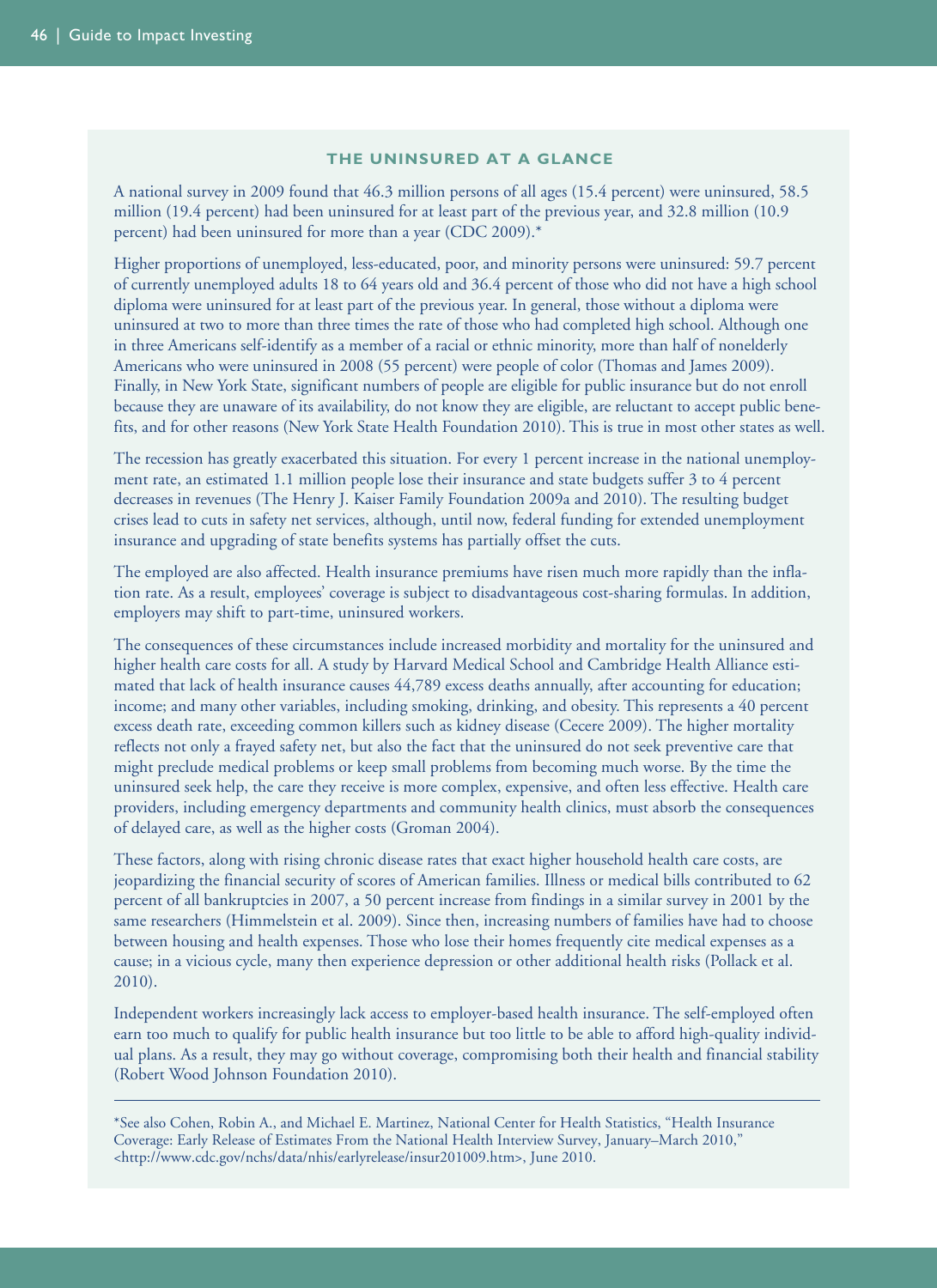|                                     | <b>Real</b><br><b>Assets</b> | <b>Equity</b>                  | Sub-<br><b>Debt</b> | <b>Senior</b><br><b>Debt</b> |                                      |                                                                                                                           |  | <b>Deposits   Guarantee   Deposits   Fixed-Income:</b><br><b>Bonds/Debt</b>                                                                                                                                                                                                                                                                                                                                                                                                                                                                                                                                                               | <b>Public</b><br><b>Equity</b> | <b>Private</b><br><b>Equity</b> | Real<br><b>Assets</b> |
|-------------------------------------|------------------------------|--------------------------------|---------------------|------------------------------|--------------------------------------|---------------------------------------------------------------------------------------------------------------------------|--|-------------------------------------------------------------------------------------------------------------------------------------------------------------------------------------------------------------------------------------------------------------------------------------------------------------------------------------------------------------------------------------------------------------------------------------------------------------------------------------------------------------------------------------------------------------------------------------------------------------------------------------------|--------------------------------|---------------------------------|-----------------------|
| <b>INVESTMENT</b><br><b>FACTORS</b> |                              | <b>PRI</b><br><b>MRI</b>       |                     |                              |                                      |                                                                                                                           |  |                                                                                                                                                                                                                                                                                                                                                                                                                                                                                                                                                                                                                                           |                                |                                 |                       |
| <b>Investee</b>                     |                              |                                |                     |                              |                                      | streamed PRI loan proceeds as equity into this subsidiary.                                                                |  | Senior debt to the Freelancers Union, a nonprofit organization that owns the for-profit<br>Freelancers Insurance Company, a health insurer in New York State. The union down-                                                                                                                                                                                                                                                                                                                                                                                                                                                             |                                |                                 |                       |
| <b>Investors</b>                    |                              |                                |                     |                              |                                      | • The Ford, Prudential, and New York State Health foundations                                                             |  |                                                                                                                                                                                                                                                                                                                                                                                                                                                                                                                                                                                                                                           |                                |                                 |                       |
| <b>Co-investors</b><br>and partners |                              |                                |                     |                              | • New York City Investment Fund      | • Grantors: Rockefeller and Robert Wood Johnson foundations                                                               |  |                                                                                                                                                                                                                                                                                                                                                                                                                                                                                                                                                                                                                                           |                                |                                 |                       |
| <b>Public sector</b>                | Labor                        |                                |                     |                              |                                      |                                                                                                                           |  | Periodic grants from the City of New York and staff training from the U.S. Department of                                                                                                                                                                                                                                                                                                                                                                                                                                                                                                                                                  |                                |                                 |                       |
| <b>Structure</b><br>and terms       |                              |                                |                     |                              |                                      | (with interest only for the first seven or eight years).                                                                  |  | Varies by funder. The Ford Foundation PRI is typically a 10-year loan at 1 percent interest                                                                                                                                                                                                                                                                                                                                                                                                                                                                                                                                               |                                |                                 |                       |
| <b>Exit</b>                         |                              | in its second year             |                     |                              |                                      |                                                                                                                           |  | Repayment through dividends from the insurance company, which is on track to turn a profit                                                                                                                                                                                                                                                                                                                                                                                                                                                                                                                                                |                                |                                 |                       |
| <b>Observations</b>                 | $\bullet$<br>$\bullet$       | enced PRI lender.              |                     |                              | strengthen family economic security. |                                                                                                                           |  | • Investors are motivated by a range of aligned goals. The New York State Health<br>Foundation was interested in expanded coverage within the state, the Ford Foundation in<br>workforce supports, and the Prudential Foundation in financial product innovation to<br>The Ford and Prudential foundations, which were experienced PRI lenders, shared their<br>due diligence and perspective with the New York State Health Foundation, a less experi-<br>On behalf of national members beyond New York State who are not eligible for cover-<br>age by Freelancers Insurance Company, the Freelancers Union negotiates for better rates |                                |                                 |                       |
|                                     |                              | and terms from other insurers. |                     |                              |                                      |                                                                                                                           |  |                                                                                                                                                                                                                                                                                                                                                                                                                                                                                                                                                                                                                                           |                                |                                 |                       |
| <b>Innovation</b><br>and impact     | $\bullet$<br>$\bullet$       | tal health benefits            |                     |                              |                                      | • Expanded insurance coverage to an underserved population<br>Better insurance terms for members of the Freelancers Union |  | • Product innovation by the Freelancers Insurance Company included comprehensive men-<br>A replicable model for increasing access to quality health insurance coverage                                                                                                                                                                                                                                                                                                                                                                                                                                                                    |                                |                                 |                       |

# **TABLE 11. EQUITY FOR A NONPROFIT'S WHOLLY-OWNED HEALTH INSURANCE COMPANY**

Source: Author.

opportunities that directly improve access to coverage. A range of impact investments, however, support family economic security. Investments in CDFI banks and credit unions can support savings products or safe consumer debt as funding sources for health-related expenses. Other impact investments support the growth of small businesses whose jobs offer partial or full health benefits.

The Brooklyn, New York-based Freelancers Union advocates on behalf of its members nationwide. To provide them with better health insurance coverage and more competitive rates, the nonprofit union created a for-profit, wholly owned health insurance subsidiary, Freelancers Insurance Company (FIC). The New York Investment Fund, Prudential Social Investments, and the Ford Foundation and New York State Health Foundation extended PRI loans for this purpose. The union combined those proceeds with grants from the Rockefeller Foundation and Robert Wood Johnson Foundation and some of its own cash, reinvesting or "downstreaming" the entire amount as equity in FIC. The subsidiary provides affordable,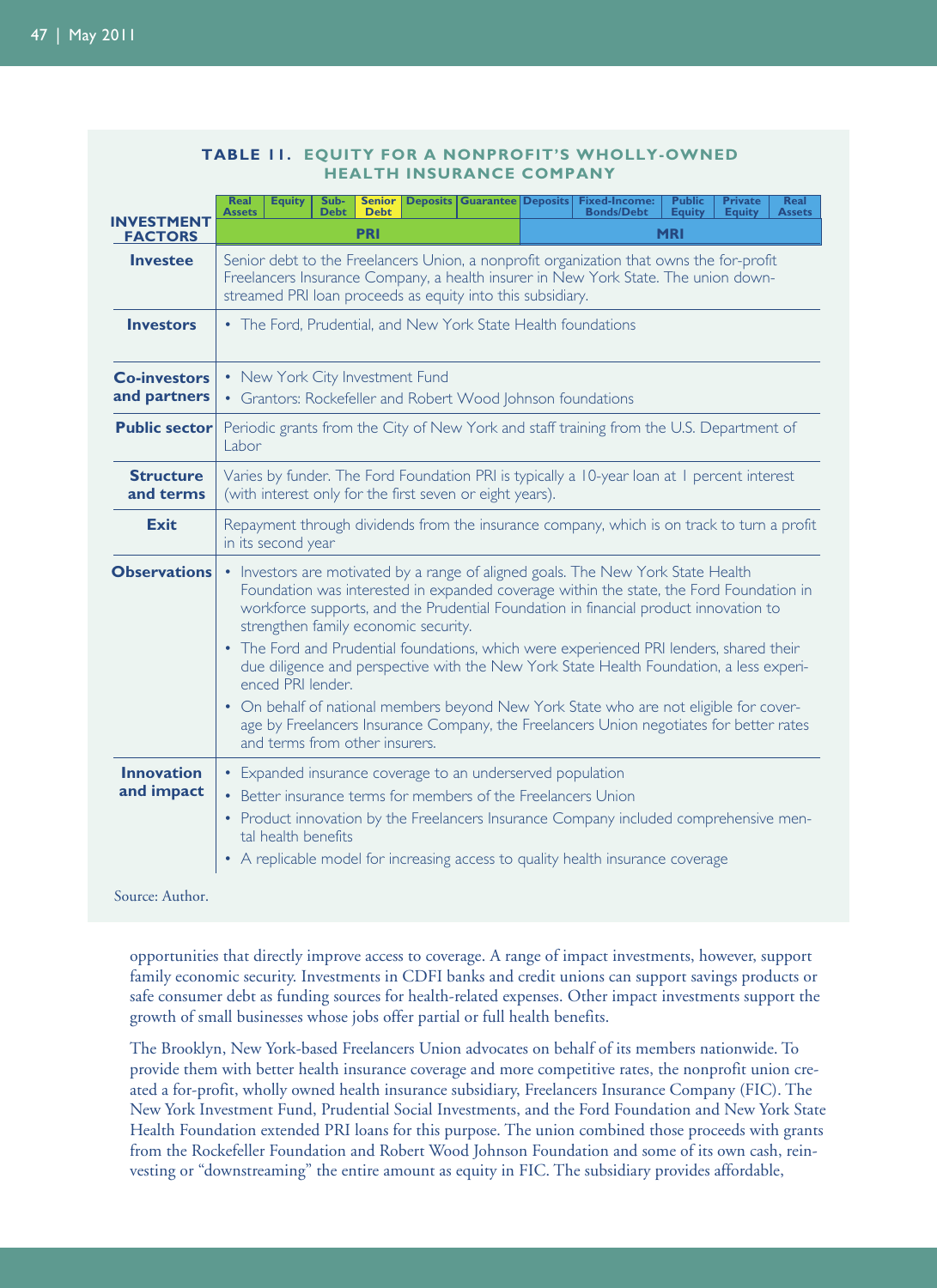comprehensive health insurance to about 21,000 freelancers, their spouses, and dependents who reside in New York State (Robert Wood Johnson Foundation 2010). It was on track to be profitable in 2010, the second year of operations (Sena 2010). The insurer pays dividends to the Freelancers Union, which uses the cash to repay its PRIs at modest interest rates. The union also helps its more than 130,000 members outside the state find affordable health care insurance.

**➤** *Family economic security* – The earliest impact investments focused on providing debt and equity to fill credit and capital gaps. Since the 1990s, foundations have recognized a need to augment these investments with others that help low-income families build assets. Assets in the form of home ownership, various types of insurance, or savings are a source of cash that families can tap to enhance their economic prospects – for example, pay for education or establish a small business – or to meet household expenses. For the uninsured or underinsured, accumulated assets are a critical resource for purchasing preventive and emergency health care.

Foundations use a range of impact investing strategies to reinforce family economic security. Among them are insured deposits or equity investments in mission-driven depositories, venture capital in providers of alternative financial services, and equity in small businesses that create jobs with good benefits for low- to moderate-income workers.

The most straightforward strategy is to place insured deposits in CDFI banks or credit unions, or in other family-friendly depositories. The Annie E. Casey Foundation, Heron Foundation, W.K. Kellogg Foundation, and Russell Family Foundation, among many others, place such deposits to support the nonpredatory credit and financial services these institutions provide to local, low- to moderate-income customers, many of whom are people of color. The deposits can be in market-rate or below-market-rate accounts. Depending on the amount, terms, and pricing of deposits, they may lead to a relationship between the depository and foundation that stimulates greater outreach to local residents who need banking services. For example, foundations may place so-called linked deposits in banks to guarantee selected loans, reduce the interest rate on those loans, or both. Through December 31, 2013, federally insured banks and credit unions will offer deposit insurance of up to \$250,000 per depositor (Federal Deposit Insurance Corporation 2010); thus, investments up to that amount are virtually risk-free.<sup>16</sup>

A second strategy for foundations is to place equity or an equity equivalent investment in selected development banks and credit unions. As regulated depositories, banks and credit unions are required to maintain certain levels of equity as a cushion against losses. Depositories typically leverage equity investments 5 to 10 times with deposits, which fuel their lending. As loans are repaid, a depository relends the funds multiple times, prudently generating high multiples of leverage on these investments. Profits are unlikely to increase significantly as a result of equity investments because the depositories often combine costly technical assistance with their standard product offerings, or use new investment to fuel expansion into additional, distressed communities. They are also unlikely to be bought out or hold an initial public offering, although this may happen at a small number of development banks. Therefore, these types of investments by foundations are typically structured as long-term PRIs with expected high social return and below-market rates of financial return on a risk-adjusted basis.

A third strategy is to invest equity in responsible, alternative financial services, an emerging field that helps unbanked and underbanked families achieve financial security. Such services include small consumer loans and remittances, similar to what payday lenders and check cashers offer. The mission-driven providers of these services offer quality, affordable services in a range of venues, including on the Internet, at financial services kiosks, and via mobile phone (Federal Deposit Insurance Corporation 2009).

<sup>16</sup> The Federal Deposit Insurance Corporation (FDIC) insures bank deposits and the National Credit Union Share Insurance Fund insures deposits in credit unions. The innovative Certificate of Deposit Account Registry Service extends FDIC insurance by up to \$50 million per depositor for qualifying banks, but not for credit unions. Despite such insurance, a foundation that pledges a deposit to guarantee loans may suffer losses if a borrower defaults and the guarantee is used to repay the lender.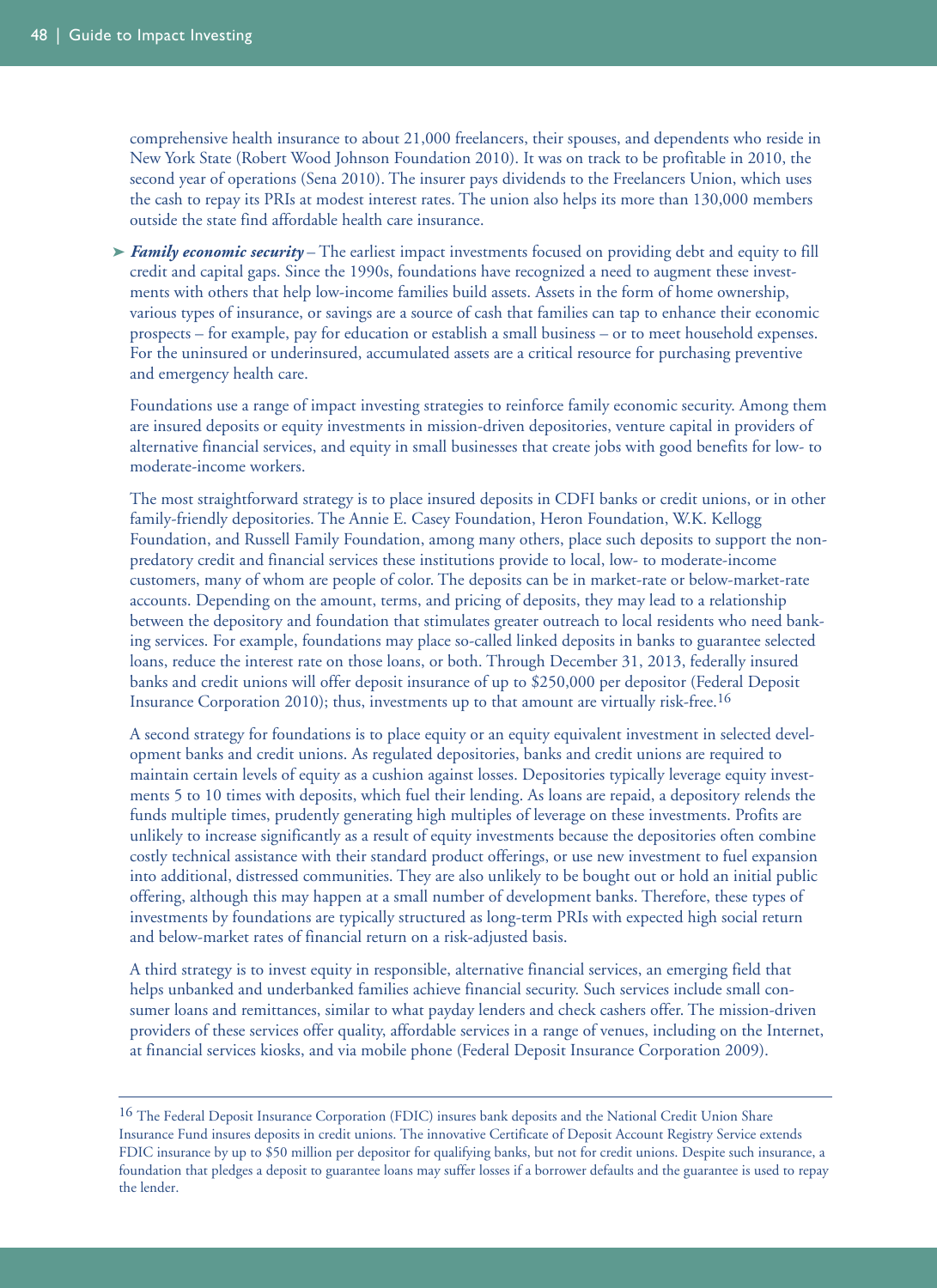Omidyar Network made a direct investment in CircleLending, an on-line support service (subsequently purchased by Virgin Group PLC) for lending between family members. Omidyar Network describes itself as a philanthropic investment firm that works across social and business sectors. Through a  $501(c)(3)$  independent foundation, it makes grants to nonprofit entities, as well as PRIs and MRIs to for-profit companies. Through a limited liability company (LLC), it makes selected investments in for-profit companies that are fully aligned with the Omidyar Network mission but in which it may choose to take high-risk positions

and/or seek commercial coinvestors that could be challenging to reconcile with the range of IRS regulations for private foundations (Mason 2011). In addition to CircleLending, Omidyar Network, through its LLC, invested in Prosper.com, a leading person-toperson, Internet-based lender whose services enable clientsto consolidate medical debt.

Elsewhere, Univision partners with – and the W.K. Kellogg Foundation and Goldman Sachs have invested in – Core Innovation

#### **OMIDYAR NETWORK APPROACH**

"As a philanthropic investment firm, we support marketbased approaches with the potential for large-scale, catalytic impact. Toward that end, our investing style transcends typical boundaries that separate for-profit investing and traditional philanthropy. Because we believe that each sector has a role, we make investments in for-profit companies as well as grants to nonprofit organizations. Regardless of the sector, we invest in organizations that have the potential to embody innovation, scale, and sustainability or help bring them about within their industry" (Omidyar Network 2010).

Capital (2010), which provides venture capital to early-growth, for-profit companies with "scalable, technology-driven solutions focused on delivering the highest value to underbanked people." Some impact investors are interested in investment opportunities that can help financially distressed families reduce their medical debt. Apart from CDFI credit unions, there are no well-known examples. PaymentClinic, a young venture that has not received any reported impact investments to date, is an automated clearinghouse for consumers to receive a discount on unpaid medical bills without having to deal with billing departments and collection agencies (MoneyRates 2010).

A fourth strategy for promoting family economic security is to invest private equity in companies that are committed to providing good benefits, including benefits for low- to moderate-income employees. Two venture capital funds – Pacific Community Ventures and SJF Ventures [\(described in greater detail under](#page-72-0) ["Jobs, Income, and Benefits"](#page-72-0)) – invest in such companies.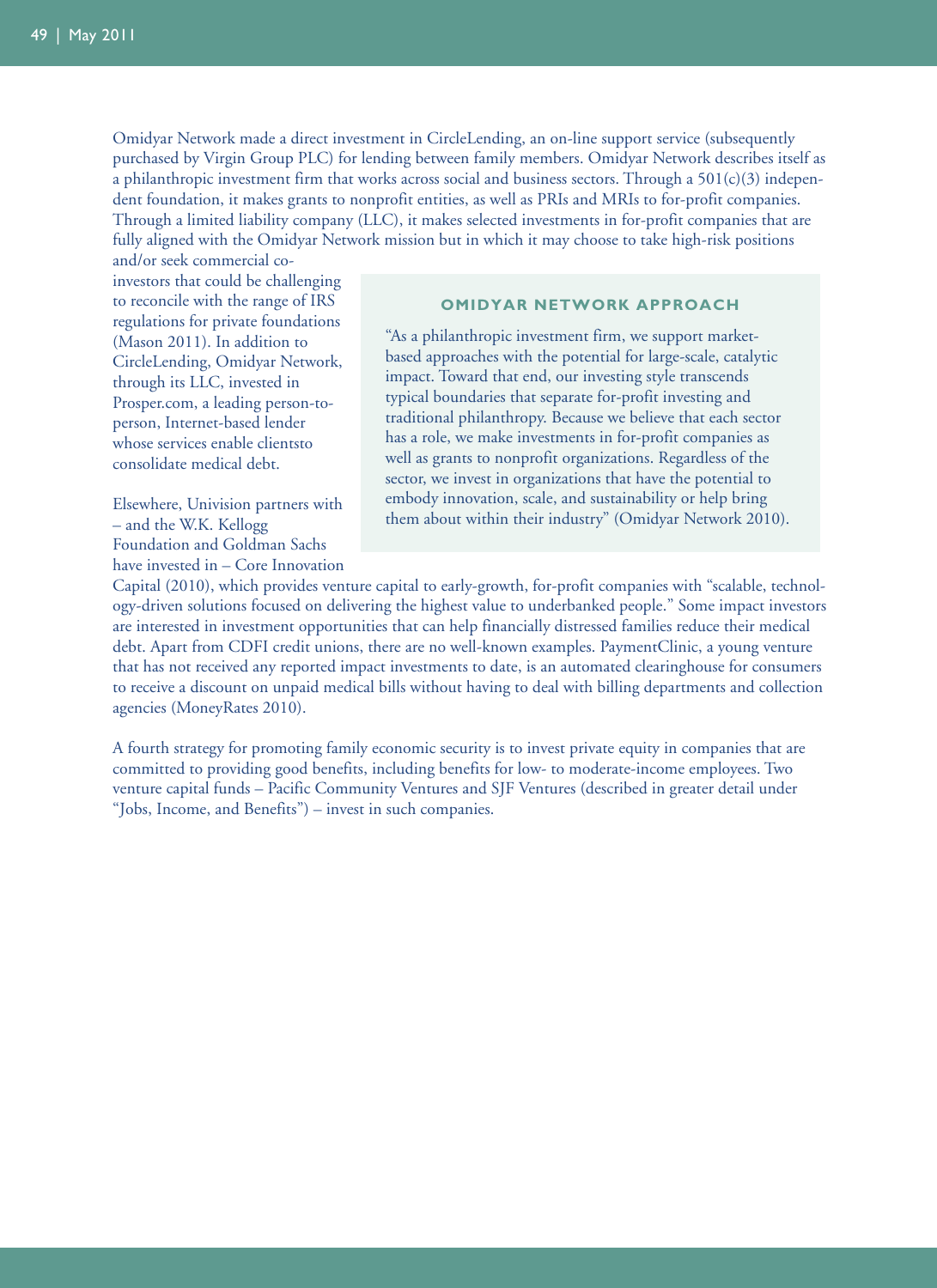## **TABLE 12. INSURED DEPOSITS IN BANKS AND CREDIT UNIONS TO PROMOTE SAFE FINANCIAL SERVICES AND LOANS**

|  |                        | <b>PRI</b>         |                                                                                    |                                                               |                                          | <b>Equity</b>                                               | <b>Equity</b> |                                                                                                                                                                                                                                                                                                                                                                                                                                                                                                                                                                                                                                                                                                                                                                                                                                                                                                                                                                                                                                                                                                                                                                                                                                                                                                                                                                                                                                                                                                                                                                                                                                                                                                                                                                                                                                                                                                                                                                                                |
|--|------------------------|--------------------|------------------------------------------------------------------------------------|---------------------------------------------------------------|------------------------------------------|-------------------------------------------------------------|---------------|------------------------------------------------------------------------------------------------------------------------------------------------------------------------------------------------------------------------------------------------------------------------------------------------------------------------------------------------------------------------------------------------------------------------------------------------------------------------------------------------------------------------------------------------------------------------------------------------------------------------------------------------------------------------------------------------------------------------------------------------------------------------------------------------------------------------------------------------------------------------------------------------------------------------------------------------------------------------------------------------------------------------------------------------------------------------------------------------------------------------------------------------------------------------------------------------------------------------------------------------------------------------------------------------------------------------------------------------------------------------------------------------------------------------------------------------------------------------------------------------------------------------------------------------------------------------------------------------------------------------------------------------------------------------------------------------------------------------------------------------------------------------------------------------------------------------------------------------------------------------------------------------------------------------------------------------------------------------------------------------|
|  |                        |                    |                                                                                    |                                                               |                                          | <b>MRI</b>                                                  |               |                                                                                                                                                                                                                                                                                                                                                                                                                                                                                                                                                                                                                                                                                                                                                                                                                                                                                                                                                                                                                                                                                                                                                                                                                                                                                                                                                                                                                                                                                                                                                                                                                                                                                                                                                                                                                                                                                                                                                                                                |
|  |                        |                    |                                                                                    | Insured depositories (banks and credit unions)                |                                          |                                                             |               |                                                                                                                                                                                                                                                                                                                                                                                                                                                                                                                                                                                                                                                                                                                                                                                                                                                                                                                                                                                                                                                                                                                                                                                                                                                                                                                                                                                                                                                                                                                                                                                                                                                                                                                                                                                                                                                                                                                                                                                                |
|  |                        |                    |                                                                                    |                                                               |                                          |                                                             |               |                                                                                                                                                                                                                                                                                                                                                                                                                                                                                                                                                                                                                                                                                                                                                                                                                                                                                                                                                                                                                                                                                                                                                                                                                                                                                                                                                                                                                                                                                                                                                                                                                                                                                                                                                                                                                                                                                                                                                                                                |
|  |                        |                    |                                                                                    |                                                               |                                          |                                                             |               |                                                                                                                                                                                                                                                                                                                                                                                                                                                                                                                                                                                                                                                                                                                                                                                                                                                                                                                                                                                                                                                                                                                                                                                                                                                                                                                                                                                                                                                                                                                                                                                                                                                                                                                                                                                                                                                                                                                                                                                                |
|  |                        |                    |                                                                                    |                                                               |                                          |                                                             |               |                                                                                                                                                                                                                                                                                                                                                                                                                                                                                                                                                                                                                                                                                                                                                                                                                                                                                                                                                                                                                                                                                                                                                                                                                                                                                                                                                                                                                                                                                                                                                                                                                                                                                                                                                                                                                                                                                                                                                                                                |
|  |                        |                    |                                                                                    |                                                               |                                          |                                                             |               |                                                                                                                                                                                                                                                                                                                                                                                                                                                                                                                                                                                                                                                                                                                                                                                                                                                                                                                                                                                                                                                                                                                                                                                                                                                                                                                                                                                                                                                                                                                                                                                                                                                                                                                                                                                                                                                                                                                                                                                                |
|  |                        |                    |                                                                                    |                                                               |                                          |                                                             |               |                                                                                                                                                                                                                                                                                                                                                                                                                                                                                                                                                                                                                                                                                                                                                                                                                                                                                                                                                                                                                                                                                                                                                                                                                                                                                                                                                                                                                                                                                                                                                                                                                                                                                                                                                                                                                                                                                                                                                                                                |
|  |                        |                    |                                                                                    |                                                               |                                          |                                                             |               |                                                                                                                                                                                                                                                                                                                                                                                                                                                                                                                                                                                                                                                                                                                                                                                                                                                                                                                                                                                                                                                                                                                                                                                                                                                                                                                                                                                                                                                                                                                                                                                                                                                                                                                                                                                                                                                                                                                                                                                                |
|  |                        |                    |                                                                                    |                                                               |                                          |                                                             |               |                                                                                                                                                                                                                                                                                                                                                                                                                                                                                                                                                                                                                                                                                                                                                                                                                                                                                                                                                                                                                                                                                                                                                                                                                                                                                                                                                                                                                                                                                                                                                                                                                                                                                                                                                                                                                                                                                                                                                                                                |
|  |                        |                    |                                                                                    |                                                               |                                          |                                                             |               |                                                                                                                                                                                                                                                                                                                                                                                                                                                                                                                                                                                                                                                                                                                                                                                                                                                                                                                                                                                                                                                                                                                                                                                                                                                                                                                                                                                                                                                                                                                                                                                                                                                                                                                                                                                                                                                                                                                                                                                                |
|  | programs<br>and loans: | and credit unions. | foundations, among others<br>credit unions than at banks.<br>small business loans. | • Capital source: CDFI Fund<br>tax credit and other benefits. | be federally insured up to \$50 million. | and faith-based loans, and lend to nonprofit organizations. |               | The Casey, Gaylord & Dorothy Donnelley, Kellogg, Heron, KL Felicitas, and Russell Family<br>Many individual and institutional social investors, including national insurance companies,<br>pension funds, governments, and faith-based investors, place insured deposits in CDFI banks<br>• Incentives, guarantees, and insurance or credit enhancements for transactions: the New<br>Markets Tax Credit Program, Small Business Administration, U.S. Department of<br>Agriculture, Bureau of Indian Affairs, Federal Housing Administration, and various state<br>Insured deposits priced at market or below-market rates. For qualifying banks under the<br>Certificate of Deposit Account Registry Service, or CDARS (see Glossary), the deposits can<br>Deposits are generally placed in certificates of deposit (CDs) with fixed maturity dates. The<br>CDs are fully liquid and can be withdrawn at any time. Generally, returns are slightly lower at<br>Foundations may pledge their deposits as guarantees for loans to local nonprofit organiza-<br>tions or small businesses. Such deposits are fully at risk if the guaranteed loans default.<br>In the low- to moderate-income and minority urban and rural communities where they<br>operate, CDFI banks and credit unions usually provide a broad spectrum of deposit services<br>• The banks typically lend to small businesses, a significant portion of which are minority-<br>owned, and provide single-family and multifamily mortgages, make home improvement<br>• Credit unions are more active as consumer lenders. They provide some mortgages and<br>• CDFI banks and credit unions both provide first-time bank accounts and some payment<br>services. Many of them offer a range of products and services to encourage savings -<br>including low-cost payment and remittance services, financial literacy programs, and<br>Volunteer Income Tax Assistance sites - to help eligible families receive earned income |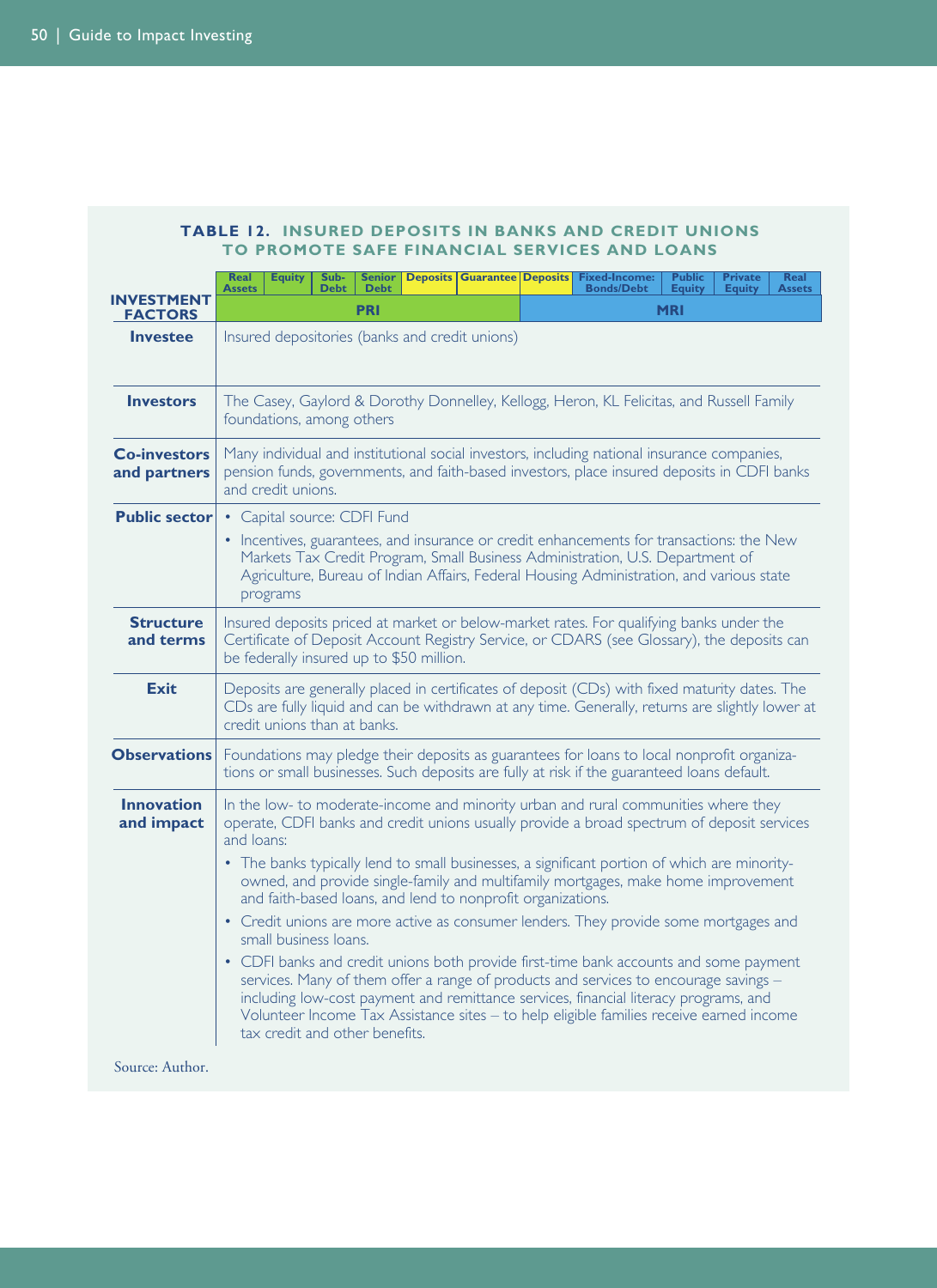|                                     | <b>Real</b><br><b>Assets</b> | <b>Equity</b>                                      | Sub-<br><b>Debt</b> | <b>Senior</b><br><b>Debt</b> |                                                                                       |                                                          | <b>Deposits   Guarantee   Deposits   Fixed-Income:</b><br><b>Bonds/Debt</b>                                                                                                                                                                                                                                                                                                                                                                                                                                                                                                                                                                | <b>Public</b><br><b>Equity</b> | <b>Private</b><br><b>Equity</b> | Real<br><b>Assets</b> |
|-------------------------------------|------------------------------|----------------------------------------------------|---------------------|------------------------------|---------------------------------------------------------------------------------------|----------------------------------------------------------|--------------------------------------------------------------------------------------------------------------------------------------------------------------------------------------------------------------------------------------------------------------------------------------------------------------------------------------------------------------------------------------------------------------------------------------------------------------------------------------------------------------------------------------------------------------------------------------------------------------------------------------------|--------------------------------|---------------------------------|-----------------------|
| INVESTMENT<br><b>FACTORS</b>        |                              |                                                    |                     | <b>PRI</b>                   |                                                                                       |                                                          |                                                                                                                                                                                                                                                                                                                                                                                                                                                                                                                                                                                                                                            | <b>MRI</b>                     |                                 |                       |
| <b>Investee</b>                     | union                        |                                                    |                     |                              |                                                                                       |                                                          | Direct equity investment in a CDFI bank or an equity equivalent investment in a CDFI credit                                                                                                                                                                                                                                                                                                                                                                                                                                                                                                                                                |                                |                                 |                       |
| <b>Investors</b>                    |                              |                                                    |                     |                              |                                                                                       |                                                          | The Ford, MacArthur, Heron, Rockefeller, Kellogg, and Prudential foundations                                                                                                                                                                                                                                                                                                                                                                                                                                                                                                                                                               |                                |                                 |                       |
| <b>Co-investors</b><br>and partners |                              | • Faith-based investors                            |                     |                              |                                                                                       | • Banks motivated by the Community Reinvestment Act      |                                                                                                                                                                                                                                                                                                                                                                                                                                                                                                                                                                                                                                            |                                |                                 |                       |
| <b>Public sector</b>                |                              | • Capital source: CDFI Fund                        |                     |                              |                                                                                       |                                                          | • Incentives, guarantees, and insurance or credit enhancements for transactions: New<br>Markets Tax Credit Program, Small Business Administration, U.S. Department of<br>Agriculture, Bureau of Indian Affairs, Federal Housing Administration, and state programs                                                                                                                                                                                                                                                                                                                                                                         |                                |                                 |                       |
| <b>Structure</b><br>and terms       |                              | paid or the principal repaid<br>rural communities. |                     |                              |                                                                                       | equity is an equity equivalent investment (see Glossary) | • Banks or bank holding companies: common or noncumulative perpetual preferred stock,<br>which typically carries a dividend rate or coupon but no guarantee that dividends will be<br>• Credit unions: deeply subordinated debt ("secondary capital") that serves as equity. Such<br>• Lock-up period of at least five to seven years, generally longer<br>• Double-digit or greater returns are often projected. However, they will be difficult to<br>achieve, given the protracted recession and depository focus in distressed urban and/or<br>• Investment in a CDFI depository is typically, though not always, structured as a PRI. |                                |                                 |                       |
| <b>Exit</b>                         |                              |                                                    |                     |                              |                                                                                       |                                                          | Negotiated on a case-by-case basis. Repayment may come from retained earnings and new<br>capital or from the sale of the bank. Initial public offerings have been rare.                                                                                                                                                                                                                                                                                                                                                                                                                                                                    |                                |                                 |                       |
| <b>Observations</b>                 |                              | regarding capital levels.                          |                     |                              |                                                                                       |                                                          | • Banks and credit unions are regulated depositories. As such, they can raise significant sums<br>of insured deposits that fuel lending, and provide retail financial services.<br>• These institutions must comply with significant regulatory requirements, including some                                                                                                                                                                                                                                                                                                                                                               |                                |                                 |                       |
| <b>Innovation</b><br>and impact     | $\bullet$                    |                                                    |                     |                              | moderate-income communities. <sup>17</sup><br>lending and relending insured deposits. |                                                          | • Generally, compared with conventional banks, CDFI banks and credit unions can<br>document much higher levels of lending and financial services they provide in low- to<br>CDFI banks and credit unions typically leverage equity investments at least eight times by                                                                                                                                                                                                                                                                                                                                                                     |                                |                                 |                       |
| Source: Author.                     |                              |                                                    |                     |                              |                                                                                       |                                                          |                                                                                                                                                                                                                                                                                                                                                                                                                                                                                                                                                                                                                                            |                                |                                 |                       |

## **TABLE 13. EQUITY AND EQUITY EQUIVALENT INVESTMENTS IN BANKS AND CREDIT UNIONS**

17 The National Community Investment Fund (http://www.ncif.org) and National Federation of Community Development Credit Unions (http://www.cdcu.coop) are intermediaries that represent CDFI banks and credit unions.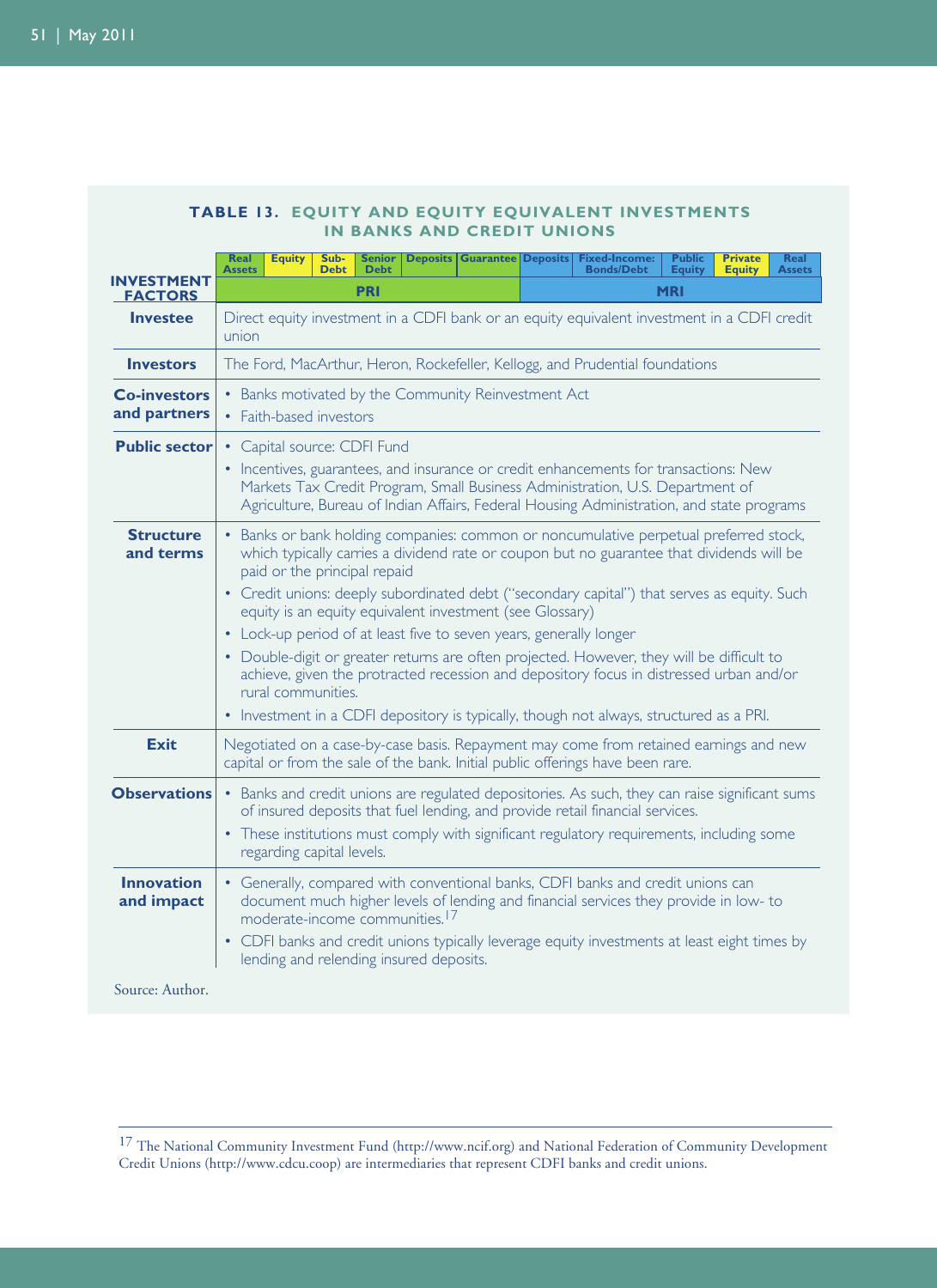#### **HEALTHY COMMUNITY**

Given the mounting evidence that socioeconomic and environmental factors drive health outcomes, many health funders apply a place-based or community development lens to their strategies and programs.

Work by a range of advocates and providers reinforces this approach. PolicyLink, a national research and action institute, has helped the public health and community development sectors understand, in practical terms, how physical environments and social determinants of health powerfully influence the choices people make in terms of healthy behavior and preventive care.18 Catholic Healthcare West, one of the nation's largest safety net providers, applied rigorous science in developing its Community Need Index for purposes of public health programming. According to the mission-driven organization, "A comprehensive and standardized assessment of community need is a prerequisite to the strategic allocation of resources by hospitals, health care organizations, private foundations, and public health systems" (Catholic Healthcare West 2005). Increasingly, public efforts are also providing helpful direction and incentives. These efforts include the Healthy People, Healthy Places initiative at the U.S. Department of Health and Human Services (HHS); reports on disparity by the Center for Disease Control and Prevention; and the Sustainable Communities Initiative, Choice Neighborhoods, and Promise Neighborhoods programs at the U.S. Department of Housing and Urban Development.

A place-based approach complements many health funders' geographical mandate. They are positioned to advance HHS' Healthy People 2010 vision, according to which healthy community:

…continuously creates and improves both…physical and social environments, helping people to support one another in aspects of daily life and to develop to their fullest potential. Healthy places are those designed and built to improve the quality of life for all people who live, work, worship, learn, and play within their borders – where every person is free to make choices amid a variety of healthy, available, accessible, and affordable options (CDC 2010c).

An updated version of this framework, Healthy People 2020, offers further guidance on how to achieve healthy community. Its goals are to avoid preventable disease, disability, injury, and premature death; pursue

## **HUMAN CAPITAL: INVEST EARLY FOR THE HIGHEST RETURN**

Over the last four decades, American children in disadvantaged environments have received cognitive and emotional stimulation through a variety of enrichment programs. According to researchers, these children, compared to those who did not receive such enrichment, perform better at school and have higher test scores. In addition, they are:

- less likely to drop out of school,
- more likely to graduate from high school and attend college,
- less likely to be teenage mothers and foster a new generation of deprived children,
- less likely to be on welfare, and
- less likely to smoke or use drugs.

A principal benefit of early childhood intervention is that it shapes noncognitive skills – behavior, motivation, and self control. However, in current policy discussions, these skills are not considered to be an important outcome of schooling (Heckman and Masterov 2007).

<sup>18</sup> See Bell, Judith, and Victor Rubin, "Why Place Matters: Building a Movement for Health Communities," <http://www.policylink.org/atf/cf/%7B97c6d565-bb43-406d-a6d5-eca3bbf35af0%7D/WHYPLACEMATTERS\_ FINAL.PDF>, 2007.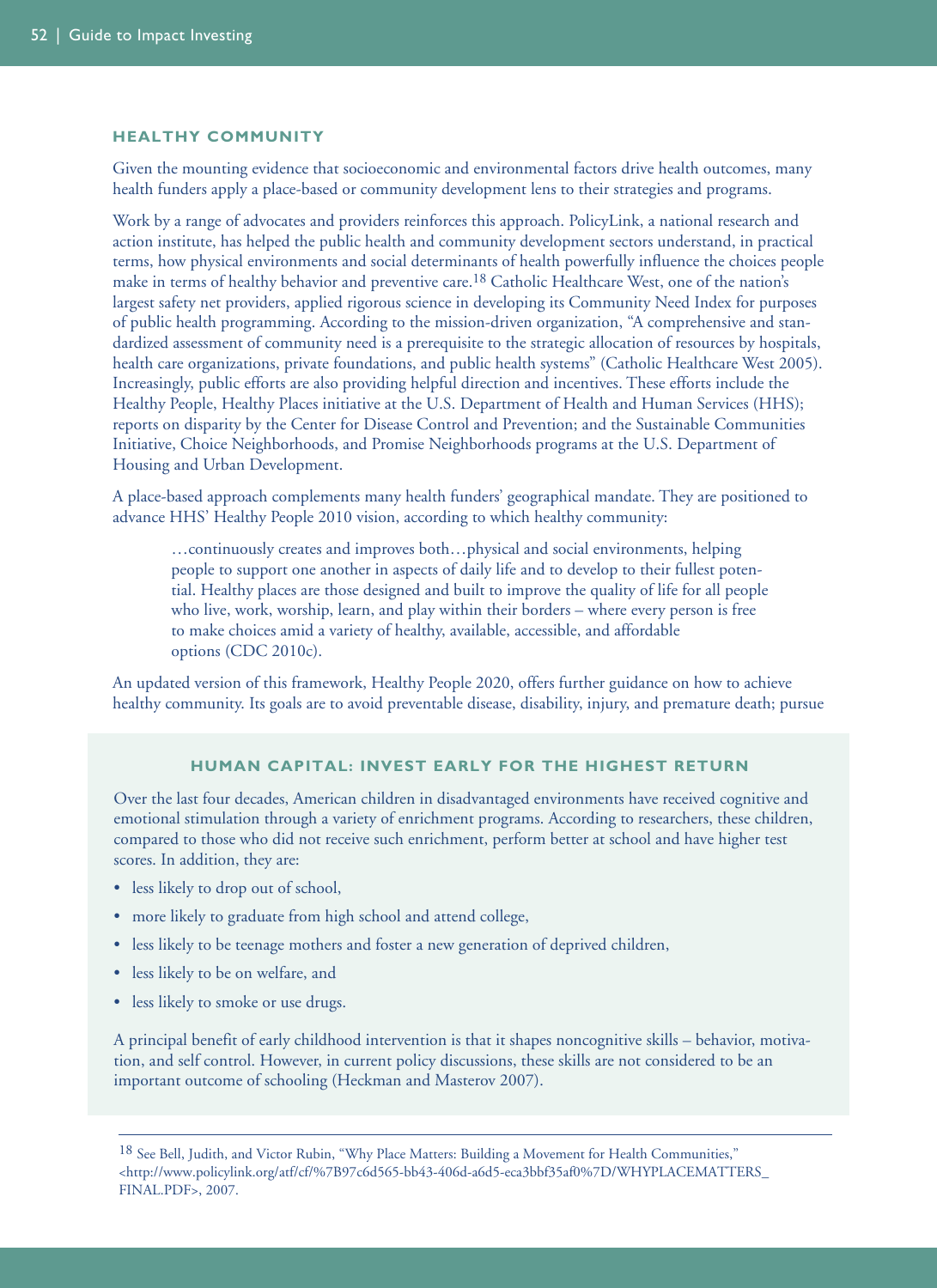health equity and eliminate disparities; and create social and physical environments that promote quality of life, healthy development, and healthy behaviors throughout the life cycle.

The 40-year track record of impact investing offers insights on investments that can help make the healthy community vision a reality. While many successful investments have focused on the physical environment, such as affordable housing and commercial areas, more recently the emphasis has been on:

- human development child care, education (including safe physical activity), access to healthy food, workforce development, community health centers as "medical homes," and local long-term care;
- family economic security obtaining jobs with benefits and building savings and other assets; and
- environmental sustainability from green building strategies and transit-oriented development that reduces energy use, to sustainable agriculture and other businesses that preserve the natural resource base of local economies and help low-income residents achieve permanent financial security.

The following sections describe impact investing opportunities that positively influence human development (mind and body); housing; jobs, income, and benefits; environmental sustainability; and community and equity.

**➤** *Human development: mind* – There is clear evidence of the need for high-quality child care beginning prenatally. However, despite some promising models, delivery systems are not adequately developed and financed, particularly in vulnerable communities. There is also overwhelming evidence that health outcomes and income are correlated with K–12 educational outcomes. But promising models for improving educational outcomes are not yet adequately scaled.

The effect of poor K–12 educational outcomes on health has consequences that are far graver than many realize. The correlation between lifetime earnings and education level is a long-known fact. Fiscella and colleagues (2009) found that "when socioeconomic factors were added into the Framingham Risk Scoring risk assessment…the proportion of low-income and low-education patients at risk for death or disease during the next 10 years was nearly double that of people with higher socioeconomic status."<sup>19</sup> Given that homicide is the second leading cause of death among Americans 15 to 24 years old and that the

### **DROP-OUT RATES AND RELATED RISK**

Nationwide, about 70 percent of students earn a high school diploma. Only 57.8 percent of Hispanics, 53.4 percent of African Americans, and 49.3 percent of Native Americans and Alaskan Natives graduate, compared with 76.2 percent of whites and 80.2 percent of Asian Americans.

High school drop-outs face long odds of landing a good-paying job in the ultra-competitive job market of the 21st century. In addition, they are:

- less healthy,
- more likely to become parents at a very young age,
- at greater risk of tangling with the criminal justice system,
- more likely to need welfare assistance, and
- generally more likely to die younger (Alliance for Excellent Education 2010).

<sup>&</sup>lt;sup>19</sup> See also ScienceDaily, "Income, Education Important Factors in Heart Disease Risk," <http://www.sciencedaily.com/releases/2009/06/090616133936.htm>, June 18, 2009.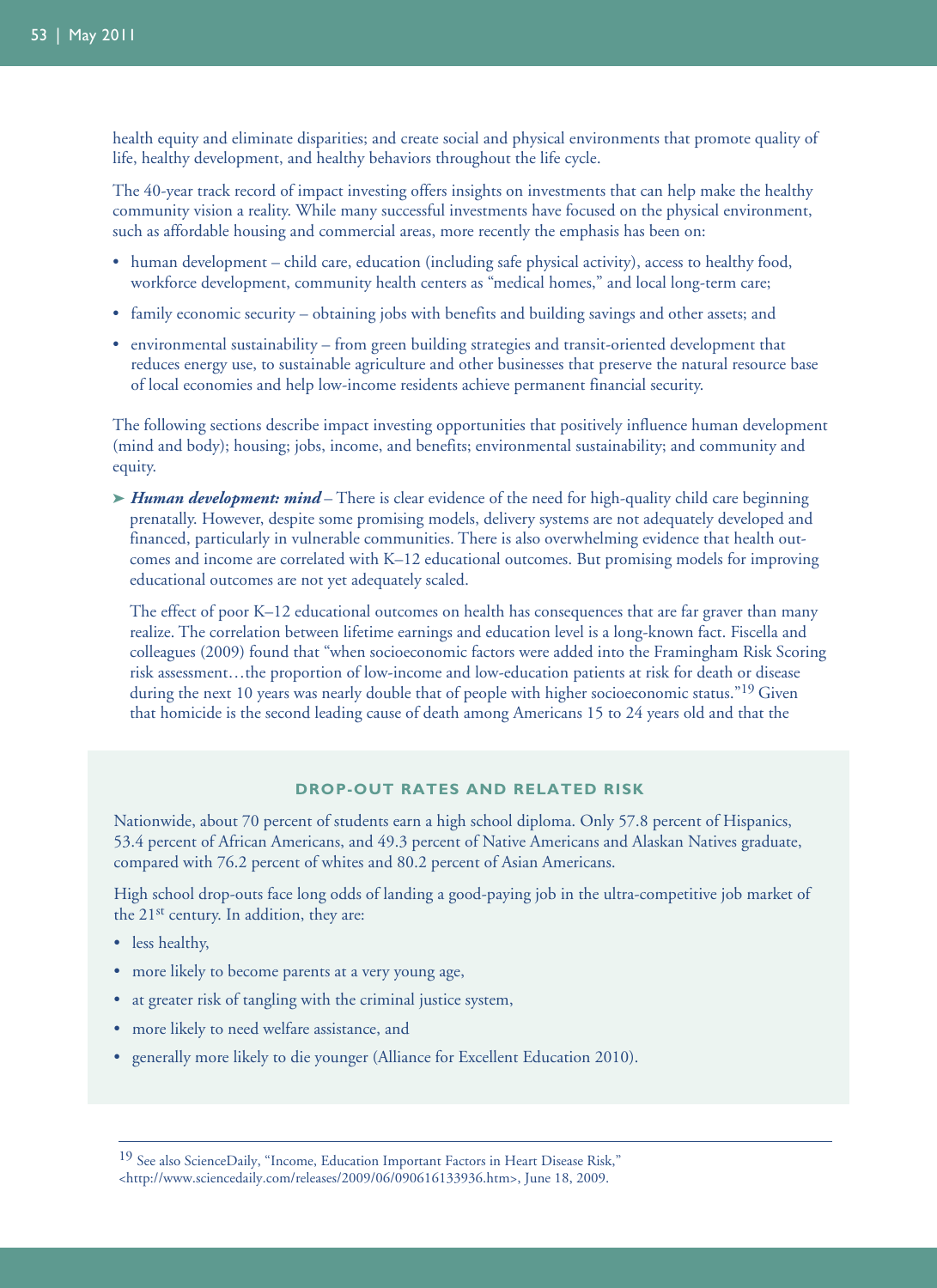murder and high school dropout rates are correlated, efforts to reduce risks in communities must also take violence into account (Christeson et al. 2008; Prevention Institute 2010). The effects of good education are of a magnitude that, if high school graduation were a prescription drug, it would be a "blockbuster" (Richter 2010).

To improve educational outcomes, foundations make impact investments in high-quality child care, public charter schools, and supplemental educational services. Often, their investments are through CDFI intermediaries, which provide facilities and working capital loans to organizations in these segments. For child care, such CDFIs include the Low Income Investment Fund and Self-Help Credit Union, as well as many regional CDFIs. Foundations may also make direct and equity investments in these segments – for example, through child care investments in Acelero Learning (discussed in greater detail below).

- *The Low Income Investment Fund's ABCD Fund.* The Affordable Buildings for Children's Development (ABCD) Fund finances child care facilities throughout California with a \$14 million PRI and grant support from The David and Lucile Packard Foundation (Andrews 2009). It is part of the ABCD Initiative managed by the Low Income Investment Fund in San Francisco.
- *Self-Help Credit Union*. Since 1987, the credit union has lent nearly \$46 million to high-quality child care providers. It is part of the National Child Care Facilities Network, which comprises CDFIs that emphasize child care lending. The network's members have provided more than \$230 million in child care financing, leveraging \$877 million to create or improve 3,680 centers serving more than 211,000 children nationwide (National Children's Facilities Network 2010; Wolff 2010).
- *Acelero Learning.* In addition to federal and state funding, this for-profit Head Start manager has received equity investments from the W.K. Kellogg Foundation; Boston Community Capital and New Jersey Community Capital, both of which are CDFIs; and private equity funds. It combines these resources to provide high-quality care to children and their families. According to Acelero Learning (2010), in one New Jersey county it:
	- increased enrollment to 506 children from 330 without any increase in federal support;
	- expanded service to 220 days per year from 190 by operating all centers year-round;
	- boosted average teacher salaries by 75 percent, to a level commensurate with salaries for teachers who have more education;
	- **•** increased the number of family advocates to 14 from eight; and
	- **•** established new partnerships to provide much-needed dental services.

For later stages of youth development, foundations and other socially motivated investors have invested hundreds of millions of dollars in – and leveraged billions of dollars for – high-quality charter school facilities, generally in partnership with a range of CDFIs. Some of the investments were in the form of guarantees or credit enhancement for loans and bond issuances. Examples follow.

• *IFF.* This regional CDFI, which serves all types of nonprofit organizations in Illinois, Indiana, Wisconsin, and Iowa, began making charter school loans in 1997 with PRI financing from The John D. and Catherine T. MacArthur Foundation. Since then, and with additional investments from The Kresge Foundation and grants for credit enhancement from the U.S. Department of Education, IFF has invested more than \$23 million in – and leveraged more than \$100 million for – financing for a range of charter facility needs, including predevelopment, start-up, leasehold improvements, acquisitions, and equipment. IFF pioneered the use of credit enhancement for charter school bond financing. Early on, it realized that, in addition to financing, these schools needed assistance finding, acquiring, renovating, and developing facilities. IFF has completed 14 such consulting and development projects (Logue 2010). In Chicago it has helped all approved charter schools open their doors.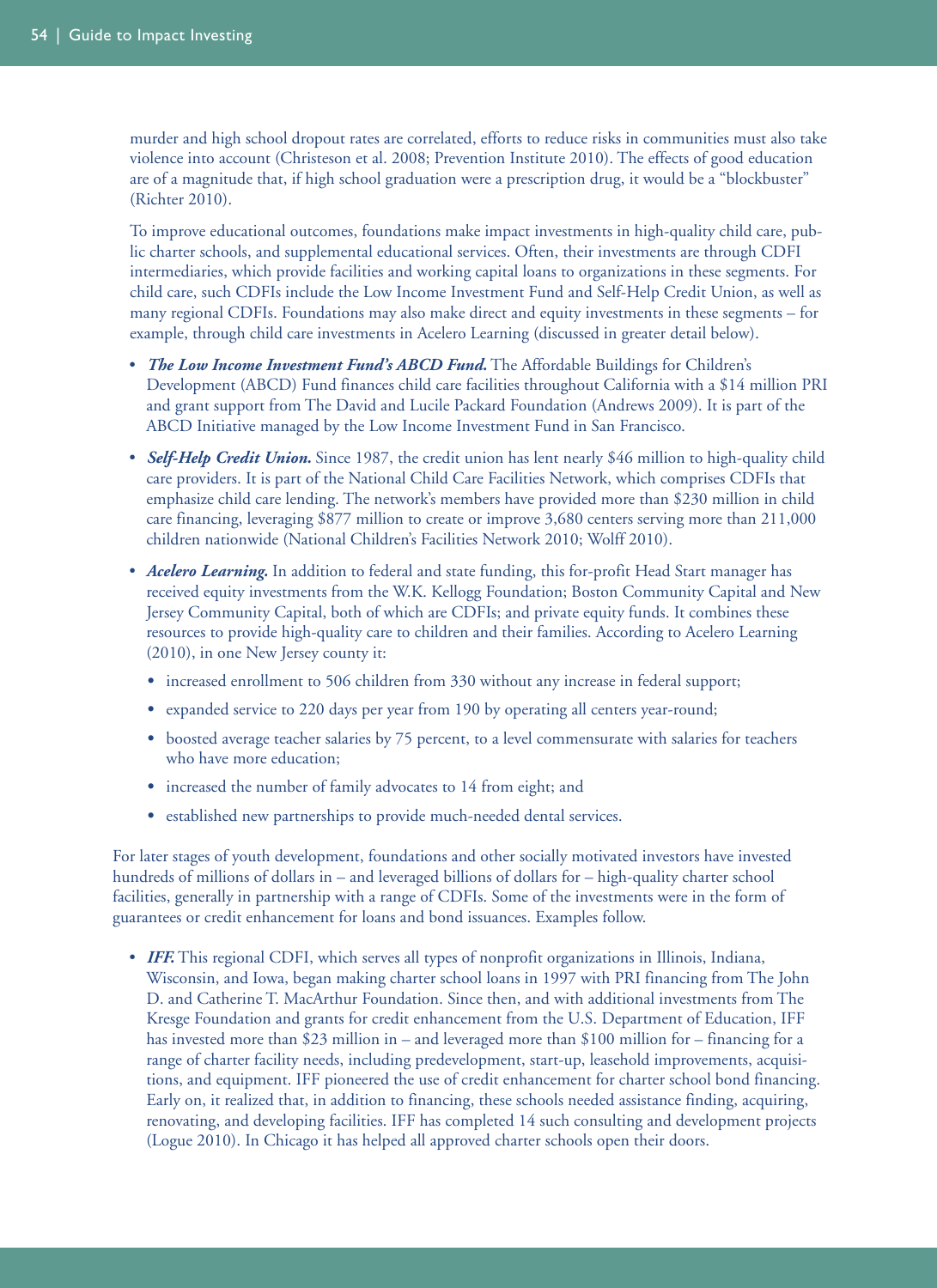|                                     | Real<br><b>Assets</b> | <b>Equity</b>                     | Sub-<br><b>Debt</b> | Senior  <br><b>Debt</b> |                                                                                                                   | Deposits   Guarantee   Deposits   Fixed-Income:<br><b>Bonds/Debt</b>                                                                                                                                                                                                                                                                                                                                                                                                                                                                                                                                                                                                                                                                                                                                                              | <b>Public</b><br><b>Equity</b> | <b>Private</b><br><b>Equity</b> | Real<br><b>Assets</b> |
|-------------------------------------|-----------------------|-----------------------------------|---------------------|-------------------------|-------------------------------------------------------------------------------------------------------------------|-----------------------------------------------------------------------------------------------------------------------------------------------------------------------------------------------------------------------------------------------------------------------------------------------------------------------------------------------------------------------------------------------------------------------------------------------------------------------------------------------------------------------------------------------------------------------------------------------------------------------------------------------------------------------------------------------------------------------------------------------------------------------------------------------------------------------------------|--------------------------------|---------------------------------|-----------------------|
| <b>INVESTMENT</b><br><b>FACTORS</b> |                       |                                   |                     | <b>PRI</b>              |                                                                                                                   |                                                                                                                                                                                                                                                                                                                                                                                                                                                                                                                                                                                                                                                                                                                                                                                                                                   | MRI                            |                                 |                       |
| <b>Investee</b>                     |                       | investments.                      |                     |                         |                                                                                                                   | The Low Income Investment Fund (LIIF), a national CDFI founded in 1984 whose mission is<br>to alleviate poverty. With \$625 million in assets under management, LIIF has provided more<br>than \$840 million in 26 states to support housing, child care, schools, and other community<br>facilities. It has leveraged an additional \$5.3 billion in public, private, and philanthropic                                                                                                                                                                                                                                                                                                                                                                                                                                          |                                |                                 |                       |
| <b>Investors</b>                    | projects.             |                                   |                     |                         |                                                                                                                   | The Packard Foundation, for the ABCD Fund at LIIF. The ABCD initiative creates more<br>affordable and high-quality child care slots in California. Multiple foundations and other<br>investors lend to LIIF for housing, charter school, healthy food, and nonprofit facilities                                                                                                                                                                                                                                                                                                                                                                                                                                                                                                                                                   |                                |                                 |                       |
| <b>Co-investors</b><br>and partners |                       | • Faith-based investors           |                     |                         | • Banks motivated by the Community Reinvestment Act<br>• Socially motivated insurance companies and pension funds |                                                                                                                                                                                                                                                                                                                                                                                                                                                                                                                                                                                                                                                                                                                                                                                                                                   |                                |                                 |                       |
| <b>Public sector</b>                |                       | development work.                 |                     |                         |                                                                                                                   | CDFI Fund, New Markets Tax Credit Program, Community Development Block Grants, and<br>city and county redevelopment funds. LIIF has contracts with public agencies, including First 5<br>Alameda, First 5 California, and the City and County of San Francisco, to support child care                                                                                                                                                                                                                                                                                                                                                                                                                                                                                                                                             |                                |                                 |                       |
| <b>Structure</b><br>and terms       |                       | this loan include:<br>operations. |                     |                         | permanent loans to, the child care sector.                                                                        | • A \$12 million PRI loan with only the interest paid for the first eight years. Components of<br>• A \$10 million loan at 1 percent interest for 9.5 years. This loan is the main source of<br>capital for high-risk activities - predevelopment, acquisition, and construction in, and<br>• A \$2 million forgivable loan at 0 percent interest for the ABCD Fund: 1) \$1 million over<br>14 years to leverage up to \$20 million in New Markets Tax Credits or other capital<br>from private investments in the fund, and 2) $$1$ million - \$250,000 in predevelopment<br>loans over eight years and \$750,000 in permanent loans over 9.5 years - for credit<br>enhancement of high-risk loans by the ABCD Fund to activate projects.<br>• The Packard Foundation provided \$750,000 as a planning grant and to support LIIF |                                |                                 |                       |
| <b>Exit</b>                         |                       |                                   |                     |                         |                                                                                                                   | Repayment from LIIF's successful loan performance, supported by loan loss reserves                                                                                                                                                                                                                                                                                                                                                                                                                                                                                                                                                                                                                                                                                                                                                |                                |                                 |                       |
| <b>Observations</b>                 |                       | private investments.              |                     |                         |                                                                                                                   | Given the tight margins of child care programs, private capital must be accompanied by pol-<br>icy efforts to ensure that public subsidies remain available to complement PRI and other                                                                                                                                                                                                                                                                                                                                                                                                                                                                                                                                                                                                                                           |                                |                                 |                       |
| <b>Innovation</b><br>and impact     | $\bullet$             | low-income children.              |                     |                         | industry for early-child care and education facilities.                                                           | • The ABCD Fund leveraged a \$10 million, first-of-its-kind investment from the insurance<br>\$18 million in loans to child care centers since 2003 created more than 2,000 slots for                                                                                                                                                                                                                                                                                                                                                                                                                                                                                                                                                                                                                                             |                                |                                 |                       |

## **TABLE 14. DEBT FINANCING IN A CHILD CARE PARTNERSHIP**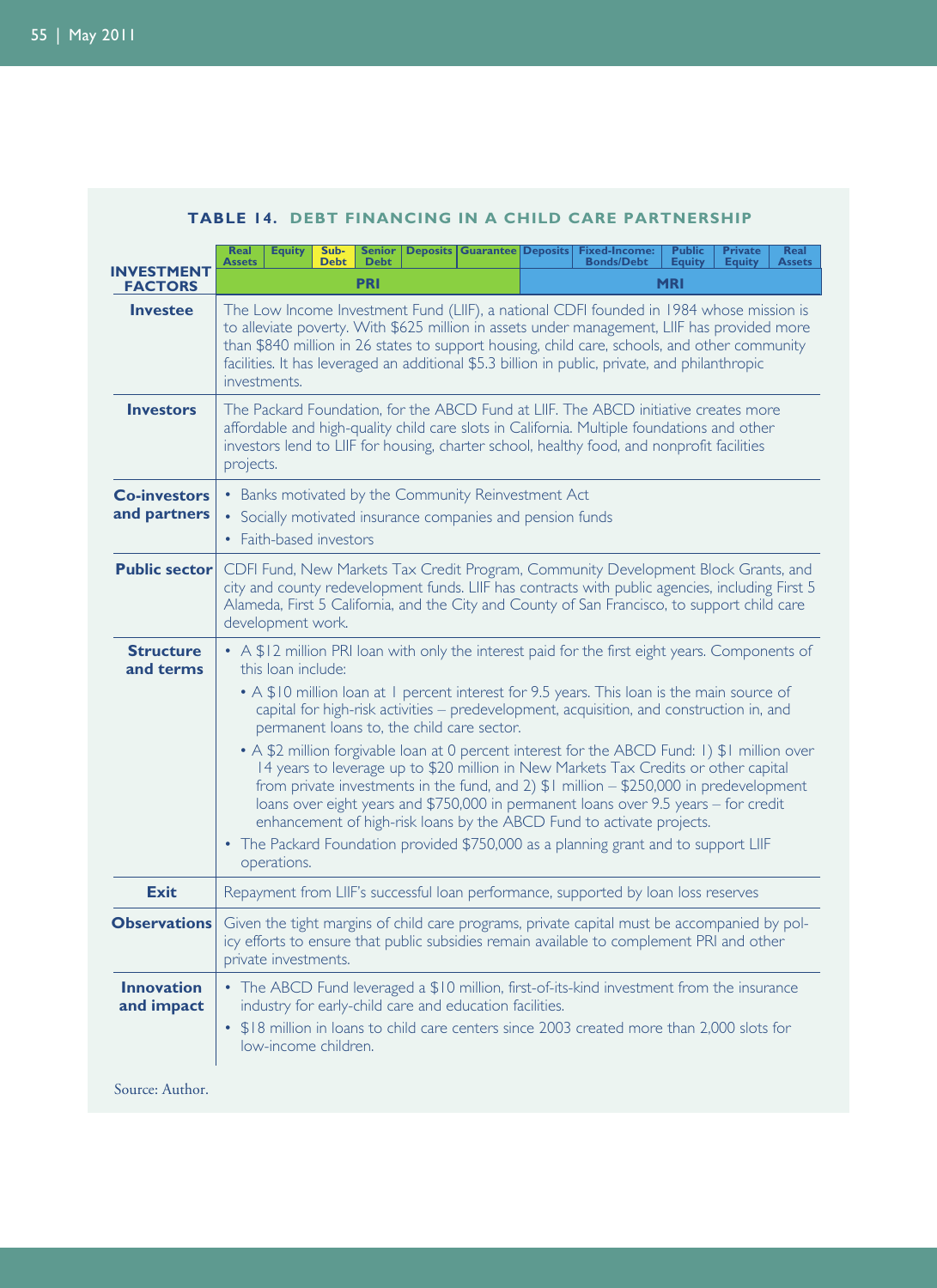## **TABLE 15. PRIVATE EQUITY INVESTMENT IN EARLY CHILDHOOD EDUCATION**

|                                     | Real<br><b>Assets</b> | <b>Equity</b>                  | Sub-<br><b>Debt</b> | <b>Senior</b><br><b>Debt</b> |                                             |                                                      | Deposits Guarantee Deposits Fixed-Income:<br><b>Bonds/Debt</b>                                                                                                                                                                                                                                                                                                                                                                                                                        | <b>Public</b><br><b>Equity</b> | <b>Private</b><br><b>Equity</b> | Real<br><b>Assets</b> |
|-------------------------------------|-----------------------|--------------------------------|---------------------|------------------------------|---------------------------------------------|------------------------------------------------------|---------------------------------------------------------------------------------------------------------------------------------------------------------------------------------------------------------------------------------------------------------------------------------------------------------------------------------------------------------------------------------------------------------------------------------------------------------------------------------------|--------------------------------|---------------------------------|-----------------------|
| <b>INVESTMENT</b><br><b>FACTORS</b> |                       |                                |                     | <b>PRI</b>                   |                                             |                                                      |                                                                                                                                                                                                                                                                                                                                                                                                                                                                                       | <b>MRI</b>                     |                                 |                       |
| <b>Investee</b>                     | and Nevada            |                                |                     |                              |                                             |                                                      | Acelero Learning, a for-profit Head Start manager operating in New York State, New Jersey,                                                                                                                                                                                                                                                                                                                                                                                            |                                |                                 |                       |
| <b>Investors</b>                    |                       | W.K. Kellogg Foundation        |                     |                              |                                             |                                                      |                                                                                                                                                                                                                                                                                                                                                                                                                                                                                       |                                |                                 |                       |
| <b>Co-investors</b><br>and partners |                       | vate equity funds              |                     |                              |                                             |                                                      | Boston Community Capital, New Jersey Community Capital, and selected market-rate pri-                                                                                                                                                                                                                                                                                                                                                                                                 |                                |                                 |                       |
| <b>Public sector</b>                |                       |                                |                     |                              |                                             | Federal Head Start grants and state child care funds |                                                                                                                                                                                                                                                                                                                                                                                                                                                                                       |                                |                                 |                       |
| <b>Structure</b><br>and terms       |                       | government sources.            |                     |                              |                                             |                                                      | Stock is structured to pay a preferred dividend and appreciate in value as Acelero expands<br>operations and generates profits. While traditional venture capital seeks returns of 40 per-<br>cent or more, a low double-digit return is more likely from companies such as Acelero that<br>focus on providing quality services to a low-income customer base using revenue from                                                                                                      |                                |                                 |                       |
| <b>Exit</b>                         |                       | the time of exit.              |                     |                              |                                             |                                                      | When Acelero reaches a sufficient scale of profitable operations years in the future, it may<br>cash investors out with a dividend compounded annually, or management may choose to<br>sell Acelero to a larger company that would reliably carry on the mission. Other less likely<br>alternatives: Acelero might create an employee stock ownership plan or undertake an initial<br>public offering. Investor return could be in the double digits, depending on Acelero's scale at |                                |                                 |                       |
| <b>Observations</b>                 |                       |                                |                     |                              | other necessary services for its customers. |                                                      | By wrapping federal Head Start funds together with state child care funds, and using<br>technology to achieve economies of scale across its multistate operations, Acelero can<br>generate revenue to support salaries for high-quality teachers and access to dental care and                                                                                                                                                                                                        |                                |                                 |                       |
| <b>Innovation</b><br>and impact     |                       | charters that came up for bid. |                     |                              |                                             |                                                      | This effort leverages the \$6.5 billion Head Start program that has provided early childhood<br>education to more than 25 million poor children since 1965. While many Head Start<br>grantees are high-quality providers of child care, each year more than 15 percent of Head<br>Start providers are identified as deficient in some way. Acelero initially partnered with many<br>of the latter to help them become high performing, then began to apply for Head Start             |                                |                                 |                       |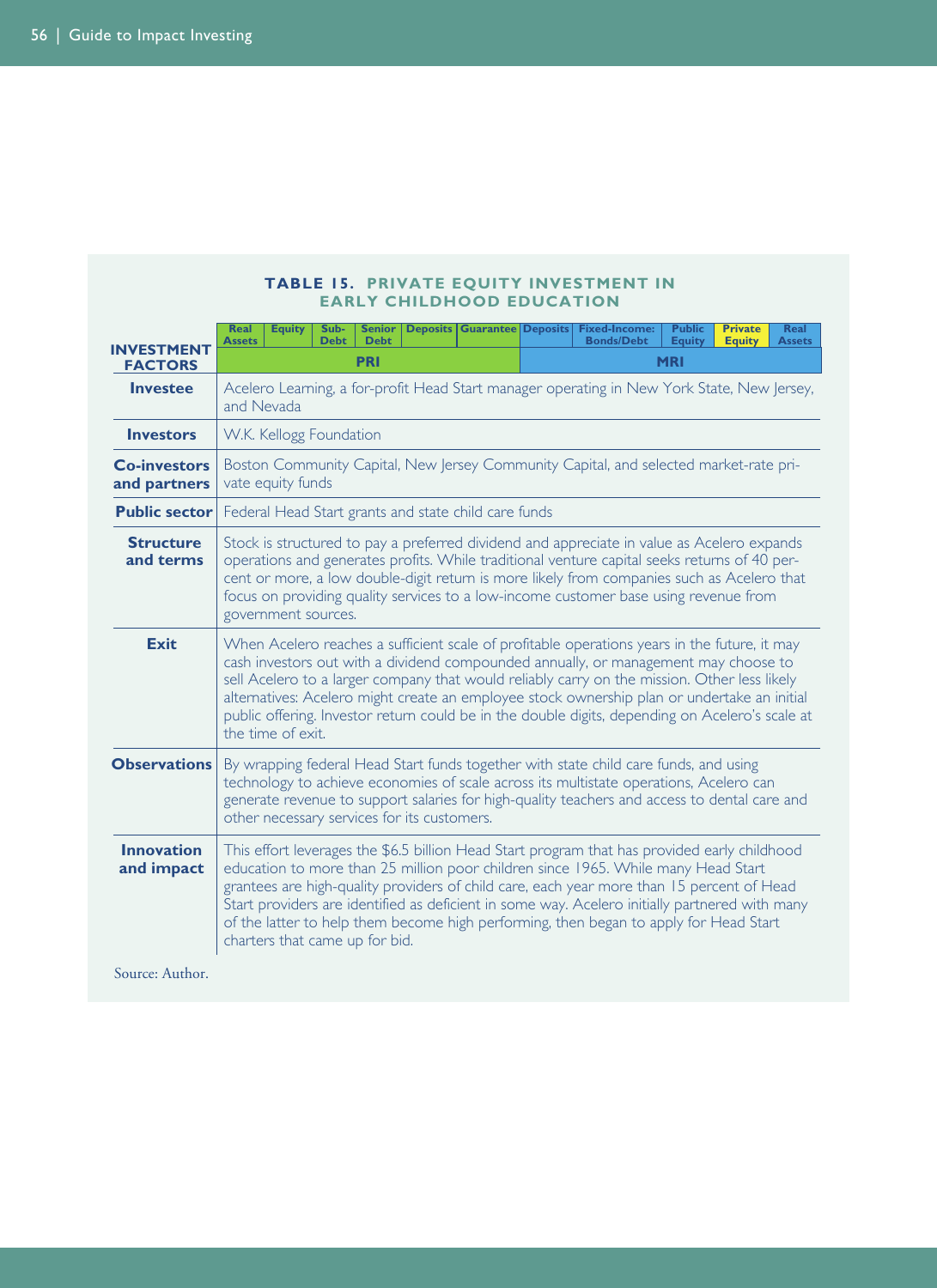## **CREDIT ENHANCEMENT**

Credit enhancement in the form of loan and bond guarantees, subordinated loans, or insurance provided by public and private sources is reassuring for investors. It constitutes one or more layers of protection between their investment and potential credit losses from a project or organization.

Because credit enhancement reduces the real or perceived risk of financings, borrowers have greater access to capital and can obtain it at lower interest rates. This is critical for many nonprofit organizations, including charter schools, which typically lack access to the low-cost financing available to school districts through general obligation bonds.

To partially offset this disadvantage, the U.S. Department of Education operates a charter school credit enhancement program through which CDFIs and other entities receive grants to be used for credit enhancement of loan and bond financing for school facilities.

- *KIPP Houston and Aspire Public Schools.* The Bill & Melinda Gates Foundation provided credit enhancement for bond issues by charter management organizations (CMOs) in Texas and California that operate high-quality, college-prep charter schools for low- to moderate-income and minority students. The foundation committed up to \$30 million to match commitments of up to \$27 million in local philanthropic support and up to \$3 million from the Local Initiative Support Corporation, a national CDFI. The aggregate commitments of up to \$60 million can serve as credit enhancement for up to \$300 million in bond issues by KIPP Houston and other local, high-quality CMOs (Bill & Melinda Gates Foundation 2009). In California, the Gates Foundation and the Helen and Charles Schwab Foundation each committed \$8 million in guarantees – and NCB Capital Impact, another national CDFI, pledged \$1 million – to credit enhance a \$93 million bond issue by Oakland-based Aspire Public Schools. The financing included \$4 million from Sequoia Union High School District, the first contribution ever made by a school district to a CMO under Proposition 39, a voter-approved state measure that orders equitable sharing of public school facilities by district and charter schools (Bill & Melinda Gates Foundation 2010). The credit enhancements enabled the Texas and California CMOs to obtain bond financing amid a severe market contraction resulting from the global credit crisis. By reducing the bonds' riskiness, the credit enhancements also lowered their interest rates. Cost savings for KIPP Houston on its initial \$67 million bond were an estimated \$10 million (Bill & Melinda Gates Foundation 2009) and the savings for Aspire Public Schools nearly \$12 million over the 35-year life of the bonds (Bill & Melinda Gates Foundation 2010).
- *KIPP Delta.* Southern Bancorp, a CDFI bank holding company in Arkadelphia, Arkansas, that has equity investments from the Rockefeller Foundation, Walton Family Foundation, Ford Foundation, and W.K. Kellogg Foundation, recruited and financed KIPP Houston to launch the KIPP Delta Charter School in the rural town of Helena-West Helena, population 15,000. KIPP Delta opened in an abandoned train station and soon expanded into other nearby vacant buildings on the town's main street. Its first graduating class achieved a 100-percent college matriculation rate – this in an almost exclusively African-American student body whose academic scores had typically been in the 15<sup>th</sup> percentile. KIPP Delta plans to open a total of 12 charter schools in the region (Baldwin 2009).

Foundations also make impact investments in a range of supplemental educational services and youth development projects, which often sponsor important health-related programs, such as efforts to prevent violence and tobacco use. Finally, through CDFIs, foundations have been leaders in financing shelters and other supports to protect vulnerable youth and their families from violence.

The Hutton Parker Foundation in Santa Barbara, California, has extended several direct loans to local Boys & Girls Clubs and other youth organizations. With PRIs from the Ford Foundation, The John D. and Catherine T. MacArthur Foundation, The Kresge Foundation, and other foundations, the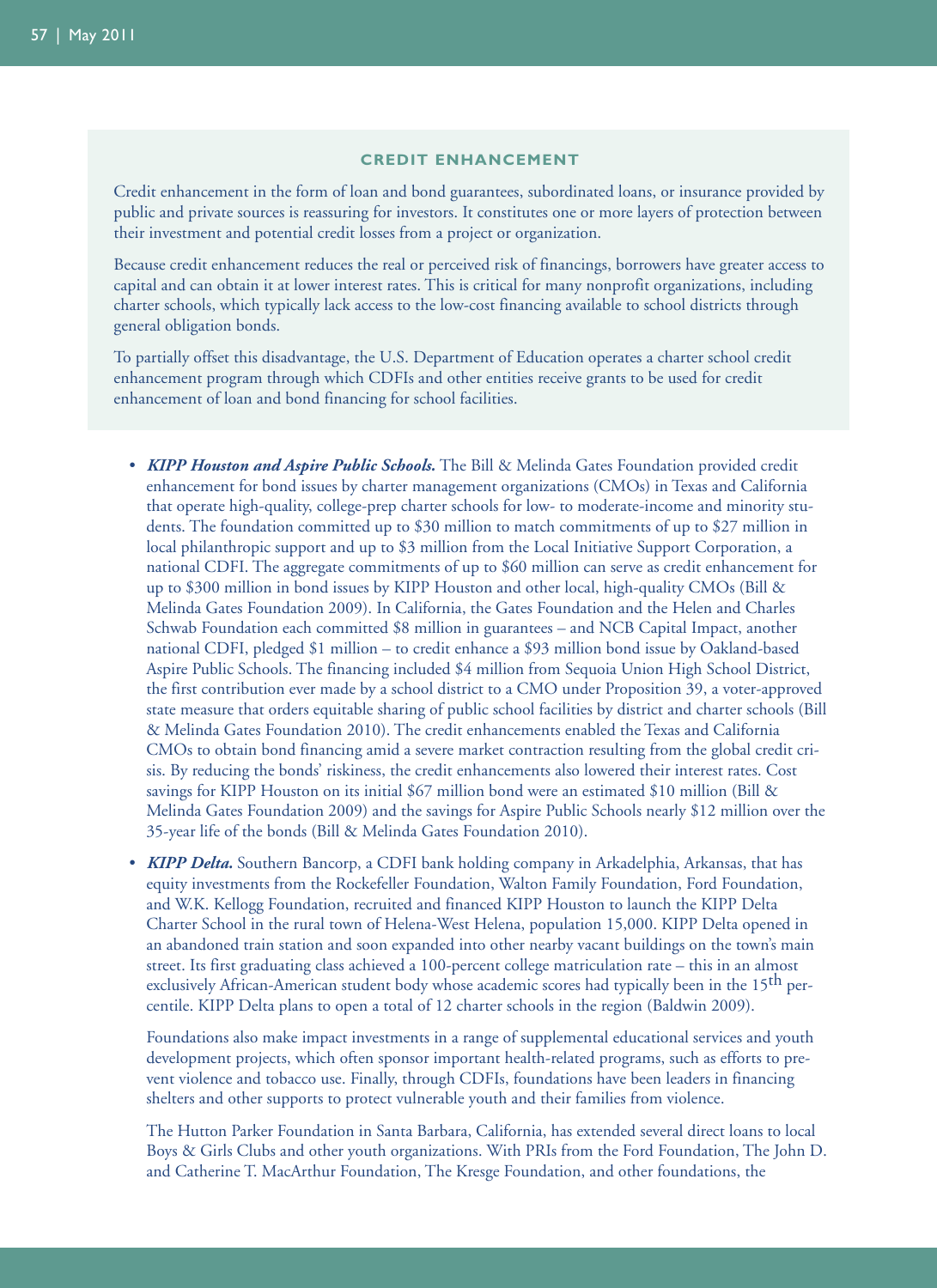## **TABLE 16. FOUNDATION GUARANTEES FOR CHARTER SCHOOL BOND FINANCING**

|                                     | <b>Real</b><br><b>Assets</b> | <b>Equity</b>                                              | Sub-<br><b>Debt</b> | <b>Senior</b><br><b>Debt</b> |                                             |                                                            | Deposits Guarantee Deposits Fixed-Income:<br><b>Bonds/Debt</b>                                                                                                                                                                                                                                                                                                                                                                                                                                                                                                                                                                                                                                                                                                                                                                                                                                                                                                                                                                                                                                                                    | <b>Public</b><br><b>Equity</b> | <b>Private</b><br><b>Equity</b> | Real<br><b>Assets</b> |
|-------------------------------------|------------------------------|------------------------------------------------------------|---------------------|------------------------------|---------------------------------------------|------------------------------------------------------------|-----------------------------------------------------------------------------------------------------------------------------------------------------------------------------------------------------------------------------------------------------------------------------------------------------------------------------------------------------------------------------------------------------------------------------------------------------------------------------------------------------------------------------------------------------------------------------------------------------------------------------------------------------------------------------------------------------------------------------------------------------------------------------------------------------------------------------------------------------------------------------------------------------------------------------------------------------------------------------------------------------------------------------------------------------------------------------------------------------------------------------------|--------------------------------|---------------------------------|-----------------------|
| <b>INVESTMENT</b><br><b>FACTORS</b> |                              |                                                            |                     | <b>PRI</b>                   |                                             |                                                            |                                                                                                                                                                                                                                                                                                                                                                                                                                                                                                                                                                                                                                                                                                                                                                                                                                                                                                                                                                                                                                                                                                                                   | <b>MRI</b>                     |                                 |                       |
| <b>Investee</b>                     |                              |                                                            |                     |                              |                                             |                                                            | KIPP Houston and Aspire Public Schools: each is a charter management organization (CMO)<br>that expanded its network of charter schools through bond financing.                                                                                                                                                                                                                                                                                                                                                                                                                                                                                                                                                                                                                                                                                                                                                                                                                                                                                                                                                                   |                                |                                 |                       |
| <b>Investors</b>                    |                              |                                                            |                     |                              |                                             |                                                            | Bill & Melinda Gates Foundation, and Charles and Helen Schwab Foundation                                                                                                                                                                                                                                                                                                                                                                                                                                                                                                                                                                                                                                                                                                                                                                                                                                                                                                                                                                                                                                                          |                                |                                 |                       |
| <b>Co-investors</b><br>and partners | Impact did.                  |                                                            |                     |                              |                                             |                                                            | CDFIs managed the underlying relationship between these CMOs and investors. They also<br>provided partial guarantees. For the KIPP Houston bond, the Local Initiative Support<br>Corporation performed this function; for the Aspire Public Schools bond, NCB Capital                                                                                                                                                                                                                                                                                                                                                                                                                                                                                                                                                                                                                                                                                                                                                                                                                                                             |                                |                                 |                       |
| <b>Public sector</b>                |                              |                                                            |                     |                              | which provided grants to the intermediaries |                                                            | U.S. Department of Education's Charter School Facilities Credit Enhancement Program,                                                                                                                                                                                                                                                                                                                                                                                                                                                                                                                                                                                                                                                                                                                                                                                                                                                                                                                                                                                                                                              |                                |                                 |                       |
| <b>Structure</b><br>and terms       |                              |                                                            |                     |                              | These CMO bond financings include:          |                                                            | Guarantees are a special form of PRI that can be counted against a private foundation's<br>distribution requirement only to the extent that funds are disbursed. Some private founda-<br>tions disburse guarantee funds into intermediaries or reserve accounts to count the<br>disbursed amounts as part of the foundation's payout. Other foundations may not disburse<br>funds, although they may take steps to qualify the guarantee as a PRI so it can count as a<br>qualifying distribution if the loan or bond defaults and the guarantee is called.<br>10-year guarantee terms, although the bonds do not mature for at least 30 years; and<br>• no interest or fees for foundation unfunded guarantees (pledges of corporate assets)                                                                                                                                                                                                                                                                                                                                                                                     |                                |                                 |                       |
| <b>Exit</b>                         |                              |                                                            |                     |                              |                                             | will be unencumbered after the guarantee's 10-year term.   | If the underlying bond performs, the guarantee will not be called and the amounts pledged                                                                                                                                                                                                                                                                                                                                                                                                                                                                                                                                                                                                                                                                                                                                                                                                                                                                                                                                                                                                                                         |                                |                                 |                       |
| <b>Observations</b>                 |                              | from third-party sources.                                  |                     |                              |                                             | which a foundation's credit enhancement seeks to mitigate. | • High-growth CMOs scale to a point where their financing needs outstrip what is available<br>from CDFIs or most banks. Individual bond issues can be \$10 million to \$100 million. At<br>this scale, CMOs typically need financing from the tax-exempt bond market.<br>• CMO growth plans often require new facilities for an anticipated but uncertain increase in<br>enrollment. Such uncertainty results in lower bond ratings and higher borrowing costs,<br>• Foundations can guarantee any type of debt - a bank loan, a CDFI loan, or a bond.<br>Early-stage charter schools and other community-based nonprofit projects often benefit<br>from foundation guarantees, which improve access to and lower the cost of financing<br>• Foundations or other guarantors can charge fees for their guarantees. They can also<br>charge interest on any amounts of a guarantee that is called if the underlying loan defaults.<br>Some states provide credit enhancement for charter school financing. Others are explor-<br>ing this possibility, as well as the possibility of collaborating with foundations to provide it. |                                |                                 |                       |
| <b>Innovation</b><br>and impact     |                              | San Diego.<br>summer camps.<br>other educational expenses. |                     |                              |                                             |                                                            | • Quality charter schools and CMOs prepare students for college admission and graduation.<br>They actively evaluate student performance to ensure these results.<br>• Charter schools may have a special curriculum that reinforces health funder goals.<br>Examples are Codman Square Academy and the Edward M. Kennedy Academy for<br>Health Careers in Boston, both of which focus on health care, and High Tech High in<br>• Charter schools often use green design techniques and function as community centers<br>and catalysts for local community development. They may include health centers and<br>• For every level of improved bond rating as a result of credit enhancement, CMOs and<br>charter schools save about 50 basis points (0.5 percent), which adds up to \$1.5 million on<br>a 30-year bond for a facility that will cost \$10 million. The savings are much greater for<br>larger projects, freeing up tens of millions of dollars to pay for high-quality teachers and                                                                                                                                 |                                |                                 |                       |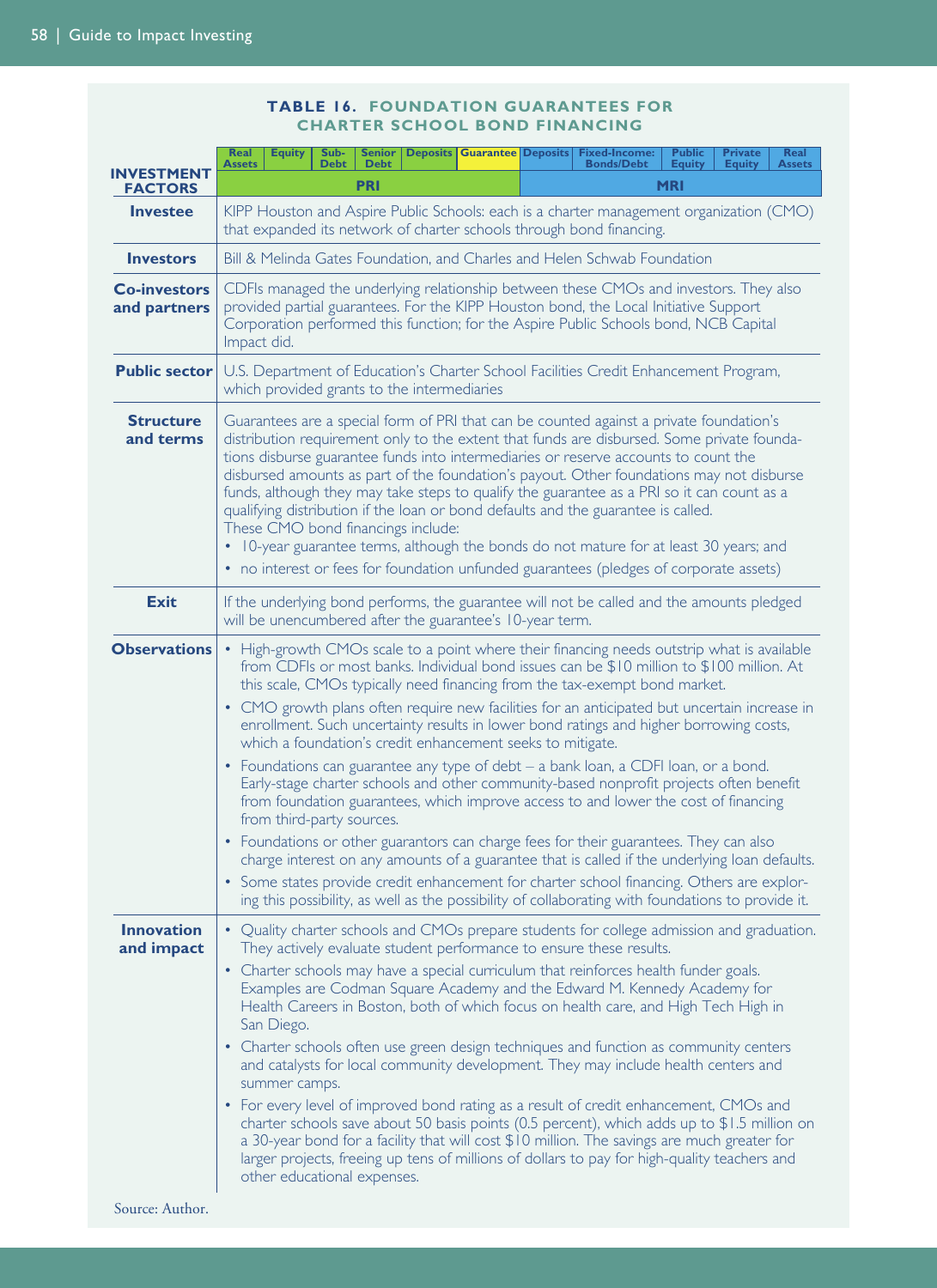Nonprofit Finance Fund has provided financing for facilities and working capital to a range of school-, education-, and youth-focused nonprofits across the country, in addition to operating a national partnership to help Boys & Girls Clubs maintain their facilities. It is one of many CDFIs nationwide that use PRIs from foundations to finance organizations that provide shelter for battered women and children, along with other services to reduce violence and its effects.

#### **➤** *Human development: body* –

The causes and consequences of obesity in American society are urgent matters requiring a comprehensive response. The Centers for Disease Control and Prevention urges the creation of environments that promote physical activity and provide access to affordable,

*"American society has become 'obesogenic,' characterized by environments that promote increased food intake, non-healthful foods, and physical inactivity. Policy and environmental change initiatives that make healthy choices in nutrition and physical activity available, affordable, and easy will likely prove most effective in combating obesity" (CDC 2010d).*

nutritious food. Numerous foundations are collaborating nationwide in the Convergence Partnership to promote healthy, active lifestyles. Creating neighborhoods, workplaces, schools, and child care centers "that support healthy decisions" is necessary to prevent disease, according to the partnership. "It requires change in both the food environment – including how food is grown, processed, distributed, and sold – and the physical environment – from how neighborhoods are built to the transportation systems that serve them" (Bell and Dorfman 2008).20

There are impact investing models and policy supports to build healthy communities that have access to affordable, regionally grown fresh food, pedestrian-friendly and transit-oriented development, and nutritious meals and safe physical exercise in public schools.

With momentum from First Lady Michelle Obama's Let's Move! campaign, which aims to eradicate the epidemic of childhood obesity within a generation, HHS (2010) announced the \$400 million Healthy Food Financing Initiative. A partnership comprising HHS and the U.S. Treasury and Agriculture departments, the initiative aims to eliminate food deserts nationwide within seven years. It plans to leverage private investment to bring grocery stores and other healthy food retailers to as many as one-fifth of the country's food deserts, create thousands of jobs in struggling urban and rural communities, and establish market opportunities for farmers and ranchers. Although the impact investing models that increase access to healthy food may be complex and call for guarantees, subsidies, and tax credits, they have been tested; the challenge will be to replicate them. Among these models are the Fresh Food Financing Initiative,

#### **FOOD DESERTS**

Communities without access to fresh, healthy food – "food deserts" – are typically economically distressed areas served by fast food restaurants and convenience stores that offer little or no fresh produce.

Your Food Environment Atlas (http://maps.ers.usda.gov/FoodAtlas), a tool from the U.S. Department of Agriculture (USDA), identifies counties with a high percentage of residents who have low incomes and live more than one mile from a grocery store. Nationwide, according to USDA estimates, 23.5 million people, including 6.5 million children, live in such areas. Of the 23.5 million, 11.5 million are people in households with incomes at or below 200 percent of the poverty line. Of the 2.3 million people living in low-income rural areas that are more than 10 miles from a supermarket, 1.1 million have low incomes (HHS 2010).

<sup>20</sup> For more information about the Convergence Partnership, visit http://www.convergencepartnership.org.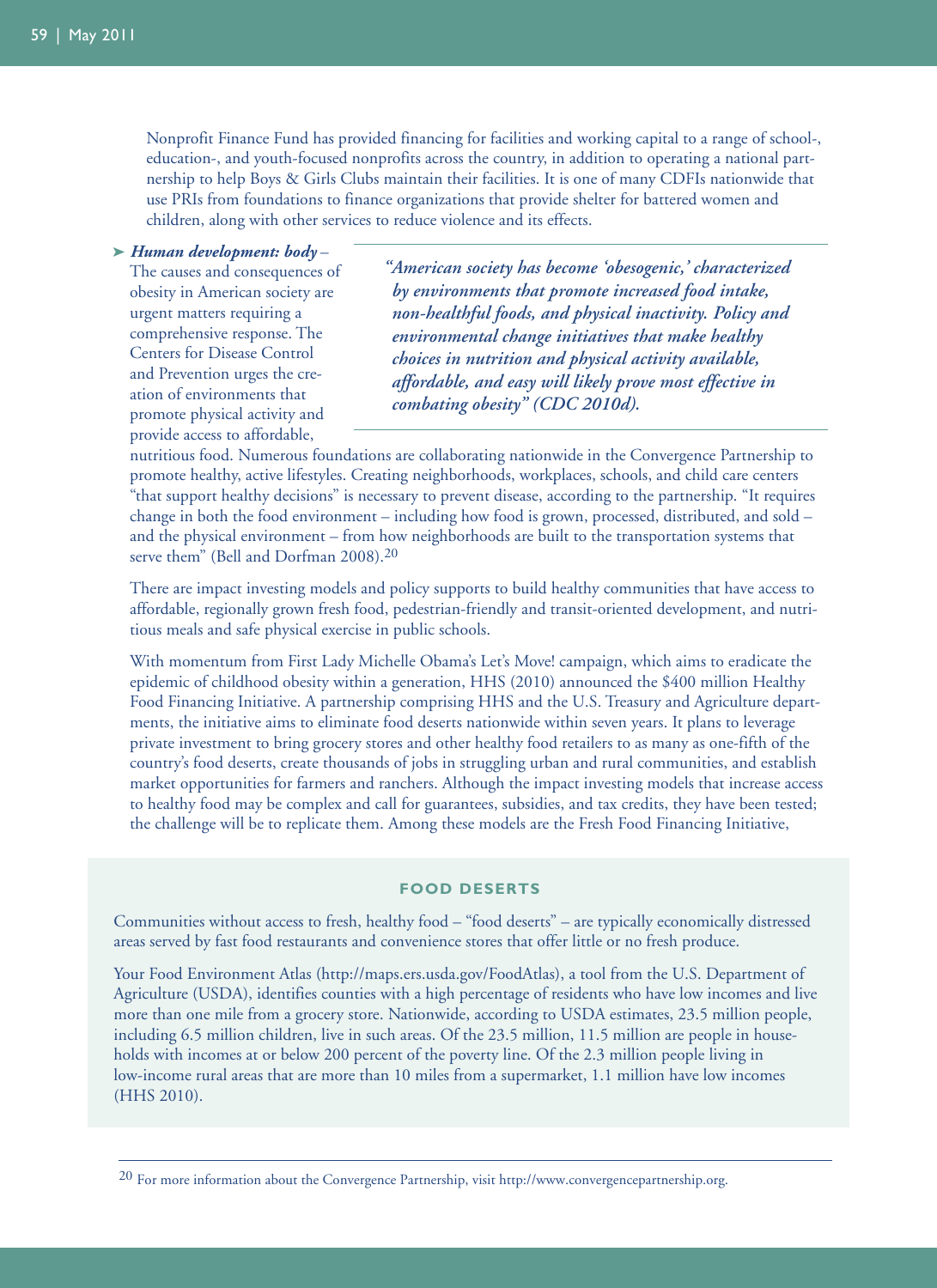Revolution Foods, Part of the Solution, Urban Juncture, and RSF Social Finance. Models that support safe physical activity include Playworks, revitalization of neighborhood recreation spaces, and broader efforts to design communities that promote pedestrian and bicycle transportation.

• *Fresh Food Financing Initiative.* With PRIs from the Ford Foundation, The John D. and Catherine T. MacArthur, and F.B. Heron Foundation, and investments by a broad range of other faith-based, institutional, and individual investors, The Reinvestment Fund (TRF) has established a track record for impact and innovation. A Philadelphia-based, regional CDFI founded in 1985, TRF now manages nearly \$700 million in assets that it lends for affordable housing, small business and neighborhood commercial development, charter schools, and social services organizations (Berger Bradley 2010). It spearheaded efforts to establish fresh food markets in urban and rural communities, first across Pennsylvania and then across the country. Pennsylvania's Fresh Food Financing Initiative is a public/private partnership that provides one-time grant and loan financing to help fresh food retailers overcome the higher initial barriers they encounter when entering underserved, low-income urban, suburban, and rural communities. Partners in addition to TRF are The Food Trust, a Pennsylvania nonprofit whose mission is ensuring that everyone has access to affordable, nutritious food; the Pennsylvania Department of Community and Economic Development; and the Greater Philadelphia Urban Affairs Coalition. The Fresh Food Financing Initiative also supports renovation and expansion of existing stores so that they can sell healthy foods.

As of June 2010, TRF had committed \$85.3 million in grants and loans to 85 supermarket projects in about 30 Pennsylvania counties. These projects, ranging from 900 to 69,000 square feet in size, were

#### **INVESTING IN COMMUNITY FRESH FOOD**

- **➤** *Pennsylvania Fresh Food Financing Initiative* By providing one-time loans and grants to develop, expand, or renovate retail outlets that sell fresh food, this effort seeks to improve access to healthy and affordable foods in the state's underserved areas. Outcomes to date include:
	- 85 new or renovated stores;
	- 1.7 million square feet of new or renovated commercial space;
	- \$194 million in total project costs;
	- \$73.2 million in loans and \$12.1 million in grants;
	- 5,000 jobs created or retained;
	- more than 500,000 residents served;
	- a 4 to 7 percent increase in the values of nearby homes (under normal real estate market conditions);
	- better access to food; and
	- replication nationally through the federal Healthy Food Financing Initiative (The Reinvestment Fund 2008).
- **➤** *Building community around healthy food*  The Reinvestment Fund and The Food Trust partnered with Philadelphia's Community Design Collaborative on a guide to grocery store designs that foster community and health.

The guide notes that "grocery stores of previous generations provided fresh food, neighborhood gossip, and eyes-on-the-street," which make for a safer neighborhood. "Today urban food markets can also be catalysts for healthier lifestyles, sustainability, and a stronger sense of community through amenities like meeting spaces, demonstration kitchens, cafés, green roofs, and community gardens" (Infill Philadelphia 2009).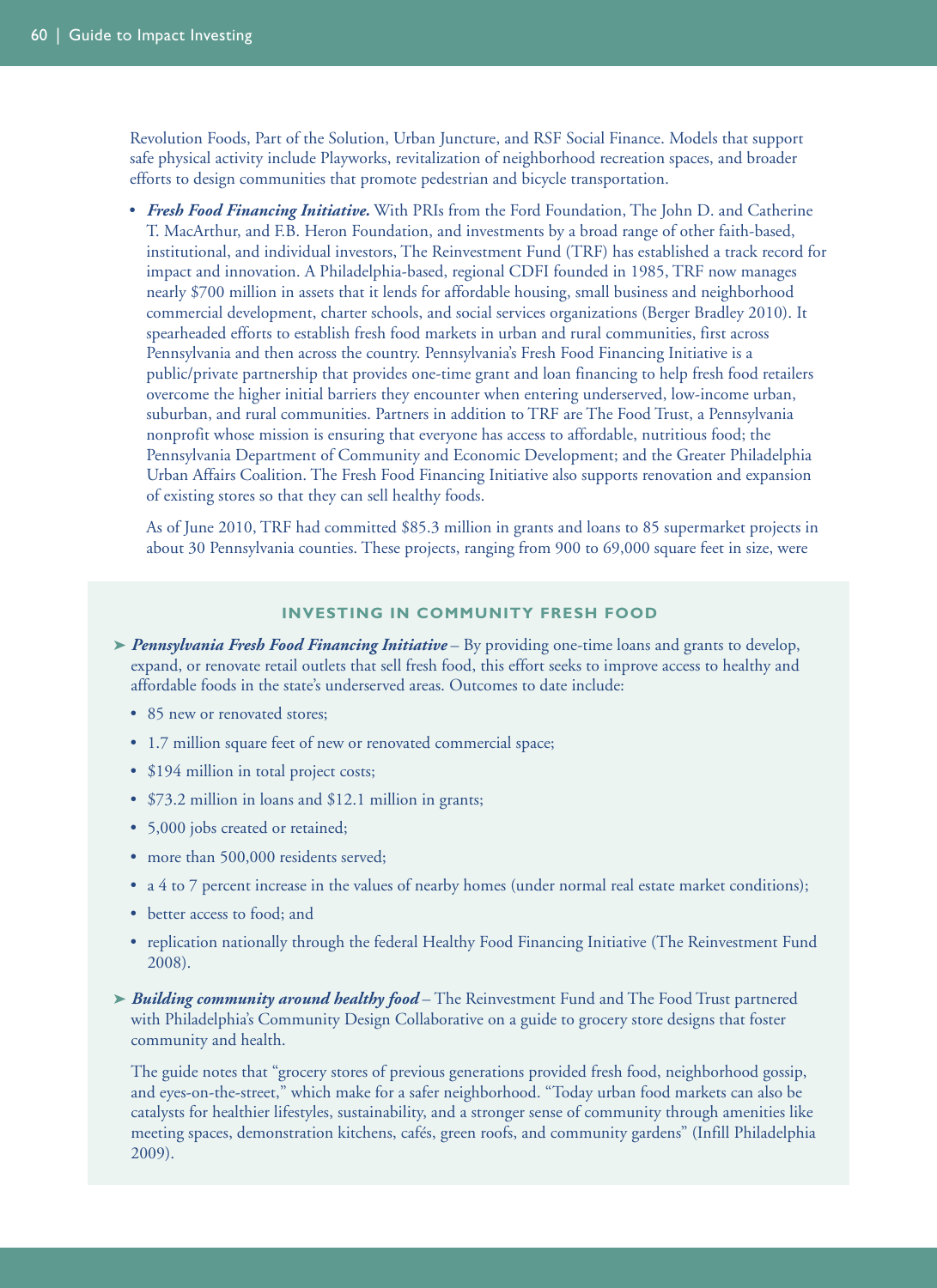expected to yield more than 1.7 million square feet of space for retail food services, and to create or retain 5,000 jobs (Berger Bradley 2010). TRF has replicated the program in New Jersey and is sharing its experience with other CDFIs and partners to support replications in California, Colorado, Illinois, Louisiana, and New York. Advocacy by TRF, The Food Trust, PolicyLink, and the Convergence Partnership prompted the federal government to scale the program through the Healthy Food Financing Initiative it launched in 2010.

- *Revolution Foods*. This company provides nutritious school breakfasts, lunches, and snacks to more than 50,000 school children, 80 percent of whom qualify for free or reduced-price lunches. It has received a mix of debt and equity from DBL Investors, the W.K. Kellogg Foundation, and RSF Social Finance. Revolution Foods sponsors health food fairs and educational events in the schools it serves, and seeks to provide career track jobs with benefits to family members of children attending those schools (Groos Richmond 2009).
- *Part of the Solution*. Food banks are diversifying their services, in some cases teaching families about better diets and health. Part of the Solution (POTS), an emergency food and social services provider in Bronx, New York, broke ground in 2010 on a new facility that will serve more than 10,000 people annually with an array of community services, including medical and dental clinics, after-school tutoring, a supermarket-style food pantry, and nutrition education. POTS is located in the 16<sup>th</sup> Congressional District, which the Food Research and Action Center in Washington, DC, recently cited as one of the hungriest districts in the nation (Dolnick 2010). The facility was financed by the Low Income Investment Fund, a CDFI, and by JPMorgan Chase with New Markets Tax Credits. Like many CDFIs, the Low Income Investment Fund has PRIs and grants from multiple foundations, as well as investments from faith-based investors, banks motivated by the Community Reinvestment Act, and selected insurance companies.
- *Urban Juncture.* This new social enterprise in Chicago takes a holistic approach to community development, bringing healthy food choices, economic development, and platforms for building social capital to food deserts. The company's flagship venture, Bronzeville Cookin', is a dining destination and culinary incubator "celebrating the cuisines, cultures, and communities of peoples of African descent" (Urban Juncture 2010a). Urban Juncture plans to locate a fresh produce market alongside four restaurants in its green-certified building, a \$9 million project that will greatly expand the supply of family-friendly dining options – and also generate 140 full-time jobs – in an African-American community that historically has been one of Chicago's most blighted. This venture illustrates the need for public-private partnership and flexible financing to repopulate food deserts with healthy, high-quality food choices and economic opportunity. The project obtained \$3 million in tax increment financing from the City of Chicago (Urban Juncture 2010b). Private sector financing is coming from the Chicago Community Loan Fund, Urban Partnership Bank, and Chicago's Community Reinvestment Fund, all of which are CDFIs or specialized funds with significant PRIs and other types of investment from foundations, faith-based investors, and banks motivated by the Community Reinvestment Act. Discussions are underway with national banks on New Markets Tax Credits financing and structures that can monetize the city's commitment to tax increment financing.
- *RSF Social Finance and other food-related financing intermediaries.* In launching the Healthy Food Financing Initiative, the federal government noted that the program "will enhance access to healthy and affordable choices in struggling urban and rural communities, create jobs and economic development, and establish market opportunities for farmers and ranchers" (HHS 2010). In communities throughout the country, intermediaries are expanding their financing products; special intermediaries are being created; and some foundations are making direct investments to finance all levels of sustainable agriculture and food systems – food production; value-added processing, aggregation, and distribution; sales and marketing; retail; and waste reduction and management. RSF Social Finance and members of the Triple Bottom Line Collaborative (discussed in greater detail under "Environmental Sustainability") are intermediaries that provide financing. RSF recently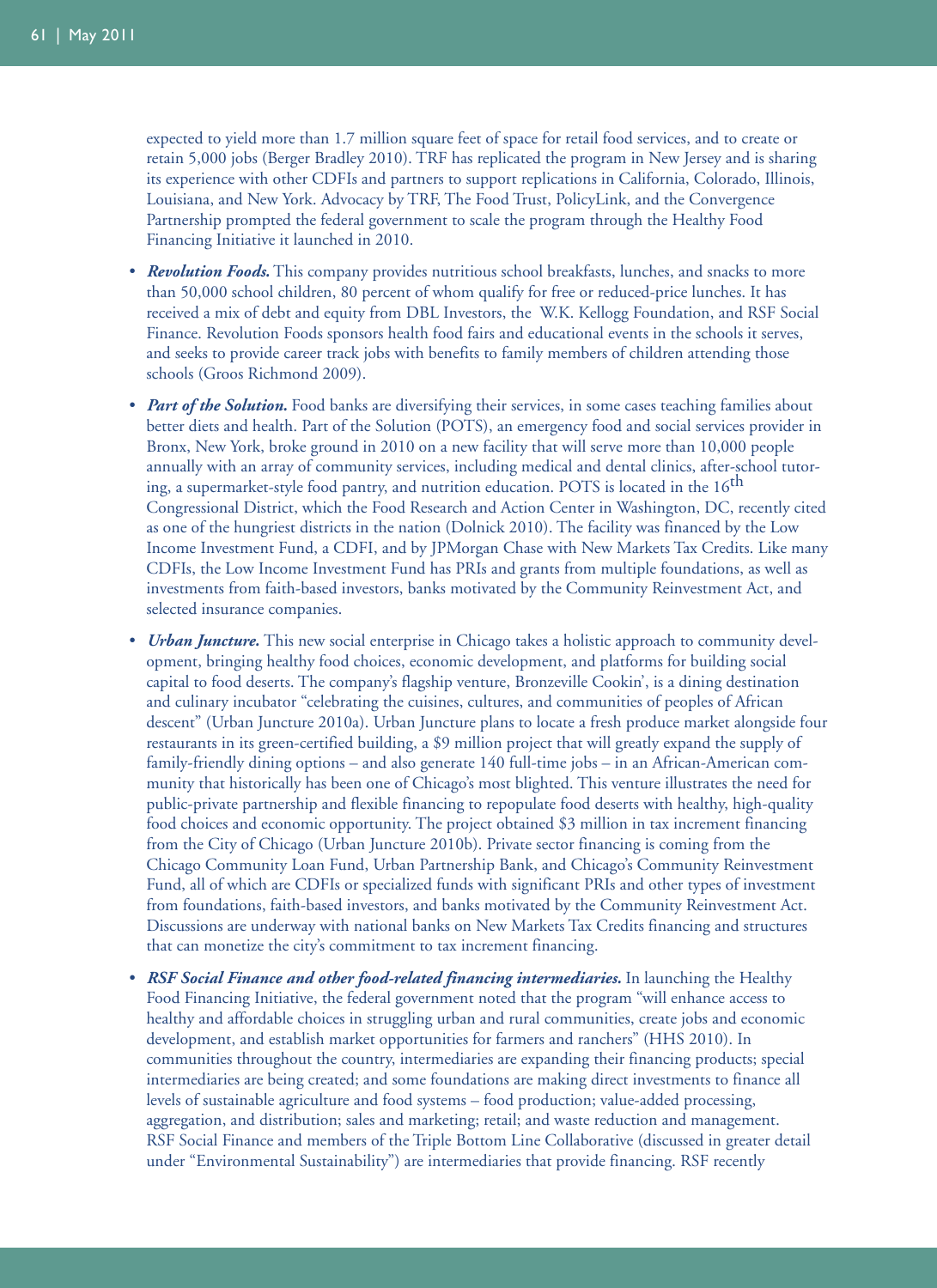launched a PRI fund to finance nonprofit and for-profit agriculture and food businesses that contribute to healthy ecological systems, urban and rural economic development, safe and equitable labor conditions, and/or better access to healthy food in underserved areas. Its loans are as small as \$50,000, given the early stage of many businesses in the sustainable agriculture sector and the inherently smaller operations that firms focused on local agriculture and a small carbon footprint may choose to maintain (RSF Social Finance 2010). Members of Sustainable Agriculture and Food Systems Funders are active in grantmaking, research, and advocacy that complement and promote emerging financing strategies.

• *Playworks and other health promotion efforts*. Playworks, a nonprofit headquartered in Oakland, California, improves children's health and well-being by increasing opportunities for physical activity. With a PRI loan guarantee and grants from the Robert Wood Johnson Foundation, it obtained working capital financing from OneCalifornia Bank, a CDFI, to expand nationally. Playworks currently serves more than 100,000 students at 250 low-income schools in 15 cities; expansion will boost the number of such schools to more than 650 in 27 cities, and train adults to bring safe, healthy, and inclusive play to more than 1 million students by 2012 (Playworks 2010).

The Mary Black Foundation made a loan to its home city of Spartanburg, South Carolina, to upgrade park facilities in low- to moderate-income neighborhoods as state-of-the-art community centers (discussed in greater detail under ["Community and Equity"](#page-83-0)). The centers invite all city residents to come and participate in physical activity, health education, and other enrichment. In Boston, Codman Square Health Center and Dorchester House Multi-Service Center, which are both FQHCs, jointly founded DotWell to offer a broad spectrum of health promoting community services – from recreation and fitness to nutrition training and a teaching kitchen, technology and financial literacy training, and civic engagement (Figure 5).

| <b>Codman Square</b>                                                                      | <b>DotWell</b>                                                                                                                | <b>Dorchester House</b>                                                                       |
|-------------------------------------------------------------------------------------------|-------------------------------------------------------------------------------------------------------------------------------|-----------------------------------------------------------------------------------------------|
| Primary care<br>$\bullet$<br>• Women's health<br>$\cdot$ Eye care                         | • Out-of-school time programs<br>• Community outreach and education<br>• Public health initiatives                            | • Primary care<br>• Women's health<br>$\bullet$ Eye care                                      |
| Oral health<br>$\bullet$<br>Behavioral health<br>$\bullet$<br>Laboratory<br>$\bullet$     | • Financial health services<br>• Civic engagement<br>• Social capital development                                             | • Oral health<br>• Behavioral health<br>• Laboratory                                          |
| Radiology<br>$\bullet$<br>• Women, Infants, and<br>Children<br>• Urgent care              | • Technology access/training<br>• College credit programs<br>• Food pantries<br>Recreation/fitness/wellness                   | • Radiology<br>• Women, Infants, and Children<br>• School-based clinic<br>(The Harbor School) |
| School-based clinic<br>$\bullet$<br>Case management<br>$\bullet$<br>(social and clinical) | • Aquatics programs<br>• Wellness and recreation services<br>• Nutrition education<br>• HIV education and prevention services | • Pharmacy<br>• Urgent care<br>• Case management<br>(social and clinical)                     |

# **FIGURE 5. DOTWELL: TWO FEDERALLY QUALIFIED HEALTH CENTERS SHARE A HEALTH PROMOTION VENTURE**

Source: DotWell 2009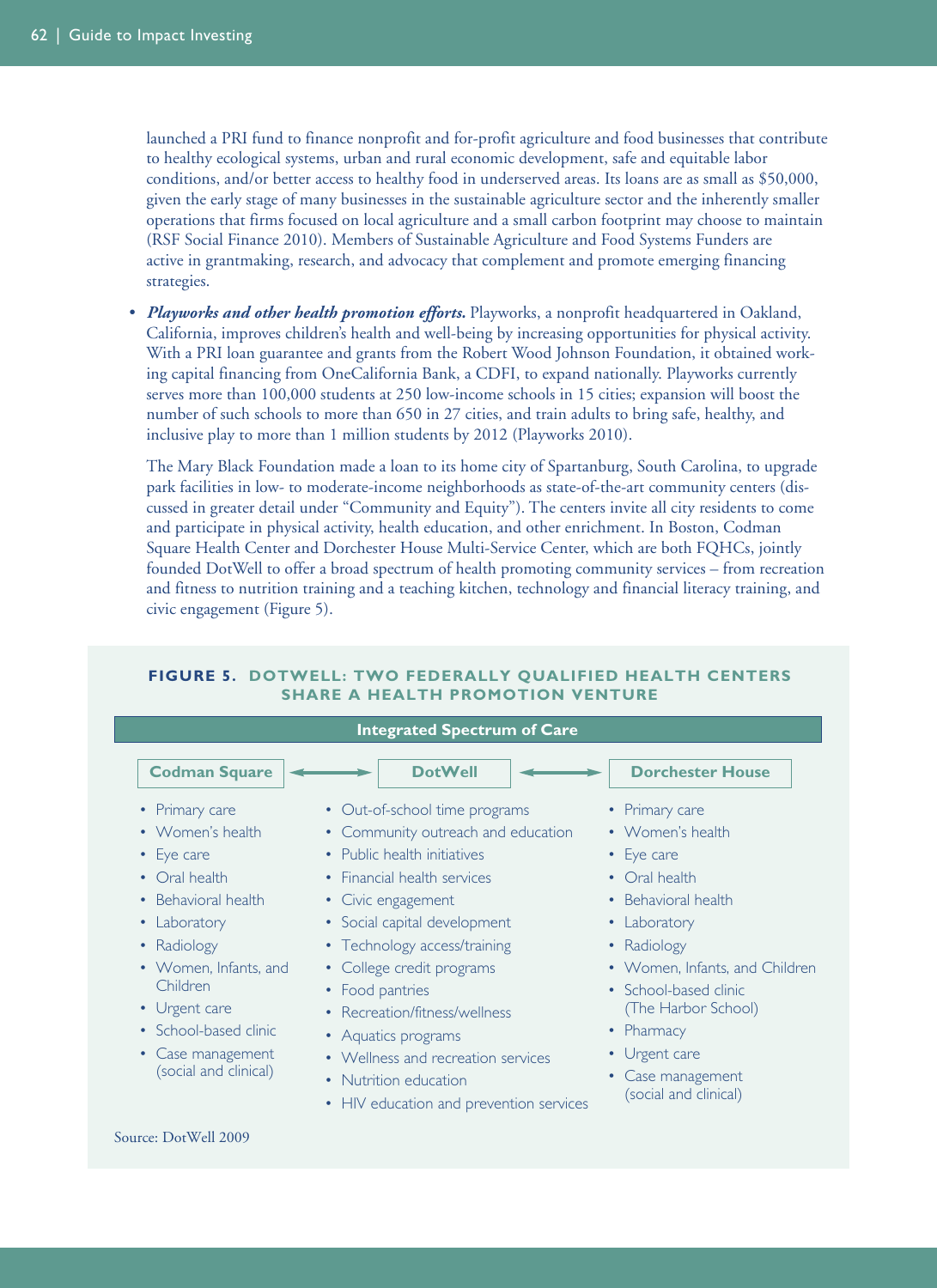|                                                                | <b>Real</b><br><b>Assets</b>                                                                                                                                                                                                                                                                                                                                                                                                                                                                                                                                                                                                                   | <b>Equity</b>                                                                                                                                                                           | Sub-<br><b>Debt</b> | <b>Senior</b><br><b>Debt</b> |  | <b>Deposits Guarantee Deposits</b> |  | <b>Fixed-Income:</b><br><b>Bonds/Debt</b> | <b>Public</b><br><b>Equity</b> | <b>Private</b><br><b>Equity</b> | Real<br>Assets |
|----------------------------------------------------------------|------------------------------------------------------------------------------------------------------------------------------------------------------------------------------------------------------------------------------------------------------------------------------------------------------------------------------------------------------------------------------------------------------------------------------------------------------------------------------------------------------------------------------------------------------------------------------------------------------------------------------------------------|-----------------------------------------------------------------------------------------------------------------------------------------------------------------------------------------|---------------------|------------------------------|--|------------------------------------|--|-------------------------------------------|--------------------------------|---------------------------------|----------------|
| <b>INVESTMENT</b><br><b>FACTORS</b>                            | <b>PRI</b><br><b>MRI</b>                                                                                                                                                                                                                                                                                                                                                                                                                                                                                                                                                                                                                       |                                                                                                                                                                                         |                     |                              |  |                                    |  |                                           |                                |                                 |                |
| <b>Investee</b>                                                | The Reinvestment Fund (TRF), a Philadelphia-based, regional CDFI and national leader of<br>healthy community financing efforts, including the Fresh Food Financing Initiative (FFFI).<br>Founded in 1985, TRF has nearly \$700 million in assets under management for innovative<br>lending for affordable housing, small-business and neighborhood commercial development,<br>charter schools, child care, healthy food, and social services organizations.                                                                                                                                                                                   |                                                                                                                                                                                         |                     |                              |  |                                    |  |                                           |                                |                                 |                |
| <b>Investors</b>                                               | The Ford, Heron, and MacArthur foundations were early investors that helped TRF build its<br>CDFI track record. Foundations did not directly invest in TRF's FFFI model, although<br>foundation interest in the model has increased significantly.                                                                                                                                                                                                                                                                                                                                                                                             |                                                                                                                                                                                         |                     |                              |  |                                    |  |                                           |                                |                                 |                |
| <b>Co-investors</b><br>and partners<br>(private and<br>public) | FFFI is a private-public partnership. Private partners include The Food Trust and the Greater<br>Philadelphia Urban Affairs Coalition. FFFI's public sector partner is the Pennsylvania<br>Department of Community and Economic Development, and it receives New Markets Tax<br>Credits. Nonfoundation investors in FFFI and TRF generally include:<br>banks motivated by the Community Reinvestment Act, which provided the lead<br>investment for FFFI:<br>• faith-based investors: and<br>• individual social investors.                                                                                                                    |                                                                                                                                                                                         |                     |                              |  |                                    |  |                                           |                                |                                 |                |
| <b>Structure</b><br>and terms                                  | TRF manages the FFFI, which uses subordinated or senior debt with below-market or<br>market-rate interest. Some complex transactions combine grants, New Markets Tax Credits,<br>and debt.                                                                                                                                                                                                                                                                                                                                                                                                                                                     |                                                                                                                                                                                         |                     |                              |  |                                    |  |                                           |                                |                                 |                |
| <b>Exit</b>                                                    |                                                                                                                                                                                                                                                                                                                                                                                                                                                                                                                                                                                                                                                | TRF and FFFI loans are repaid based on the successful performance of fresh food markets,<br>supported by TRF loan loss reserves and, in particular deals, any other credit enhancement. |                     |                              |  |                                    |  |                                           |                                |                                 |                |
| <b>Observations</b>                                            | • The program combines government subsidies with private financing to help grocery store<br>operators overcome barriers to opening in low- to moderate-income neighborhoods.<br>The financing helps operators assemble attractive store sites and hire local employees.<br>• Projected demand for retail stores in low- to moderate-income communities is often<br>based on a higher density of households in a cash economy, versus a lower concentration<br>of more affluent residents in higher-income neighborhoods.<br>Despite their proximity to local farms, many rural areas do not have access to quality,<br>affordable, fresh food. |                                                                                                                                                                                         |                     |                              |  |                                    |  |                                           |                                |                                 |                |
| <b>Innovation</b><br>and impact                                | • As of June 2010, TRF had committed \$85.3 million in grants and loans to 85 supermarket<br>projects in about 30 Pennsylvania counties. These projects range in size from 900 square<br>feet to 69,000 square feet. They are expected to create or retain 5,000 jobs and more<br>than 1.7 million square feet of retail food space.<br>• In partnership with Philadelphia's Community Design Collaborative and The Food Trust,<br>TRF created a guide to neighborhood grocery store designs that promotes healthy<br>community.                                                                                                               |                                                                                                                                                                                         |                     |                              |  |                                    |  |                                           |                                |                                 |                |

# **TABLE 17. DEBT FINANCING FOR A FRESH FOOD INITIATIVE**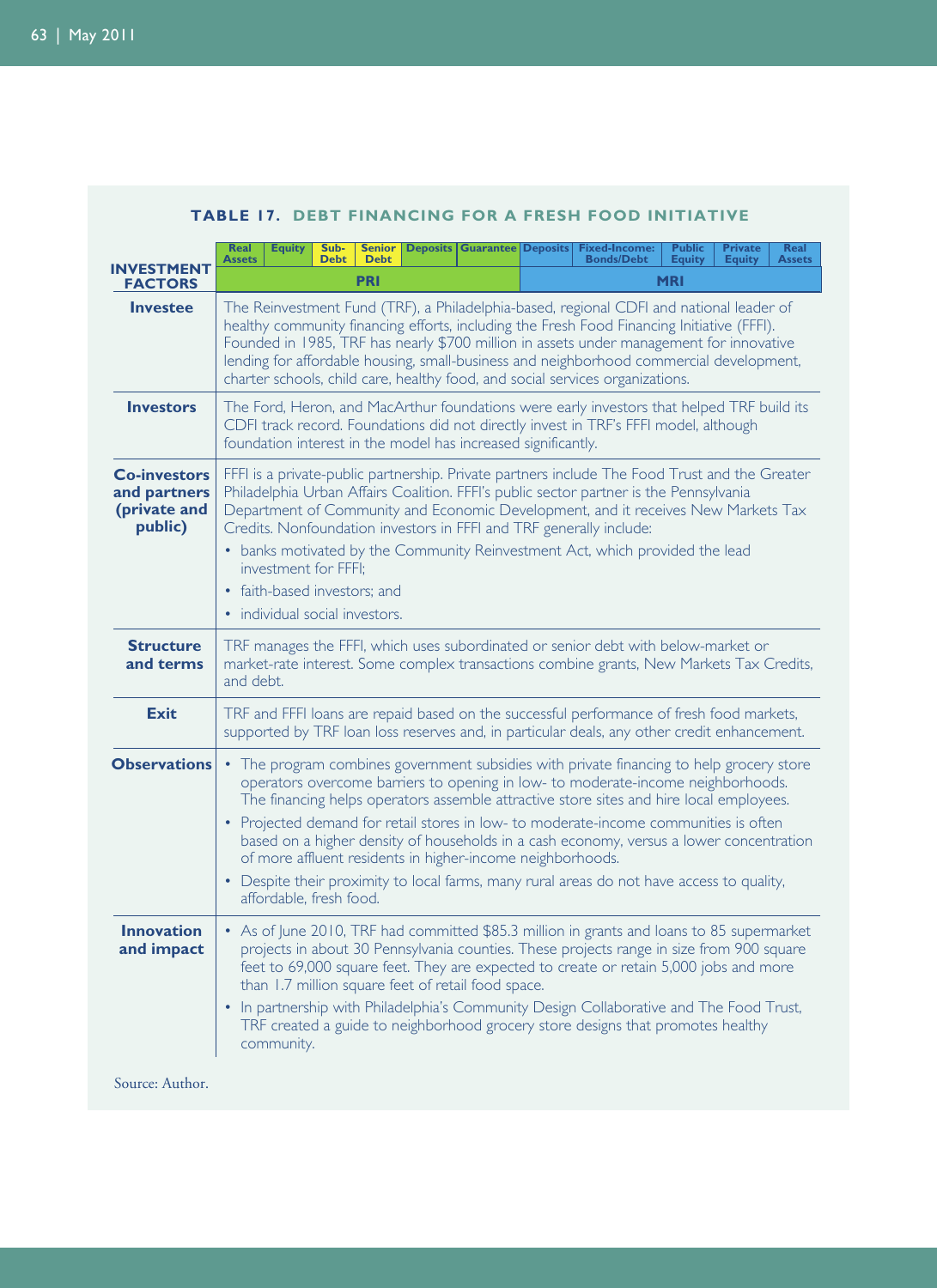| <b>INVESTMENT</b>                   | <b>Deposits   Guarantee   Deposits   Fixed-Income:</b><br><b>Real</b><br><b>Equity</b><br>Sub-<br><b>Senior</b><br><b>Public</b><br><b>Private</b><br>Real<br><b>Debt</b><br><b>Assets</b><br><b>Debt</b><br><b>Bonds/Debt</b><br><b>Equity</b><br><b>Equity</b><br>Assets<br><b>PRI</b><br><b>MRI</b>                                                                                                                                                                                                                                                                                                                                                                                                      |  |  |  |  |  |  |  |  |  |  |
|-------------------------------------|-------------------------------------------------------------------------------------------------------------------------------------------------------------------------------------------------------------------------------------------------------------------------------------------------------------------------------------------------------------------------------------------------------------------------------------------------------------------------------------------------------------------------------------------------------------------------------------------------------------------------------------------------------------------------------------------------------------|--|--|--|--|--|--|--|--|--|--|
| <b>FACTORS</b><br><b>Investee</b>   | Playworks, a nonprofit headquartered in Oakland, California, that provides opportunities for<br>supervised play and physical activity during recess and in after-school programs at public<br>schools serving low-income communities                                                                                                                                                                                                                                                                                                                                                                                                                                                                        |  |  |  |  |  |  |  |  |  |  |
| <b>Investors</b>                    | Robert Wood Johnson Foundation (RWJF) and The Jenesis Group, a small family foundation<br>that supports social entrepreneurs                                                                                                                                                                                                                                                                                                                                                                                                                                                                                                                                                                                |  |  |  |  |  |  |  |  |  |  |
| <b>Co-investors</b><br>and partners | The National Football League (NFL), which, as part of its promotion of 60 minutes of play<br>during the day, supports Playworks in providing "Play 60 Zones" in stadiums at selected NFL<br>games. In these youth-friendly zones, participants are led by Playworks coaches through<br>interactive games that involve physical activity.                                                                                                                                                                                                                                                                                                                                                                    |  |  |  |  |  |  |  |  |  |  |
| <b>Public sector</b>                | • AmeriCorps<br>• Public school districts                                                                                                                                                                                                                                                                                                                                                                                                                                                                                                                                                                                                                                                                   |  |  |  |  |  |  |  |  |  |  |
| <b>Structure</b><br>and terms       | An RWJF deposit guarantees OneCalifornia Bank's working capital loan to Playworks. The<br>nonprofit needs working capital to pay for expenses, such as hiring, that it incurs before the<br>school year begins, when public school clients start paying for its services.                                                                                                                                                                                                                                                                                                                                                                                                                                   |  |  |  |  |  |  |  |  |  |  |
| <b>Exit</b>                         | When Playworks collects payments from client schools, it pays down the working capital<br>loan, and the funds pledged in RW F's guarantee can be released. If Playworks defaults on its<br>loan, the foundation is liable for repayment of any defaulted amount.                                                                                                                                                                                                                                                                                                                                                                                                                                            |  |  |  |  |  |  |  |  |  |  |
| <b>Observations</b>                 | • The working capital loans to Playworks play an essential role in its national expansion plan.<br>This plan involves detailed business planning; financial projections; and organizational<br>development, such as hiring an executive team, regional program officers, and program<br>staff. In addition to its guarantee of the working capital loan, RWJF supported this process<br>with a \$23 million grant. Playworks has a sophisticated development department that<br>raises other contributions from local and national funders, including those in the new cities<br>where it plans to expand.                                                                                                  |  |  |  |  |  |  |  |  |  |  |
|                                     | Importantly, a foundation that uses insured deposits as cash collateral or reserves for a<br>$\bullet$<br>guarantee can still experience a loss if the guarantee is called, even though the deposit is<br>federally insured.<br>• For private foundations, the portion of a guarantee that is dispersed - to reserve accounts<br>or because the guarantee is called - can be counted toward their distribution require-<br>ment. Undisbursed amounts, including unfunded guarantees (corporate pledges), cannot<br>be counted.<br>• A private foundation that wants to count disbursed guarantee amounts as a PRI should be<br>sure that the use of proceeds qualifies under the legal definition of a PRI. |  |  |  |  |  |  |  |  |  |  |
| <b>Innovation</b><br>and impact     | Playworks provides active play opportunities to more than 70,000 students at 170 low-<br>income schools in 10 cities. Its expansion will encompass more than 650 low-income<br>schools in 28 cities and train adults to bring safe, healthy, and inclusive play to more than<br>I million students by 2012.                                                                                                                                                                                                                                                                                                                                                                                                 |  |  |  |  |  |  |  |  |  |  |

#### **TABLE 18. FUNDED GUARANTEE FOR PHYSICAL ACTIVITY**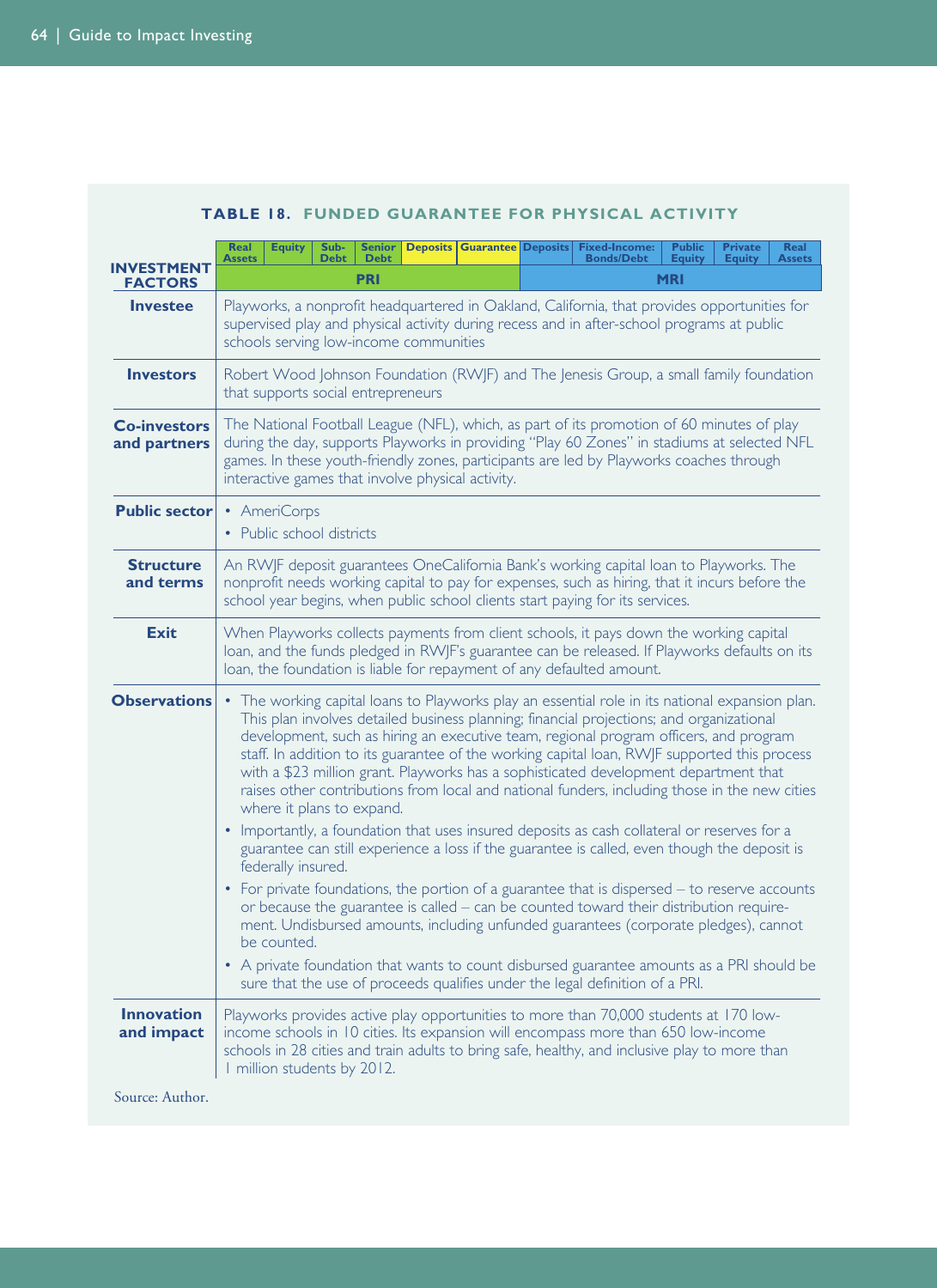**➤** *Affordable housing* – Families and the homeless need affordable housing to live safely and meet other basic needs. Despite the recent widespread decline in real estate values in many markets, housing is still unaffordable and unstable for many families and individuals whose resources may be depleted if they lose their job or home, or face rising health care expenses. The foreclosure crisis pushed many low- to moderate-income families out of their homes, creating greater demand for, and boosting the cost of, rental

housing (Children's HealthWatch Medical-Legal Partnership 2009).

Demand for affordable rental housing is increasing at the same time that many currently affordable units are in jeopardy due to "expiring use." This occurs when owners of affordable rental units prepay their mortgages, which generally have 20-year underlying subsidies from the U.S. Department of Housing and Urban Development, or when

owners do not renew underlying Section 8 rental assistance con-

## **THE AFFORDABLE HOUSING LENDING CYCLE**

As any affordable housing project moves forward, the predevelopment lender is refinanced, or "taken out," by the construction lender, who in turn is taken out by a permanent mortgage. Then, the permanent mortgage is often sold to long-term institutional investors, such as insurance companies or pension funds, so cash can recycle back through the system to fund new loans.

Foundations may provide the financing at any point in this cycle, either directly or through intermediaries.

tracts (The John D. and Catherine T. MacArthur Foundation 2007). As a result, rents often skyrocket. The secondary health benefits of high-quality, affordable housing for residents throughout the life cycle are substantial and well documented, though not widely publicized.

- *Subsidized housing buffers families from food insecurity and other health risks.* For most families, housing is the largest annual expenditure. On average, those in the lowest income quintile spend 40.5 percent of income on housing compared with 14.8 percent on food. A housing subsidy limits the percent of income spent on rent, freeing resources for other household necessities, including food (Children's HealthWatch Medical-Legal Partnership 2009).
- *Affordable, service-enriched housing benefits homeless families and individuals.* It serves as a platform for delivering necessary medical and other supports, greatly reducing the burden on local emergency rooms, clinics, and detention systems, and saving the public many times more than the upfront cost. The savings are most pronounced for older homeless people who tend to have more medical problems (Flaming et al. 2009).
- *Long-term care in community settings has multiple benefits*. This approach is not only conducive to better health, but also generates cost savings. A 2010 report described the long-term care needs of 10.9 million residents of American communities, half of them nonelderly, and 1.8 million nursing home residents, predominantly elderly. Ninety-two percent of the community residents received unpaid help; for about 13 percent, paid help was primarily funded by Medicaid or Medicare. Per-person expenditures for nursing home residents were five times higher, and national expenditures three times higher, compared with those for long-term care residents in community settings. (Medicaid plus out-of-pocket copayments primarily cover the cost of nursing home stays.) This suggests that a redistribution of spending across care settings might produce substantial savings or enable expansion of services (Kaye et al. 2010).

Housing standards and location have a significant bearing on health. Affordable housing development today seeks to incorporate green principles: using healthy and sustainable building materials; situating homes away from potential toxic environments, close to public transportation, and within walking distance of local amenities; and providing safe places to exercise and safe routes to school.

Meeting these multiple objectives can add time and cost to projects, increasing the need for the kind of flexible financing that impact investments by foundations can offer. Although this need remains great,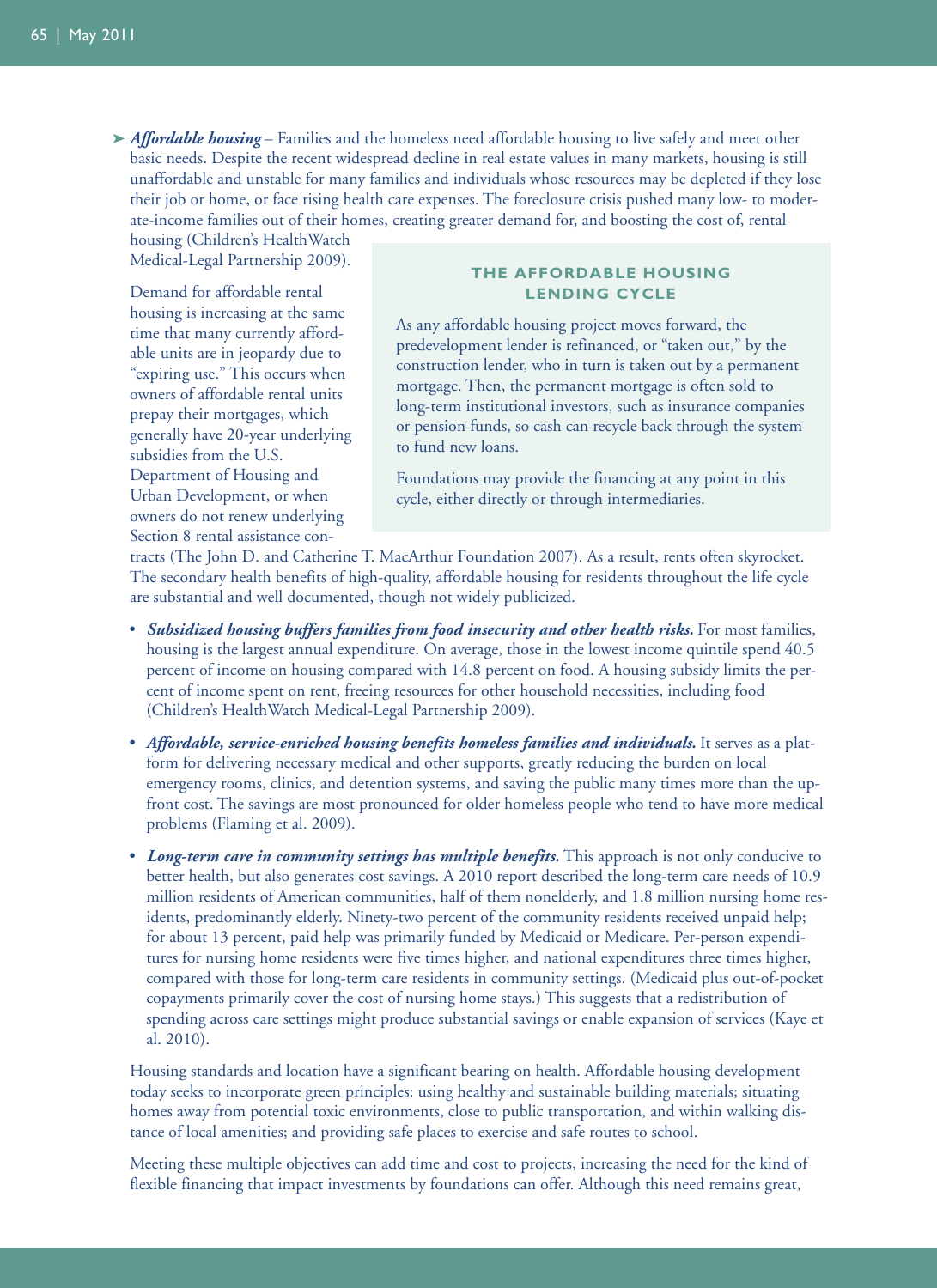affordable housing has been at the core of PRI, and later MRI, strategies for a variety of funders that focus on urban and rural markets. Working with CDFIs and other intermediaries, state housing agencies, skilled affordable housing developers, and policy advocates, these investors have developed effective models of affordable housing to meet a range of needs. Repayment of the investments usually relies on some form of subsidy, whether it is a low-income housing tax credit, Medicare or Medicaid payment, or a housing voucher – a type of subsidy from the U.S. Department of Housing and Urban Development that typically caps rent at 30 percent of the renter's income.<sup>21</sup>

Foundations often provide the risky predevelopment financing to pay for early feasibility studies of affordable housing and for design and other expenses that will not be recouped unless the project goes forward. Different types of funders have invested in different types of affordable housing (single-family or multifamily, owned or rented) in a range of communities and across asset classes and expected levels of financial return.

• *Combating homelessness.* The Melville Charitable Trust has financed and directly purchased several buildings to carry out its mission to find and fight the causes of homelessness. Melville's first PRI in 1992 provided the financing for St. Luke's LifeWorks to buy an abandoned YWCA in downtown Stamford, Connecticut, and launch an innovative housing program for formerly homeless mothers and children. The two entities worked for a decade to build capacity with a blend of grants, PRIs, and technical assistance from Melville. The trust established a grantee partnership with, and a trust board member serves on the board of, St. Luke's LifeWorks, which has become one of the country's leading supportive housing models.

In 2003, through another PRI, Melville directly purchased and renovated The Lyceum, creating a 16,000-square-foot conference center in the disadvantaged Frog Hollow neighborhood of Hartford, Connecticut, that is a center for the collaborative study and creation of programs to end homelessness

### **SUPPORTIVE HOUSING IS COST-EFFECTIVE**

Placing people in stable and supportive housing in which they also receive social services often costs about as much as, or less than, what it does to provide expensive crisis care and emergency housing to that person if he or she remains homeless.

It saved Seattle taxpayers more than \$4 million a year while helping people with severe alcohol problems reduce their consumption, according to a University of Washington study published in the *Journal of the American Medical Association*. The median monthly cost to taxpayers per resident living in the street was \$4,066, an amount that fell to \$1,492 six months after these people moved into supportive housing. Even taking into account the cost of apartments and supportive services, the researchers concluded that supportive housing saves money.

In Maine, supportive housing reduced expenditures on mental health services by 57 percent, emergency room costs by 14 percent, ambulance transportation services by 32 percent, incarceration by 95 percent, and shelter costs by 99 percent, according to a rural homelessness study conducted by MaineHousing and the Maine Department of Health and Human Services. Per-person savings were about \$1,328.

In New York City, such housing generated average annual savings of \$16,282 per unit of housing constructed, according to the University of Pennsylvania Center for Mental Health Policy and Services Research. If reinvested, these savings would pay for 95 percent of the cost of developing and providing services to people who live in supportive housing (Corporation for Supportive Housing 2010).

<sup>21</sup> For more information on how these housing vouchers work, visit http://www.hud.gov/offices/pih/programs/hcv/ about/fact\_sheet.cfm.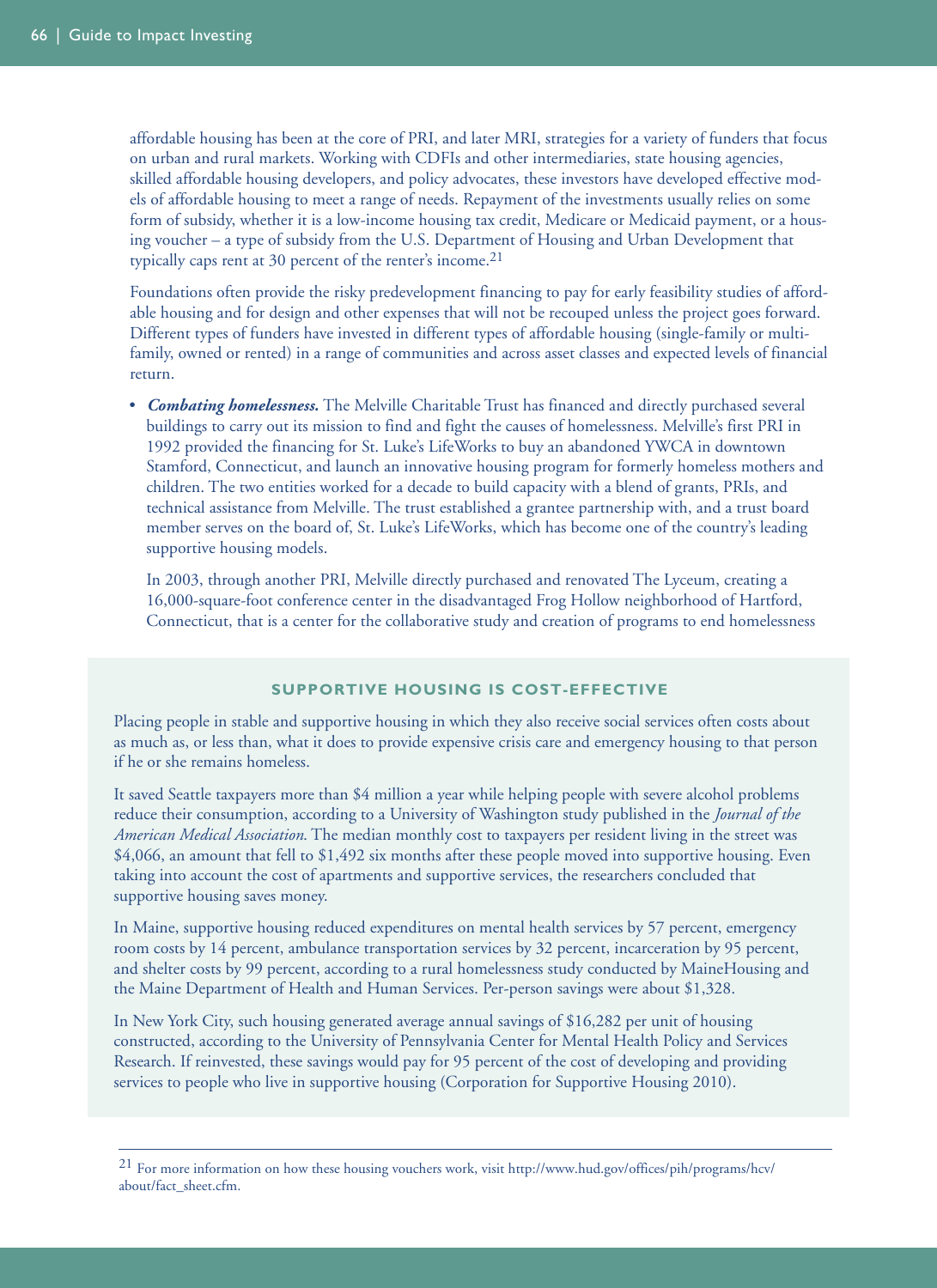and promote affordable housing. Two years later, the trust purchased 98 affordable housing units in a former forge across the street from The Lyceum. Extensive renovation produced a mixed-use, mixedincome complex that includes a community center and performance space, a 120-seat restaurant, a culinary training center, and a farmer's market. Melville manages the residential units, which are a mix of Section 8-subsidized and market-rate housing. The trust also purchased and manages 25 residential units in six homes across the street (Hendrigan 2010). These commercial and community activities build bridges across silos to create work and educational opportunities for residents of one of the nation's poorest neighborhoods. Elsewhere, the Ford Foundation, The John D. and Catherine T. MacArthur Foundation, and Conrad Hilton Foundation have made PRI investments in supportive housing via the Corporation for Supportive Housing and other organizations nationwide.

- *Scaling homeownership for very low-income households*. Habitat for Humanity International has long raised capital to provide truly affordable home ownership (monthly payments are about \$300) for families living at or below 30 to 60 percent of the area's median income. In the real estate downturn, however, banks that traditionally purchased bonds to finance Habitat's work stepped back, creating a gap. The W.K. Kellogg Foundation and several other foundations and pension funds stepped in to fill this gap. Their MRI investments in Habitat's FlexCAP bonds enable Habitat to recycle its funds and purchase new homes or sites at affordable prices during the down market. The bonds are backed by heavily "over-collateralized" pools of housing mortgages to very-low-income households. The pool of mortgages supporting bond repayment is much larger than the face value of the bonds; if one mortgage defaults, other performing mortgages continue to support bond repayment. In addition, Habitat provided a 5 percent guarantee on the bonds. The FlexCAP program has enabled Habitat to continue its activities while many conventional housing builders have severely curtailed theirs. As of June 2010, Habitat ranked eighth among U.S. home builders in terms of the number of homes sold and closed. Its new home and rehabilitation closings were down only 3 percent in 2009, compared with declines of 30 to 50 percent among leading conventional home builders (Wotapka 2010).
- *Funds that acquire sites for urban and rural housing.* Some funds acquire sites for urban and rural housing. For example, funds in New York City, the Gulf Coast region, Los Angeles, and Oregon consist of a "capital stack," or structured pool of debt, that can be used to acquire sites for affordable housing. While structured finance has gotten a bad name in the recent credit crisis, it remains a highly effective tool for helping qualified but underserved borrowers secure financing. The "stacks" of debt typically include at least three layers, or tranches, that investors with different levels of risk tolerance provide: a "first loss" tranche, often in the form of grants or very-low-interest debt from the public sector; a "second loss" tranche of foundation PRIs; and a much larger "senior" tranche of debt from commercial banks. Depending on the location, PRIs by the Ford Foundation, The John D. and Catherine T. MacArthur Foundation, Rockefeller Foundation, Bill & Melinda Gates Foundation, and the Meyer Memorial Trust play a crucial credit-enhancement role. Because these PRIs accept a higher degree of risk and absorb any loan losses before such losses affect the senior investors, they can leverage much larger volumes of senior, market-rate debt provided by commercial investors.
- *Rural and migrant worker housing.* PRI-backed CDFIs have been investing for decades to mitigate the special risks in rural communities. The Rural Community Assistance Corporation, founded in 1978 and headquartered in Sacramento, California, is a multistate leader in financing safe housing, rural facilities, and infrastructure for migrant farm workers and Native American tribes. The Ford, MacArthur, and F.B. Heron foundations, as well as The California Endowment, have made PRIs in the organization's expansion. The Community and Shelter Assistance Corporation of Oregon, founded in 1988 and based in Newberg, finances a high volume of migrant worker housing and provides assetbuilding financial services. A PRI from the Meyer Memorial Trust supports its work.
- *Triple-bottom-line private equity real estate funds. With triple-bottom-line private equity real estate* funds, limited partners expect market-rate returns on real estate projects located in low- to moderateincome communities (the first bottom line). In addition, these projects revitalize the area, create jobs,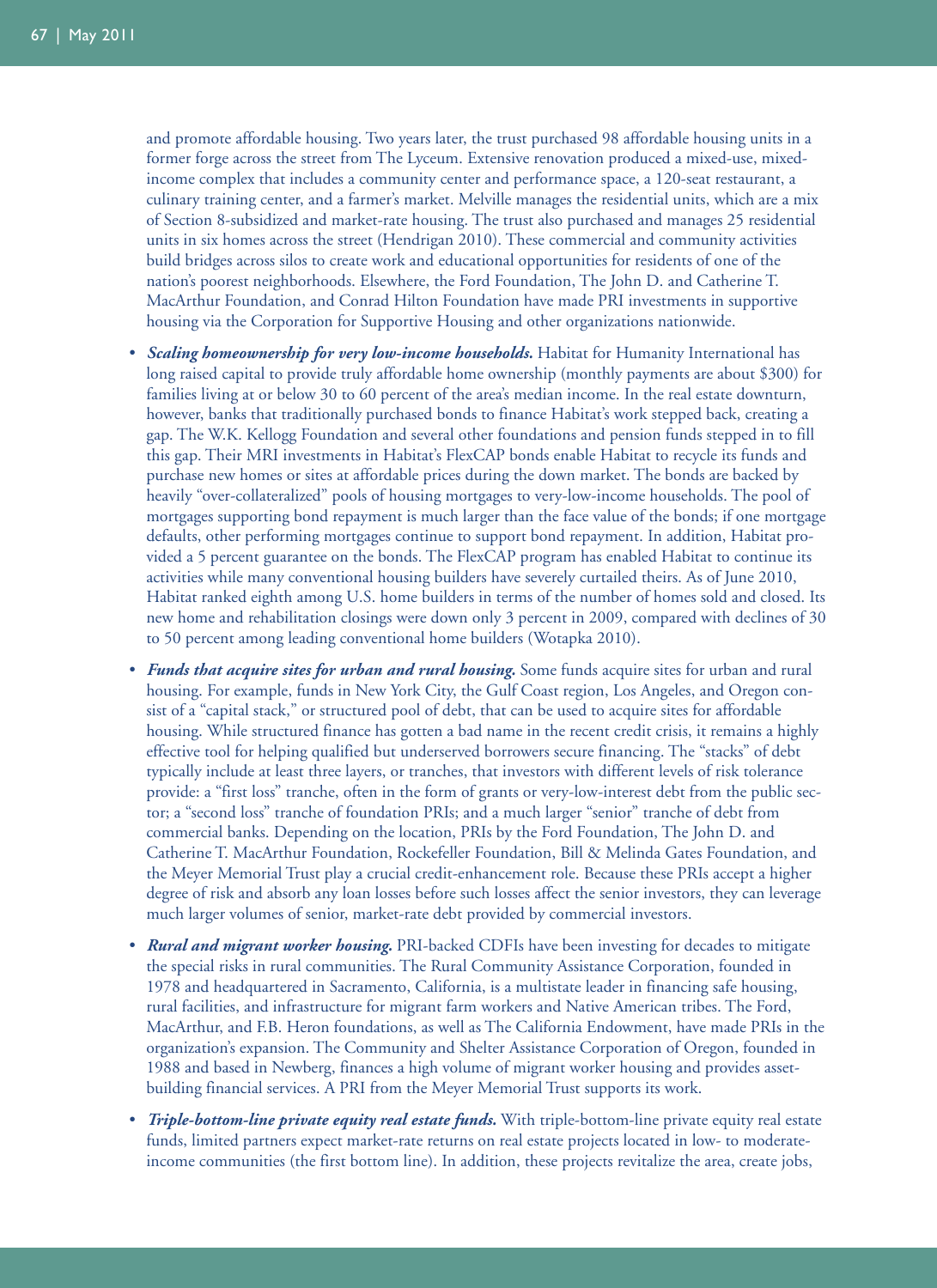and include child care and social centers as well as housing units for seniors (the second bottom line). They also incorporate transit-oriented development and green building techniques (the third bottom line), which require care to ensure that transit considerations do not result in projects being built near heavily trafficked highways that impair air quality. The Ford, MacArthur, Casey, Heron, Kellogg, and California Community foundations, among others, have invested in such projects.<sup>22</sup>

• *Scaling community-based models for long-term care.* The Robert Wood Johnson Foundation, in addition to providing PRIs to various health-related projects beginning in 1982, made strategic grants to NCB Capital Impact to develop scalable models for long-term care. The foundation illustrates how foundations can use grants to fuel the initial stages of an impact investing initiative in which they may later invest. In 1992 it gave NCB Capital Impact (then known as the NCB Development Corporation) more than \$4 million in grants to develop the Coming Home model of affordable, assisted-living facilities for low-income, frail seniors in rural areas. In 1997, based on Coming Home's success, the foundation gave NCB Capital Impact a \$5 million follow-on grant to work with government agencies in nine states to foster affordable, assisted-living development. The foundation awarded a separate \$4.3 million grant to NCB Capital Impact to establish a revolving loan fund, which was originally conceived as a source of permanent financing that organizations would leverage with other permanent financing. However, it became apparent that a greater need was predevelopment financing; a predevelopment fund would enable local nonprofit project sponsors to pay for early-stage feasibility studies, marketing surveys, and other preconstruction costs, and also serve as bridge financing to prevent delays between project stages. Since 1997 the predevelopment fund has provided more than \$8 million in financing for Coming Home projects. Altogether, Coming Home has produced 3,445 affordable units in 43 assistedliving facilities and leveraged nearly \$124 million in equity, secondary financing, grants, and conventional debt for 98 projects (Muller 2010).

A \$10.5 million grant from the foundation in November 2005 enabled NCB Capital Impact to lead a five-year rapid replication of the Green House model – that is, to create 50 Green House projects (hopefully one in every state) and a self-sustaining center to foster continued adoption of the model. In this model, traditional skilled nursing facilities are transformed into homes that provide "meaning and growth for the people who live and work in them."<sup>23</sup> By the end of the grant in October 2010, the effort had successfully recruited and helped 50 organizations explore the idea of, build, and operate Green House homes. There are now 24 campuses with 84 homes in 15 states. Another 24 projects are in development or under construction, totaling 170 more homes in 11 more states. (Internal or local challenges prevented four other projects from moving forward.) This initiative will be self-sustaining through contract fees that NCB Capital Impact collects from those wanting to replicate the Green House model; the fees cover the direct and indirect costs of intensive technical assistance. Building upon this success, NCB Capital Impact is soliciting impact investments from a range of philanthropic and private institutions, including the Robert Wood Johnson Foundation, to finance additional Green House replication projects (Muller 2010).

**➤** *Jobs, income, and benefits* – Jobs and income, along with the health insurance that jobs may provide, are central to family economic security and health. But living-wage jobs are often difficult to create and maintain, particularly in low- to moderate-income and minority communities. A 2009 analysis of U.S. Census Bureau data showed that companies less than five years old generated nearly two-thirds of net new jobs in 2007. It noted that just one barrier, such as limited access to credit for business growth, can cause business failure (Ewing Marion Kauffman Foundation 2009). Access to stabilizing resources, including

<sup>&</sup>lt;sup>22</sup> Other recent housing initiatives have focused on stabilizing low- to moderate-income residents who are at risk of foreclosure or eviction. See the ["Community and Equity"](#page-83-0) section.

<sup>&</sup>lt;sup>23</sup> The model is based on the Eden Alternative (see http://www.edenalt.org). "Instead of a large facility with many elderly residents, Green House projects create homes for six to 10 residents. Each resident gets a private bedroom and bath opening off a central area for cooking, eating, and gathering. Nursing assistants play a much broader role in the care of patients" (Robert Wood Johnson Foundation 2007).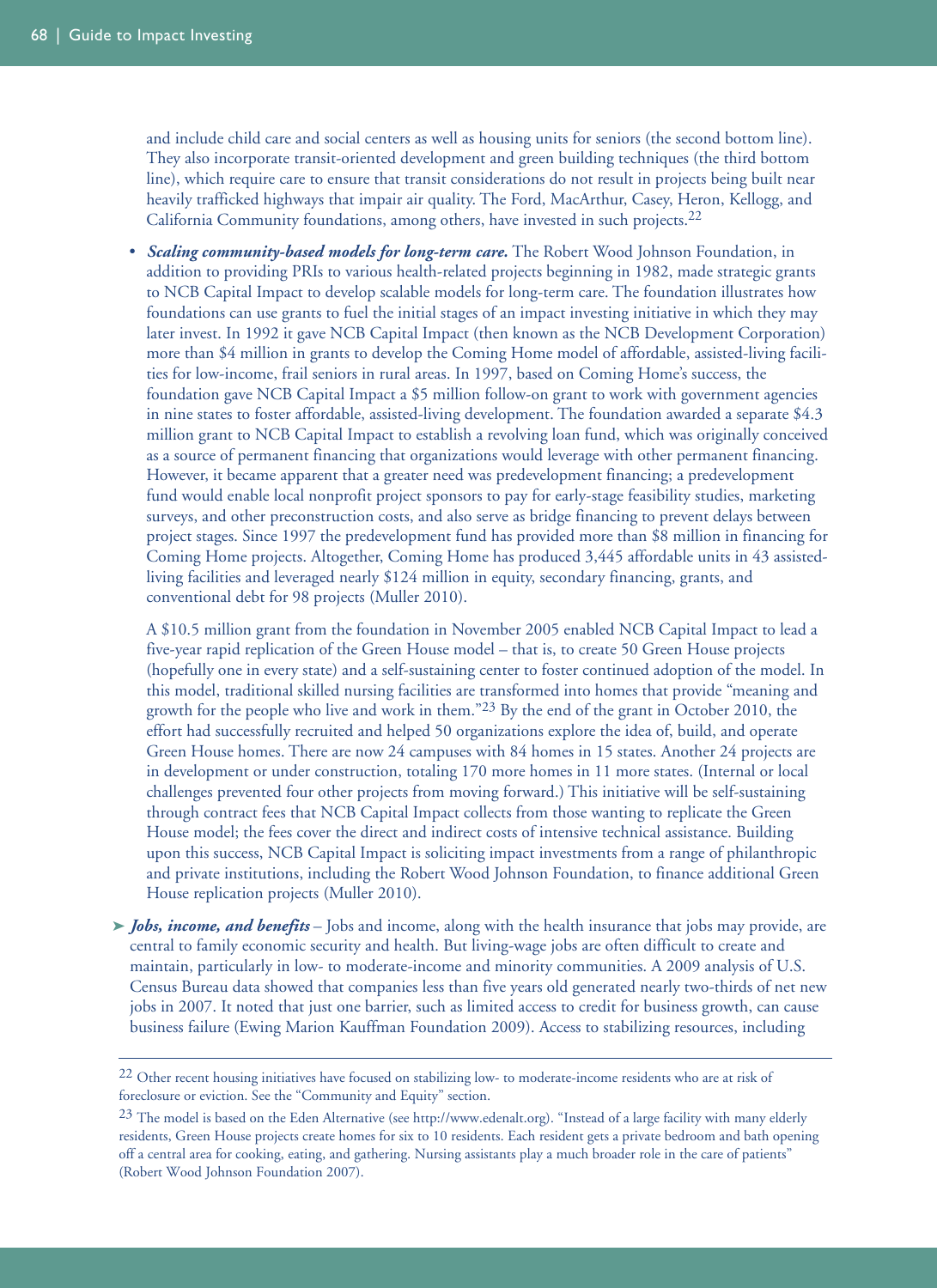## **TABLE 19. REAL ESTATE HOLDINGS OF THE MELVILLE CHARITABLE TRUST**

|                                     | <b>Real</b><br><b>Assets</b>                                                                                                                                                                                                                                        | <b>Equity</b>                                                                                                                                                                                                                                                                                                      | Sub-<br><b>Debt</b> | <b>Senior</b><br><b>Debt</b> |  |                                                               |  | Deposits   Guarantee   Deposits   Fixed-Income:<br><b>Bonds/Debt</b>                          | <b>Public</b><br><b>Equity</b> | <b>Private</b><br><b>Equity</b> | Real<br><b>Assets</b> |
|-------------------------------------|---------------------------------------------------------------------------------------------------------------------------------------------------------------------------------------------------------------------------------------------------------------------|--------------------------------------------------------------------------------------------------------------------------------------------------------------------------------------------------------------------------------------------------------------------------------------------------------------------|---------------------|------------------------------|--|---------------------------------------------------------------|--|-----------------------------------------------------------------------------------------------|--------------------------------|---------------------------------|-----------------------|
| <b>INVESTMENT</b><br><b>FACTORS</b> | <b>PRI</b>                                                                                                                                                                                                                                                          |                                                                                                                                                                                                                                                                                                                    |                     |                              |  |                                                               |  |                                                                                               | <b>MRI</b>                     |                                 |                       |
| <b>Investee</b>                     |                                                                                                                                                                                                                                                                     | Real estate purchases in Connecticut for affordable and supportive housing, a homelessness<br>study center, and mixed-used property. On this property, at-risk adults learn job-readiness<br>and entrepreneurial skills in various social enterprises, including a restaurant, a café, and a<br>catering business. |                     |                              |  |                                                               |  |                                                                                               |                                |                                 |                       |
| <b>Investors</b>                    |                                                                                                                                                                                                                                                                     | foundations in other projects.                                                                                                                                                                                                                                                                                     |                     |                              |  |                                                               |  | The Melville Charitable Trust solely owns this real estate, but it co-invests with many other |                                |                                 |                       |
| <b>Co-investors</b><br>and partners | St. Luke's Community Services, doing business as St. Luke's LifeWorks, a manager of<br>high-quality, supportive housing                                                                                                                                             |                                                                                                                                                                                                                                                                                                                    |                     |                              |  |                                                               |  |                                                                                               |                                |                                 |                       |
| <b>Public sector</b>                | • U.S. Department of Housing and Urban Development (Section 8 vouchers)<br>• Federal Low-Income Housing Tax Credits<br>• Connecticut Housing Finance Authority<br>Local housing agencies (code enforcement and safe housing environments)<br>$\bullet$              |                                                                                                                                                                                                                                                                                                                    |                     |                              |  |                                                               |  |                                                                                               |                                |                                 |                       |
| <b>Structure</b><br>and terms       |                                                                                                                                                                                                                                                                     |                                                                                                                                                                                                                                                                                                                    |                     |                              |  | Buy and hold real estate, generally in distressed communities |  |                                                                                               |                                |                                 |                       |
| <b>Exit</b>                         |                                                                                                                                                                                                                                                                     | Upon sale of the real estate, although Melville may choose to hold the property for the<br>duration of the program or indefinitely                                                                                                                                                                                 |                     |                              |  |                                                               |  |                                                                                               |                                |                                 |                       |
| <b>Observations</b>                 | • Service-enriched housing substantially reduces residents' health care needs and expenses.<br>• Long-term investment in a community builds trust and provides a rich environment to<br>test ideas and partner with a city, community organizations, and residents. |                                                                                                                                                                                                                                                                                                                    |                     |                              |  |                                                               |  |                                                                                               |                                |                                 |                       |
| <b>Innovation</b><br>and impact     | Programs at the trust's residential and commercial properties reconnect homeless, low-<br>income, and underemployed people with society so that they can work their way back into<br>housing, participate in the community, and achieve greater self-sufficiency.   |                                                                                                                                                                                                                                                                                                                    |                     |                              |  |                                                               |  |                                                                                               |                                |                                 |                       |

Source: Author.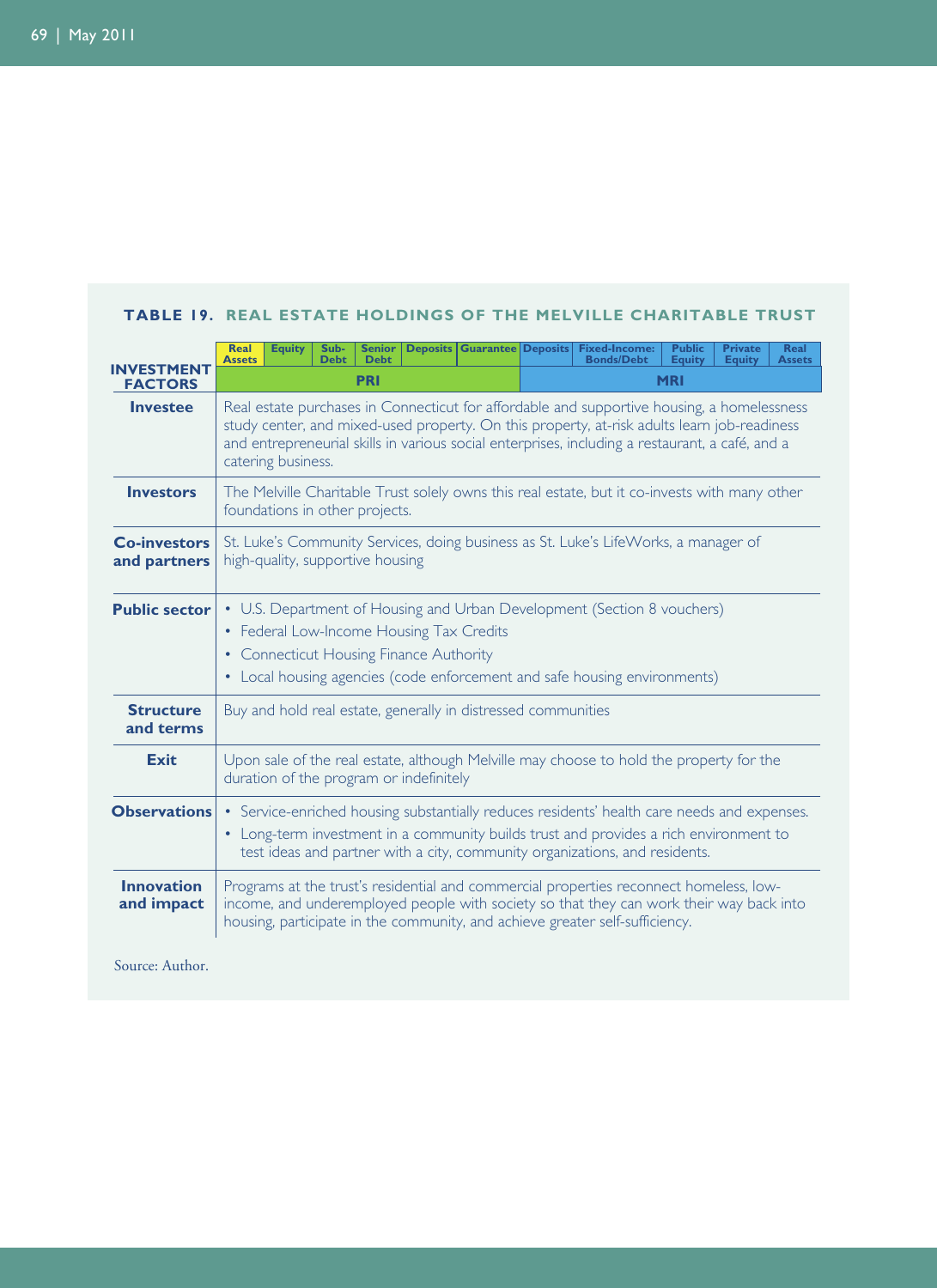### **TABLE 20. DEBT FINANCING FOR LONG-TERM CARE AND OTHER HEALTHY COMMUNITY PROJECTS**

|                                     | <b>Real</b><br><b>Assets</b> | <b>Equity</b>                                                                                                                                                                                                                                                                                                                                                                             | Sub-<br><b>Debt</b> | <b>Senior</b><br><b>Debt</b> |  | <b>Deposits Guarantee Deposits</b>                      |  | <b>Fixed-Income:</b><br><b>Bonds/Debt</b>                                                                                                                                                                                                                                                                                                                                                                                                                          | <b>Public</b><br><b>Equity</b> | <b>Private</b><br><b>Equity</b> | Real<br><b>Assets</b> |
|-------------------------------------|------------------------------|-------------------------------------------------------------------------------------------------------------------------------------------------------------------------------------------------------------------------------------------------------------------------------------------------------------------------------------------------------------------------------------------|---------------------|------------------------------|--|---------------------------------------------------------|--|--------------------------------------------------------------------------------------------------------------------------------------------------------------------------------------------------------------------------------------------------------------------------------------------------------------------------------------------------------------------------------------------------------------------------------------------------------------------|--------------------------------|---------------------------------|-----------------------|
| <b>INVESTMENT</b><br><b>FACTORS</b> |                              |                                                                                                                                                                                                                                                                                                                                                                                           |                     | <b>PRI</b>                   |  |                                                         |  |                                                                                                                                                                                                                                                                                                                                                                                                                                                                    | <b>MRI</b>                     |                                 |                       |
| <b>Investee</b>                     |                              | NCB Capital Impact (NCBCI), a national, nonprofit intermediary based in Arlington, Virginia.<br>It has \$600 million in assets under management to finance long-term care facilities and<br>various other healthy community projects, including health centers, charter schools, sustain-<br>able agriculture cooperatives, grocery stores, affordable housing, and nonprofit facilities. |                     |                              |  |                                                         |  |                                                                                                                                                                                                                                                                                                                                                                                                                                                                    |                                |                                 |                       |
| <b>Investors</b>                    |                              | The California Community, California HealthCare, Colorado Health, Ford, Kellogg,<br>Rasmuson foundations, and Endowment for Health, some of which invest to support specific<br>health care, charter school, and other community development lending programs.                                                                                                                            |                     |                              |  |                                                         |  |                                                                                                                                                                                                                                                                                                                                                                                                                                                                    |                                |                                 |                       |
| <b>Co-investors</b><br>and partners |                              | • Robert Wood Johnson Foundation, the lead grantor for NCBCI's long-term care<br>initiatives<br>• Catholic Healthcare West, Sutter Health, MetLife, Prudential Social Investments, and<br>Impact Community Capital, a consortium of insurance investors<br>• California Primary Care Association<br>• The California Endowment and Tides                                                  |                     |                              |  |                                                         |  |                                                                                                                                                                                                                                                                                                                                                                                                                                                                    |                                |                                 |                       |
| <b>Public sector</b>                |                              | • Medicare, Medicaid, New Markets Tax Credits, and federal Low-Income Housing Tax<br>Credits for long-term care<br>• U.S. Department of Education's Credit Enhancement of Charter School Facilities<br>• Loan guarantees from the Human Resources and Services Administration and the U.S.<br>Department of Agriculture<br>• California Health Facilities Financing Authority             |                     |                              |  |                                                         |  |                                                                                                                                                                                                                                                                                                                                                                                                                                                                    |                                |                                 |                       |
| <b>Structure</b><br>and terms       |                              | fully amortizing debt.                                                                                                                                                                                                                                                                                                                                                                    |                     |                              |  |                                                         |  | These vary among NCBCI's many investors. For example, the structure and terms might be<br>grants from the Robert Wood Johnson Foundation, which NCBCI uses as loan capital; 10-<br>year PRIs at I percent interest (with interest only for the first several years); or market-rate,                                                                                                                                                                               |                                |                                 |                       |
| <b>Exit</b>                         |                              | Repayment from the successful performance of NCBCI's loans, supported by loan loss<br>reserves                                                                                                                                                                                                                                                                                            |                     |                              |  |                                                         |  |                                                                                                                                                                                                                                                                                                                                                                                                                                                                    |                                |                                 |                       |
| <b>Observations</b>                 |                              | How long-term care is designed has a major effect on the stability and fulfillment of residents<br>and workers in long-term care facilities.                                                                                                                                                                                                                                              |                     |                              |  |                                                         |  |                                                                                                                                                                                                                                                                                                                                                                                                                                                                    |                                |                                 |                       |
| <b>Innovation</b><br>and impact     |                              |                                                                                                                                                                                                                                                                                                                                                                                           |                     |                              |  | development, totaling 170 more homes in 11 more states. |  | • Coming Home: 3,445 affordable units in 43 assisted-living facilities and \$124 million<br>leveraged in equity, secondary financing, grants, and conventional debt for 98 projects.<br>• Replication on a national scale of the Green House Project – residences for 6 to 10<br>elders who need skilled-nursing care and want to live a rich life. To date, there are 24<br>campuses with 84 homes in 15 states. Another 24 campuses are under construction or in |                                |                                 |                       |

Source: Author.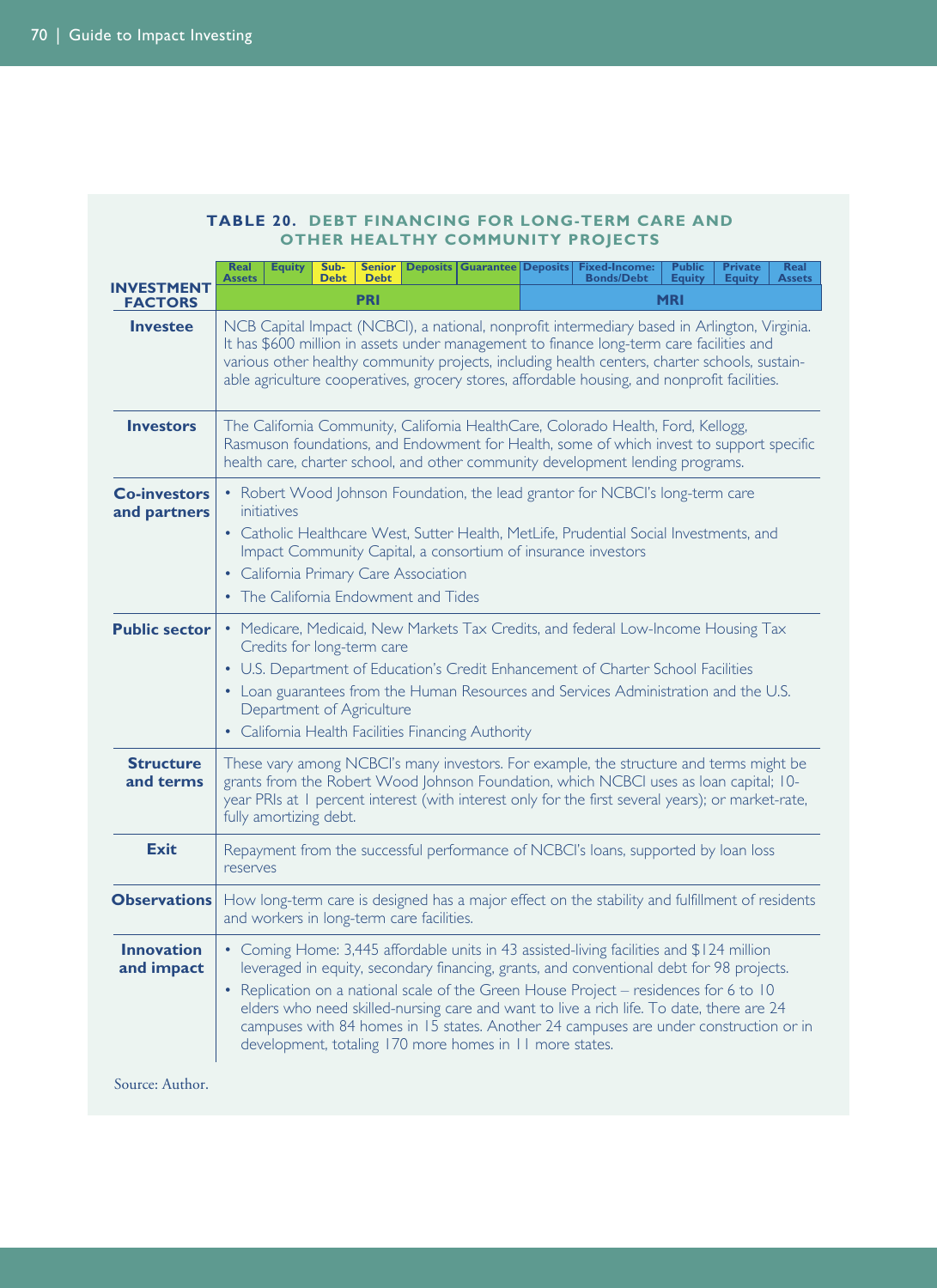credit, capital, and technical assistance, often is more difficult to come by for minority entrepreneurs and those operating in low- to moderate-income urban and rural communities (Fairlie 2010; Kriz et al. 2000). Yet investments in minority-owned firms are critical for reducing disparities, as such firms tend to hire more minority employees than white-owned firms even if they are located in majority-white communities (Rogers 2004).

Over the years, foundations have made a range of PRIs and MRIs to help create jobs in low- to moderateincome communities. The Ford Foundation, The John D. and Catherine T. MacArthur Foundation, F.B. Heron Foundation, and The Cleveland Foundation, among others, have invested equity and equityequivalent funds (debt with equity features) and made deposits in CDFI banks and credit unions that finance small businesses and farms – many of them minority-owned – in urban and low-income rural communities. These and other foundations have also made PRIs in nonbank CDFIs for loans to and investments in small businesses, including business loan funds, microlenders, and community development venture capital funds.24 The Cleveland Foundation, The George Gund Foundation, and other foundations have provided guarantees to mobilize small business financing from banks, particularly for minority-owned firms.

More recently, foundations have invested in transit-oriented development, in which convenient public transportation makes it easier for residents of low- to moderate-income communities to reach jobs in different areas of a regional economy. Improving access to jobs via transportation can cost less than creating new businesses and jobs in those communities.

Occasionally, foundations use PRI financing to sponsor major efforts to create jobs in particular places. An example is Evergreen Cooperatives of Cleveland, Ohio, a partnership encompassing the residents of six neighborhoods; the City of Cleveland; and other important local institutions, such as The Cleveland Foundation, Case Western Reserve University, the Cleveland Clinic, and University Hospitals. Local, worker-owned co-ops – Evergreen Cooperative Laundry, Ohio Cooperative Solar, and Green City Growers Cooperative – provide quality services to the area's large institutions, as well as living-wage, green jobs to primarily African-American residents, keeping financial resources within the community.

Impact investments by foundations can also target firms that provide benefits and a healthy workplace while promoting environmental sustainability. The venture capital funds Pacific Community Ventures and SJF Ventures invest in companies that sell health-enhancing and environmentally sustainable products, and that offer employees benefits and possibly a portion of the financial gains when the company is sold. These two funds are hybrids: they combine the capacity-building activities of a nonprofit with the market-rate-of-return investment objectives of a for-profit venture fund.

The Pacific Community Ventures (PCV) Fund provides capital and resources to high-growth businesses in California that bring significant economic gains to low- to moderate-income employees and that deliver strong financial returns to the owners and investors. This generalist, private equity fund invests across industries, with an emphasis on health and wellness; environmentally friendly products; ethnic products and services; specialty food products; and custom, low-capital-intensity manufacturing. Portfolio companies include an acquirer and manager of high-performing, independent community pharmacies, which often operate in underserved communities; a company that sells and services fire safety equipment; a destination lodge company that operates a youth development program; and organic and fair-trade food and beverage companies.

The PCV Fund's successful exit from its investment in Timbuk2, a San Francisco company that makes customized bike messenger bags, illustrates what can happen when there is a commitment to build wealth among low- to moderate-income workers. The sale of Timbuk2 distributed more than \$1 million to 40

 $^{24}$  In a widely publicized 2009 move, the investment bank Goldman Sachs committed \$500 million to small business lending in partnership with CDFIs. For details, see http://www2.goldmansachs.com/citizenship/10000-small-businesses/ index.html.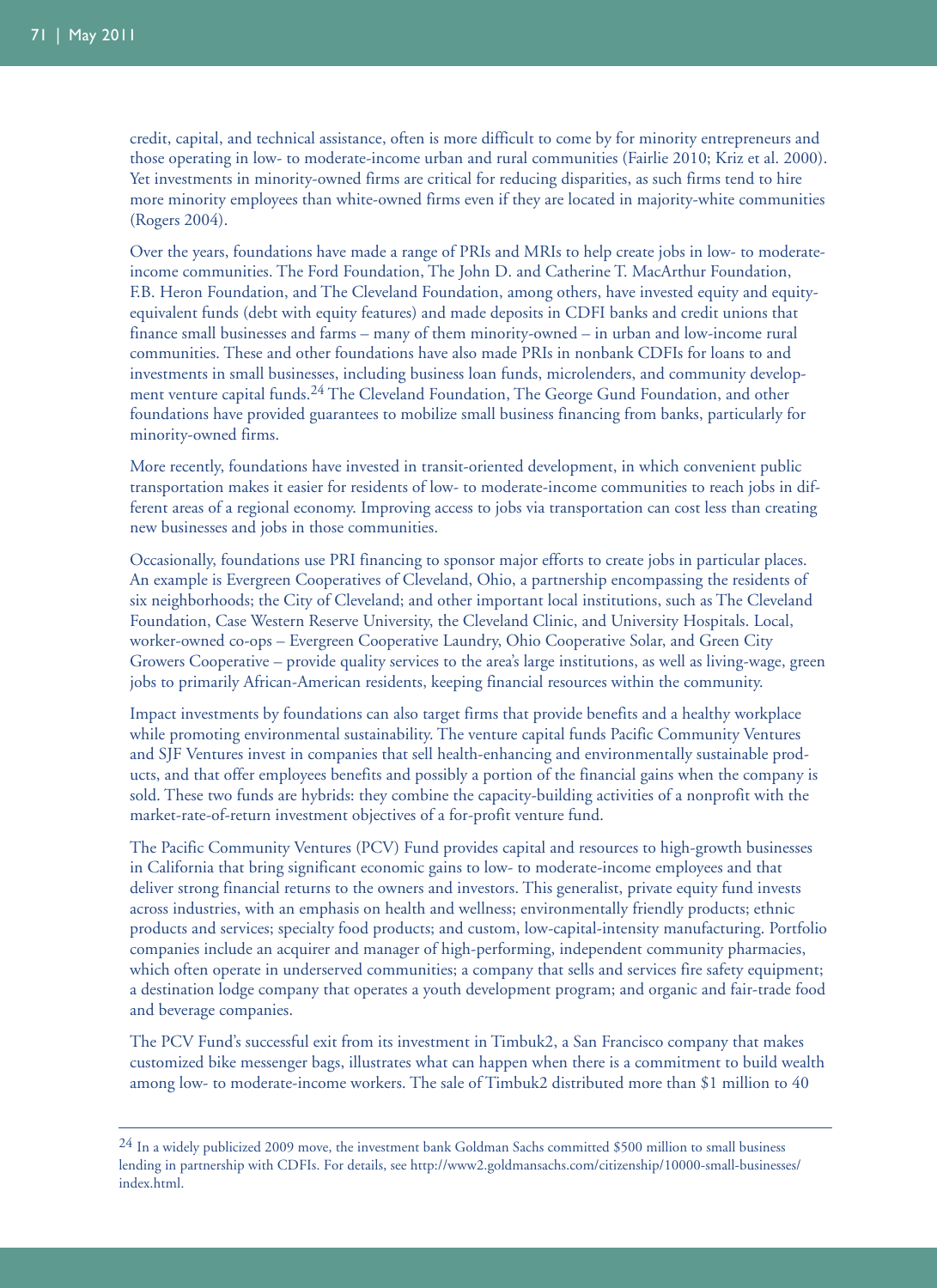employees in a one-time bonus equaling as much as twice the annual pay each employee received based on tenure, grade level, annual salary, and performance. More than half of the workers who got a payout held factory and warehouse positions, and resided in low- to moderate-income communities (Rallo 2010). The fund's affiliated nonprofit, Pacific Community Ventures, conducted financial management workshops on-site to help employees understand the options for investing and saving their payouts – through Timbuk2's 401(k) retirement savings plan, a 529 education savings plan, and other personal investment tools.

SJF Ventures invests equity in expansion-stage companies that address global and local issues, such as energy and climate change, with compelling solutions and by effectively engaging employees. When SJF Ventures assesses investment opportunities, it selects teams, markets, and business models that can achieve rapid sales, strong profitability, and premium exits. Its portfolio companies cover a range of business sectors – high-quality child care services in urban communities; health care media; skin care products; renewable energy and efficiency, recycling, grid, and infrastructure technologies; irrigation, fertilization, and on-site waste water systems; and the use and sale of recycled materials.

One of the portfolio companies SJF Ventures recently sold was Salvage Direct in Titusville, Pennsylvania, to QCSA Auto Auctions in Davenport, Iowa, the nation's largest independent salvage auction company. The private equity firm Kinderhook Industries and debt provider Amalgamated Capital funded SJF Ventures' takeout. Consolidation of Salvage Direct and QCSA created the third-largest company in the salvage vehicle auction industry. Salvage Direct pioneered the industry's on-line auction and today operates exclusively through a unique, Web-based business model. Since SJF Ventures led the second round of equity financing, Salvage Direct has grown to 145 employees from 27, and it now has a network of more than 80 facilities in 28 states. In 2009, as part of a clean technology approach, the company increased its utilization and efficiency of metals recycling and parts reuse for about 50,000 vehicles (Broughton  $2010$ ).<sup>25</sup>

SJF Ventures also recently exited Ryla, a leading call center provider headquartered in Kennesaw, Georgia, through a strategic investment by Alorica, another call center company in Chino, California. Both are certified minority business enterprises. SJF Ventures provided Ryla's first institutional investment when it had fewer than 25 employees and \$2 million in annual revenue. Today, Ryla employs more than 3,500 and the company generated more than \$100 million in revenue during its most recent fiscal year. *Inc.* magazine ranked Ryla as one of the fastest growing private companies in the nation. In addition, it is recognized nationally as one of the best places to work (Broughton 2010).

Health funders that are planning investment strategies to stimulate jobs and income have a unique opportunity. The health care sector represents more than \$2.5 trillion of annual revenue and 17.6 percent of gross domestic product (The Henry J. Kaiser Family Foundation 2009b). The sector also boasts some of the fastest growing job categories in the domestic economy (Table 22), and many of the jobs are accessible to people of limited formal education. Health funders can invest in ways that both stimulate local healthrelated job growth, and support a range of education and training opportunities that prepare area residents for health careers.

**➤** *Environmental sustainability* – There are many ways to incorporate environmental sustainability into models of healthy community. They include financing green construction with toxin-free materials and energy-efficient processes; projects that reduce local carbon footprints by colocating high-quality child care, education, and health care close to affordable housing and fresh-food sources; and businesses that restore or sustain a healthy environment. A larger upfront investment is often necessary to create build-

<sup>25</sup> See also SJF Ventures, "Salvage Direct: Investment Case Study," <http://www.sjfventures.com/ wp-content/uploads/2009/06/Salvage-Direct-SJF-Investment-Case-Study-General-Public-Version.pdf>, 2010.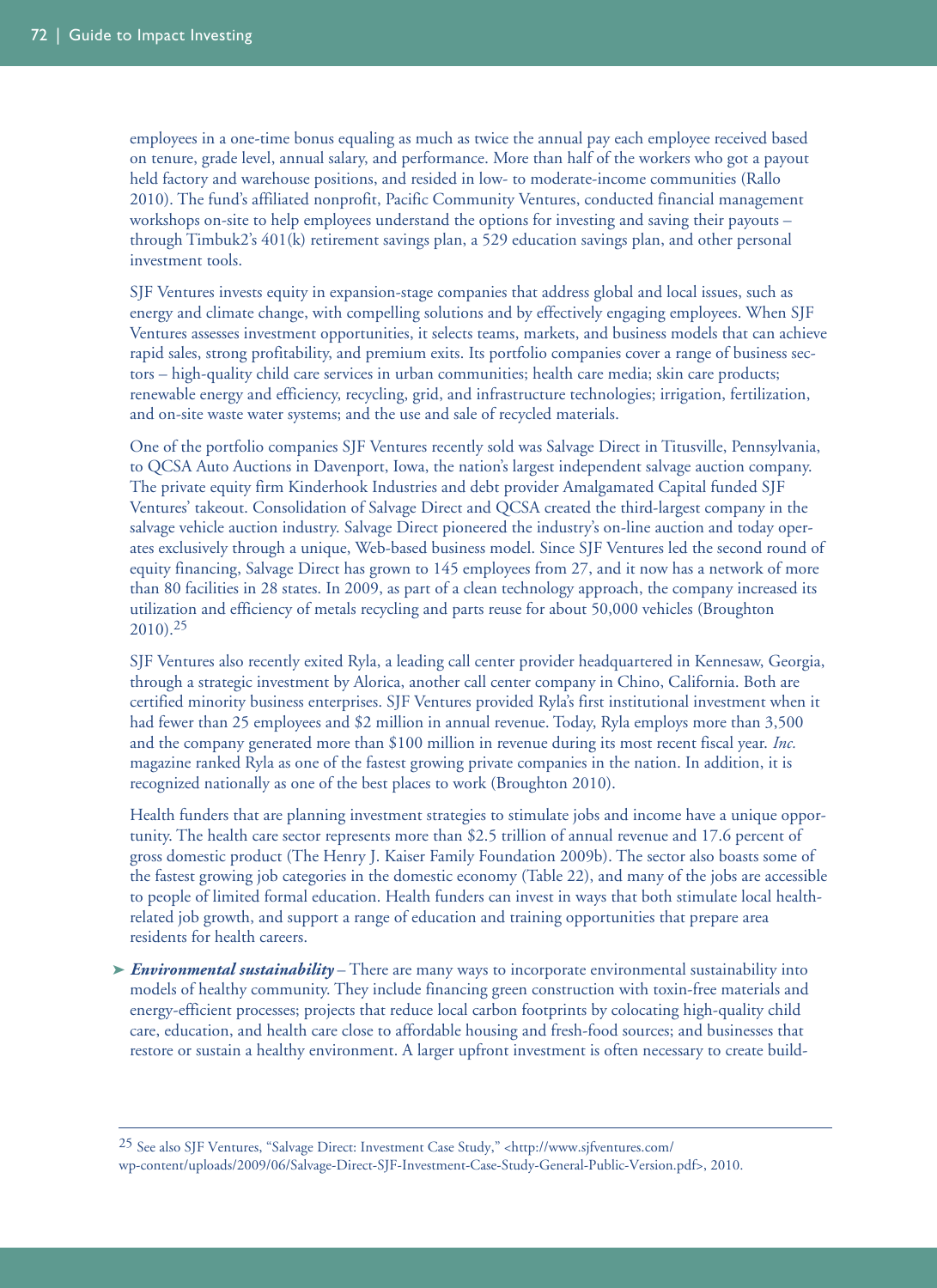### **TABLE 21. PRIVATE EQUITY IN GROWTH BUSINESSES THAT CREATE JOBS, INCOME, AND BENEFITS**

|                                     | Real<br><b>Assets</b>                                                                                                                                                                                                                                                                                                                                                                                                                                         | <b>Equity</b>                                                                                                                                                                                                                                                                                                                                                                         | Sub-<br><b>Debt</b> | <b>Senior</b><br><b>Debt</b> |  |  |  | Deposits   Guarantee   Deposits   Fixed-Income:<br><b>Bonds/Debt</b>     | <b>Public</b><br><b>Equity</b> | <b>Private</b><br><b>Equity</b> | <b>Real</b><br><b>Assets</b> |
|-------------------------------------|---------------------------------------------------------------------------------------------------------------------------------------------------------------------------------------------------------------------------------------------------------------------------------------------------------------------------------------------------------------------------------------------------------------------------------------------------------------|---------------------------------------------------------------------------------------------------------------------------------------------------------------------------------------------------------------------------------------------------------------------------------------------------------------------------------------------------------------------------------------|---------------------|------------------------------|--|--|--|--------------------------------------------------------------------------|--------------------------------|---------------------------------|------------------------------|
| <b>INVESTMENT</b><br><b>FACTORS</b> |                                                                                                                                                                                                                                                                                                                                                                                                                                                               |                                                                                                                                                                                                                                                                                                                                                                                       |                     | <b>PRI</b>                   |  |  |  |                                                                          | <b>MRI</b>                     |                                 |                              |
| <b>Investee</b>                     |                                                                                                                                                                                                                                                                                                                                                                                                                                                               | Private equity funds, such as the Pacific Community Ventures (PCV) Fund and SJF Ventures,<br>that invest in companies that emphasize sustainable economies and provide good jobs and<br>benefits for low- to moderate-income workers                                                                                                                                                  |                     |                              |  |  |  |                                                                          |                                |                                 |                              |
| <b>Investors</b>                    |                                                                                                                                                                                                                                                                                                                                                                                                                                                               |                                                                                                                                                                                                                                                                                                                                                                                       |                     |                              |  |  |  | The Mary Reynolds Babcock, Heron, MacArthur, and Rockefeller foundations |                                |                                 |                              |
| <b>Co-investors</b><br>and partners |                                                                                                                                                                                                                                                                                                                                                                                                                                                               | • PCV Fund: California Public Employees' Retirement System and Wells Fargo<br>SJF Ventures: Calvert Investments, Citibank, Credit Suisse, Deutsche Bank, and MetLife,<br>among others                                                                                                                                                                                                 |                     |                              |  |  |  |                                                                          |                                |                                 |                              |
| <b>Public sector</b>                |                                                                                                                                                                                                                                                                                                                                                                                                                                                               | • CDFI Fund<br>• Pennsylvania Department of Community and Economic Development                                                                                                                                                                                                                                                                                                        |                     |                              |  |  |  |                                                                          |                                |                                 |                              |
| <b>Structure</b><br>and terms       | • Limited-partner interests in the fund<br>Lock-up period of at least five to seven years<br>$\bullet$<br>Double-digit or greater returns expected – often low double digits for PRIs. For these<br>funds, foundation investors may or may not categorize their investments as PRIs.                                                                                                                                                                          |                                                                                                                                                                                                                                                                                                                                                                                       |                     |                              |  |  |  |                                                                          |                                |                                 |                              |
| <b>Exit</b>                         |                                                                                                                                                                                                                                                                                                                                                                                                                                                               | A fund achieves exits when portfolio companies are sold or, less frequently, hold an initial<br>public offering. Limited partners achieve exits from a fund after the lock-up period, as the<br>fund achieves exits from portfolio companies. Private equity funds are generally illiquid<br>(cannot be converted into cash); investors may not achieve exits for more than 10 years. |                     |                              |  |  |  |                                                                          |                                |                                 |                              |
| <b>Observations</b>                 | • Key investment objectives for the PCV Fund and SJF Ventures are to create jobs with<br>good benefits, including jobs for low- to moderate-income workers. They structure<br>investment exits so employees realize significant financial gains. The PCV Fund provides<br>financial education for employees to help them create retirement or other savings.<br>• The funds' investment strategies focus increasingly on green and sustainable product lines. |                                                                                                                                                                                                                                                                                                                                                                                       |                     |                              |  |  |  |                                                                          |                                |                                 |                              |
| <b>Innovation</b><br>and impact     | The PCV Fund and SJF Ventures operate affiliated nonprofit organizations that provide<br>coaching and network building to small companies with high growth potential, helping them<br>understand venture investment and preparing them to perhaps qualify for it.                                                                                                                                                                                             |                                                                                                                                                                                                                                                                                                                                                                                       |                     |                              |  |  |  |                                                                          |                                |                                 |                              |

Source: Author.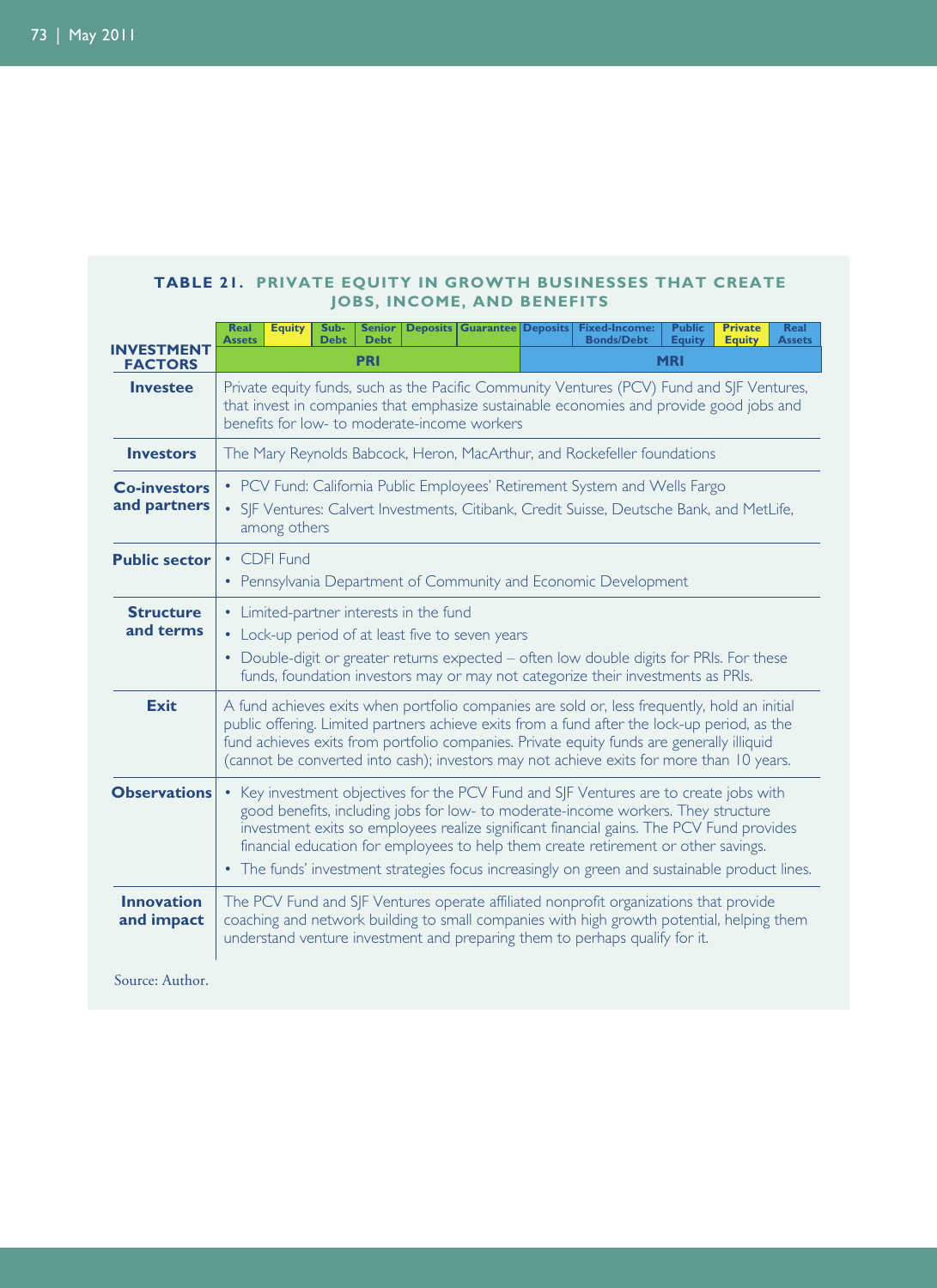| <b>Job Title</b>                                                    | <b>Major</b>                        |      | <b>Employment</b><br>(thousands) <sup>†</sup> | <b>Change From</b><br>2008 to 2018        |                             | <b>Median</b><br><b>Annual</b>   | <b>Most Significant</b><br><b>Type of</b>                      |
|---------------------------------------------------------------------|-------------------------------------|------|-----------------------------------------------|-------------------------------------------|-----------------------------|----------------------------------|----------------------------------------------------------------|
| and Code                                                            | <b>Occupational</b><br><b>Group</b> | 2008 | 2018                                          | <b>Number</b><br>(thousands) <sup>†</sup> | <b>Percent</b> <sup>†</sup> | <b>Wage</b><br>Quartile,<br>2008 | <b>Postsecondary</b><br><b>Education or</b><br><b>Training</b> |
| Biomedical<br>engineers (17-2031)                                   | P*                                  | 6    | 28                                            | 2                                         | 72                          | VH*                              | Bachelor's<br>degree                                           |
| Home health aides<br>$(31-1011)$                                    | $S^*$                               | 922  | 1,383                                         | 461                                       | 50                          | VL*                              | Short-term, on-<br>the-job training                            |
| Personal and<br>home care aides<br>$(39-9021)$                      | S                                   | 817  | 1,193                                         | 376                                       | 46                          | VL                               | Short-term,<br>on-the-job<br>training                          |
| Medical scientists<br>(excluding<br>epidemiologists)<br>$(19-1042)$ | P                                   | 109  | 154                                           | 44                                        | 40                          | VH                               | Doctorate                                                      |
| Physician assistants<br>$(29 - 1071)$                               | P                                   | 75   | 104                                           | 29                                        | 39                          | VH                               | Master's<br>degree                                             |
| Skin care specialists<br>$(39 - 5094)$                              | S                                   | 39   | 54                                            | 15                                        | 38                          | $L^*$                            | Post-secondary<br>vocational award                             |
| Athletic trainers<br>$(29 - 9091)$                                  | P                                   | 6    | 22                                            | 6                                         | 37                          | $H^*$                            | Bachelor's<br>degree                                           |
| Physical therapist<br>aides (31-2022)                               | S                                   | 46   | 63                                            | 7                                         | 36                          | L                                | Short-term, on-<br>the-job training                            |
| Dental hygienists<br>$(29-2021)$                                    | P                                   | 74   | 237                                           | 63                                        | 36                          | VH                               | Associate<br>degree                                            |
| Dental assistants<br>$(31 - 9091)$                                  | S                                   | 295  | 401                                           | 106                                       | 36                          | L                                | Moderate-term,<br>on-the-job training                          |
| Medical assistants<br>$(31 - 9092)$                                 | S                                   | 484  | 648                                           | 164                                       | 34                          | L                                | Moderate-term,<br>on-the-job training                          |
| Physical therapist<br>assistants (31-2021)                          | S                                   | 64   | 85                                            | 21                                        | 33                          | $\overline{H}$                   | Associate degree                                               |
| Occupational<br>therapist aides<br>$(31-2012)$                      | S                                   | 8    | $ 0\rangle$                                   | $\overline{2}$                            | 31                          | L                                | Short-term, on-<br>the-job training                            |
| Pharmacy<br>technicians<br>$(29 - 2052)$                            | $\mathsf{P}$                        | 326  | 426                                           | 100                                       | 31                          |                                  | Moderate-term,<br>on-the-job<br>training                       |
| Physical therapists<br>$(29 - 1123)$                                | $\mathsf{P}$                        | 186  | 242                                           | 56                                        | 30                          | VH                               | Master's degree                                                |
| Occupational<br>therapist assistants<br>$(31-2011)$                 | S                                   | 27   | 35                                            | 8                                         | 30                          | H                                | Associate<br>degree                                            |
| Fitness trainers and<br>aerobics instructors<br>$(39-9031)$         | S                                   | 261  | 338                                           | 77                                        | 29                          | L                                | Post-secondary<br>vocational<br>award                          |

### **TABLE 22. HEALTH-RELATED OCCUPATIONS: FASTEST GROWING IN 2008 AND PROJECTED FOR 2018**

Source: Adapted from U.S. Bureau of Labor Statistics 2009.

\*Abbreviations: (1) P = professional and related; S = service; (2) VH = very high; H = high; L = low; and VL = very low. †Rounded to nearest thousand or whole percent.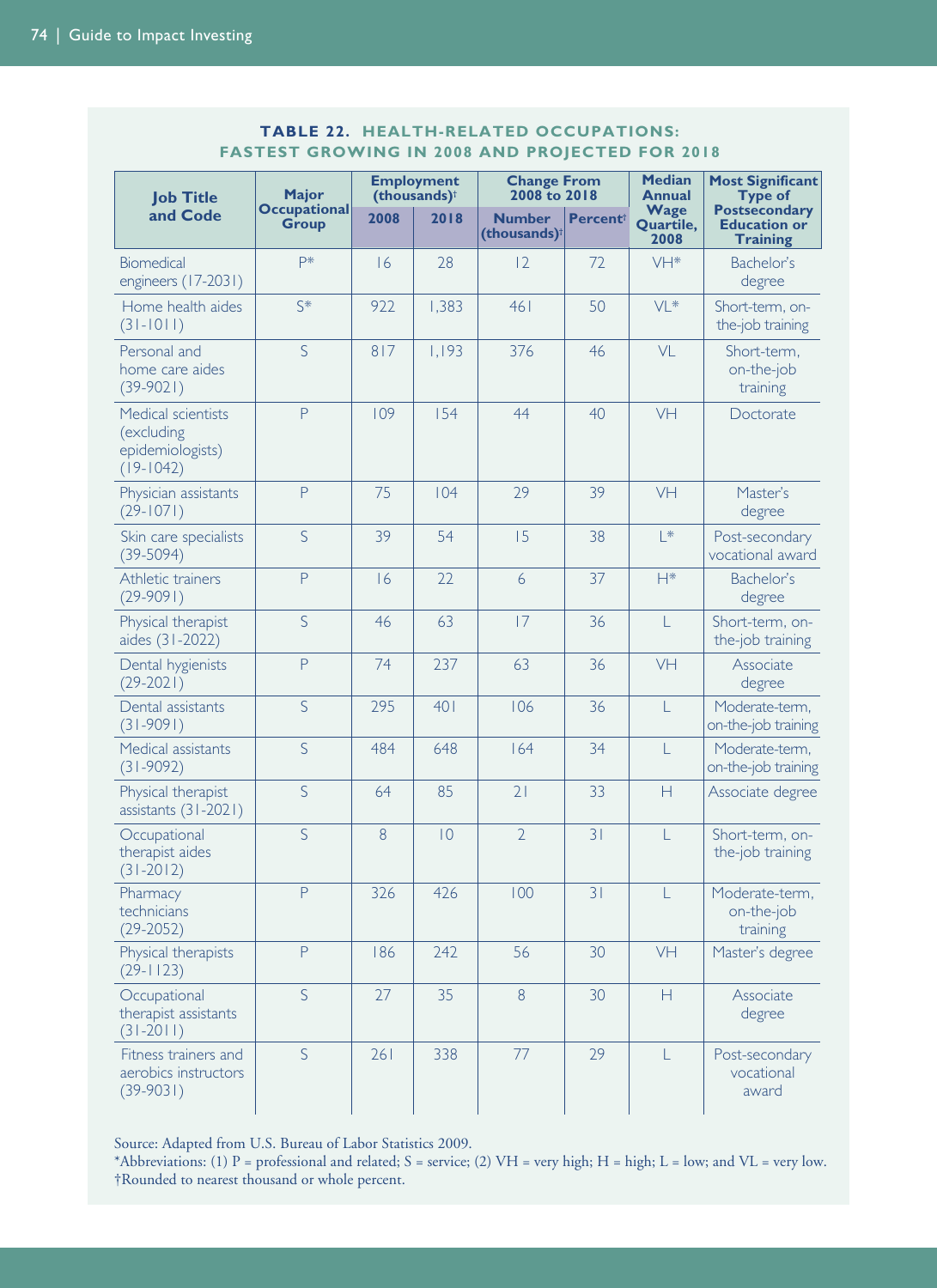ings, businesses, and agricultural operations that are sustainable and energy efficient. Environmental sustainability preserves natural resources and reduces health risks and operating expenses over the long term.

Attention to reducing environmental health risks is particularly important in rural areas, where such risks can be extremely severe yet easily overlooked due to pressing problems in larger, urban communities. For example, migrant farm workers are among the most disadvantaged and medically indigent, and have the poorest health of any group in the United States. In this group, the infant mortality rate is 125 percent higher than in the general population and the life expectancy is 49 years compared to the national average of 75 years (Center for Research on Occupational and Environmental Toxicology 2010). Migrant farm workers face high work-related risks, including exposure to toxic pesticides, physical strain, and potentially dangerous equipment. Weather- and equipment-related risks are also high in other rural occupations, such as fishing, logging, and farming/ranching. According to the U.S. Bureau of Labor Statistics (2010), these three professions ranked first, second, and fourth, respectively, among the 10 most dangerous jobs in the United States in 2009.

For decades, with PRI support from numerous foundations, CDFIs have been investing in the mitigation of environmental risks in rural communities. A number of these institutions organized as the Triple Bottom Line Collaborative to deliver capital that has triple-E impacts – on the economy, environment, and equity<sup>26</sup> – and work with borrowers to measure and quantify the mission outcomes of investments. However, triple-bottom-line investing has inherent tensions. As Enterprise Cascadia (2006) noted: "[P]overty trumps the environment: People struggling for solvency make decisions that solve the crisis at

hand…An honest long-term commitment to a triple bottom line demands an institutional commitment to delivering economic opportunity that follows directly from environmental well-being."

Urban and rural CDFIs and sustainability-focused funds are making triple-bottom-line investments that deliver on the potential of equitable economic opportunity tied to environmental stewardship. Their numerous investments preserve natural resources while developing community real estate, facilities, affordable housing, and small businesses.

• *Coastal Enterprises.* Founded in 1977, this nonprofit, rural CDFI and community development corporation based

## **TRIPLE BOTTOM LINE COLLABORATIVE MEMBERS**

- Coastal Enterprises Inc.
- Four Directions Development Corporation
- Montana Community Development Corporation
- Mountain Association for Community Economic Development
- Natural Capital Investment Fund
- Northern Initiatives
- Self-Help Credit Union
- Enterprise Cascadia
- Southern Mutual Help Association Inc.

in Wiscasset, Maine, provides financing and support for regional small businesses that create jobs and support for natural resources industries, community facilities, and affordable housing. Financings include a local health center and medical office buildings in partnership with Speare Memorial Hospital in Plymouth, New Hampshire, and a hotel within walking distance from the hospital where patients' families can stay. Coastal Enterprises' primary market is Maine, but it has expanded financings to northern New England, upstate New York, and beyond. In addition to offering community lending services, it manages mission-driven venture capital funds, which have invested in 33 growing companies that target above-average returns on equity and create high-quality jobs and ownership opportunities for low-income people. Coastal Enterprises has received New Markets Tax Credits totaling \$606 million and deployed nearly \$400 million in 39 projects that directly support the nonprofit's

26 Triple E impacts correspond to the more widely used triple-bottom-line criteria: social, environmental, and financial returns.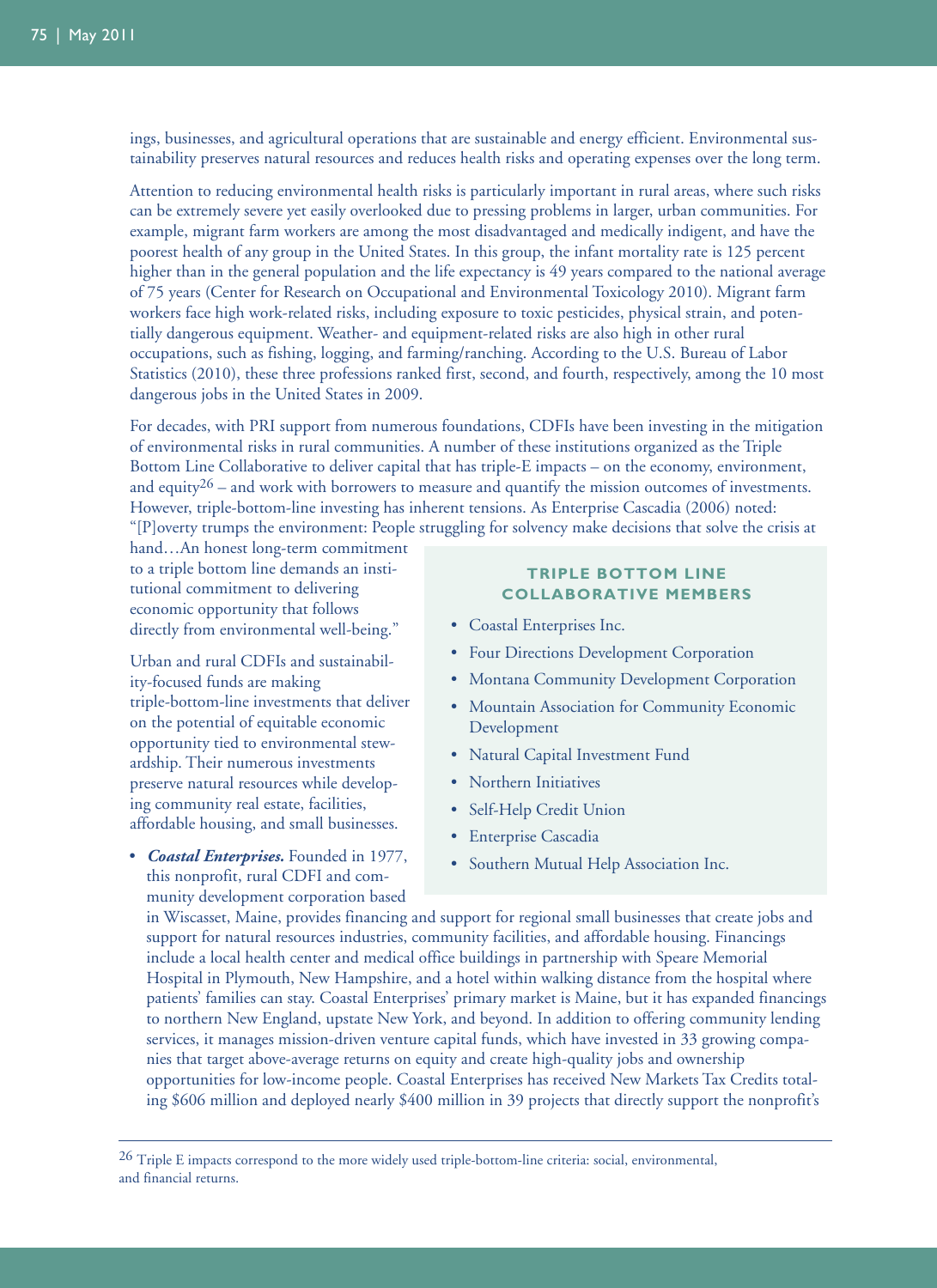triple-bottom-line measures of economic progress, social equity, and environmental sustainability. Among the results:

- \$1.1 billion of new capital investment in low-income areas (Coastal Enterprises attracted this investment by investing \$399 million of its own resources in tax credit projects, for a leverage ratio of about \$3 to every \$1 invested);
- nearly 2.3 million acres of timberlands committed to sustainable forestry practices and retained as working forests for traditional mill supply, and additional economic development in recreational tourism and other industries;
- **•** more than 9,530 direct jobs and tens of thousands of indirect jobs created or preserved in the fishing, paper and wood products, recreational tourism, as well as related manufacturing, transportation, and service industries; and
- **•** 37 of 39 New Markets Tax Credits deals in geographic areas that have especially distressed communities (Spies 2010).
- *Sea Change Investment Fund.* This double-bottom-line venture capital fund, which focuses on the sustainable seafood industry, was created with a PRI by The David and Lucile Packard Foundation. Deeply committed to marine health, the foundation made a \$10 million, low-interest PRI loan – more than double the amount of most of its PRIs at the time – to be matched by venture investors in the private sector. Sea Change began investing after it matched Packard's PRI with private equity. Its portfolio companies help expand the market for sustainable seafood by demonstrating that conservation practices are good business for the seafood industry and also generate financial returns for investors. Companies seeking Sea Change investment undergo a two-tier process. A committee of leaders in conservation and fishery science reviews proposals and decides whether or not they meet conservation criteria. If it approves, a second committee whose members have venture capital expertise reviews the request (The David and Lucile Packard Foundation 2006).
- *Enterprise Green Communities.* Sponsored by Enterprise Community Partners, one of the nation's

#### **A SUSTAINABLE FISHERIES VENTURE FUND**

Sea Change Investment Fund, created with a \$10 million PRI loan from The David and Lucile Packard Foundation, invests in seafood companies that help expand the market for seafood that has been harvested in an environmentally sensitive manner. The companies accomplish this by demonstrating that sustainable seafood is good business for the industry as well as investors.

An integral part of the fund's investment strategy is to drive incremental environmental improvement in the sourcing and business practices of its portfolio companies, given the degradation of the oceans, which puts the seafood industry at risk. Causes of degradation include:

- damage to aquatic habitats by destructive fishing gear, pollution, the introduction of invasive species, or development;
- overfishing of targeted stocks or a lack of regulatory oversight and enforcement;
- wasteful use of marine resources, such as prolific by-catch and aquaculture's dependence on fishmeal and fish oil; and
- threats to natural species as a result of interaction with aquaculture.

Senior professionals in the conservation, seafood, finance, and investment communities advise Sea Change's portfolio companies, which, among other strategies, use technological solutions to address problems (The David and Lucile Packard Foundation 2006).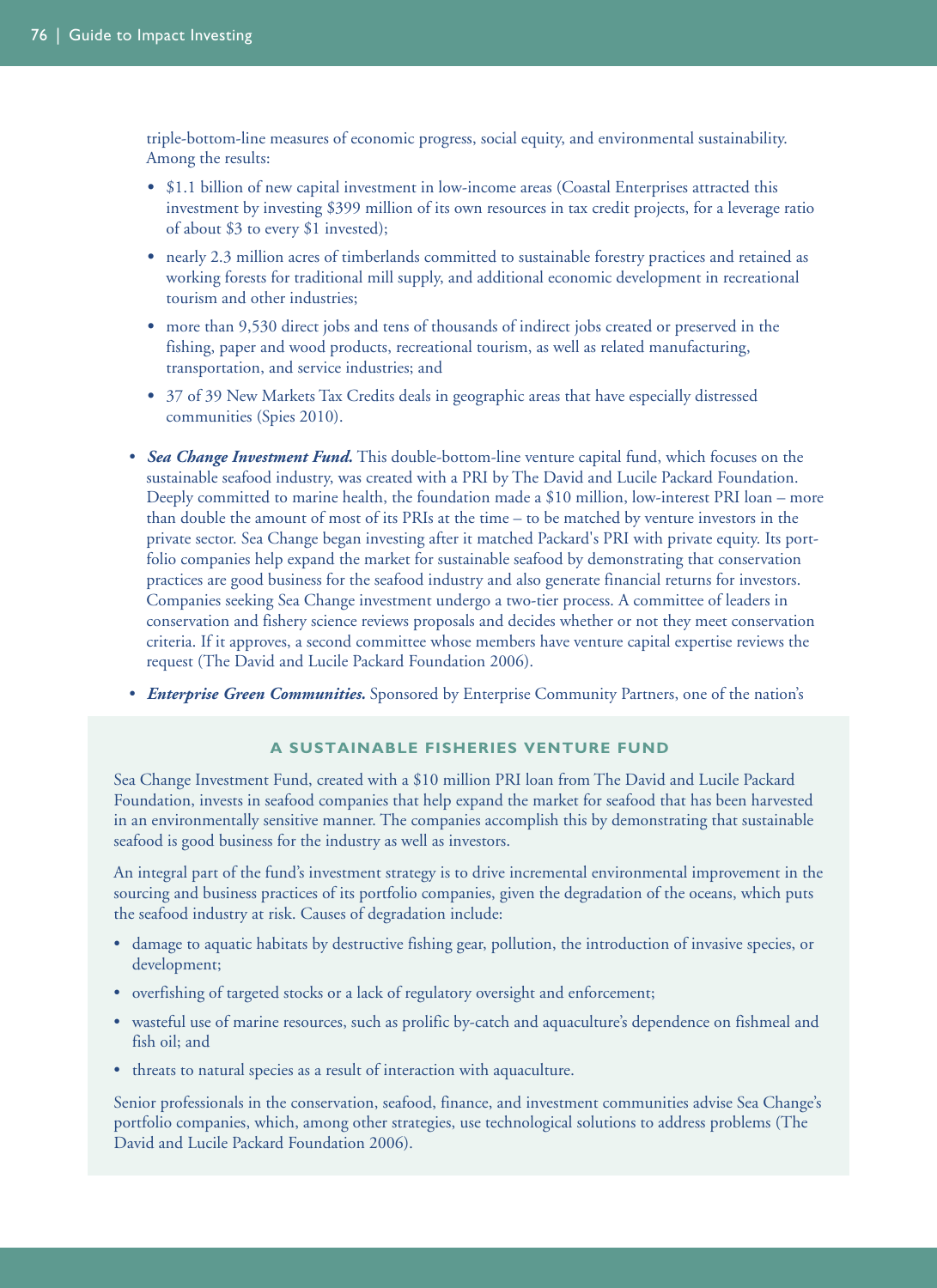|                                     | TABLE 23. DEBT AND TAX CREDITS IN A RURAL,<br>TRIPLE-BOTTOM-LINE APPROACH |                                                                                                                                                                                                                                                 |                     |                                            |                                       |                                                                                                                     |  |                                                                                                                                                                                                                                                                                                                                                                                                                                                                                                                                                                                                                                                                                                                                                                                                                                                                                                                        |                                              |                                 |                       |
|-------------------------------------|---------------------------------------------------------------------------|-------------------------------------------------------------------------------------------------------------------------------------------------------------------------------------------------------------------------------------------------|---------------------|--------------------------------------------|---------------------------------------|---------------------------------------------------------------------------------------------------------------------|--|------------------------------------------------------------------------------------------------------------------------------------------------------------------------------------------------------------------------------------------------------------------------------------------------------------------------------------------------------------------------------------------------------------------------------------------------------------------------------------------------------------------------------------------------------------------------------------------------------------------------------------------------------------------------------------------------------------------------------------------------------------------------------------------------------------------------------------------------------------------------------------------------------------------------|----------------------------------------------|---------------------------------|-----------------------|
| <b>INVESTMENT</b><br><b>FACTORS</b> | Real<br><b>Assets</b>                                                     | <b>Equity</b>                                                                                                                                                                                                                                   | Sub-<br><b>Debt</b> | <b>Senior</b><br><b>Debt</b><br><b>PRI</b> |                                       |                                                                                                                     |  | Deposits   Guarantee   Deposits   Fixed-Income:<br><b>Bonds/Debt</b>                                                                                                                                                                                                                                                                                                                                                                                                                                                                                                                                                                                                                                                                                                                                                                                                                                                   | <b>Public</b><br><b>Equity</b><br><b>MRI</b> | <b>Private</b><br><b>Equity</b> | Real<br><b>Assets</b> |
| <b>Investee</b>                     |                                                                           | health-related businesses.                                                                                                                                                                                                                      |                     |                                            |                                       |                                                                                                                     |  | Coastal Enterprises Inc. (CEI), a rural, nonprofit CDFI and community development<br>corporation based in Wiscasset, Maine, that has \$750 million in assets under management.<br>It was founded in 1977 to provide financing and support for job-creating small businesses,<br>natural resources industries, community facilities, affordable housing, health centers, and                                                                                                                                                                                                                                                                                                                                                                                                                                                                                                                                            |                                              |                                 |                       |
| <b>Investors</b>                    |                                                                           |                                                                                                                                                                                                                                                 |                     |                                            |                                       | The Ford, MacArthur, Heron, Tides, and Casey foundations                                                            |  |                                                                                                                                                                                                                                                                                                                                                                                                                                                                                                                                                                                                                                                                                                                                                                                                                                                                                                                        |                                              |                                 |                       |
| <b>Co-investors</b><br>and partners |                                                                           | • Faith-based investors                                                                                                                                                                                                                         |                     |                                            |                                       | • Banks motivated by the Community Reinvestment Act<br>Speare Memorial Hospital in Plymouth, New Hampshire          |  |                                                                                                                                                                                                                                                                                                                                                                                                                                                                                                                                                                                                                                                                                                                                                                                                                                                                                                                        |                                              |                                 |                       |
| <b>Public sector</b>                |                                                                           | <b>Business Administration</b>                                                                                                                                                                                                                  |                     |                                            |                                       |                                                                                                                     |  | CDFI Fund, New Markets Tax Credit Program, U.S. Department of Agriculture, and Small                                                                                                                                                                                                                                                                                                                                                                                                                                                                                                                                                                                                                                                                                                                                                                                                                                   |                                              |                                 |                       |
| <b>Structure</b><br>and terms       |                                                                           | • Five- to 10-year, low-interest PRI debt for CEI's lending operations<br>Long-term, concessionary equity for venture funds<br>• CEI also packages financings that include market-rate debt and often involve New Markets<br><b>Tax Credits</b> |                     |                                            |                                       |                                                                                                                     |  |                                                                                                                                                                                                                                                                                                                                                                                                                                                                                                                                                                                                                                                                                                                                                                                                                                                                                                                        |                                              |                                 |                       |
| <b>Exit</b>                         | $\bullet$                                                                 |                                                                                                                                                                                                                                                 |                     |                                            |                                       |                                                                                                                     |  | Repayment from CEI's successful loan performance, supported by loan loss reserves<br>For equity funds: repayment and gains from the sale of portfolio companies                                                                                                                                                                                                                                                                                                                                                                                                                                                                                                                                                                                                                                                                                                                                                        |                                              |                                 |                       |
| <b>Observations</b>                 |                                                                           | opportunities.                                                                                                                                                                                                                                  |                     |                                            |                                       |                                                                                                                     |  | Rural development challenges are different from those in urban development. They include<br>a decentralized population, outmigration, depletion of natural resources, and limited public<br>transportation. Historically, socioeconomic class has been a bigger cause than ethnicity of<br>disparities in some rural areas. Minority and immigrant populations are increasing in rural<br>communities, which need investment strategies that promote equitable access to                                                                                                                                                                                                                                                                                                                                                                                                                                               |                                              |                                 |                       |
| <b>Innovation</b><br>and impact     |                                                                           |                                                                                                                                                                                                                                                 |                     |                                            | in distressed communities, including: | development in recreational tourism and other industries.<br>manufacturing, transportation, and service industries. |  | • CEI has financed a local federally qualified health center and medical office building in<br>partnership with Speare Memorial Hospital and others. It is also financing a hotel, within<br>walking distance from the hospital, that patients' families can use.<br>• CEI has led triple-bottom-line debt and equity investments, the vast majority of which are<br>• \$1.1 billion of new private capital investment in low-income areas, which leveraged<br>CEI's \$398.7 million in New Markets Tax Credits by a ratio of about three to one.<br>• Nearly 2.3 million acres of timberlands committed to sustainable forestry practices and<br>retained as working forests for traditional mill supply purposes. In addition, economic<br>• More than 9,530 direct jobs and tens of thousands of indirect jobs created or pre-<br>served in the fishing, paper and wood products, recreational tourism, and related |                                              |                                 |                       |
| Source: Author.                     |                                                                           |                                                                                                                                                                                                                                                 |                     |                                            |                                       |                                                                                                                     |  |                                                                                                                                                                                                                                                                                                                                                                                                                                                                                                                                                                                                                                                                                                                                                                                                                                                                                                                        |                                              |                                 |                       |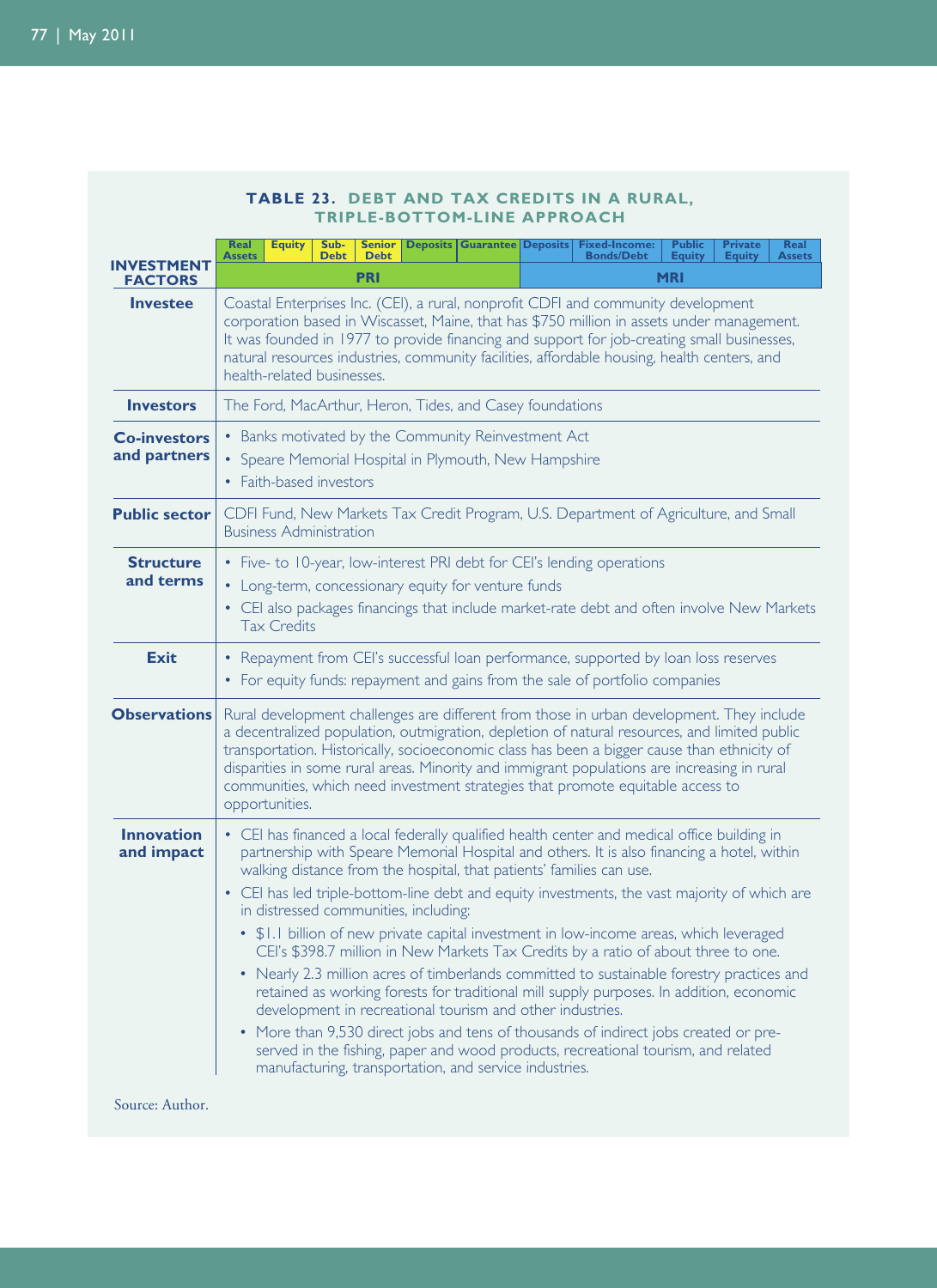oldest CDFIs, Enterprise Green Communities fosters the construction of green buildings throughout the United States. It encourages affordable housing designs and materials that safeguard residents' health, locations with easy access to services and public transportation, the use of environmentally sustainable materials, reduction of negative environmental impacts, and better energy efficiency. Enterprise Green Communities, created in 2004 after consultation with some of the nation's leading environmental, public health, and green-building experts, offers grants, loans, tax-credit equity, training, and technical assistance to developers and builders. Since its inception, the initiative has invested \$700 million to build and preserve nearly 16,000 affordable green homes, and has advocated a national commitment to healthier, affordable, greener homes for all (Enterprise Community Partners 2010).

• *Equilibrium Capital Group.* This investment management firm is building a portfolio of companies that invest in sustainability sectors – green buildings, efficient resource use, energy, water, land, carbon, and agriculture. The companies include Gerding-Edlen, a leading green developer of office and multifamily properties in targeted, high-growth urban markets, and EnergyRM, which creates fixed-income instruments for the purpose of making commercial buildings energy efficient.

In addition to impact investments that promote environmental sustainability, health funders and other social investors use shareholder activism to influence corporate policies on this and other matters affecting the communities where corporations operate. Shareholder activism engages the endowment, or "other 95 percent" of assets, to drive mission (Lindblom and Shaffer Campos 2010). It often targets large, publicly traded corporations whose business can exact a high social and environmental cost on society and also jeopardize long-term shareholder value.

The Nathan Cummings Foundation prepared shareholder resolutions regarding reporting by Smithfield Farms on the sustainability of its farms. This gave the foundation access to Smithfield's vice president for environmental and corporate affairs and to the chief legal officer; improved the company's sustainability reporting; and ultimately led to a 29.3 percent shareholder vote calling for sustainability reporting on contract, as well as company-owned, farms.27 Smithfield delivered a facility-level report that provided the first complete industry picture of the "farm to fork" impacts of pork production and processing. Citing a National Research Council Report,28 The Nathan Cummings Foundation noted that its shareholder resolution "caused Smithfield to critically examine its own reporting and how its

#### **AS YOU SOW: DRIVING CHANGE THROUGH SHAREHOLDER ACTIVISM**

The Corporate Social Responsibility Program at As You Sow, a public charity founded in 1992, uses shareholder advocacy and the financial markets to catalyze positive change within publicly held companies.

As You Sow has led or actively participated in more than 50 shareholder dialogues or resolutions and has conducted more than 25 shareholder solicitation campaigns to move companies toward better environmental sustainability, social equity, and health and safety. Among other efforts, it has promoted safer toy production in China and R ratings for movies that depict smoking. It also has urged companies not to put nanotechnologies in food and food products until the technologies have proved to be safe in each context in which they will be used.

For the 2010 proxy season, As You Sow reported that pension funds, unions, socially responsible investors, faith-based investors, and foundations filed 11 proposals asking companies to report on toxics or product safety. Four of the proposals focused on tobacco; three on mercury in dental fillings; and one each on aircraft maintenance safety, antibiotics in animal feed, bisphenol A in food packaging, and child obesity.

Regarding obesity, The Sisters of St. Francis of Philadelphia and Sisters of Charity of the Blessed Virgin Mary have asked McDonald's to assess public concerns about a possible link between fast food and childhood obesity, diet-related diseases, and other impacts on children's health (Passoff 2010).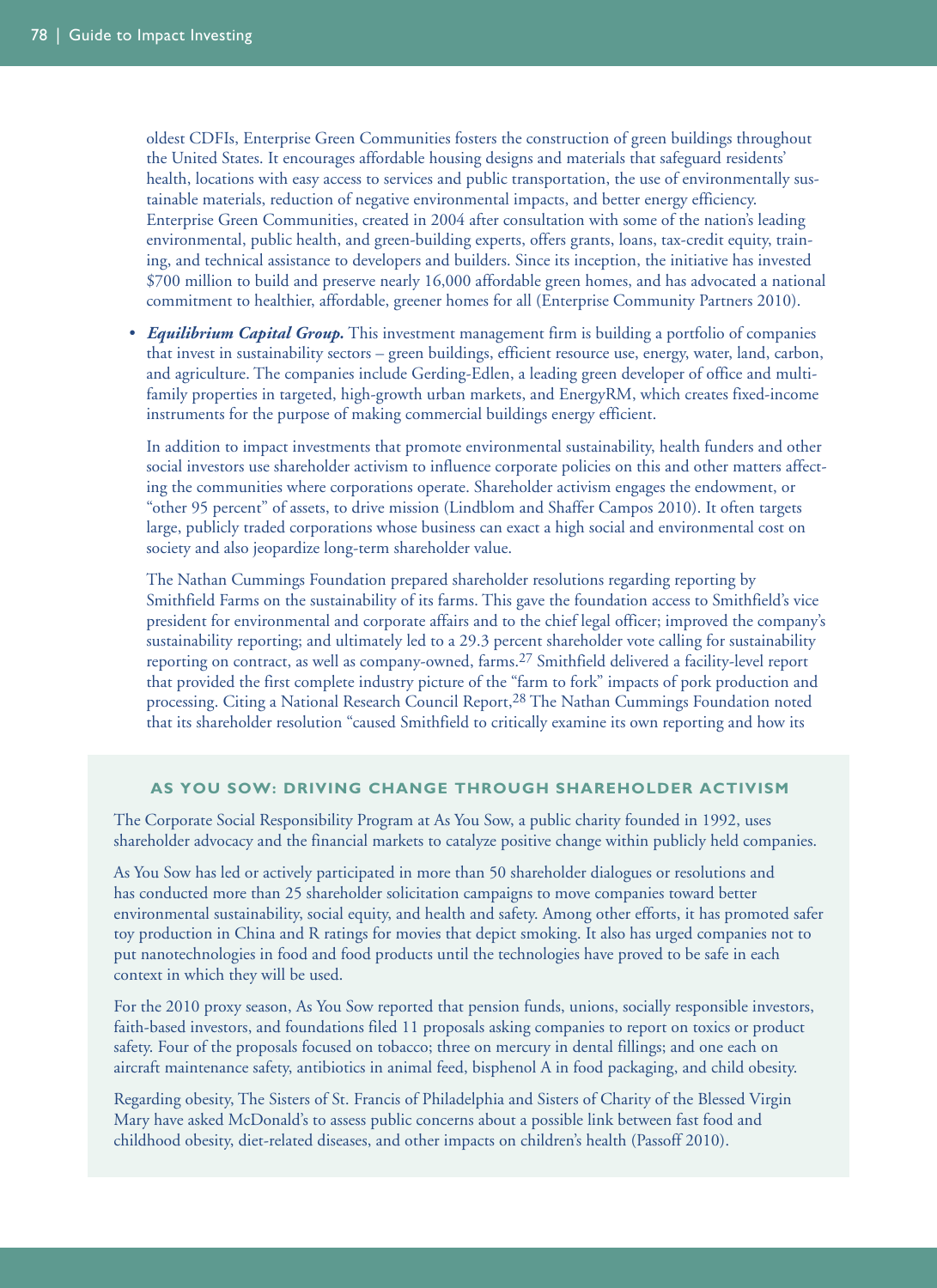supply chain is reviewed.... [T]he expectation by all parties is that increased transparency will support continuous improvement and sustainable environmental outcomes in Smithfield Foods' operations" (Lindblom and Shaffer Campos 2010).

The foundation's shareholder activism prompted it to create a staff position bridging the divide between programmatic interests and the investment portfolio. This staff person is responsible for researching and implementing proxy votes, shareholder resolutions, and investor collaboration on shareholder actions. Many foundations rely on the shareholder activism research and/or execution services of specialist organizations, such as As You Sow, the RiskMetrics Group (now a unit of MSCI), and the Interfaith Center on Corporate Responsibility.

**➤** *Community and equity* – American communities are facing a rash of challenges – a heavy toll on governments, organizations, and households as a result of the economic crisis; the dispersion of traditional families and workplaces; declining health and substandard education options for many children; degradation of the natural resources on which many communities depend; political strife; and fear of violence. Many have likened the economic crisis to a natural disaster that has radically destabilized low- to moderate-income families, compounding their already serious health risks.

The sheer intensity of these challenges is renewing a focus on what communities need to thrive and, in particular, to foster the well-being of children. A component of philanthropy's response is impact investments that range from housing rescue efforts to bold strategies for building community. The investments profiled below seek to strengthen communities through:

#### <span id="page-83-0"></span>**TWO RELATED CRISES: HOME FORECLOSURES AND HEALTH**

In a study by the University of Pennsylvania School of Medicine, 60 percent of 250 Philadelphia homeowners in foreclosure reported they had skipped or delayed meals because they could not afford food. They were also much more likely than a sample of residents in the general public to have not filled a prescription in the previous year because of the expense, and to lack health insurance. Nine percent of respondents indicated that a medical condition in their family was the primary cause of foreclosure, and more than a quarter said they had significant unpaid medical bills.

"The foreclosure crisis is also a health crisis," wrote Craig E. Pollack, M.D., the study's lead author.

Financial hardships created by foreclosure may lead homeowners to cut back on spending for preventive health care visits, healthy food, medicine to treat chronic conditions, and other needs they consider to be "discretionary," or to increase harmful behaviors. In the University of Pennsylvania study, 65 percent of smokers reported they were smoking more since their foreclosure notice arrived. In addition, according to the authors, the rate of depressive symptoms was "exceptionally high."

Pollack and co-author Julia Lynch suggested that "health care workers and mortgage counseling agencies coordinate their efforts to help people at risk of foreclosure access both medical and housing help." They said doctors should ask patients about their housing situation and steer them toward mortgage relief resources. Meanwhile, mortgage counselors can provide information about how to access health care in the safety net; enroll in public insurance programs, such as Medicaid or the State Children's Health Insurance Program; or, for pregnant and nursing mothers and their children, apply for nutritional assistance (Pollack et al. 2010).

<sup>&</sup>lt;sup>27</sup> Although this was less than a majority, shareholder support for resolutions often grows over time, and shareholder support of well less than 20 percent can influence corporate policy.

<sup>28</sup> Vollmer, Derek, National Research Council, *Enhancing the Effectiveness of Sustainability Partnerships: Summary of a Workshop*, (Washington, DC: 2009).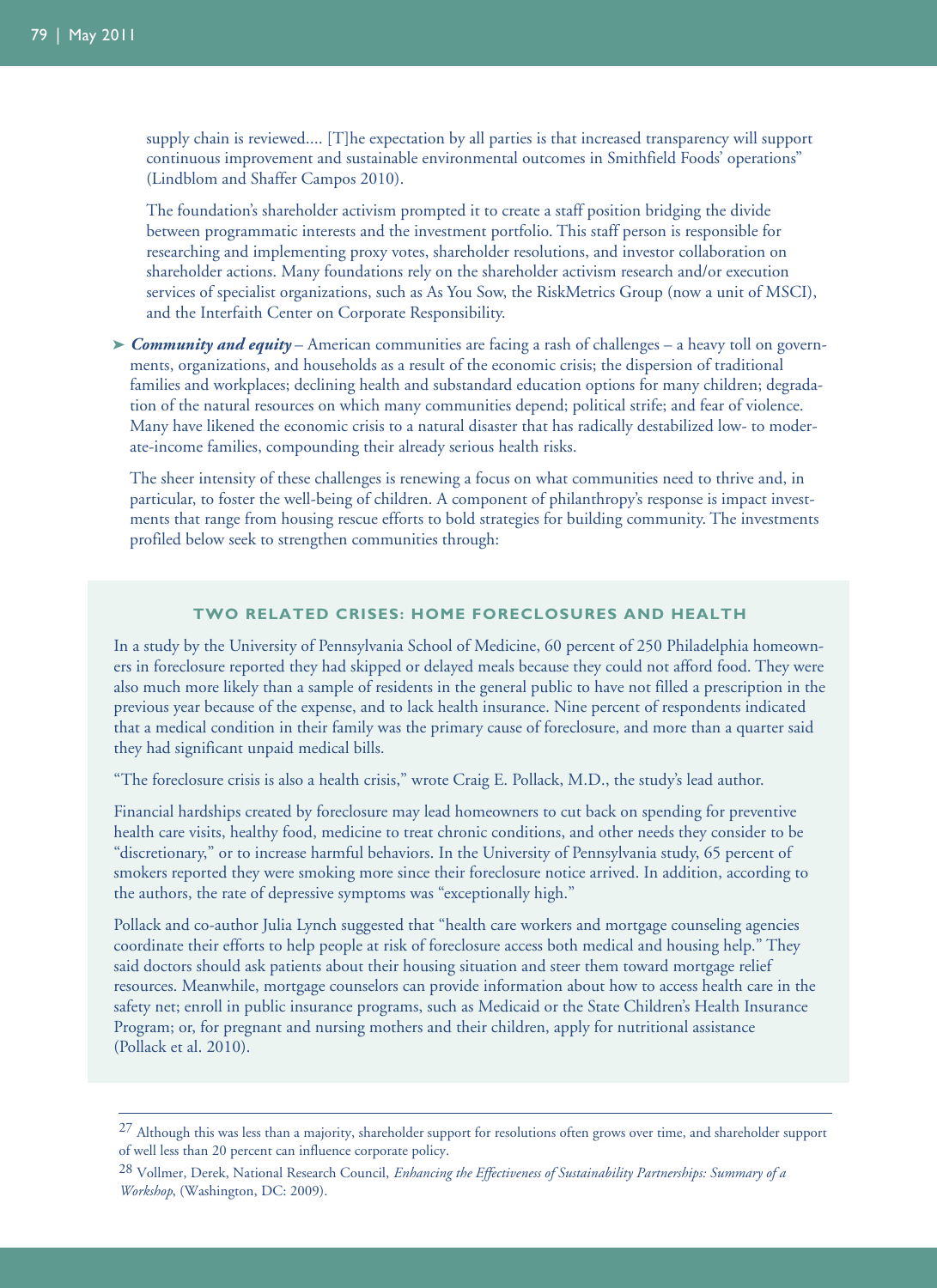- help for families in the grip of foreclosure,
- shared equity and stability for the low- to moderate-income residents in mobile homes nationwide,
- state-of-the-art community centers that bring together ethnically and economically diverse residents for health-promoting and community-building activities,
- real estate holdings that establish communities of interest among social sector organizations, and
- Web platforms that establish communities of interest among diverse individuals across geographic and other boundaries.

As these efforts proceed, federal agencies are collaborating more on holistic approaches to community development. Examples include the new Partnership for Sustainable Communities, which addresses the high household costs of housing and transportation; Choice and Promise Neighborhoods, which feature high-quality education; and the Healthy Food Financing Initiative. Funders are supporting their communities in planning and applying for competitive awards from these federal programs, and many are likely to finance the execution of such efforts through impact investments.

• *Response to the foreclosure crisis***.** In low- to moderate-income communities, millions of housing units are in, or face the risk of, foreclosure. The daunting consequences include owners and renters forced out of their homes and neighborhoods; children leaving school; and abandoned housing units quickly being vandalized and stripped of their value, which attracts other crime and bleeds the value of surrounding homes. To manage the higher risk, some lenders in these communities face steep recapitalization requirements. The loss of stable housing and financial security severely compounds the health risks that vulnerable populations already bear (Pollack et al. 2010).

In Chicago alone, "The scale of the foreclosure crisis threatens to disrupt hard-won gains in many…lowest-income neighborhoods," said Jonathon Fanton, former president of The John D. and Catherine T. MacArthur Foundation (2008), reflecting a view held by many in the community development field. MacArthur responded early to the foreclosure crisis: it awarded grants to, and committed PRIs in, Chicago neighborhoods – a combined total of \$68 million through 2008, the largest initial effort by a private foundation in the United States. The foundation expected to leverage more than \$500 million in capital to assist 10,000 households, including counseling for 6,000 borrowers and prevention of 2,700 foreclosures by 2010. Its prevention-focused grants supported outreach and counseling for homeowners, legal assistance for victims of fraud and people with valid claims, and programs for renters facing eviction that enabled them to keep their homes or gain more time to find alternative rental housing (The John D. and Catherine T. MacArthur Foundation 2008).

Significantly, all of the foundation's PRIs were in CDFIs and similar intermediaries. Although these institutions were not immune to the effects of so-called toxic assets in the predatory subprime lending market, they did not originate such mortgages. Contrary to some allegations in the press, mortgages by CDFIs and banks complying with the Community Reinvestment Act – typically for 30 years at a fixed interest rate – were generally underwritten with careful attention to and documentation of the borrower's repayment capacity. Most of the mortgages performed better than predatory, subprime loans (Kroszner 2009). However, as many of the low- to moderate-income borrowers lost their jobs, and as housing lost value due to foreclosures on surrounding properties, some of these loans also became troubled.

MacArthur's PRIs supported mortgage refinancing products that help victims of the housing crisis keep their homes, including:

- **•** a \$15 million, low-interest deposit PRI at a CDFI bank as credit enhancement for the bank's \$100 million Rescue Loan and Prevention Program;
- **•** a \$9 million PRI for the \$150 million mortgage program operated by Neighborhood Housing Services of Chicago, in partnership with a number of local banks; and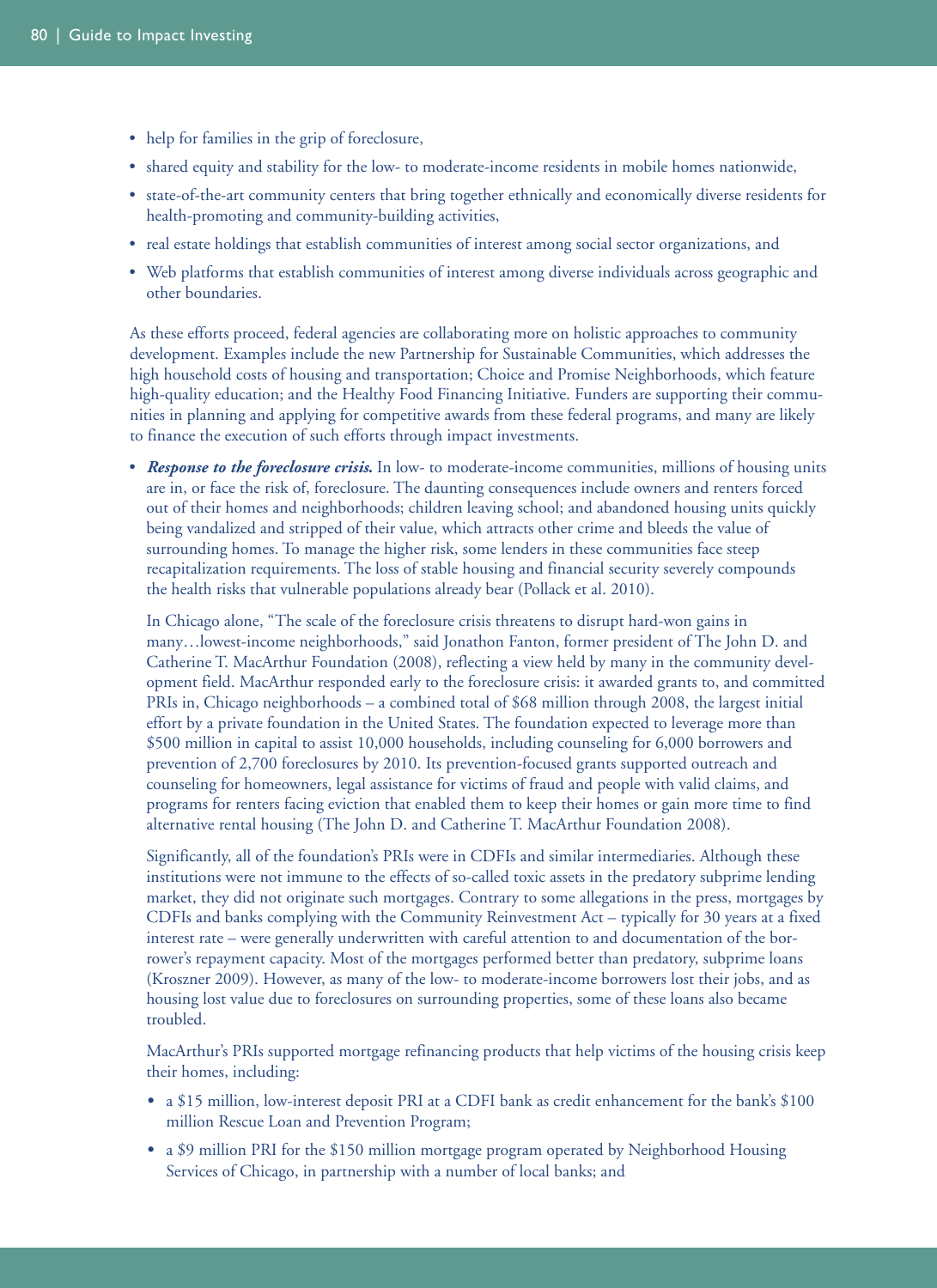- **•** up to \$36 million in additional PRIs and \$750,000 in grants for a mortgage program at Self-Help Ventures of North Carolina that offers a rent-to-own option; The National Community Stabilization Trust, a collaboration of several of the nation's largest CDFIs; and other efforts that could strengthen Chicago neighborhoods by speeding the purchase, repair, and disposition of foreclosed properties (The John D. and Catherine T. MacArthur Foundation 2008).
- *Community equity in manufactured housing cooperatives.* The New Hampshire Charitable Trust, through early grants and, later, PRIs to the Community Loan Fund (formerly the New Hampshire Community Loan Fund and one of the nation's oldest CDFIs), has played a catalytic role in developing new forms of financing that enable residents of mobile home parks to cooperatively purchase the land on which their units sit.<sup>29</sup> Absent the ability to own their land and housing, mobile home residents are subject to destabilizing eviction when land values appreciate and owners cash in. As of August 2010, New Hampshire co-ops owned 20 percent of all mobile home parks in the state, including 96 communities that were acquired by the roughly 5,300 homeowners who live in them (Bradley 2010).

In 2008 three national nonprofits – the Corporation for Enterprise Development, NCB Capital Impact, and NeighborWorks America – and the Community Loan Fund created Resident Owned Communities (ROC) USA so resident ownership of mobile home parks and its benefits would be possible in more states. Grants from these entities and the Ford Foundation served as equity for the launch. Several other institutions also provided grants, the Calvert Social Investment Foundation and Deutsche Bank made PRIs, and other PRI commitments are pending. ROC USA uses this capital to originate loans to resident co-ops. Then it sells the loans to other CDFIs, state housing finance agencies, and lenders, and recycles the cash to make new loans. Today, 11 statewide and regional nonprofits have joined this scaling initiative, each certified by and working in the ROC USA Network to provide on-the-ground technical assistance to homeowner groups. Since the launch, network technical assistance providers have helped 18 communities preserve 1,184 homes in nine states. The latest is a 32-home community in Kalispell, Montana, the state's first resident-owned community (Bradley 2010). This initiative builds resident equity and financial security as property values increase when the land tenure of the home is guaranteed. Residents gain control over their destiny. They also avoid housing destabilization and any related adverse health effects.

• *Bringing the community together for health.* Since 2002 the Mary Black Foundation in Spartanburg, South Carolina, has focused its grantmaking on active living and early childhood development and explored ways to support these issues with more than grants. The foundation began seeking ways to use investment assets to drive social change, particularly in its active living program. Through this program, Mary Black aims to build physical activity back into daily lives while strengthening bonds between Spartanburg's neighborhoods.

The foundation explored the possibility of joint real estate ventures with the City of Spartanburg that could advance these aims. There was not an exact fit at first, but two years later the mayor sought loans from Mary Black to rehabilitate several city park facilities. Mary Black agreed to extend two loans for park facility upgrades as part of Spartanburg's park master plan.

The first loan paid for reconstruction of the C.C. Woodson Recreation Center, located in a low- to moderate-income neighborhood, as a state-of-the-art center attractive to nearby residents and those in the greater community. The center's high-quality design, education room with computers and places to do homework, gym, pool, athletic field, senior space, and kitchen make a bold statement: "Everybody is welcome here – and this is as good as any place in town." With appealing streetscaping, it was designed as a bridge to other neighborhoods and as catalyst for new housing nearby.

<sup>&</sup>lt;sup>29</sup> Foundations have made PRIs in a range of real estate structures designed to promote long-term homeownership affordability in urban and rural settings. These structures include community land trusts and limited equity cooperatives.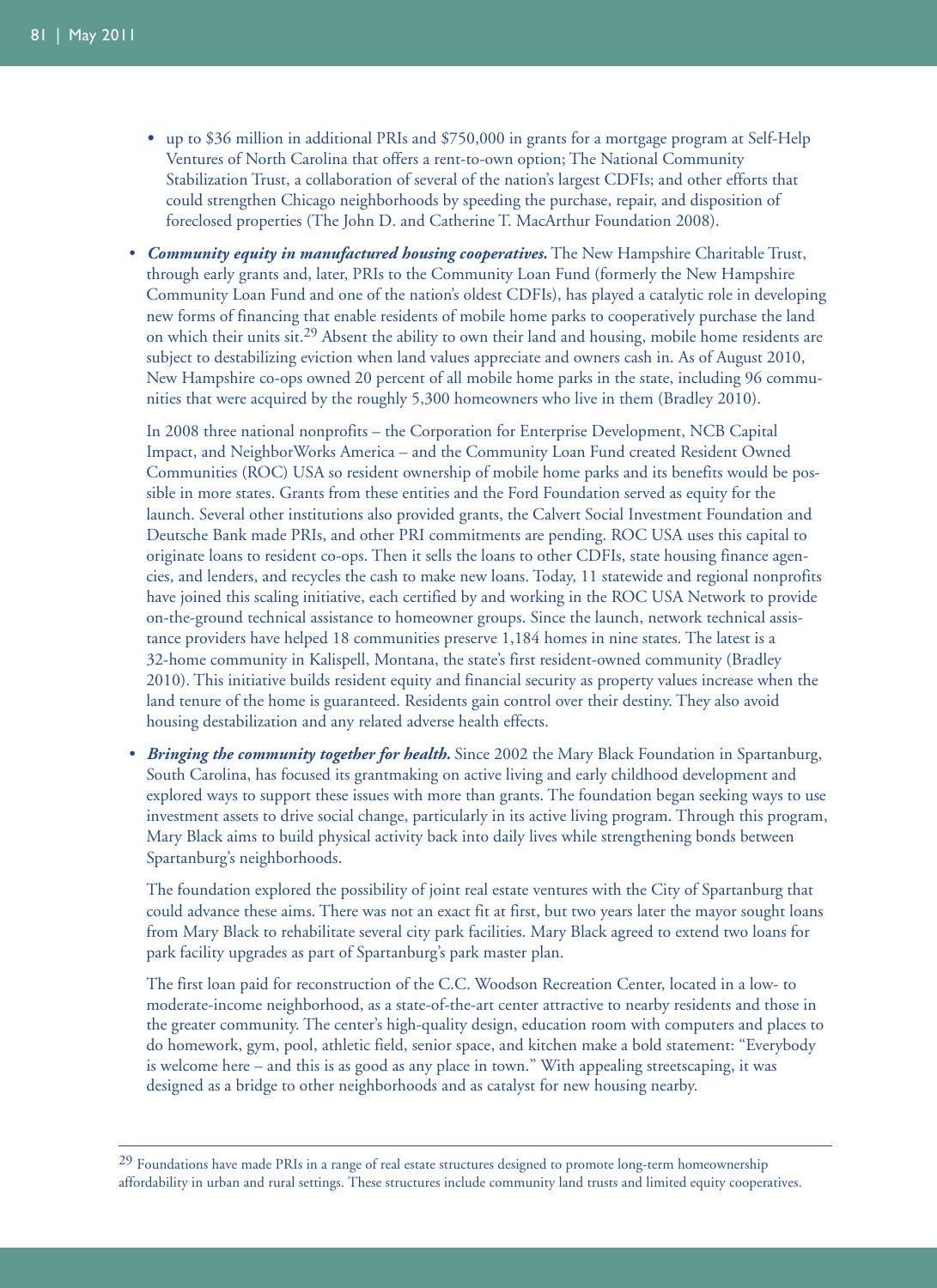Mary Black's partners in the \$6.1 million project are the City of Spartanburg, the Spartanburg Housing Authority, SunTrust Bank, and BMW. The project used New Markets Tax Credits financing, which provides a 39 percent tax credit over seven years to for-profit entities, such as SunTrust Bank and BMW, that invest in qualifying low-income communities. The foundation extended a \$1.2 million, interest-only loan to Spartanburg for seven years at 3.45 percent. The credit risk depends on the city's budgeting process; Spartanburg cannot commit repayments in advance, and it will want to refinance the loan at the end of seven years. Mary Black categorized the loan as a PRI while treating it like an investment – in other words, grantmaking was not reduced to fund the loan. The foundation has committed a similarly structured loan for a second park center (Belcher 2010).

• *Colocation of common interests.* Some health funders are using real estate holdings to create communities where foundations or nonprofit organizations colocate to reinforce and learn from each other. Two examples are the Center for Philanthropy, sponsored by the Northwest Health Foundation, in Portland, Oregon, and the Nonprofit Innovation Center, sponsored by the Sierra Health Foundation, in Sacramento, California. They provide a blend of shared amenities, such as a conference room, kitchen, and space for bike storage and exercise; phone and Internet service; and opportunities for diverse organizations to collaborate.

At the Nonprofit Innovation Center, shared administrative and other services enable nonprofits to do better work in an environment where they can "dream big, think large, and collaborate with others" (Sierra Health Foundation 2007a). A committee of center tenants created a vision statement of "healthy individuals, families and community" and a mission statement reflecting shared commitment "to ensure that information, resources and opportunities necessary to achieve overall health, wellness and quality of life are made available to members of all Northern California communities, particularly those adversely affected by economic, health and social justice disparities" (Sierra Health Foundation 2007b).

• *On-line communities of interest.* The Web is a catalyst for new virtual communities, some with venture capital investments from foundations and other philanthropic investors. As mentioned earlier, Omidyar Network makes impact investments through a  $501(c)(3)$  independent foundation and a limited liability company. Through the latter, Omidyar Network invested in PatientsLikeMe and InnoCentive, on-line companies whose value proposition is collaboration and information sharing.

PatientsLikeMe (2008a) describes itself as "a treatment, symptom and outcome sharing community" where patients who have life-changing medical conditions can exchange personal stories and health information, which put their disease in context and answers questions they may still have. Although the site promotes information exchange among patients rather than dialogue with health care professionals, the venture could be a financially sustainable part of the solution for increasing health literacy – an activity that typically would require grant funding or public subsidy. It earns revenue by aggregating and de-identifying the information patients share about their disease experience, then selling the information to drug, device, equipment, insurance, and medical services companies for market research purposes. According to PatientsLikeMe (2008b): "By selling this data and engaging our partners in conversations about patient needs, we're helping them better understand the real world medical value of their products so they can improve them. We are also helping companies accelerate the development of new solutions for patients. Our end goal is improved patient care and quality of life."

Through its "open innovation marketplace," InnoCentive promotes an atmosphere of collaboration among more than 200,000 of "the world's brightest minds" in the business, academic, public, and nonprofit spheres to solve vexing "challenges," which organizations post on the InnoCentive Web site. Registered "solvers," whose identities are securely confidential, receive significant financial awards for the best solutions (InnoCentive 2009 and 2010).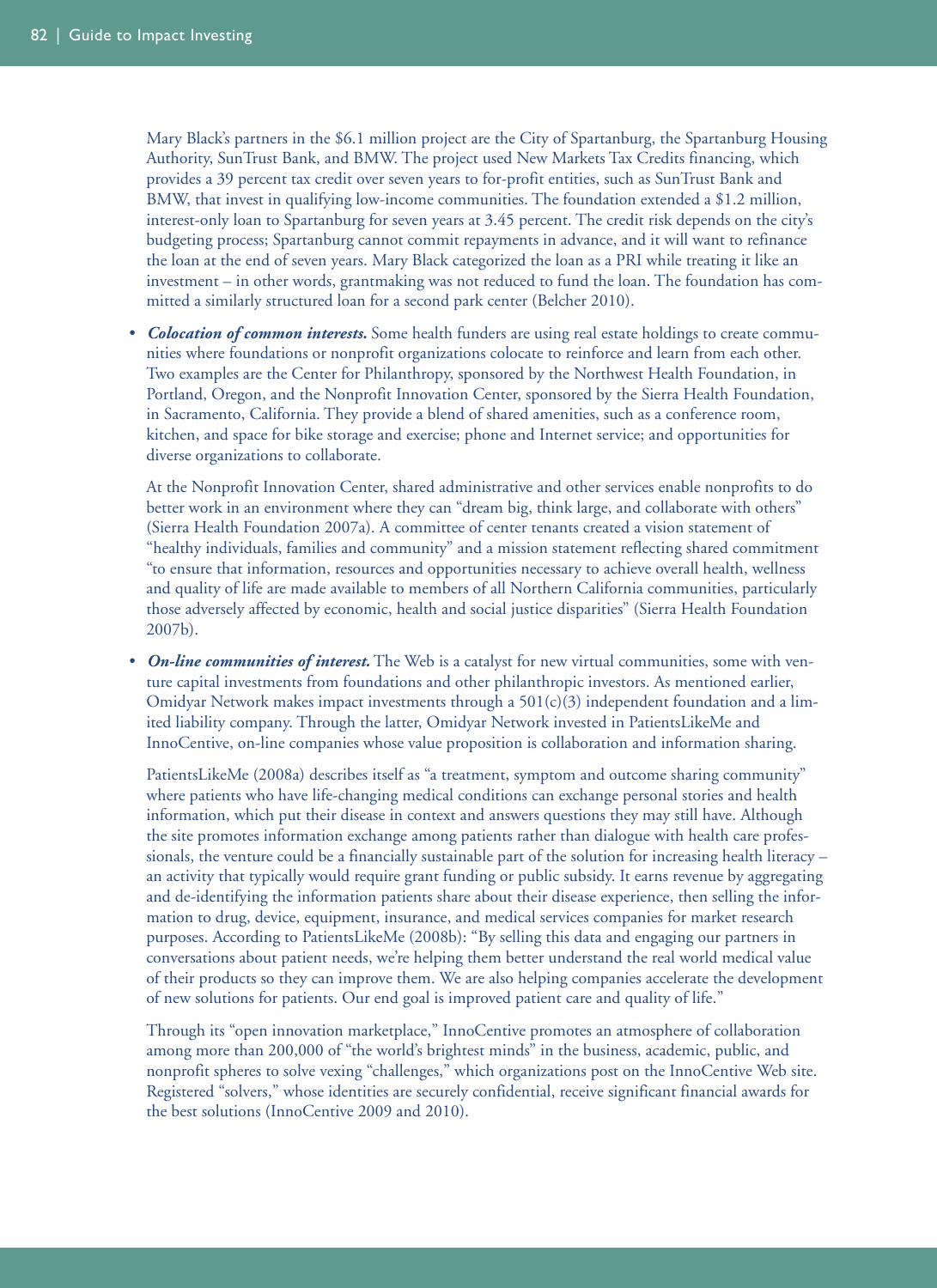## **conclusion and next steps**

Despite a global economic downturn and loss of confidence in financial markets, impact investing and the broader social investment industry continue to attract growing interest. Foundations that make impact investments were not immune to the downturn, but many found that these investments delivered critical social impact and continued to hold value or generate positive returns during the market decline. The financial and social performance of impact investing over time underscores an emerging view that fiduciary

responsibility may call for investment strategies that incorporate environmental and social criteria, as well as consideration of a foundation's overall effectiveness in carrying out its mission.

Health funders increasingly use impact investments to drive a range of impacts and align endowment holdings with their mission. They are investing in these opportunities across the broad program areas of health care, health coverage, and healthy community, and across asset

*"The fundamental idea of mission or impact investing is to align the way a business generates profits with the way it generates positive social impact. There is lots of conversation about the same old challenges…The primary problem is creating new platforms to address the challenges, and what lens [we can] bring as investors that will enable investment opportunities that others may not see or have the risk tolerance to pursue."* 

> *– Stephen DeBerry, Chief Investment Officer, Mitchell Kapor Foundation and Kapor Trust; and Founder, Bronze Investments*

classes and expected levels of financial return.

Investments in health care enable the sustainability, scaling, and replication of effective models, such as federally qualified health centers, cooperative home health care, and employer-based health worker training. They also spur product and technology innovations that can improve the quality, accessibility, and affordability of health care for everyone.

Investments in health coverage are creating models for quality, affordable insurance while promoting innovation in worker benefits and financial products. These, in turn, strengthen family economic security, an essential foundation for choosing healthy behaviors and being able to shoulder health care expenses. Collectively, such investments cultivate models that can complement health insurance reform in delivering

### **WORDS OF ADVICE**

- **Choose a level of engagement.** Are you looking to be a passive or active investor? Or a combination of both?
- **Look for and seize moments of opportunity.** Invest in projects that truly propel your mission.
- **Reward performance and accountability.** These are investments, not grants. Cultivate entrepreneurship, which requires performance and accountability.
- **Think outside the box.** Explore new ways of using your investing power for example, by linking up with other similarly minded funders.
- **Get started.**

*–* Robert Hohler, Executive Director, The Melville Charitable Trust PRI Makers Network Conference, 2008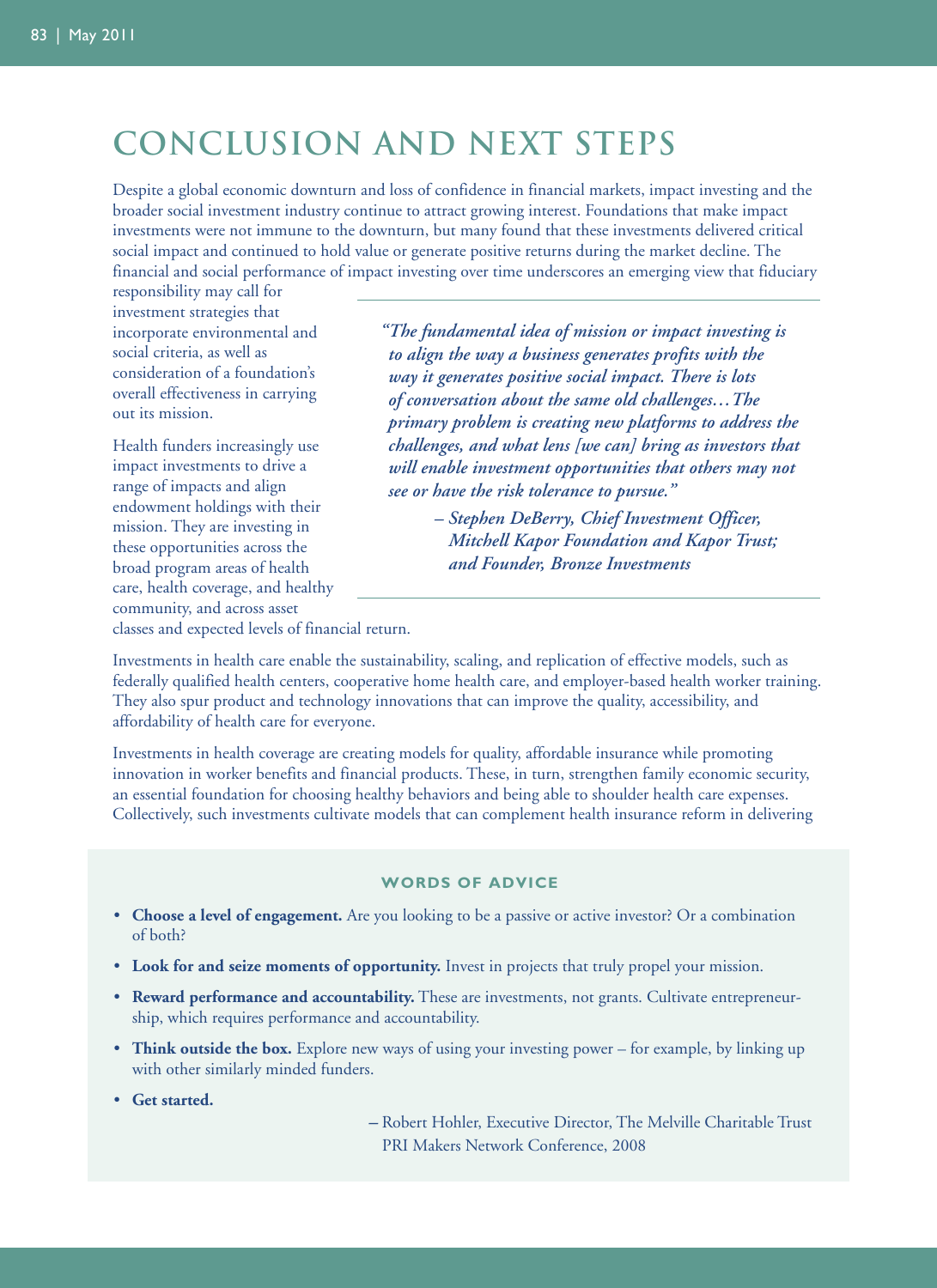high-quality health care – including preventive care – to vulnerable and broader populations.

Finally, investments in healthy community seek to actively direct the social determinants of health in ways that promote healthy human development over the life cycle, supporting healthy choices and behaviors, building health equity, and reducing health care costs.

Impact investments in health care, health coverage, and healthy community leverage funders' grantmaking and other activities. They engage the crosscurrents of social sector and health policy change to scale a range of activities and organizations that can help communities meet the national Healthy People 2020 goals. Increasingly, investment strategies include social and environmental, as well as financial, criteria that move foundations toward fulfillment of their mission.

For impact investing strategies and execution to succeed, financial and program staff at foundations must work together. There are significant opportunities for them to collaborate and co-invest with external funders and other investors who have similar programmatic, sectoral, and geographic interests. Potential partners cover a broad range: foundations focused on health, community development, education, the environment, or other areas; community and other foundations working in the same places; and faith-based investors, health systems, banks, insurance companies, pension funds, and government agencies that share health funders' interest in building healthy communities and often have extensive impact investing experience.

Health funders interested in equity investments that promote innovations in health products and technology generally partner with a slightly different set of co-investors, including, but not limited to, health systems, pension funds, and venture investors. As large-scale purchasers of health care products and services, many of these entities bring valuable insight and experience to the equity investing process.

Realizing the promise of impact investing opportunities at a scale that addresses the needs of underserved communities and people nationwide will require significantly more capital. Strategies to mobilize this capital can leverage the particular strengths of philanthropy and the public and private sectors.

- **➤** *Philanthropy* Its early-stage, subordinated, and patient investments spur innovation, demonstrate the viability of impact investing, and attract co-investors. Complementary grants from philanthropic sources prepare grantees to effectively deploy impact investments. Such grants also foster the development of tools to better track financial and social performance. Finally, philanthropy's active participation in monitoring impact investments can help ensure that these investments achieve their social, environmental, and financial objectives.
- **➤** *Government* Its grant, guarantee, tax credit, and insurance programs mitigate risk and provide incentives for private sector investment.
- **➤** *Private sector* Its conventional investors provide the largest amounts of capital, as well as insight on how to create efficient structures and processes.

There are significant opportunities for health funders with a national or regional focus to become lead investors in the replication of proven models – federally qualified health centers, supportive housing, highquality child care and education, fresh food markets, community-oriented long-term care, and others. A critical mass of investment in key national or regional projects can attract local co-investment in local projects. Meanwhile, local funders that are moving forward with community- or sector-focused investments should seek co-investment from funders at the national and regional levels to help all health funders accelerate the impact investing learning curve, reduce transaction costs and risks, and amplify results.

The still-evolving field of impact investing receives strong support from trade associations and peer networks, which are sources for learning, referrals, co-investment, research, and collaboration. Among these organizations are the Global Impact Investing Network, More for Mission, and PRI Makers Network (see [Appendix C\)](#page-100-0). Their activities include efforts to develop more comprehensive and automated systems of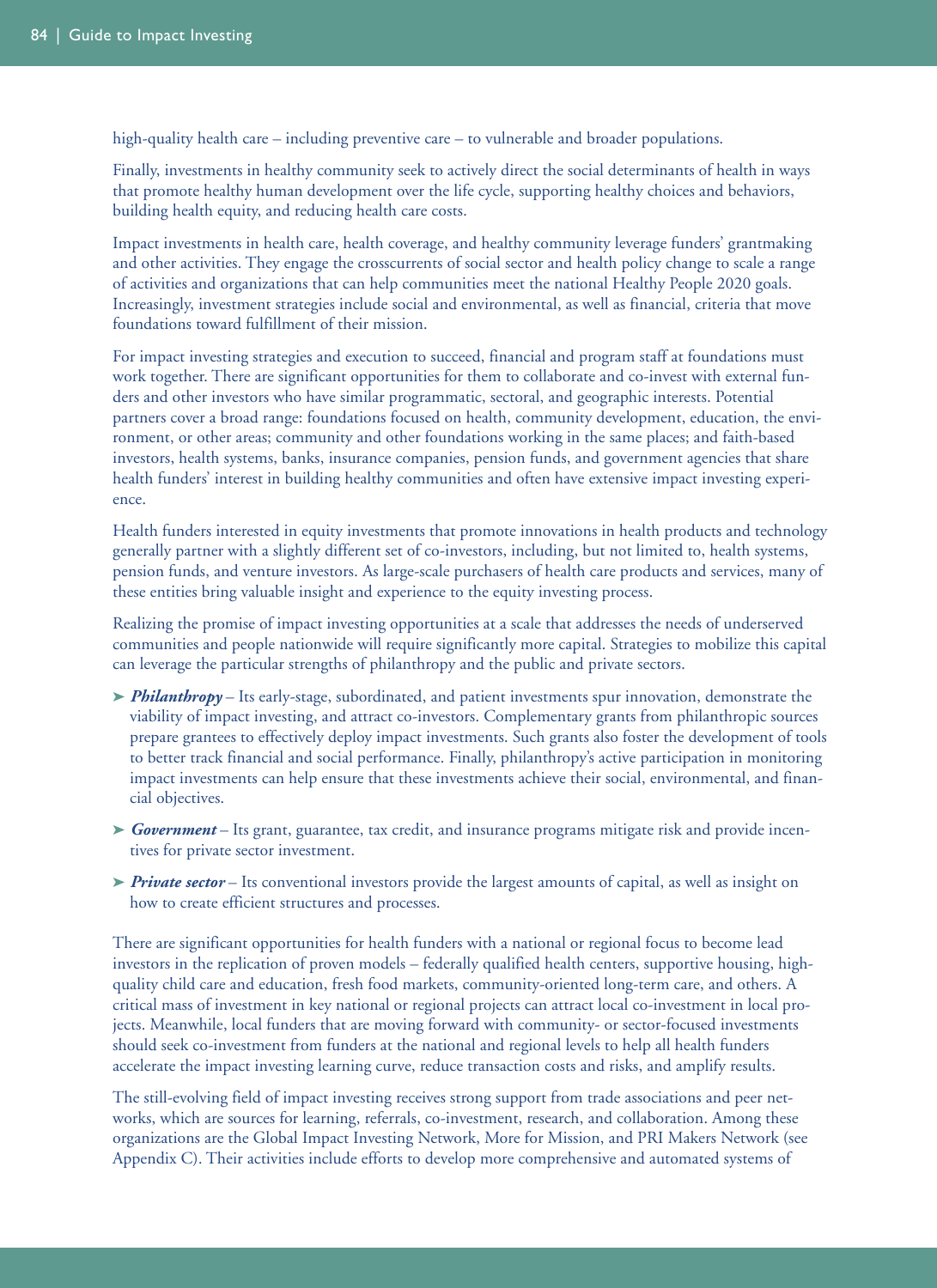financial and performance tracking. Through grants, health funders can augment those efforts by funding research and development on methods that:

- assess how impact investing can stretch public health dollars;
- quantify and monetize the cost savings generated by prevention, which can help make the case for financing;
- make more effective use of County Health Rankings,<sup>30</sup> health impact assessment,<sup>31</sup> and other health status measurements based on demographic markers – census tract, income level, gender, ethnicity, and age – to gauge the social consequences of impact investments over time; and
- match health researchers, including health impact assessment practitioners, with health-focused impact investing projects to speed the definition and application of impact measures.

In the months ahead, GIH will augment the impact investing resources cited in this guide. GIH looks forward to continuing to support health funders as they use impact investing to advance their missions.

<sup>30</sup> See http://www.countyhealthrankings.org.

<sup>31</sup> See http://www.cdc.gov/healthyplaces/hia.htm.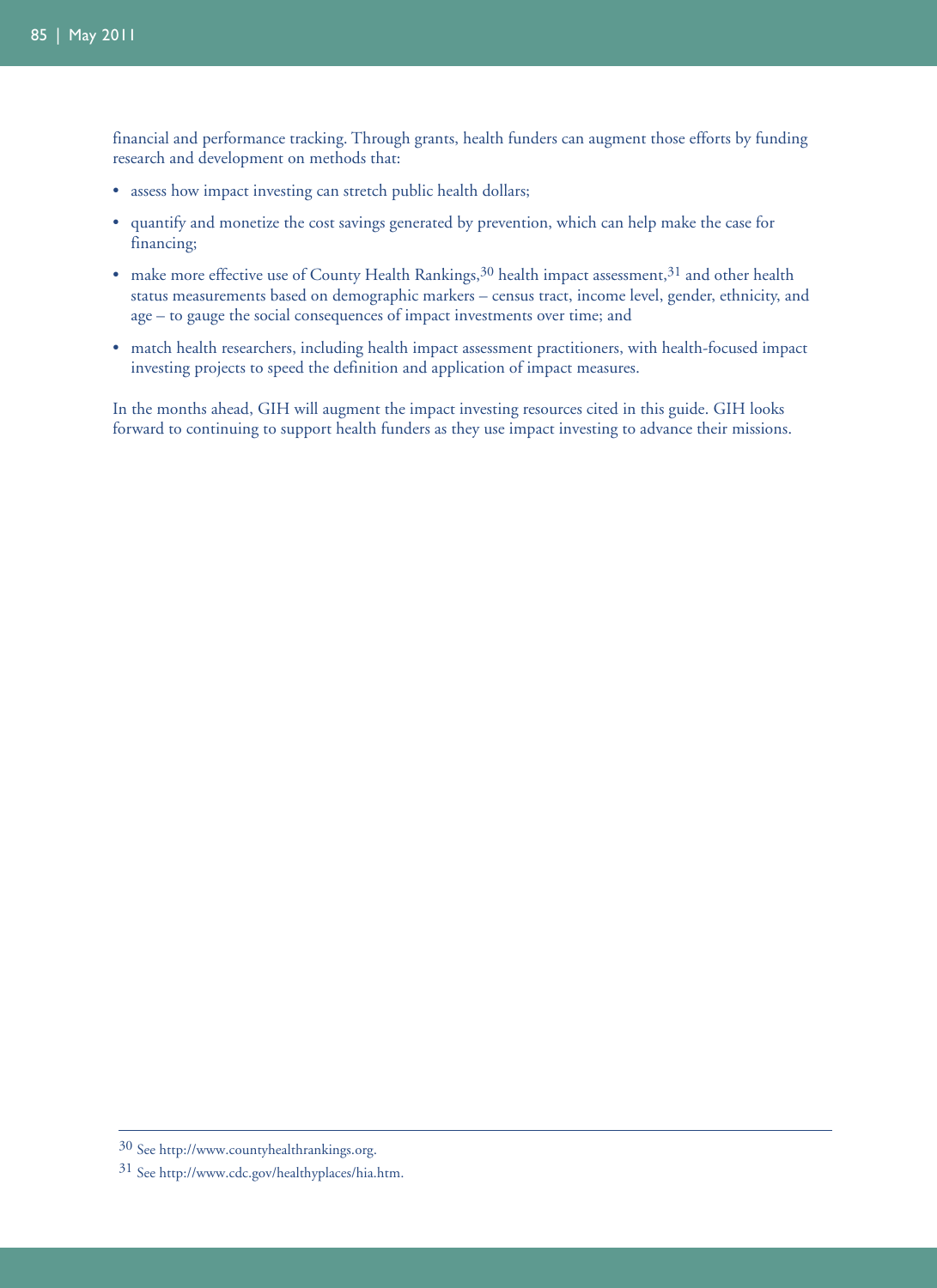## **appendix A: GLOSSARY**

**Aligned investing.** Using screening, shareholder activism, and proactive investing to engage all of a foundation's financial resources in achieving its mission goals.

**Alternative investing/alternative asset class.** In the early years of social investing, "alternative investing" referred to proactive investing and particularly community investing. A similar term – "alternatives" – is now used in the conventional financial services arena to refer to asset classes other than the U.S. stock market, such as international stocks, hedge funds, private equity, and real estate.

**Asset allocation.** A conventional investment discipline that aims to balance risk and return by apportioning a portfolio's assets according to an investor's goals, risk tolerance, and investment horizon. Different asset classes, such as equities, fixed income, and cash and equivalents, entail different levels of risk and return, and will perform differently over time (Investopedia 2010a).

**Asset class.** A group of securities that exhibit similar characteristics, behave similarly in the marketplace, and are subject to similar laws and regulations. The three main asset classes are equities (stocks), fixed income (bonds), and cash and equivalents (deposits or money market instruments). The classes reflect different risk and return characteristics and perform differently in any given market environment (Investopedia 2010b). In practice, the range of asset classes is more diverse; foundations have made impact investments in 18 asset classes, including various types of guarantees, deposits, debt, fixed-income securities, public and private equity, commodities, and real estate (Kramer and Cooch 2007).

**Capital call.** Private equity fund investors make a capital commitment that the fund manager draws down for investing over some initial period of the fund's life, usually a period of years or until a portion of the fund's capital has been invested, whichever comes first. When the fund manager notifies these investors, they must meet capital calls, or "draw downs," within an agreed-upon time, generally days.

**Carry (or carried interest).** In private equity fund investments, the carry is fund profits shared with the fund investors. The standard formula of "2 and 20" refers to an annual management fee of 2 percent and shared profits of 20 percent paid to a fund manager. The balance of 80 percent of profits is paid to the fund investors. The carry varies somewhat by fund type and manager. The management fee generally declines in the fund's out years, after the fund manager has placed investments in companies.

**Certificate of Deposit Account Registry Service (CDARS).** A proprietary service through which investors can extend insurance from the Federal Deposit Insurance Corporation to certificates of deposit at qualifying CDFI banks and other banks and savings and loans. Insurance coverage is up to \$50 million per depositor.

**Community development corporation.** A nonprofit entity, typically in a low- to moderate-income community, that focuses on revitalizing housing and commercial opportunities there. It also provides other supportive services.

**Community development financial institution (CDFI).** A nongovernmental financing entity whose primary mission is to foster development in distressed communities or underserved targeted populations. The CDFI Fund, an agency in the U.S. Department of the Treasury, certifies CDFIs and provides financial support to them on a competitive basis.<sup>32</sup>

**Community investing.** Investments in communities underserved by traditional financial services. Such investments provide access to credit, equity capital, and basic banking products that otherwise would be unavailable. Globally, community investing enables local organizations to provide financial services to low-income individuals and households; capital to small businesses; and capital for vital community services,

<sup>32</sup> Lists of certified CDFIs by name, state, and type are available at http://www.cdfifund.gov/what\_we\_do/ programs\_id.asp?programID=9.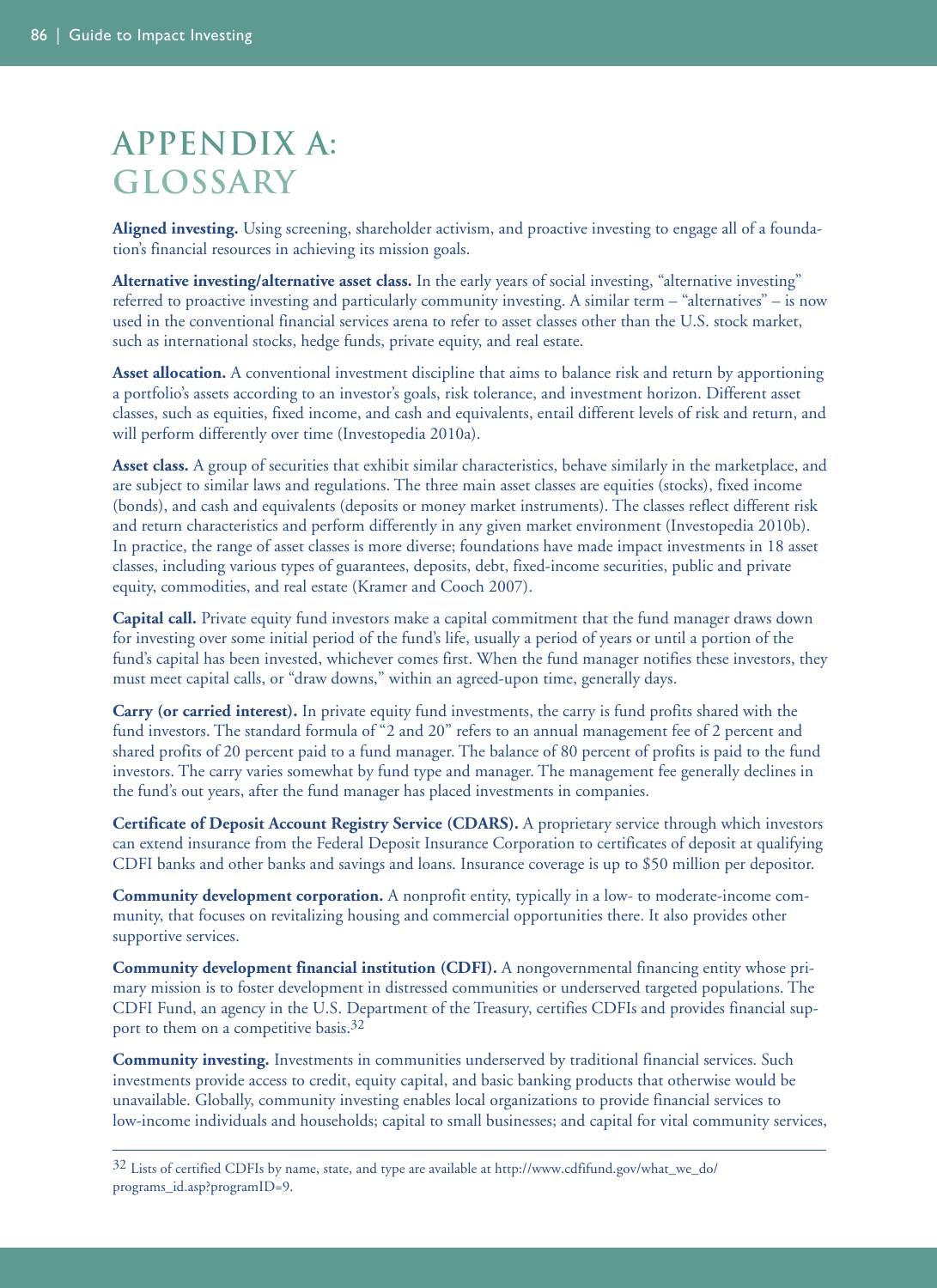such as child care, affordable housing, and health care.<sup>33</sup>

**Community Reinvestment Act of 1977.** A federal law that encourages banks to meet the credit and financial services needs of the communities in which they operate, including low- to moderate-income neighborhoods.34

**Corporate social responsibility.** A concept that encompasses what companies do with their profits and how they earn them. It goes beyond philanthropy and regulatory compliance to address management of economic, social, and environmental impacts, and companies' relationships in all key spheres of influence: the workplace, the marketplace, the supply chain, the community, and the public policy realm.35

**Credit enhancement.** Financial arrangements, such as loan or bond guarantees, subordinated loans, or insurance, that reduce the risk associated with financing for a project or organization. Credit enhancement is reassuring for investors because it places one or more layers of protection between their investment and potential credit losses. By reducing the real or perceived risk, it improves borrowers' access to financing and lowers interest rates.

**Double-bottom-line (DBL)/triple-bottom-line (TBL) investing.** Investing that incorporates social and financial criteria (double bottom line) or social, financial, and environmental criteria (triple bottom line) into investment decisionmaking.

**Economically targeted investing.** Typically a U.S. pension investment that, in addition to garnering a market-rate financial return, seeks to enhance regional and/or national economies. Such investments aim to spur development, savings, and the creation of jobs and businesses; increase or improve affordable housing; and improve infrastructure (California Public Employees' Retirement System 2009).

**Emerging domestic markets.** People, places, or enterprises with growth potential that are constrained by systematic undervaluation due to imperfect market information and access to resources (Yago et al. 2007). Such markets include urban and rural communities, and companies serving low- to moderate-income populations (State Street Global Advisors 2010).

**Environmental, social, and corporate governance investing (ESG).** An investing approach that takes into account the impacts of environmental and social considerations on financial performance. It is based on the idea that environmental, social, and corporate governance issues can affect the performance of investment portfolios to varying degrees across companies, sectors, regions, asset classes, and time.36

**Equity equivalent investment.** Deeply subordinated debt that functions like equity capital in a nonprofit or cooperative organization. In its purest form, an equity equivalent investment is subordinate to all other debt and has a rolling term. See also "subordinate debt."

**Expenditure responsibility.** Generally applies to grants and program-related investments made by a private foundation to organizations that the IRS does not classify as 501(c)(3) public charities. The private foundation must ensure that such funds are spent for the intended charitable purposes and not for private gain or political activities. It and the recipient organization agree in writing to certain stipulations regarding the investment. (For details about these stipulations, see ["Expenditure Responsibility"](#page-109-0) below the table in [Appendix E.](#page-104-0))

**Externality.** A positive or negative consequence of an economic activity, such as environmental pollution, that an unrelated third party experiences.

Forgivable loan. A loan that does not have to be repaid if the borrower meets predetermined conditions -

<sup>33</sup> See Community Investing Center at http://www.communityinvest.org.

<sup>34</sup> See Federal Financial Institutions Council at http://www.ffiec.gov/CRA/default.htm.

<sup>35</sup> See Corporate Social Responsibility Initiative at http://www.hks.harvard.edu/m-rcbg/CSRI/init\_define.html.

<sup>36</sup> See UNEP Finance Initiative at http://www.unepfi.org.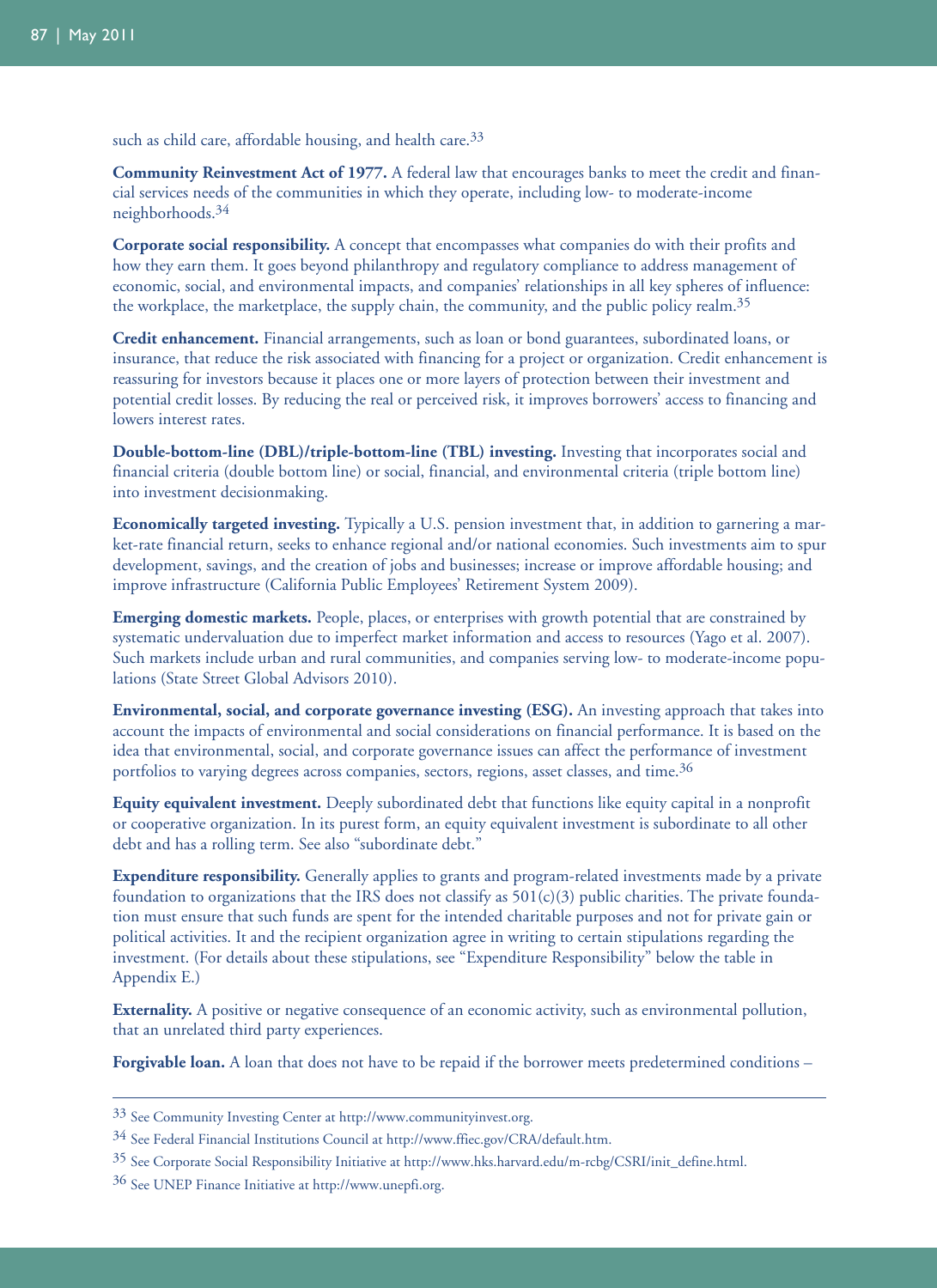for example, a student loan wherein the borrower performs public service for a certain period of time after graduation.

**Guarantee.** A loan guarantee is a promise to repay a loan if the original borrower defaults.

**Impact investing.** For foundations, this type of investing advances their mission and recovers the investment principal or earns a financial return. It includes investments by any private or community foundation, in any asset class, and for market-rate or below-market-rate returns on a risk-adjusted basis. The term also refers to investments by a broad range of investors for the purpose of generating social or environmental, as well as financial, returns.

**Individual development account.** An incentivized savings account, matched by grant funding, that enables a low-income family to save, build assets, and enter the financial mainstream. Such accounts reward the monthly savings of working-poor families who want to purchase an asset (typically a first home), pay for postsecondary education, or start a small business. Many CDFIs offer individual development accounts and other asset-building financial services and credit.37

**Initial public offering (IPO).** The first sale of stock by a company to the public. Companies may undertake IPOs as one of several possible ways to raise more capital and provide an exit to early-stage investors.

**Intermediary.** A third party that facilitates a grant or investment relationship between two other parties. Some foundations use intermediaries to re-grant funds for designated purposes. Some use intermediaries and funds as wholesale investment vehicles: they place their investments with the intermediaries or funds, which, in turn, reinvest in projects or organizations.

Junior debt. See "subordinate debt."

**Limited partner.** A limited partner in a limited partnership or equity fund provides a portion of the equity capital, but does not have management responsibilities and is not responsible for losses beyond the amount the partner invested.

**Loan loss reserve.** A lender's cushion against possible loan losses. The lender builds up the reserve by regularly allocating funds to it as noncash charges against income. CDFIs and similar lenders may build up their reserves by obtaining grants or making special allocations for this purpose. Adequate reserves are necessary to protect investors from losing their investments and to preserve the lender's solvency.

**Mezzanine.** Refers to financing that combines debt and equity in a hybrid form, and to a stage of venture capital. As a stage of venture capital, mezzanine is the bridge financing a company takes on as it moves between the growth stage and an initial public offering (Investopedia 2010c).

**Mission investing.** Financial investments that seek to further a foundation's mission and recover the principal invested or earn financial returns (Kramer and Cooch 2007).<sup>38</sup>

**Mission-related investing (MRI).** Generally, an investment by any private or community foundation in any asset class that offers an expected market-rate financial return on a risk-adjusted basis, as well as a social and/or environmental return related to the organization's mission. Some foundations use the term interchangeably with "mission investing" or "impact investing," even though these include both market-rate and below-market-rate investments.

**Monetize.** To convert into money, or, figuratively, to assign a financial value that can be used for economic benefit. For example, future savings on energy efficiency can be monetized to support loans for the installation of energy-efficient equipment.

<sup>37</sup> For more details, see "Individual Development Accounts" at http://cfed.org/programs/idas.

<sup>&</sup>lt;sup>38</sup> For purposes of this guide, the definition of impact investing in the foundation context is based on the definition of mission investing provided by Kramer and Cooch 2007.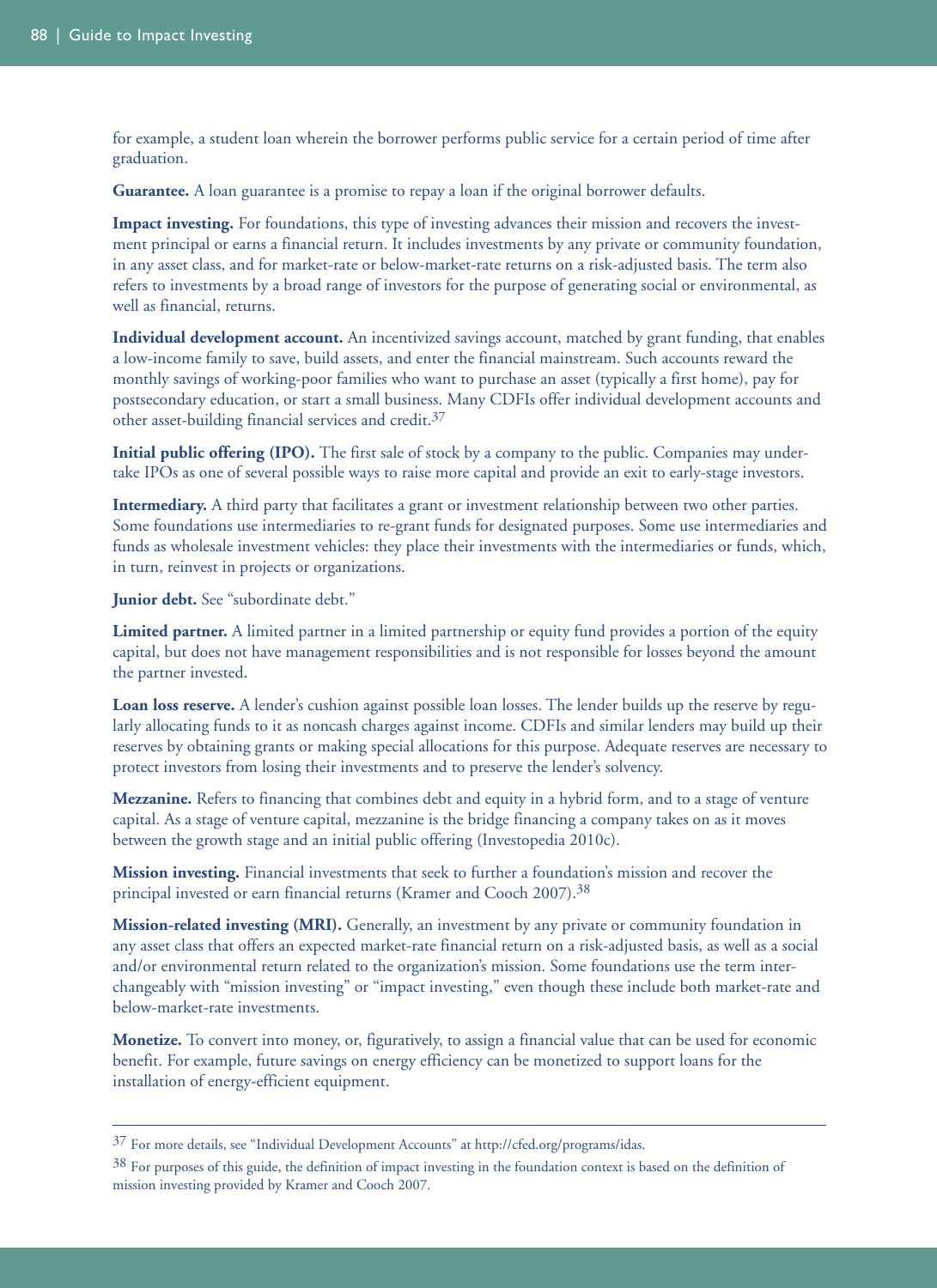**Program-related investing (PRI).** A special category of impact investments defined for private foundations in the Tax Code of 1969 as investments for which the primary purpose is to accomplish one or more of the foundation's exempt purposes, no significant purpose is the production of income or appreciation of property, and no purpose is influencing legislation or taking part in political campaigns on behalf of candidates (Internal Revenue Service 2010a). Foundations of all types use this term to refer to investments in any asset class that offer an expected below-market-rate return on a risk-adjusted basis.<sup>39</sup>

**Recoverable grant.** A grant that the grantee must repay if certain performance benchmarks, such as revenue generation or refinancing, are met. Private or community foundations may use recoverable grants when organizational or market factors pose a higher risk and less certainty that the funds will be repaid – for example, if the grantee is launching an untested business or there is a currency risk. Charitability criteria, due diligence, and the need to define repayment terms are the same as for a PRI, but documentation is simpler than that for a loan or equity investment. Successful recoverable grants may be refinanced into other impact investments, thereby rewarding grantees' performance.

**Screening.** Avoiding holdings in companies whose practices are perceived as socially or environmentally destructive, and pursuing holdings in companies whose practices are perceived as socially or environmentally beneficial ("best in class"). The term generally applies to publicly traded companies.

**Securitize.** Creating a security that generates repayment of the principal and a return based on the cash flows of existing financial assets, such as a pool of loans or accounts receivable.

**Senior debt.** See "subordinate debt."

**Shareholder activism.** Engaging a company's management, as in the voting of proxies, to motivate socially and environmentally responsible corporate behavior. The term generally applies to publicly traded companies.

**Side letter.** A separate agreement setting out transaction terms that may differ from the standard terms. Program-related investors in an equity offering may need a side letter enabling them to exit an investment if use of the proceeds is not charitable.

**Social investing.** Any type of investing that incorporates social or environmental, as well as financial, criteria into investment decisionmaking. Impact investing by foundations is a subset of social investing, as are shareholder activism and screening.

**Socially responsible investing.** A term often used to refer to screening of publicly traded stock portfolios. The Social Investment Forum (2010) defines it more broadly as an investment discipline incorporating social and environmental factors into portfolio management through a range of strategies, such as screening, shareholder advocacy, community investing, and venture capital that generates both social and financial returns.

**Social sector.** A sector comprising organizations for which the primary mission is to create social rather than economic value for their owners or employees, or consumption value for their customers. Social sector organizations may be structured as nonprofits, for-profits, hybrids, or cooperatives.<sup>40</sup>

**Subordinate ("junior") debt.** Subordinate/subordinated debt entails higher risk than does senior debt. Subordinate lenders absorb any credit losses before the losses affect senior lenders, and thus constitute a "credit enhancement" that reduces senior lenders' risk in a financing.

**Syndicate.** A consortium of investors that come together for a particular investment or deal, which may be

<sup>39</sup> For more information about PRIs, visit http://www.primakers.net.

 $40$  For more information about this sector, see Center for the Advancement of Social Entrepreneurship, Duke University Fuqua School of Business, "A Brief Guide to Understanding the Social Sector," <http://www.caseatduke.org/ documents/abriefguidetounderstandingsocialsector.pdf>, February 2003.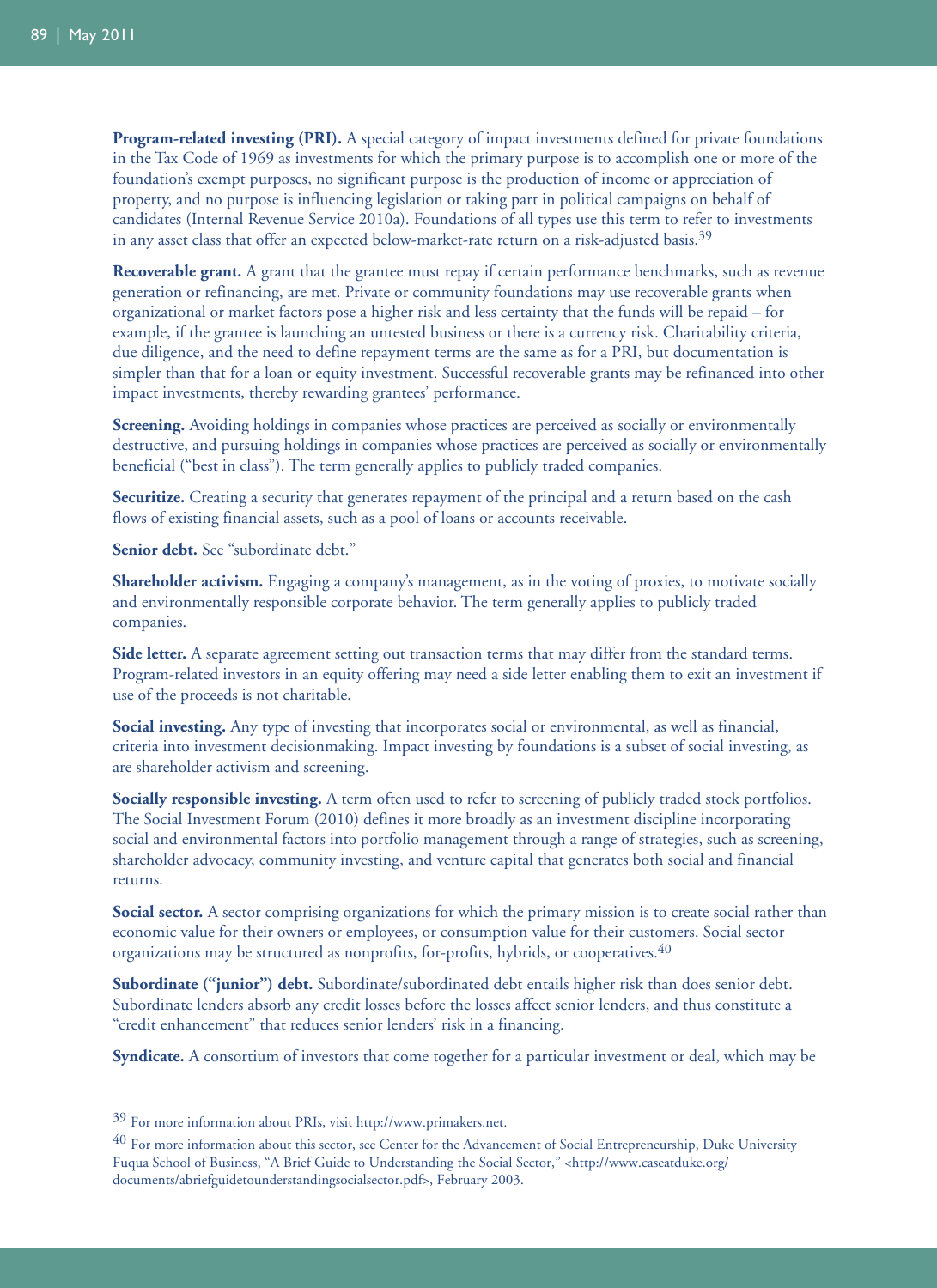called a syndicated deal. The three syndication phases are origination, operation (including investment monitoring), and liquidation or exit. In the venture capital arena, an investor syndicate may include a consortium of investors that invests in a new company from its beginning all the way to its merger with or acquisition by another company, or to an initial public offering.

**Tranche.** A portion of a larger financing pool that has certain risk and return characteristics, also sometimes referred to as a "layer" in a capital "stack" or "structured financing." Such a financing may comprise multiple tranches, each with a different level of risk or subordination to the most senior tranche. The so-called first loss tranche has the highest risk: it is subordinate to senior tranches in the pool, taking losses before them and thus serving as credit enhancement for the senior tranches.

**Triple-bottom-line investing.** See "double-bottom-line investing."

**Unrelated business income tax (UBIT).** A federal tax on an exempt organization's gross income (less directly linked expenses) from an unrelated trade or business. Like foundation investments in general, income from certain impact investments can trigger UBIT liability. Community and private foundations should review UBIT considerations with tax and legal counsel on a case-by-case-basis.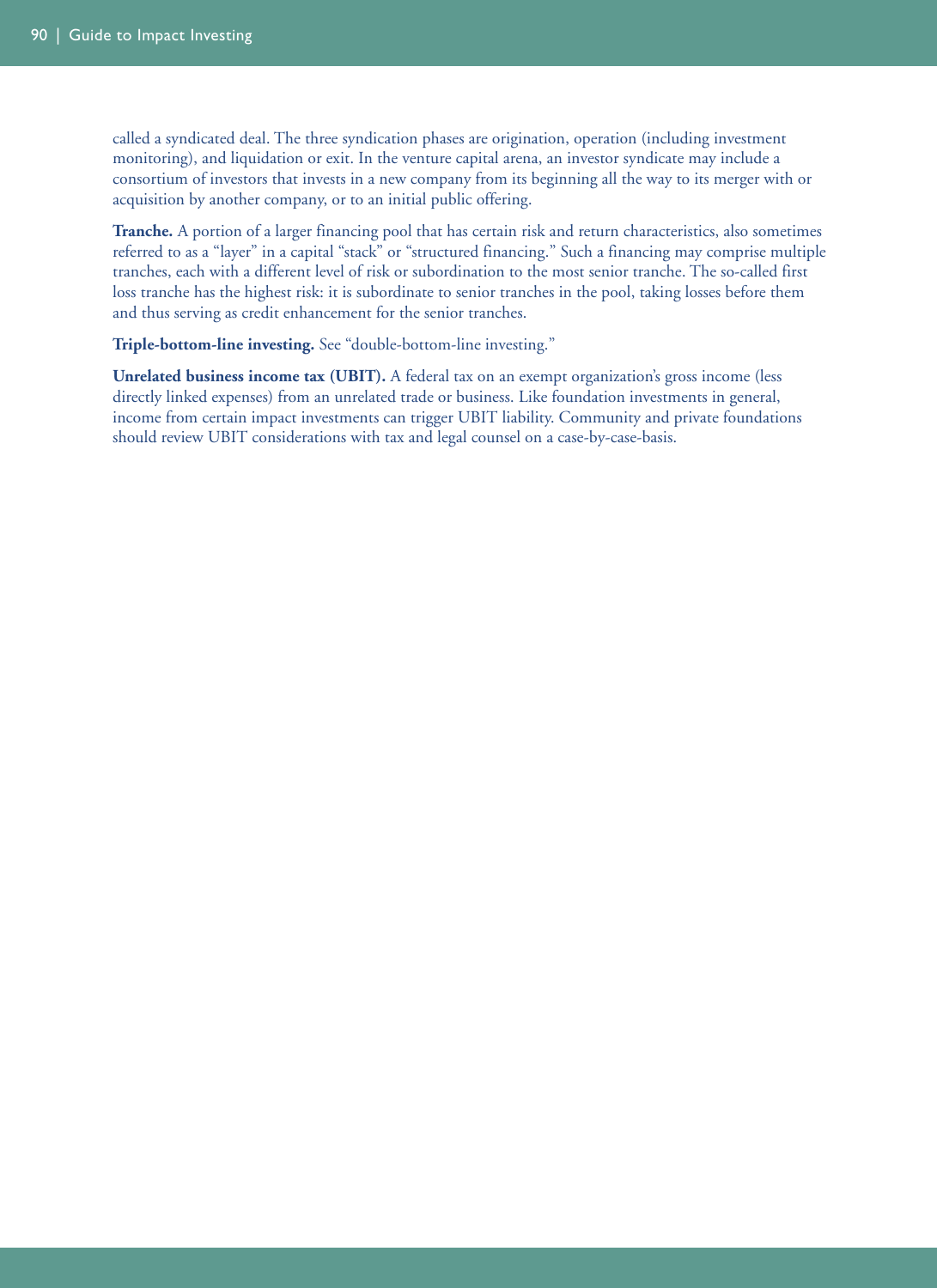## **appendix B: IMPACT INVESTING FINANCIAL PERFORMANCE**

Numerous reports in the last decade have demonstrated that social investors need not sacrifice financial returns – and indeed may stabilize returns – by incorporating environmental, social, and governance criteria into investment decisionmaking (Social Investment Forum 2009). In part because impact investments are largely a privately held subset of social investments, public information about their financial performance has been limited. Available data, however, corroborate the general finding that prudent impact investors do not have to trade financial returns for social returns.

The most complete data relate to loans, which have made up the preponderance of foundation impact investments since 1968. According to a 2007 survey of 92 foundations that had used impact investing in the previous four decades, 75 percent of those that made loans experienced no defaults and three had cumulative default rates exceeding 30 percent. Excluding the three outliers, the overall repayment rate was 96 percent (Kramer and Cooch 2007). While loans in the survey were primarily below-market-rate and qualified as program-related investments (PRIs), the default rate consistently declined over the study period, suggesting that foundations developed effective ways to manage their loan portfolios, irrespective of loan pricing. During those four decades, many PRI borrowers also repaid higher interest loans to commercial banks and other investors.

Also during that period, foundations increasingly relied on community development financial institutions (CDFIs) and similar specialized intermediaries as partners for executing their impact investing strategies. CDFIs reported loss rates of less than 1 percent for each year between 2000 and 2008 (CDP Publication Committee 2008). While the economic downturn increased risk and loan loss rates for all lenders and investors, at the end of both 2008 and 2009, loan losses at CDFIs surveyed by the sector's largest trade association remained lower than those at banks insured by the Federal Deposit Insurance Corporation (Opportunity Finance Network 2010).

Foundations have achieved strong returns on their market-rate impact investments. A good example is the F.B. Heron Foundation. (For details, see ["Impact Investing at the F.B. Heron Foundation,](#page-96-0)" in this appendix.) The Vermont Community Foundation, which dedicates 5 percent of its pooled funds to investments across asset classes that focus on local community development, also seeks to meet performance benchmarks for all of its impact and conventional investments. As of December 31, 2009, it still ranked in the top 10 percent of community foundations in terms of investment returns for the previous three years, in the top 5 percent for the previous five years, and in the top 11 percent for 2009 (Rooney 2010).

The Consumer Health Foundation's fixed-income holdings at Pugh Capital Management, an African-American woman-managed firm, outperformed the Barclays Capital U.S. Aggregate Bond Index in the three years ended December 31, 2009. It had returns of 9.83 percent in 2009, compared with the 5.93 percent benchmark, and 7.52 percent returns over the three-year period, compared with the 6.04 percent benchmark. The foundation's PRI portfolio of loans to health centers at 1 percent interest also outperformed the stock market during the economic downturn (Wick 2010).

The KL Felicitas Foundation evaluates performance at the portfolio, asset class, and manager levels, placing primary emphasis on relative, risk-adjusted rates of return during a market cycle, typically three to five years. The foundation also evaluates its impact investments in aggregate and in self-defined subcategories – PRIs, mission-related investments (MRIs), and sustainability and social component investments, which together represented more than 50 percent of assets as of December 31, 2009. Felicitas evaluates each subcategory relative to an equally weighted average benchmark of asset class exposure, and each impact investment relative to a specific benchmark. For example, the total one-year portfolio returns for 2008 and 2009 were -17.2 percent and 11.2 percent, respectively. Felicitas measures total portfolio performance relative to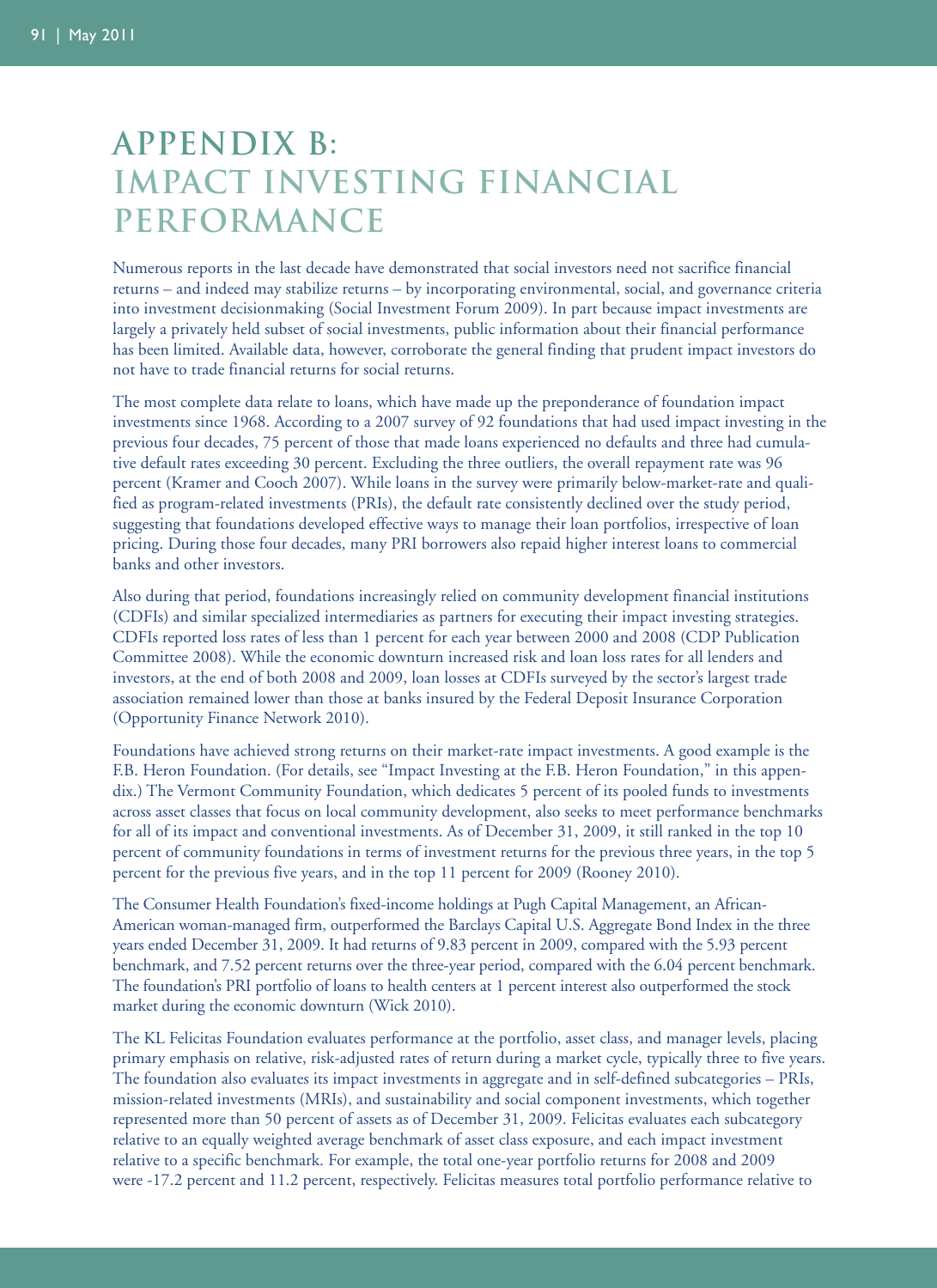the Consumer Price Index plus 5 percent (returns were 5.1 percent in 2008 and 7.8 percent in 2009) and relative to its peers based on the Median Endowment and Foundation Independent Consultants Cooperative Universe (returns were -25.8 percent in 2008 and 21.2 percent in 2009).

Also for 2008 and 2009, the MRIs subcategory of impact investments (an average 16 percent of all portfolio assets for those years) by Felicitas showed results of 5.95 percent and 3.5 percent, respectively. The MRI portfolio – a combination of exposures to cash, debt, equity, and real estate – is evaluated relative to a blended benchmark of 3-Month Treasury Bills, the Symbiotics Microfinance Index,<sup>41</sup> the MSCI Emerging Market Equity Index, and the National Council of Real Estate Investment Fiduciaries Property Index. For 2008, the MRI benchmark return was -4.65 percent. The MRI portfolio's 5.95 percent return represented an absolute positive performance relative to total portfolio performance, which was -17.2 percent, and to its exposure (-4.65 percent). For 2009, the MRI portfolio benchmark return was 5.93 percent and the total MRI portfolio return 3.5 percent. Although the portfolio underperformed its benchmark that year, it continued to deliver absolute positive performance and, on a cumulative basis, is performing in line with its benchmark. To evaluate the specific contribution and attribution of each investment in the MRI portfolio, Felicitas measures an investment's performance relative to a particular benchmark. For example, it evaluates time deposits at each mission-driven depository relative to the 3-Month Treasury Bill rate (Kleissner 2010; Pomares 2010).

More information about the financial performance of social investors is available at http://www.sristudies.org.

### **IMPACT INVESTING AT THE F.B. HERON FOUNDATION**42

At the F.B. Heron Foundation, the goal of mission-related investing – the term Heron uses for impact investing – is to increase opportunities for low-income people and communities to create and preserve wealth. In particular, the foundation seeks opportunities that leverage its resources with those of other investors.

Heron's 43 percent of assets for MRIs – 47 percent including grants – places it in the top tier of private foundations and other institutional investors (Figure B1). Most of these investments are market-rate. The foundation's average annual compound return for the 15 years ended December 31, 2009, was 9.81 percent compared with 8.74 percent for its

<span id="page-96-0"></span>

median peer among Cambridge Associates clients, or in the top third of foundations of similar size. In 2006 *Foundation & Endowment Money Management Newsletter*, an *Institutional Investor* publication, named Heron the "Small Nonprofit of the Year" for its pioneering work in MRI.

Since the foundation began such investing in 1998, its MRIs – a term that Heron applies to investments across the full range of potential returns – have grown to \$110 million (Table B1). They cover a variety of asset classes: deposits, fixed-income securities, senior and subordinated loans, public and private preferred stock and common stock, and private equity. Heron targets below-market and market rates of return. It

<sup>&</sup>lt;sup>41</sup> In 2009 Felicitas replaced this with the Barclays Global Emerging Market Debt Index, which served as a proxy for its microfinance debt investments.

<sup>&</sup>lt;sup>42</sup> The F.B. Heron Foundation provided all information for this profile. Data are as of December 31, 2009.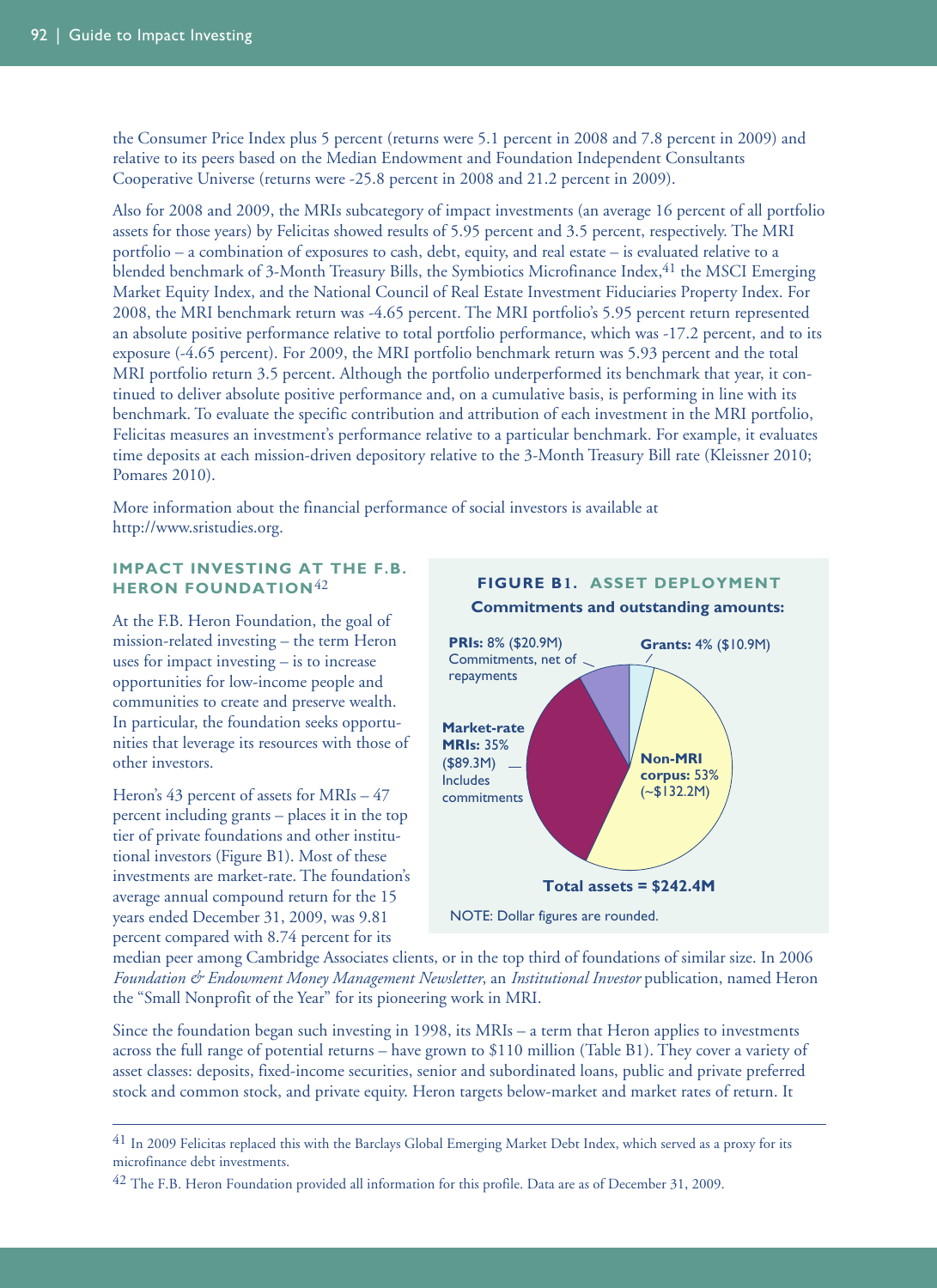| <b>Asset</b>                              | <b>PRIs</b><br>(millions) | <b>Market-Rate MRIs</b><br>(millions) | <b>Subtotal</b><br>(millions) |
|-------------------------------------------|---------------------------|---------------------------------------|-------------------------------|
| Cash deposits, certificates of<br>deposit | \$1.00                    | \$5.75                                | \$6.75                        |
| Fixed-income securities                   |                           | \$40.00                               | \$40.00                       |
| Senior Ioans                              | \$11.92                   |                                       | \$11.92                       |
| Subordinated Ioans                        | \$2.71                    |                                       | \$2.71                        |
| Public equity                             |                           | \$30.00                               | \$30.00                       |
| Private equity                            | \$5.27                    | \$13.59                               | \$18.86                       |
| Total                                     | \$20.90                   | \$89.34                               | \$110.24                      |

### **TABLE B1. MRI ASSET ALLOCATIONS**

Note: Dollar figures are rounded.

classifies below-market-rate MRIs as PRIs.

The foundation seeks to meet or exceed established performance benchmarks for each asset class in its impact investment portfolio. For example, the benchmark for deposits is the Bank of America Merrill Lynch 3-Month Treasury Bill Index. The benchmark for fixed-income securities is the Barclays Capital U.S. Aggregate Bond Index (formerly the Lehman Brothers Aggregate). The benchmark for public equity is the S&P 500 Index. The benchmark for private equity is the Russell 3000 plus 3 percent. For PRIs (belowmarket-rate investments that can be in any asset class), the benchmark is the long-term inflation rate plus 1 percent.

Heron's MRI staff consists of 1.75 full-time equivalents. All program officers are trained to underwrite PRIs

| <b>Factors</b>                            | <b>Performance</b> |
|-------------------------------------------|--------------------|
| Number of PRIs approved                   | 36                 |
| PRI commitments outstanding               | \$20.89 million    |
| Reserve for PRI losses                    | \$600,000          |
| Number of new PRIs approved, 2009         | $\overline{4}$     |
| Dollar value of new PRIs approved, 2009   | \$4.75 million     |
| Dollar value of PRIs repaid in 2009       | \$2.10 million     |
| Dollar value of PRIs to be repaid in 2010 | \$3.30 million     |
| Interest rate (weighted average)          | 3.61%              |
| Maturity (weighted average)               | 6.2 years          |
| Cumulative interest received              | \$3.97 million     |
| PRIs delinquent >90 days                  | 1.6%               |
| Write-offs to date                        | Ω                  |

## **TABLE B2. PRI PORTFOLIO**

Note: Dollar figures are rounded.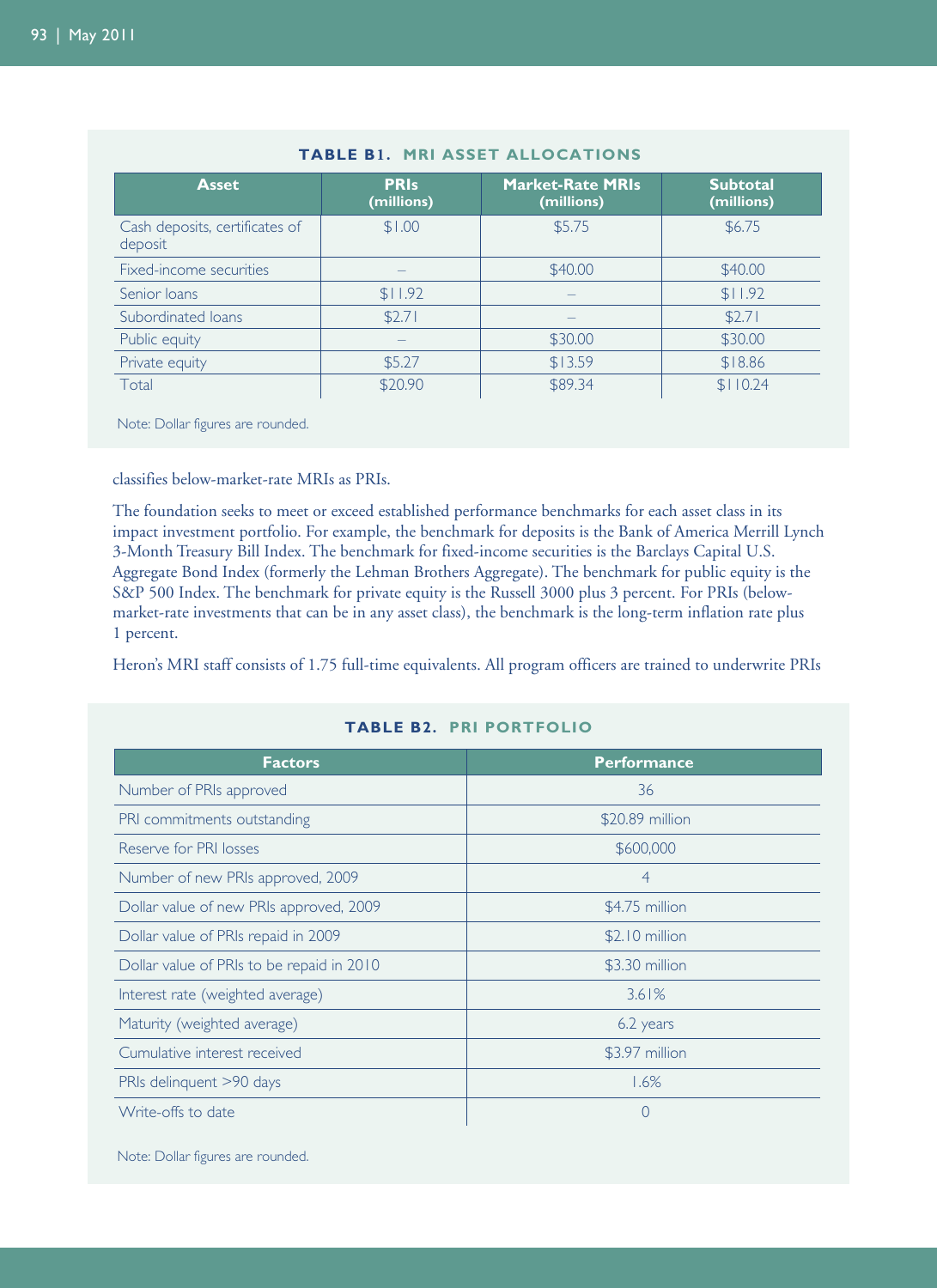as well as grants. When necessary, Heron engages third-party due diligence specialists to supplement staff analysis. In 2009 the foundation's direct investment expenses – asset management, custody, and consultant fees – for its traditional investments and MRIs were about 35 basis points. It tracks social impact metrics for all MRIs.

In 2009 there were 36 PRI loans and investments outstanding to 35 separate borrowers or investees (Table

B2 and Figure B2). Two PRIs totaling \$343,000, or 1.6 percent of commitments, were delinquent as of December 31, 2009. Five other PRIs totaling \$3 million, or 14.6 percent of commitments, were performing but on the "watch list."

The interest rates on PRI loans ranged from 1 to 6 percent, depending on deal structure and use of proceeds. Repayment terms ranged from one to 12 years. Of 36 outstanding PRIs in 2009, 20 were senior loans (three of them secured or guaranteed), six were subordinated loans, seven were limited partnership interests, two were preferred stock, and one was a below-market-rate insured deposit.



Twenty-nine of the 36 PRIs were to CDFIs or other intermediaries that relend or invest the proceeds for stated purposes. Seven borrowers were community development corporations or social enterprises.

For programmatic and risk management reasons, staff makes most PRIs to organizations with which the foundation has or has had a grant relationship. Twenty-four of 36 PRI borrowers or investees (67 percent) are current or former grantees.

Two institutional asset managers manage separate fixed-income portfolios on behalf of the foundation. The portfolios consist of targeted mortgage-backed securities, taxable municipal bonds, and privately placed notes that further the foundation's programmatic goals. The annualized total return since inception (June 2001) was 5.54 percent compared with 5.57 percent for the Barclays Capital U.S. Aggregate Bond Index.

| <b>Investments</b>                       | <b>Dollar Amount</b><br>(millions) |
|------------------------------------------|------------------------------------|
| Commitments outstanding                  | \$89.3                             |
| Fixed-income commitments to date         | \$40.0                             |
| Public equity commitments to date        | \$30.0                             |
| Private equity capital balance           | \$8.2                              |
| Insured deposits                         | \$5.8                              |
| Private equity unfunded commitments      | \$5.4                              |
| Private equity cash distribution to date | \$9.2                              |

### **FIGURE B3. MARKET-RATE MRIs**

Note: Dollar figures are rounded.

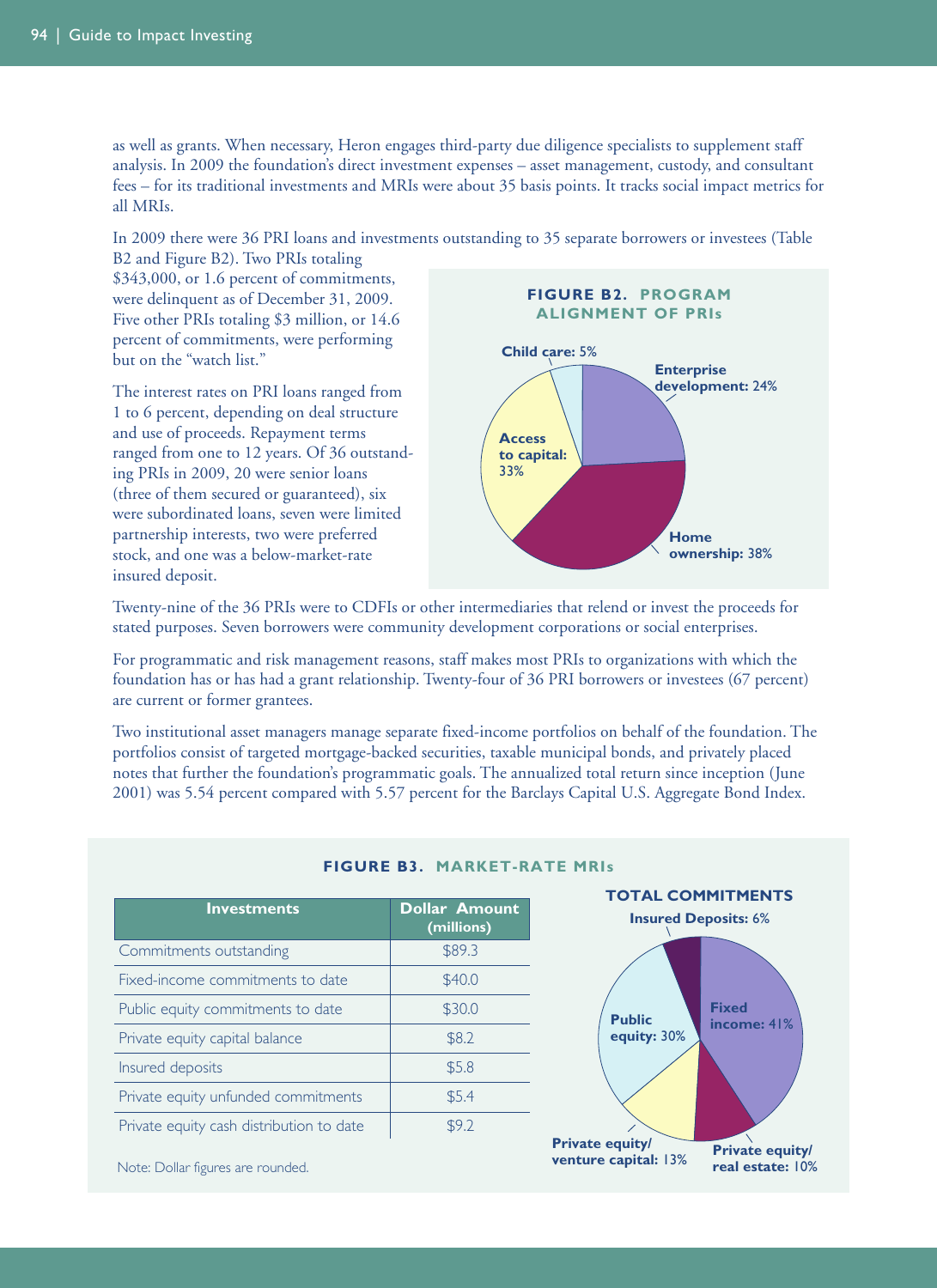State Street Global Advisors manages a public equity portfolio consisting of companies in the U.S. Community Investing Index – 365 U.S. large- and mid-cap firms with "best in class" performance based on community investing criteria. The annualized total return since inception (November 2005) was -0.42 percent compared with -0.62 percent for the S&P 500.

Heron has committed \$23 million to 11 private equity funds since 2000 (see box). These funds target market-rate opportunities in low- and moderate-income communities.

The foundation has placed insured deposits in 21 community development banks and nine low-income-designated credit unions in 20 states and the District of Columbia (Table B3). One-quarter of the deposits were in rural institutions. The weighted average return on these deposits – 2.6 percent – compared with a

### **PRIVATE EQUITY FUNDS IN HERON'S PORTFOLIO**

- Bay Area Equity Fund I, LP
- Bay Area Smart Growth Fund I, LLC
- California Smart Growth Fund IV, LP
- Canyon-Johnson Urban Fund II, LP
- Genesis Workforce Housing Fund, LLC
- ICV Partners, LP
- Huntington Capital Fund II, LP
- UrbanAmerica I, LP
- UrbanAmerica II, LP
- Yucaipa Corporate Initiatives Fund I, LP
- Yucaipa Corporate Initiatives Fund II, LP

0.21 percent return for the Bank of America Merrill Lynch 3-Month Treasury Bill Index.

| <b>Factors</b>                                                                              | <b>Performance</b> |
|---------------------------------------------------------------------------------------------|--------------------|
| Number of certificates of deposit (CDs) in<br>community development banks and credit unions | 30                 |
| Dollar value of CDs outstanding                                                             | \$5.75 million     |
| Dollar value of new CDs (2009)                                                              | \$3.60 million     |
| Average maturity (months)                                                                   | 23                 |
| Interest rate (weighted average)                                                            | 2.6%               |

## **TABLE B3. MARKET-RATE INSURED DEPOSITS**

Note: Dollar figures are rounded.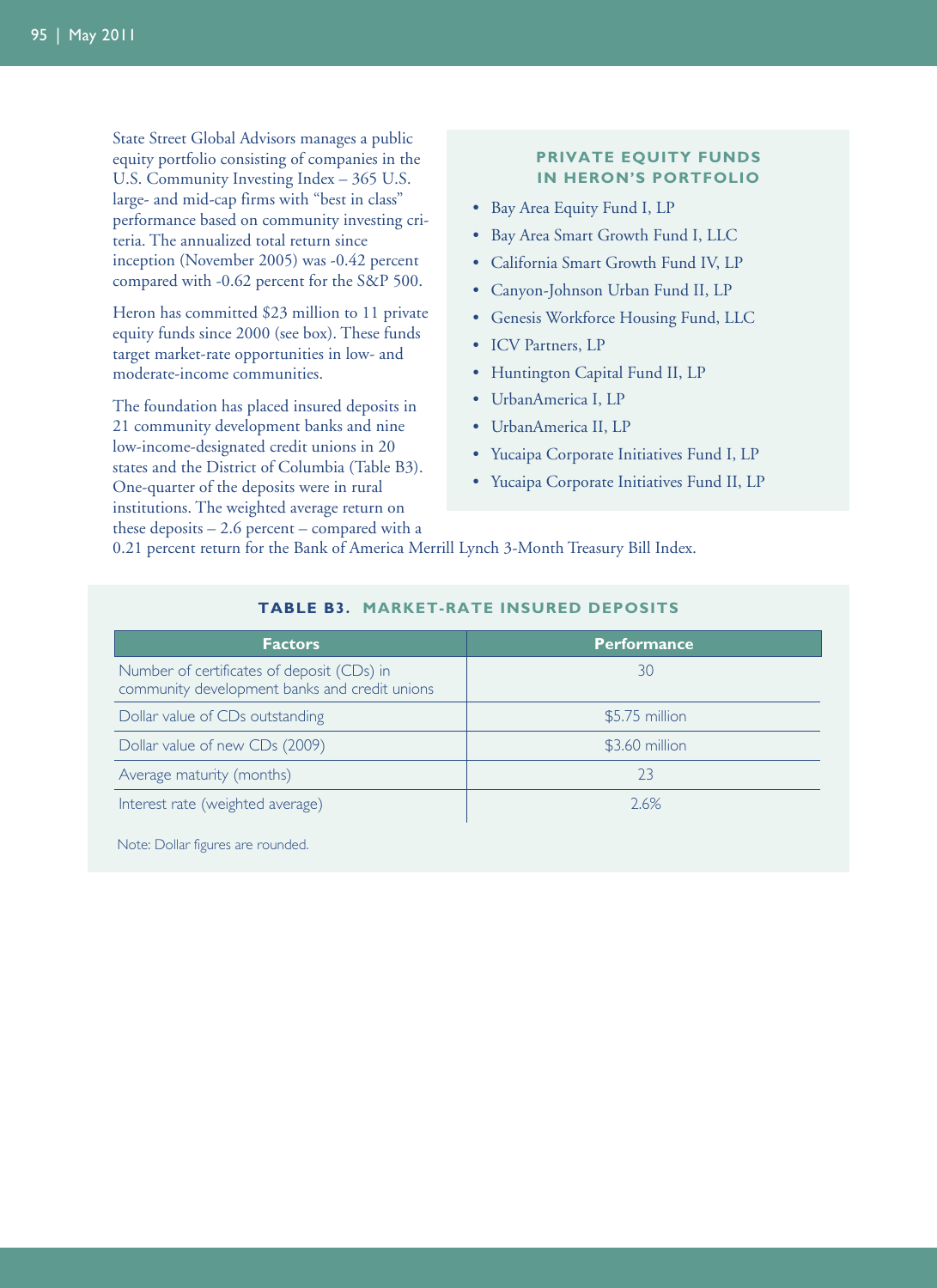# **appendix C: ADDITIONAL RESOURCES**

<span id="page-100-0"></span>Impact investing resources – publications, newsletters, articles, event calendars, training opportunities, and more – are available from the philanthropic sector and social investing industry. Affinity groups and associations include:

- **As You Sow Foundation:** http://www.asyousow.org. For guidance on shareholder activism.
- **CDFI Coalition:** http://www.cdfi.org/index.php. A trade association of community development financial institutions (CDFIs). Its Web site provides information about this sector and links to trade associations of different CDFI types, such as banks, credit unions, loan funds, venture funds, and microenterprise funds.<sup>43</sup>
- **Global Impact Investing Network:** http://www.thegiin.org/cgi-bin/iowa/home/index.html. A forum for identifying and addressing the systemic barriers that hinder the impact investing industry's efficiency and effectiveness. The network supports collaboration, develops industry infrastructure, and conducts research.
- **Interfaith Center on Corporate Responsibility:** http://www.iccr.org. For guidance on shareholder activism.
- **More for Mission:** http://www.moreformission.org. Three private foundations launched this campaign, which encourages and supports impact investing by private and community endowments and institutional investors. More for Mission develops a broad range of informational and institutional resources, contributing to the knowledge necessary for an informed group of investors to leverage their portfolios to support their mission while maintaining long-term targeted financial returns.
- **PRI Makers Network:** http://www.primakers.net. A trade association of about 125 foundations that make or plan to make program-related investments. Resources include a national conference, intensive training through the PRI Institute, a member database of PRI activity, a listserv, webinars, and much more.
- **Social Investment Forum:** http://www.socialinvest.org. A national, nonprofit membership organization that promotes the concept, practice, and growth of socially and environmentally responsible investing. It also sponsors the Community Investing Center at http://www.communityinvest.org.

The Council on Foundations (http://www.cof.org) and regional grantmakers associations also provide impact investing resources and host events as part of their general programming.

<sup>&</sup>lt;sup>43</sup> For foundations that do not have access to a strong local CDFI, national CDFIs and CDFI-like intermediaries are interested in partnering with them to develop customized impact investing programs. These entities include, but are not limited to, the Calvert Social Investment Foundation, Living Cities, NCB Capital Impact, the Nonprofit Finance Fund, the Opportunity Finance Network, and the Urban Partnership Bank.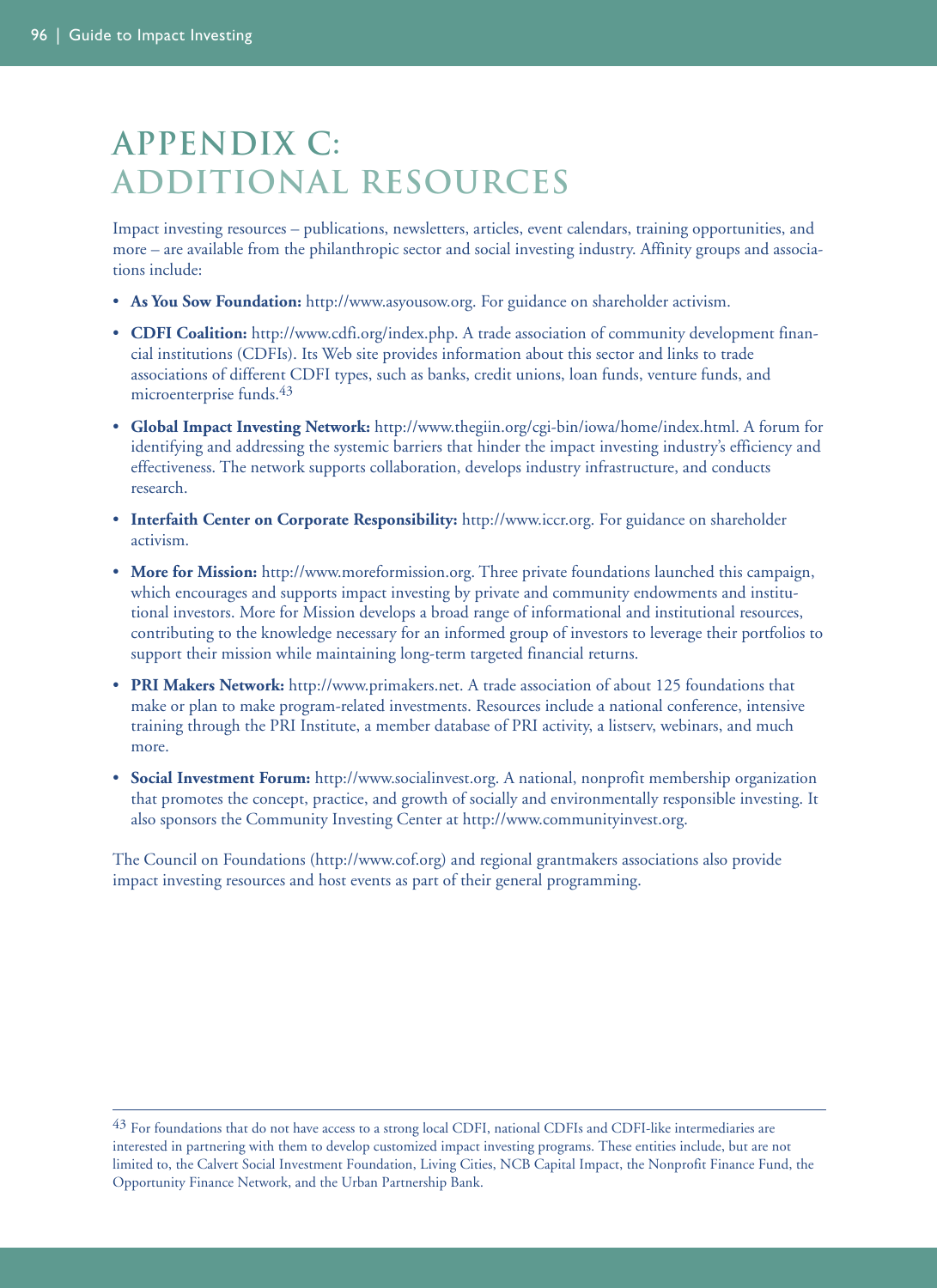## **appendix D: INTERVIEWEES**

DEAN ADAMS, CHRIS CONLEY *Community Health Facilities Fund*

DIONE ALEXANDER, CLARA MILLER, GEORGE OVERHOLSER *Nonprofit Finance Fund*

GIL ALVARADO, CHET HEWITT *Sierra Health Foundation*

NANCY O. ANDREWS *Low Income Investment Fund*

THOMAS ASCHENBRENER, M. DAVID HOOFF *Northwest Health Foundation*

ELISE BALBONI *Local Initiative Support Corporation*

PHILLIP BALDWIN *Southern Bancorp*

NANCY BARRAND, PEGGI EINHORN, ED GHISU, JASMINE HALL RATLIFF *Robert Wood Johnson Foundation*

PHILIP BELCHER *Mary Black Foundation*

SHARI BERENBACH, LISA HALL *Calvert Foundation*

PETER BERLINER *PRI Makers Network*

MICHELLE ANNE BHOLAT *Department of Family Medicine University of California, Los Angeles*

STEVEN BINGLER *Concordia Consulting*

GUILLERMO BORDA *BAML Capital Access Funds*

PABLO BRAVO, TAN VO *Catholic Healthcare West*

ANNE CLAIRE BROUGHTON *SJF Ventures*

WILLIAM BUSTER, TOM REIS *W.K. Kellogg Foundation*

TINA CASTRO, DAN DE LEON, KATHLYN MEAD, ROBERT ROSS *The California Endowment*

DAVID CHEN *Equilibrium Capital*

ELYSE CHERRY *Boston Community Loan Fund*

VIRGINIA CLARKE-LASKIN *Sustainable Agriculture & Food Systems Funders*

ALLISON COLEMAN, MARY ANN WAYNE *Capital Link*

KIMBERLEE CORNETT, DAVID FUKUZAWA *The Kresge Foundation*

ELIZABETH CUSHING *Playworks*

STEPHEN DEBERRY *Bronze Investments, Mitchell Kapor Foundation and Kapor Trust*

ANNIE DONOVAN, CYNTHIA MULLER, SCOTT SPORTE *NCB Capital Impact*

PENELOPE DOUGLAS, EDUARDO RALLO *Pacific Community Ventures*

GARY DREWS, KELLY DUNKIN, ANNE WARHOVER, STAN WILLIE *The Colorado Health Foundation*

ROBERT EMBRY *Abell Foundation*

DAVID ERICKSON, IAN GALLOWAY *Federal Reserve Bank of San Francisco*

MICHAEL GOLDEN *The Benefit Bank*

KRISTEN GROOS RICHMOND *Revolution Foods*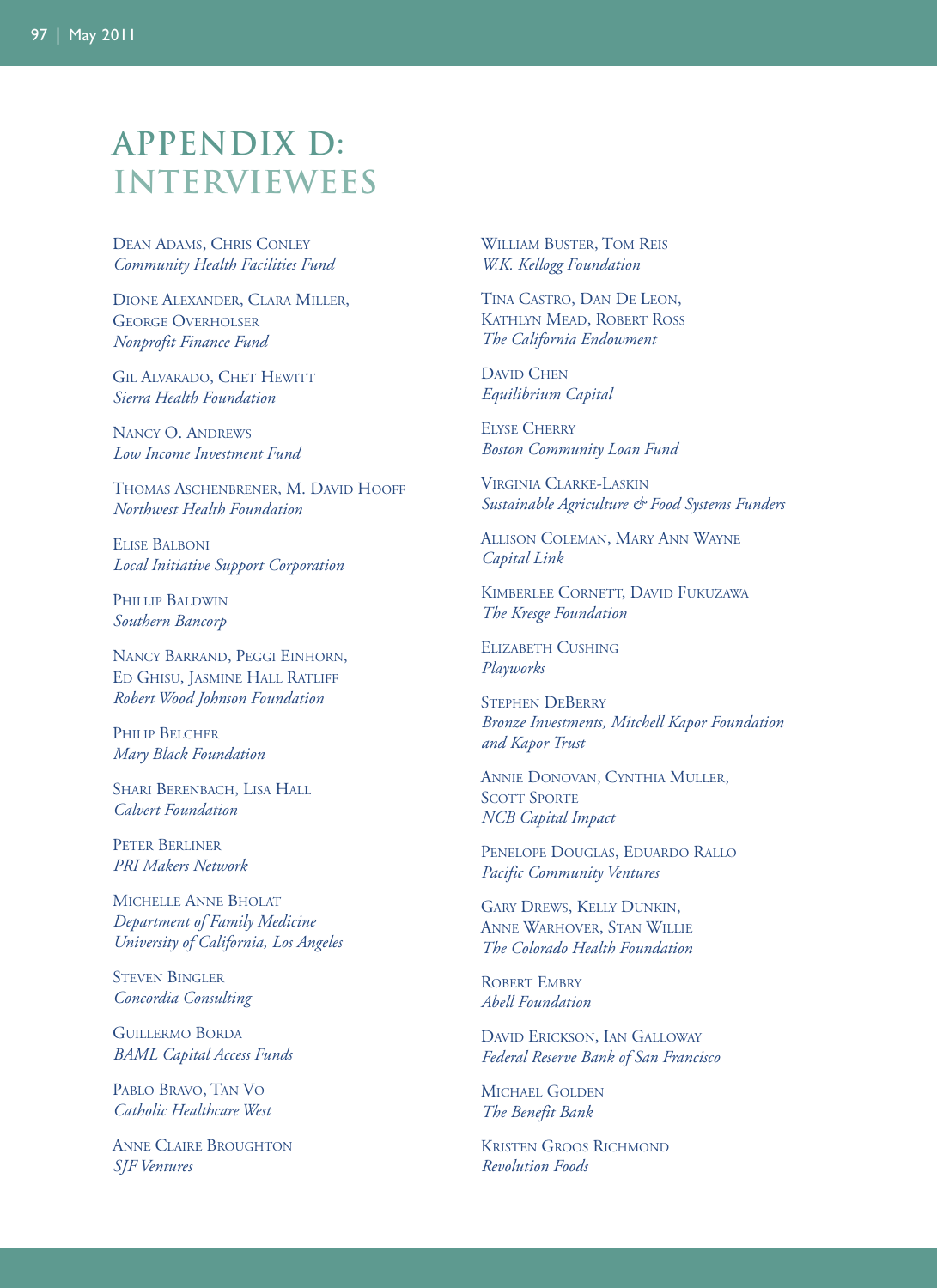LISA HAGERMAN, DAVID WOOD *More for Mission*

RUSS HALL *Legacy Venture*

SUSAN HARPER, DAN LETENDRE *Bank of America*

KEECHA HARRIS *Keecha Harris & Associates*

BEN HECHT *Living Cities*

OWEN HELEEN, MICHAEL JENKINSON *The Rhode Island Foundation*

AIMEE HENDRIGAN, ROBERT HOHLER *Melville Charitable Trust*

SARA HOROWITZ, MEGHAN MURPHY *Freelancers Union, Freelancers Insurance Company*

DOUG JUTTE *School of Public Health University of California, Berkeley* 

LISA KLEISSNER *KL Felicitas Foundation*

JAMES KNICKMAN *New York State Health Foundation*

DEBBIE KOBAK *Urban Partnership Bank*

MARGARET LAWS, CRAIG ZIEGLER *California HealthCare Foundation*

HOLDEN LEE, JESSICA MATTHEWS *Cambridge Associates*

KAREN LEHMAN *Fresh Taste*

DAVID LEVITT *Adler & Colvin*

LANCE LINDBLOM, LAURA SHAFFER CAMPOS *The Nathan Cummings Foundation*

TRINITA LOGUE *IFF*

CHRISTINE LOONEY *Ford Foundation*

**KELLY MASON** *Omidyar Network*

WILLIAM MCCALPIN, LUTHER RAGIN, JR. *F.B. Heron Foundation* 

JEREMY NOWAK, MARGARET BERGER BRADLEY, LORI GLASS, DON HINKLE-BROWN *The Reinvestment Fund*

ALVERTHA PENNY *California Community Foundation*

NANCY PFUND *DBL Investors*

RON PHILLIPS, CHARLES J. SPIES *Coastal Enterprises Inc., CEI Capital Management*

SUSAN PHINNEY SILVER *The David and Lucile Packard Foundation*

WAYNE PIERSON, DOUG STAMM *Meyer Memorial Trust*

PRESTON PINKETT III *Prudential Social Investments*

RAÚL POMARES *Springcreek Advisors*

ADAM PORSCH, JULIE SUNDERLAND *Bill & Melinda Gates Foundation*

DEBBIE ROONEY *Vermont Community Foundation*

KALIMA ROSE *PolicyLink*

WILL ROSENZWEIG *Physic Ventures*

JEANNE C. RYER *Endowment for Health*

DEBRA SCHWARTZ, ALLISON CLARK *The John D. and Catherine T. MacArthur Foundation*

DAVID SHRYOCK *SB Partners*

PHYLLIS SNYDER, PAM TATE *Council for Adult & Experiential Learning*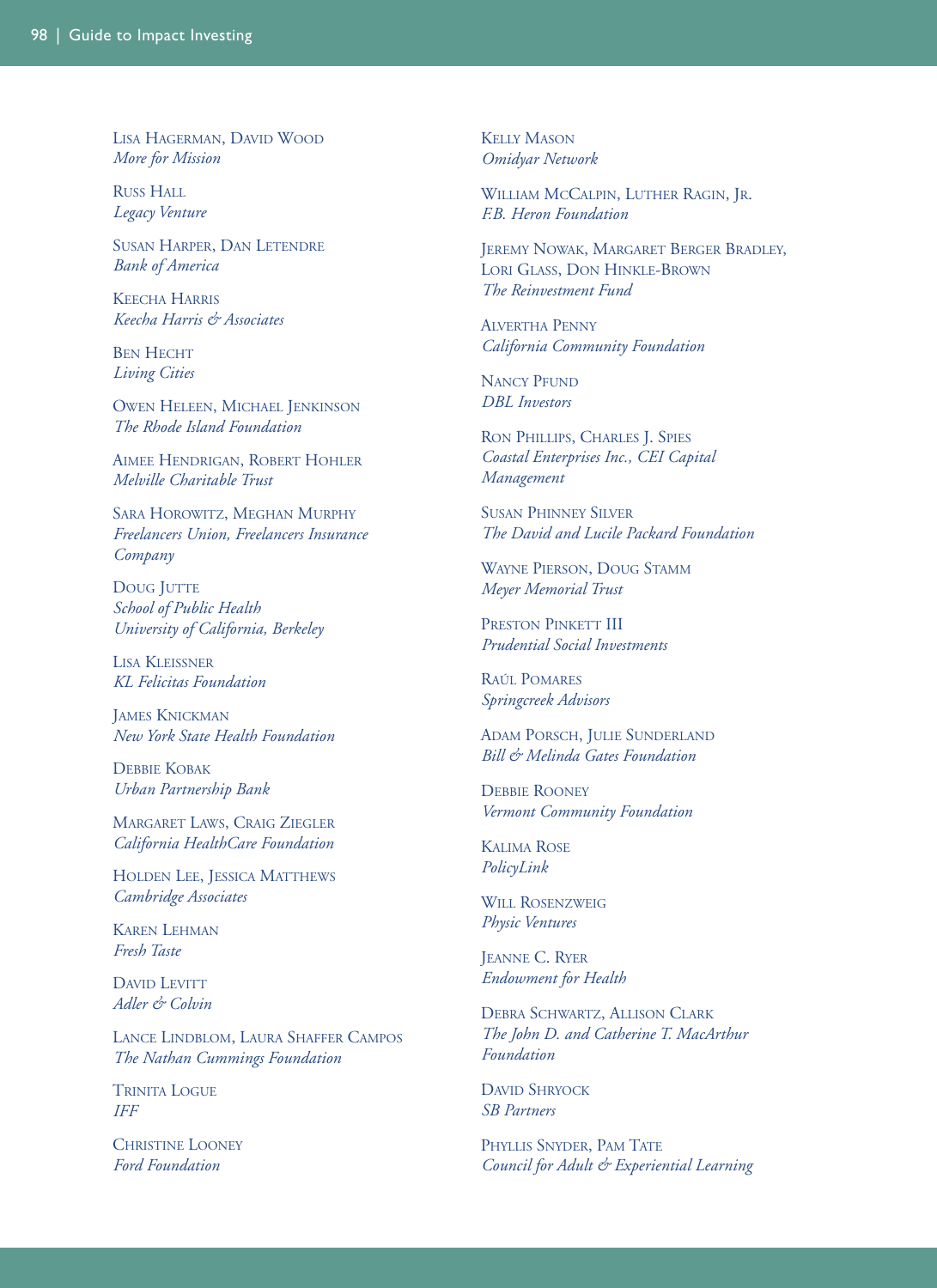BOB TAYLOR *Wells Fargo*

JENNIFER TESCHER, ARJAN SCHÜTTE *Center for Financial Services Innovation, Core VC Fund*

BARBARA VANSCOY *Community Capital Management*

CHRISTA VELASQUEZ *The Annie E. Casey Foundation*

BILL WALCZAK *Codman Square Health Center*

DENNIS WHITE *MetLife Foundation*

RACHEL M. WICK *Consumer Health Foundation*

BILL WILDMAN, JOHN SNYDER *RBC Capital Markets*

SARAH WOLFF *Self-Help Credit Union*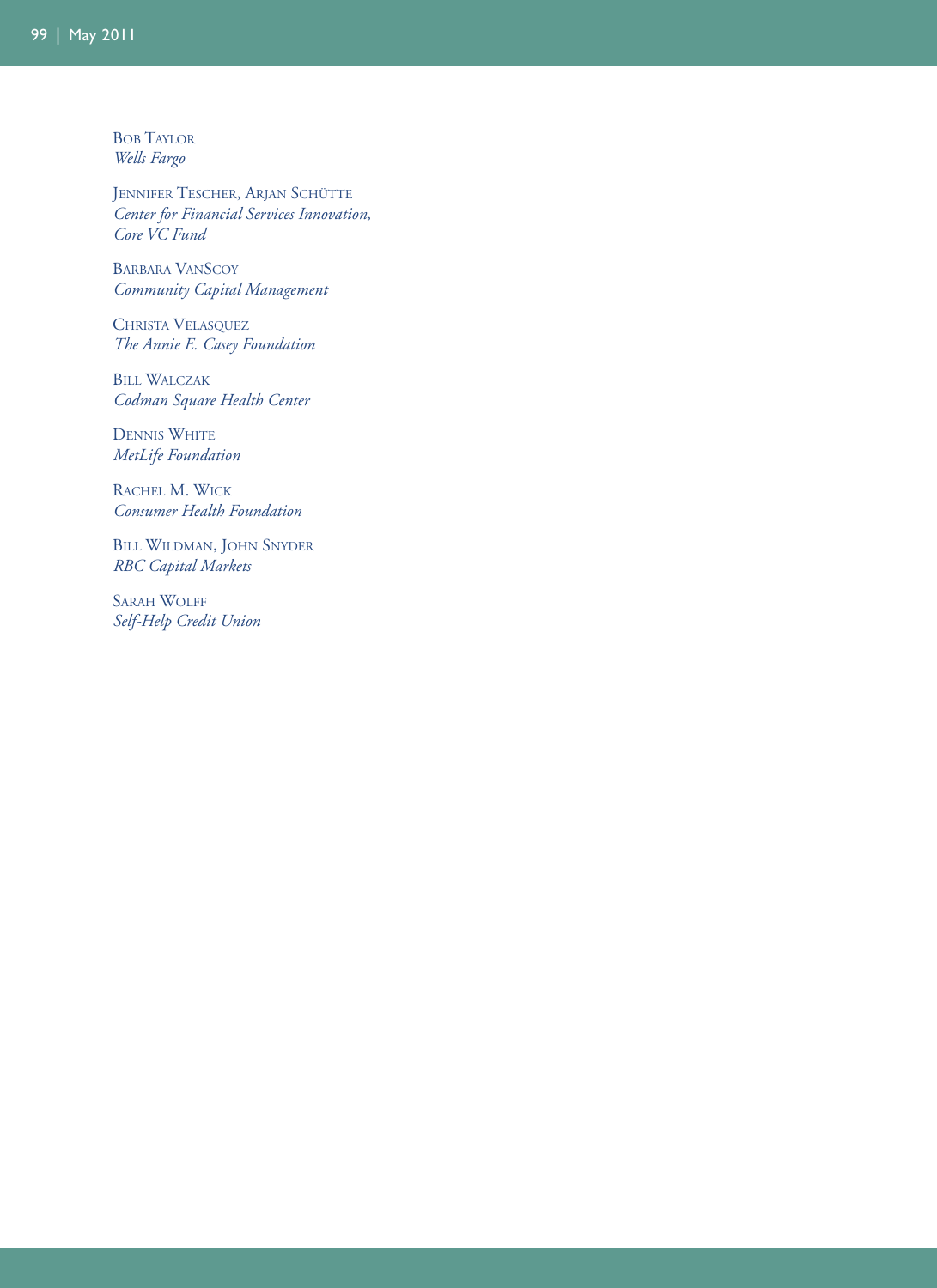# **appendix E: REGULATORY CONSIDERATIONS FOR IMPACT INVESTING BY FOUNDATIONS**

<span id="page-104-0"></span>

|                         |                                                                                                                                                                                                                                                                                                                                                                                                                                                                                                                                                                                                                                                                                                                                                                                                                                                                                                                                                                                                                                                                                                                                                                                                                     | <b>Type of Foundation</b>                                                                                                                                                                                                                                                                                                              |
|-------------------------|---------------------------------------------------------------------------------------------------------------------------------------------------------------------------------------------------------------------------------------------------------------------------------------------------------------------------------------------------------------------------------------------------------------------------------------------------------------------------------------------------------------------------------------------------------------------------------------------------------------------------------------------------------------------------------------------------------------------------------------------------------------------------------------------------------------------------------------------------------------------------------------------------------------------------------------------------------------------------------------------------------------------------------------------------------------------------------------------------------------------------------------------------------------------------------------------------------------------|----------------------------------------------------------------------------------------------------------------------------------------------------------------------------------------------------------------------------------------------------------------------------------------------------------------------------------------|
| <b>Considerations</b>   | <b>Community</b>                                                                                                                                                                                                                                                                                                                                                                                                                                                                                                                                                                                                                                                                                                                                                                                                                                                                                                                                                                                                                                                                                                                                                                                                    | <b>Private</b>                                                                                                                                                                                                                                                                                                                         |
| Foundation<br>structure | • Exempt from federal income tax<br>under Section $501(c)(3)$ of the Tax<br>Code and must comply with its<br>requirements and prohibitions<br>• Classified as public charities under the<br>IRS public support test, based on<br>normally receiving at least one-third<br>of their support from the general<br>public (including government agencies<br>and foundations). An organization<br>that fails this automatic test may still<br>qualify as a public charity if its public<br>support equals at least 10 percent of<br>all support and it also has a variety of<br>other characteristics, such as a broad-<br>based board, that make it sufficiently<br>"public" (Council on Foundations<br>2008).<br>• Philanthropic institutions that are<br>tax-exempt, nonprofit, autonomous,<br>publicly supported, and nonsectarian.<br>In addition, they have a long-term<br>goal of building permanent, named<br>component funds established by<br>many separate donors to carry out<br>their charitable interests and for the<br>broad-based charitable interest and<br>benefit of residents of a defined<br>geographic area, typically no larger<br>than a state (Community Foundations<br>Leadership Team 2008). | • Exempt from federal income tax<br>under Section $501(c)(3)$ of the Tax<br>Code and must comply with its<br>requirements and prohibitions<br>• Generally have endowments from a<br>single source, such as a family or<br>corporation, and tend not to seek<br>public financial support (Council on<br>Foundations 2010) <sup>44</sup> |

<sup>&</sup>lt;sup>44</sup> Types of private foundations include independent foundations. They are generally governed by 1) an independent board and not controlled by a donor, donor's family, or corporation; 2) a family – the donor or donor's relatives have a significant governing role; or 3) a corporation – the foundation is company-sponsored but legally separate. The vast majority of foundations are private, non-operating (grantmaking) foundations.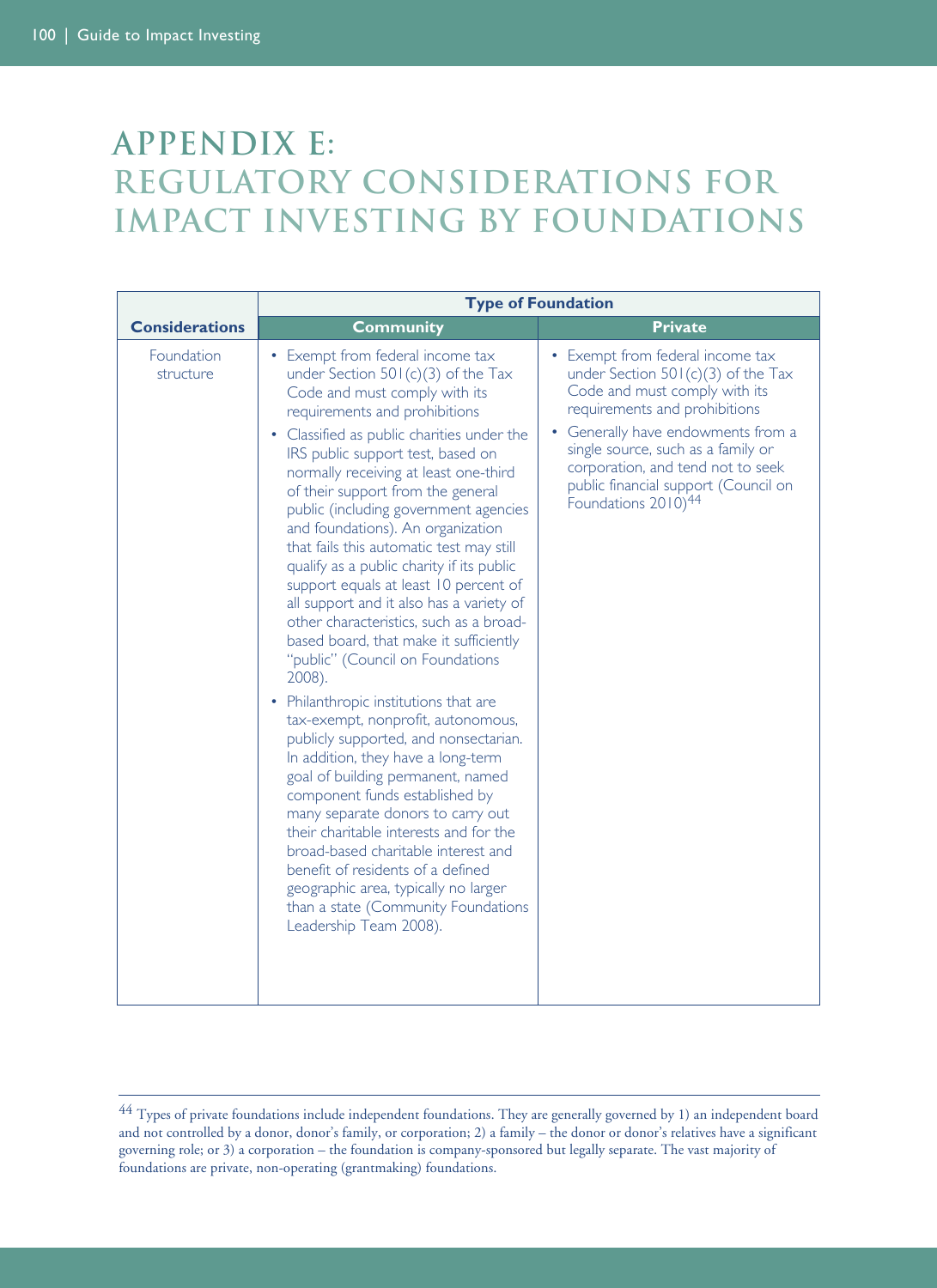| <b>Impact Investing</b>                   |                                                                                                                                                                                                                                                                                                                                                                                                                                                                                                                                                                                                 |                                                                                                                                                                                                                                                                                                                                                                                                                                                                                                                                                                 |  |  |  |  |
|-------------------------------------------|-------------------------------------------------------------------------------------------------------------------------------------------------------------------------------------------------------------------------------------------------------------------------------------------------------------------------------------------------------------------------------------------------------------------------------------------------------------------------------------------------------------------------------------------------------------------------------------------------|-----------------------------------------------------------------------------------------------------------------------------------------------------------------------------------------------------------------------------------------------------------------------------------------------------------------------------------------------------------------------------------------------------------------------------------------------------------------------------------------------------------------------------------------------------------------|--|--|--|--|
|                                           |                                                                                                                                                                                                                                                                                                                                                                                                                                                                                                                                                                                                 | <b>Type of Foundation</b>                                                                                                                                                                                                                                                                                                                                                                                                                                                                                                                                       |  |  |  |  |
| <b>Considerations</b>                     | <b>Community</b>                                                                                                                                                                                                                                                                                                                                                                                                                                                                                                                                                                                | <b>Private</b>                                                                                                                                                                                                                                                                                                                                                                                                                                                                                                                                                  |  |  |  |  |
| Motivation                                | • To have a charitable impact<br>• To align assets with the mission<br>• To meet donor demand<br>• To develop donor interest<br>• To raise the visibility of investment<br>needs within the community<br>• PRI principal that is repaid can be<br>recycled as new PRIs or grants                                                                                                                                                                                                                                                                                                                | • To have a charitable impact<br>To align assets with the mission<br>• To manage resources, such as<br>smoothing distributions<br>• Program-related investment (PRI) can<br>help meet payout, if desired<br>• PRI principal that is repaid can be<br>recycled as new PRIs or grants                                                                                                                                                                                                                                                                             |  |  |  |  |
| Operation                                 | In-house:<br>• Best to involve program, financial, and<br>legal units<br>Interaction with donors, boards, and<br>$\bullet$<br>management of supporting organiza-<br>tions and agencies may be helpful.<br>External:<br>• Interaction with trustee bank(s) and a<br>range of financial advisers is likely to<br>be necessary.<br>Support from investment managers,<br>٠<br>consultants, intermediaries, and legal<br>specialists may be helpful.                                                                                                                                                 | In-house:<br>• Best to involve program, financial, and<br>legal units<br><b>External:</b><br>• Support from investment managers,<br>consultants, intermediaries, and legal<br>specialists may be helpful.                                                                                                                                                                                                                                                                                                                                                       |  |  |  |  |
| Governance                                | • Board or its subcommittee<br>• Bank trustees may have control over<br>certain funds.<br>• Investment decisions may be<br>delegated to staff committees.<br>• Donor advisers or supporting<br>organizations make requests.                                                                                                                                                                                                                                                                                                                                                                     | • Board or its subcommittee<br>• Investment decisions may be<br>delegated to staff committees or the<br>foundation president.                                                                                                                                                                                                                                                                                                                                                                                                                                   |  |  |  |  |
| Funding sources                           | • Unrestricted funds, supporting<br>organization, donor-advised funds or<br>agency endowments<br>• Expense budget (grant allocation<br>from unrestricted funds)                                                                                                                                                                                                                                                                                                                                                                                                                                 | • Grants budget<br>Endowment<br>• Dedicated pool                                                                                                                                                                                                                                                                                                                                                                                                                                                                                                                |  |  |  |  |
| Regulatory<br>accounting and<br>reporting | • IRS does not define PRIs for commu-<br>nity foundations; practitioners use the<br>same definition in the Tax Code of<br>1969 that applies to private founda-<br>tions. (See adjacent cell.)<br>• No minimum distribution require-<br>ment, but community foundations<br>typically establish a spending policy<br>and may fund PRIs from grant payout.<br>• Repaid PRI principal can be treated like<br>any other repaid investment principal.<br>• As with any public charity, a<br>community foundation must operate<br>primarily for a charitable purpose;<br>Column continues on next page | • PRIs for private foundations are<br>defined in the Tax Code of 1969 as<br>investments for which the primary<br>purpose is charitable or exempt as<br>defined under Section 170(c)(2)(B)<br>of the Internal Revenue Code; no<br>significant purpose is the production<br>of income or appreciation of capital;<br>and no purpose is lobbying or other<br>political activity prohibited under<br>Section $170(c)(2)(B)$ .<br>• PRIs can be counted as part of a<br>private foundation's 5 percent<br>distribution requirement.<br>Column continues on next page |  |  |  |  |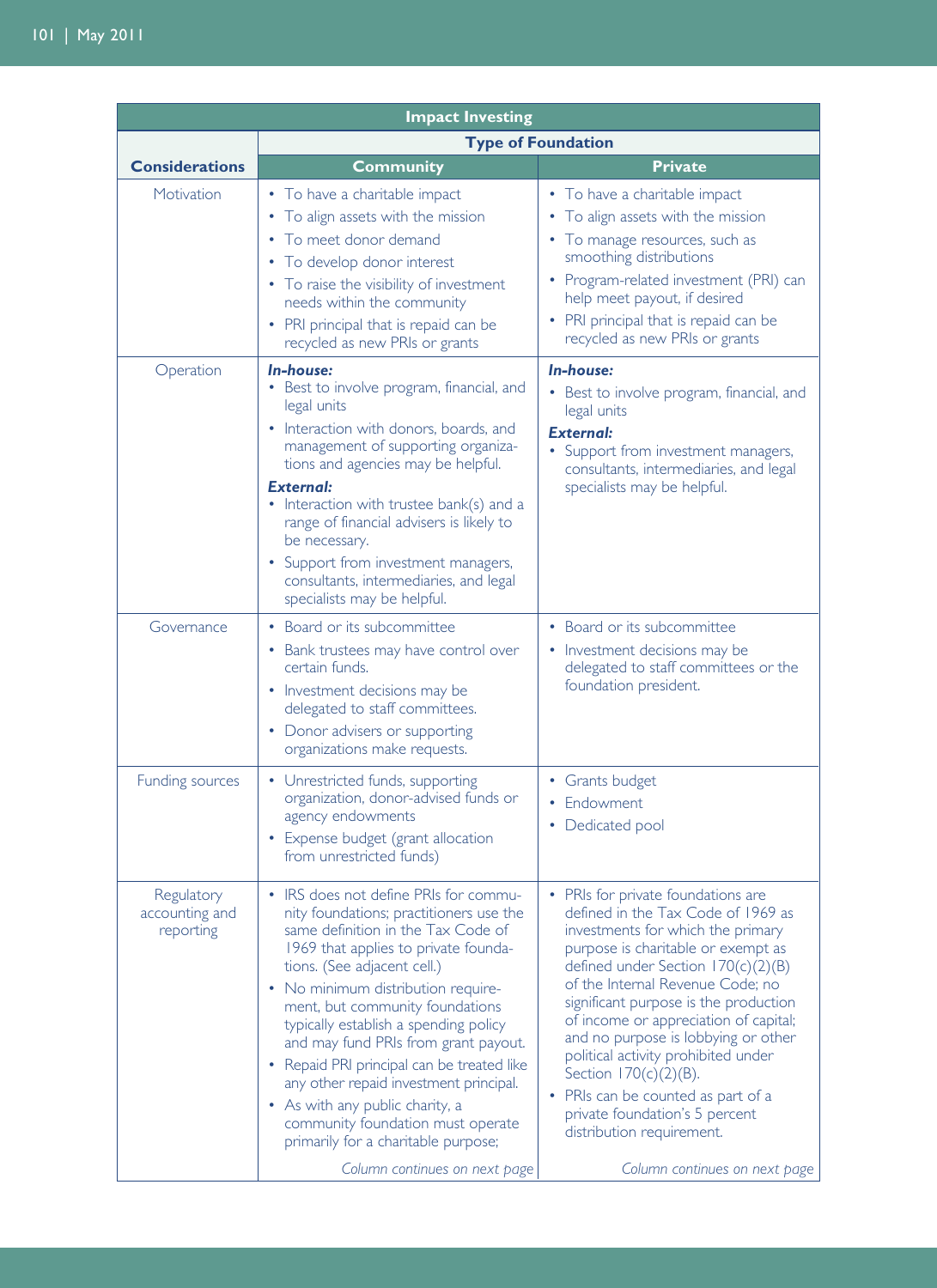|                       |                                                                                                                                                                                                                                                                                                                                                                                                                                                                                                                                                                                                                                                                                                                                                                                                                                                                                                                                                                                                                                                                                                                                                                                                                                                                                                                                                                                                                                                                                                                                                                       | <b>Type of Foundation</b>                                                                                                                                                                                                                                                                                                                                                                                                                                                                                                                                                                                                                                                                                                                                                                                                                                                                                                                                                                                                                                                                                                                                                            |
|-----------------------|-----------------------------------------------------------------------------------------------------------------------------------------------------------------------------------------------------------------------------------------------------------------------------------------------------------------------------------------------------------------------------------------------------------------------------------------------------------------------------------------------------------------------------------------------------------------------------------------------------------------------------------------------------------------------------------------------------------------------------------------------------------------------------------------------------------------------------------------------------------------------------------------------------------------------------------------------------------------------------------------------------------------------------------------------------------------------------------------------------------------------------------------------------------------------------------------------------------------------------------------------------------------------------------------------------------------------------------------------------------------------------------------------------------------------------------------------------------------------------------------------------------------------------------------------------------------------|--------------------------------------------------------------------------------------------------------------------------------------------------------------------------------------------------------------------------------------------------------------------------------------------------------------------------------------------------------------------------------------------------------------------------------------------------------------------------------------------------------------------------------------------------------------------------------------------------------------------------------------------------------------------------------------------------------------------------------------------------------------------------------------------------------------------------------------------------------------------------------------------------------------------------------------------------------------------------------------------------------------------------------------------------------------------------------------------------------------------------------------------------------------------------------------|
| <b>Considerations</b> | <b>Community</b>                                                                                                                                                                                                                                                                                                                                                                                                                                                                                                                                                                                                                                                                                                                                                                                                                                                                                                                                                                                                                                                                                                                                                                                                                                                                                                                                                                                                                                                                                                                                                      | <b>Private</b>                                                                                                                                                                                                                                                                                                                                                                                                                                                                                                                                                                                                                                                                                                                                                                                                                                                                                                                                                                                                                                                                                                                                                                       |
|                       | only an insubstantial part of its<br>activities may be devoted to a non-<br>charitable purpose. For any impact<br>investment intended to be a program-<br>related charitable activity of the<br>community foundation, the founda-<br>tion must determine that it is making<br>the investment primarily to accom-<br>plish the organization's exempt<br>purposes rather than to produce<br>income, and that no private<br>inurement or excess private benefit<br>is involved. <sup>45</sup><br>• As with grant requests, community<br>foundations considering an investment<br>from the expense budget to a non-<br>501(c)(3) should first determine<br>whether its organizing documents<br>permit such an investment. Does the<br>charter, certificate of incorporation, or<br>deed of trust restrict grantmaking to<br>$501(c)(3)$ organizations? Is there a<br>provision in the by-laws or a directive<br>from the board that restricts grant-<br>making or disbursements to $501(c)(3)$<br>entities? If there is no restriction, the<br>foundation can consider the invest-<br>ment <sup>46</sup><br>• Although the IRS does not define PRIs<br>for community foundations, Form 990<br>specifies how to report them. In "Part<br>I. Revenue, Expenses, and Changes in<br>Net Assets or Fund Balances," income<br>from PRIs is reported as and with<br>program service revenue, rather than<br>as or with income from other types of<br>investments. In "Part IV. Balance<br>Sheets," PRIs are included with other<br>assets. $4/$<br>Column continues on next page | • Repaid PRI principal adds dollar for<br>dollar to the distributable amount in<br>the year repaid.<br>• The value of PRIs outstanding is not<br>counted in total assets used to<br>calculate the distribution requirement.<br>• A defaulted PRI can be treated as a<br>grant.<br>• The income from PRIs is treated as<br>investment income.<br>• UBIT may apply, particularly to<br>market-rate impact investments.<br>• PRIs are reported in designated<br>sections of IRS Form 990-PF.<br>• Qualifying PRIs are excluded from<br>regulations that govern jeopardizing<br>investment and excess business<br>holding.<br>• Self-dealing rules apply.<br>• Expenditure responsibility is generally<br>required for PRIs in entities that are<br>not 501(c)(3) public charities or<br>foreign organizations that can<br>demonstrate they are the equivalent<br>of a U.S. public charity.<br>• Market-rate, mission-related<br>investments (MRIs) are subject to the<br>standard fiduciary guidelines that<br>apply to any foundation endowment<br>investment. "Mission-related<br>investment" is not a regulatory term<br>and there are no special regulations<br>that apply to MRIs. |
|                       |                                                                                                                                                                                                                                                                                                                                                                                                                                                                                                                                                                                                                                                                                                                                                                                                                                                                                                                                                                                                                                                                                                                                                                                                                                                                                                                                                                                                                                                                                                                                                                       |                                                                                                                                                                                                                                                                                                                                                                                                                                                                                                                                                                                                                                                                                                                                                                                                                                                                                                                                                                                                                                                                                                                                                                                      |

<sup>45</sup> If an investment did not qualify as charitable, it could be deemed an imprudent investment for the community foundation and might generate unrelated business income tax. However, there are no excise taxes for the IRS to impose as there are for a private foundation investment that failed to qualify as a PRI (Levitt 2011).

<sup>46</sup> See also Nober, Jane C., *Economic Development: A Legal Guide for Grantmakers* (Arlington, VA: Council on Foundations, 2005). It provides legal analysis of charitable tax law, including implications for PRIs. The guide contains specific guidance for private foundations, community foundations, and corporate grantmakers, although readers need to refer to laws, such as the Pension Protection Act of 2006, that were enacted after 2005.

<sup>47</sup> Instructions regarding treatment of PRIs on Form 990-PF and Form 990 are available at, respectively,

http://www.irs.gov/pub/irs-pdf/i990pf.pdf and http://foundationcenter.org/findfunders/f990\_sample.pdf. Note: variations may apply for international PRIs on Form 990, Schedule F; see http://www.irs.gov/charities/article/0,,id=212213,00.html.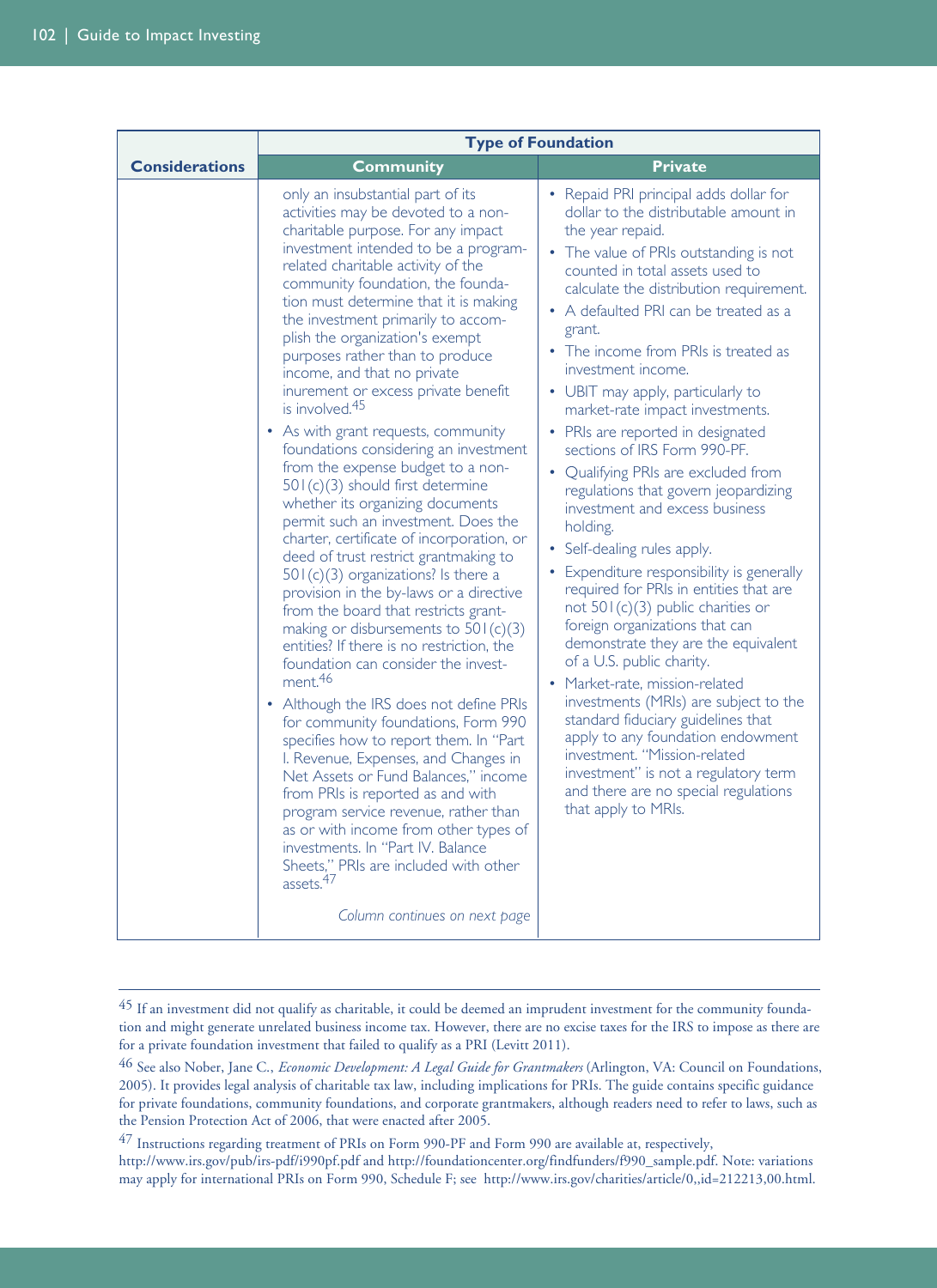|                       | <b>Type of Foundation</b>                                                                                                                                                                                                                                                                                                                                                                                                                                                                                                                                                                                                                                                                                                                                                                                                                               |                |
|-----------------------|---------------------------------------------------------------------------------------------------------------------------------------------------------------------------------------------------------------------------------------------------------------------------------------------------------------------------------------------------------------------------------------------------------------------------------------------------------------------------------------------------------------------------------------------------------------------------------------------------------------------------------------------------------------------------------------------------------------------------------------------------------------------------------------------------------------------------------------------------------|----------------|
| <b>Considerations</b> | <b>Community</b>                                                                                                                                                                                                                                                                                                                                                                                                                                                                                                                                                                                                                                                                                                                                                                                                                                        | <b>Private</b> |
|                       | • As with foundation investments gen-<br>erally, unrelated business income tax<br>(UBIT) may apply, particularly to mar-<br>ket-rate impact investments that do<br>not meet the IRS criteria for being<br>"substantially related" (IRS 2010c).                                                                                                                                                                                                                                                                                                                                                                                                                                                                                                                                                                                                          |                |
|                       | Although community foundations are<br>٠<br>not subject to the expenditure<br>responsibility rules for private founda-<br>tions, the rules can guide managers<br>who seek to ensure and demonstrate<br>that grants to non- $5(c)(3)$ s are truly<br>charitable expenditures (Nober<br>2010). Such guidance is also applica-<br>ble to below-market-rate impact<br>investments.                                                                                                                                                                                                                                                                                                                                                                                                                                                                           |                |
|                       | Community foundations are not sub-<br>٠<br>ject to federal tax prohibitions against<br>self-dealing, excess business holdings,<br>or jeopardy investments. They are<br>subject to federal prohibitions that<br>apply to charitable institutions, such as<br>the restriction on private inurement<br>and excess benefits. As a result,<br>analysis of federal tax law relevant to<br>impact investments focuses on the<br>rules applicable to private rather than<br>community foundations. However,<br>state fiduciary laws and the Pension<br>Protection Act of 2006 apply to both<br>private and community foundations<br>(IRS 2010d; Stetson and Kramer<br>2008).                                                                                                                                                                                    |                |
|                       | Differences between the self-dealing<br>٠<br>prohibition applicable to private<br>foundations and rules governing<br>excess benefits applicable to public<br>charities arise because they involve<br>different sections of the Tax Code.<br>Self-dealing falls under Section 4941,<br>which prohibits a broad range of<br>transactions involving a private<br>foundation and its disqualified persons<br>(regardless of the amounts paid or<br>received) and then provides limited<br>exceptions to these restrictions. If a<br>transaction falls into a prohibited<br>category of self-dealing and is not<br>subject to an exception, the transac-<br>tion is prohibited and an excise tax<br>applies. Excess benefit transactions are<br>defined under Section 4958 regarding<br>nonprivate foundation charities and<br>Column continues on next page |                |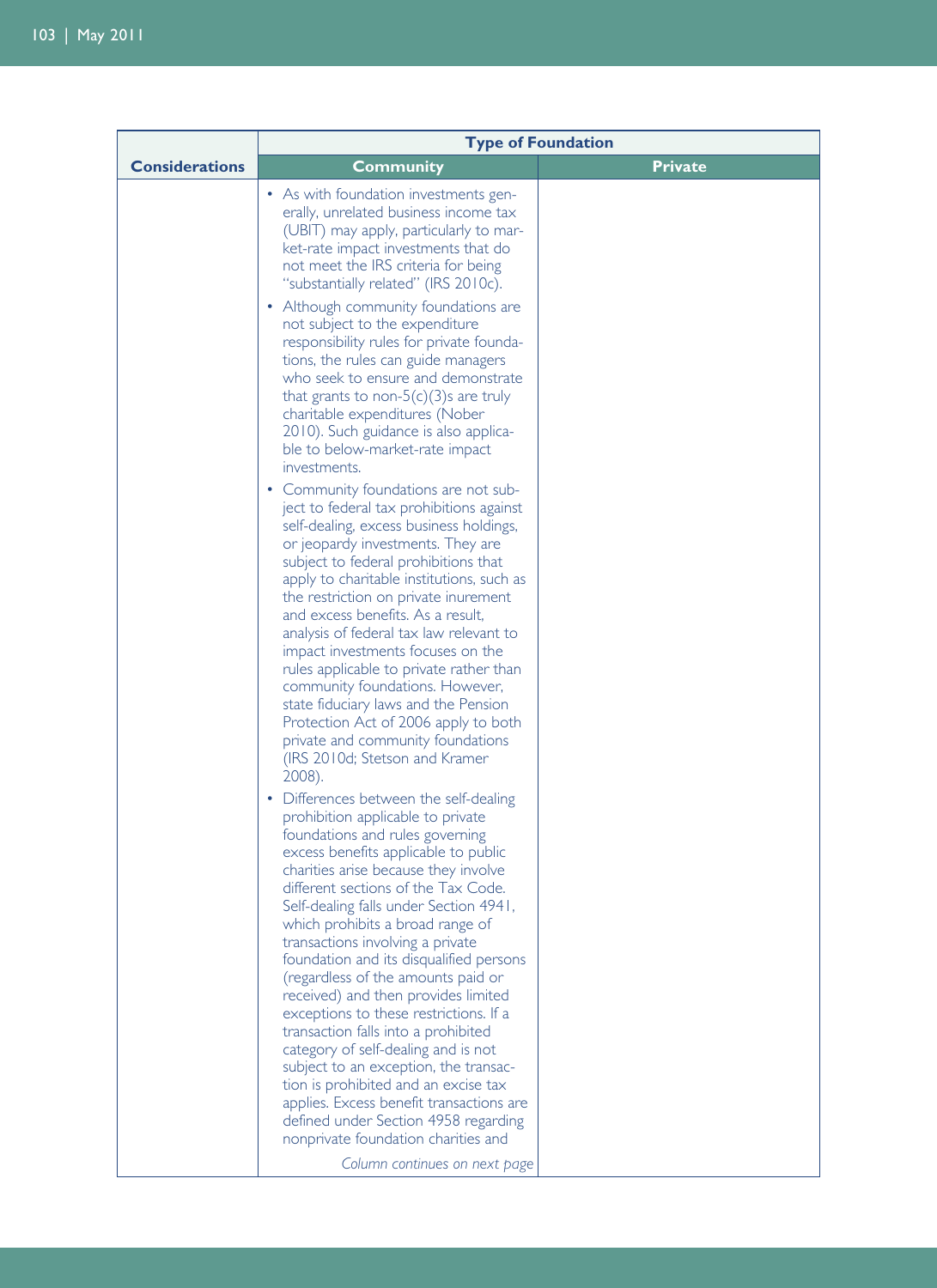|                       | <b>Type of Foundation</b>                                                                                                                                                                                                                                                                                                                                                                                                                                                                                                                                                                                                                                                                                                                                                                                                                                                                                                                                                                                                                                                                                                                                                                                                                                                                                                                                                                                                                                                                                                                                                                                                                                                                                                                                                                                                                                                                                                                                  |                |  |  |  |  |  |  |  |  |  |  |
|-----------------------|------------------------------------------------------------------------------------------------------------------------------------------------------------------------------------------------------------------------------------------------------------------------------------------------------------------------------------------------------------------------------------------------------------------------------------------------------------------------------------------------------------------------------------------------------------------------------------------------------------------------------------------------------------------------------------------------------------------------------------------------------------------------------------------------------------------------------------------------------------------------------------------------------------------------------------------------------------------------------------------------------------------------------------------------------------------------------------------------------------------------------------------------------------------------------------------------------------------------------------------------------------------------------------------------------------------------------------------------------------------------------------------------------------------------------------------------------------------------------------------------------------------------------------------------------------------------------------------------------------------------------------------------------------------------------------------------------------------------------------------------------------------------------------------------------------------------------------------------------------------------------------------------------------------------------------------------------------|----------------|--|--|--|--|--|--|--|--|--|--|
| <b>Considerations</b> | <b>Community</b>                                                                                                                                                                                                                                                                                                                                                                                                                                                                                                                                                                                                                                                                                                                                                                                                                                                                                                                                                                                                                                                                                                                                                                                                                                                                                                                                                                                                                                                                                                                                                                                                                                                                                                                                                                                                                                                                                                                                           | <b>Private</b> |  |  |  |  |  |  |  |  |  |  |
|                       | $(c)(4)$ social welfare organizations.<br>Unlike the absolute prohibition on<br>self-dealing, transactions between a<br>public charity and its disqualified<br>persons (separately defined for<br>purposes of Section 4958) are<br>permitted as long as the disqualified<br>person is not receiving an "excess<br>benefit." Thus, for a public charity<br>engaged in transactions with its insid-<br>ers, a key issue is determining fair<br>market value of the benefits received<br>(Levitt 2010).<br>• Private inurement is a general tax<br>concept that applies across the board<br>to charities and certain other types of<br>exempt organizations. While there is<br>no Tax Code section or regulation<br>that precisely defines inurement, it<br>involves benefit to persons who have<br>a close relationship with the organiza-<br>tion and who may be able to exercise<br>control over the organization as a<br>result of this relationship (Levitt<br>$2010$ ).<br>• Under the Pension Protection Act<br>of 2006, certain distributions from<br>donor advised funds are treated as<br>"taxable distributions." Such distribu-<br>tions are subject to excise taxes<br>similar to those that apply to private<br>foundations, unless the sponsoring<br>organization $-$ in this case, a<br>community foundation - exercises<br>expenditure responsibility. These<br>include any distribution to:<br>• an organization that is not a public<br>charity;<br>• a nonfunctionally integrated type III<br>supporting organization; or<br>a supporting organization con-<br>٠<br>trolled by the donor or a donor<br>adviser of the fund (Minnesota<br>Council on Foundations 2009).<br>• Market-rate MRIs are subject to the<br>standard fiduciary guidelines that<br>would apply for any foundation<br>endowment investment. "Mission-<br>related investment" is not a regulatory<br>term and there are no special<br>regulations that apply to MRIs. |                |  |  |  |  |  |  |  |  |  |  |

Source: Author.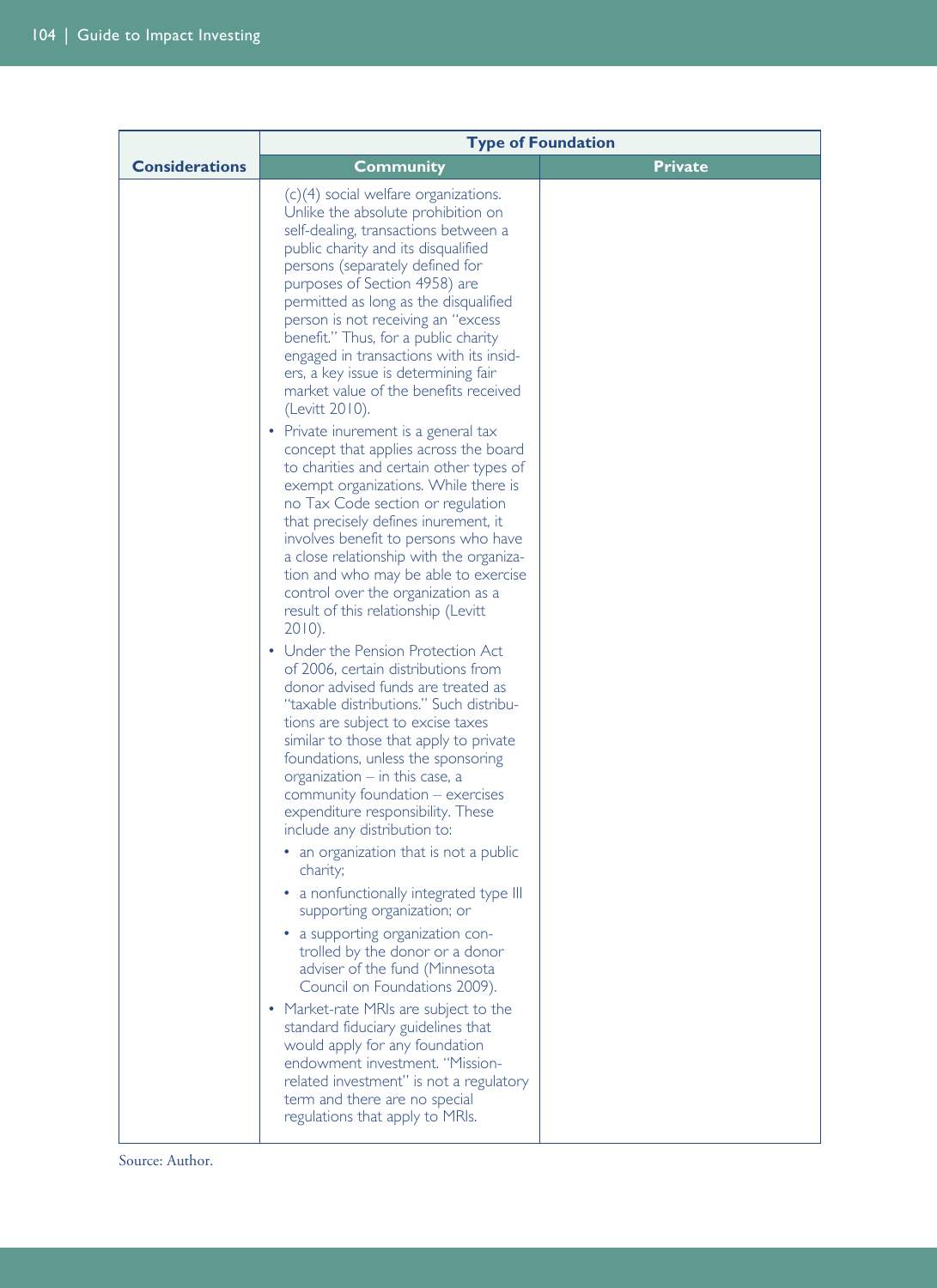## **EXPENDITURE RESPONSIBILITY**

To meet the expenditure responsibility requirements in making a PRI (as for a grant), a private foundation must require that each investment be made subject to a written commitment, signed by an appropriate officer, director, or trustee of the recipient organization, specifying the purpose of the investment. In this commitment, the organization agrees to:

- use all amounts received from the private foundation only for the purposes of the investment and to repay any amount not used for those purposes, provided that, for equity investments, the repayment is within the limitations concerning distributions to holders of equity interests;
- submit, at least once a year, a full and complete financial report of the type ordinarily required by commercial investors under similar circumstances and a statement that the organization has complied with the terms of the investment;
- keep adequate books and records, and make them available to the private foundation at reasonable times; and
- not use any of the funds to carry on propaganda, influence legislation, influence the outcome of any public elections, carry on voter registration drives, or, when the recipient is a private foundation, to make grants that do not comply with the requirements regarding individual grants or expenditure responsibility (IRS 2010e).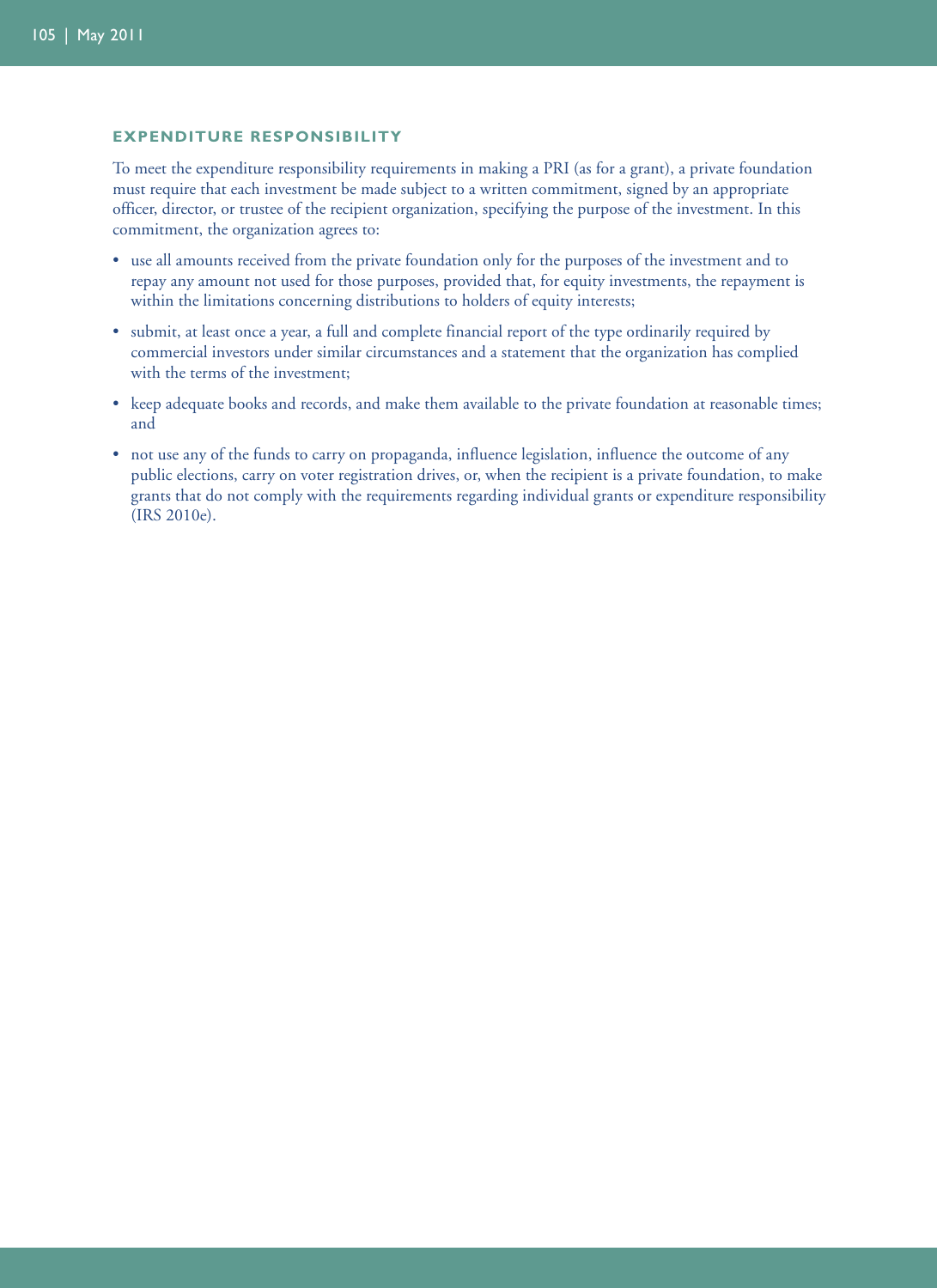## **appendix F: SUMMARY OF HEALTH-FOCUSED IMPACT INVESTING PROFILES\***

| <b>Investment</b><br><b>Structure/</b><br><b>Asset Class</b> | <b>Real Assets</b> | Equity   | Sub-Debt | <b>Senior Debt</b><br><b>PRI</b> | <b>Deposits</b> | Guarantee | <b>Deposits</b> | Fixed-income | <b>Public Equities</b><br><b>MRI</b> | Private Equity | <b>Real Assets</b> | <b>Examples of Funds,</b><br>Intermediaries, and<br><b>Projects</b>                                                                                                                                                                                                  | <b>Examples of Investors</b>                                                                                                                                                                                                                       |
|--------------------------------------------------------------|--------------------|----------|----------|----------------------------------|-----------------|-----------|-----------------|--------------|--------------------------------------|----------------|--------------------|----------------------------------------------------------------------------------------------------------------------------------------------------------------------------------------------------------------------------------------------------------------------|----------------------------------------------------------------------------------------------------------------------------------------------------------------------------------------------------------------------------------------------------|
| <b>Health Care</b><br>Health centers                         |                    |          | $\times$ | $\times$                         |                 | $\times$  |                 | $\times$     |                                      |                |                    | • Capital Link, IFF, Low Income<br>Investment Fund, NCB Capital<br>Impact, Nonprofit Finance Fund,<br>and regional community develop-<br>ment financial institutions (CDFIs)<br>• Community Capital Management<br>(fixed-income manager that buys<br>original loans) | · Foundations: California<br>Community, California<br>HealthCare, Consumer Health,<br>Endowment for Health, Marion I.<br>& Henry J. Knott, Kresge, Marin<br>Community, MetLife, Rhode<br>Island, and Colorado Health<br>• Catholic Healthcare West |
| Health products<br>and innovations                           |                    | $\times$ | $\times$ |                                  |                 |           |                 | $\times$     |                                      | $\times$       |                    | Catamount Ventures. DBL Investors.<br>Equilibrium Capital, PCV Fund,<br>Physic Ventures, and SJF Ventures                                                                                                                                                            | • Foundations: Abell. Annie E.<br>Casey, Ford, Mitchell Kapor, W.K.<br>Kellogg, John D. and Catherine T.<br>MacArthur, David and Lucile<br>Packard, and Rockefeller, and<br>• Omidyar Network                                                      |
| Health care<br>workforce<br>development                      |                    |          | $\times$ |                                  |                 |           |                 |              |                                      |                |                    | • Workforce development:<br>Cooperative Home Care<br>Associates, NCB Capital Impact,<br>and Northcountry Cooperative<br>Development Fund; Council for<br>Adult & Experiential Learning<br>• Workforce benefits:<br>employer-assisted housing                         | • Foundations: Ford, MacArthur,<br>Casey, and others<br>• Hospital/health systems: Johns<br>Hopkins, University of<br>Pennsylvania, and University of<br>Chicago                                                                                   |
| <b>Health Coverage</b><br>Insurance                          |                    |          |          | $\times$                         |                 |           |                 |              |                                      |                |                    | Freelancers Insurance Company                                                                                                                                                                                                                                        | Foundations: Ford, New York State<br>Health, and Prudential                                                                                                                                                                                        |
| Family economic<br>security                                  |                    | $\times$ |          |                                  | $\times$        |           | $\times$        |              |                                      | $\times$       |                    | CDFI depositories, certain alternative<br>financial services, and equity funds<br>that promote worker benefits                                                                                                                                                       | • Foundations: Mary Reynolds<br>Babcock, Ford, F.B. Heron,<br>Kellogg, Prudential, and<br>Rockefeller<br>• Catholic Healthcare West                                                                                                                |

*Chart continues on next page*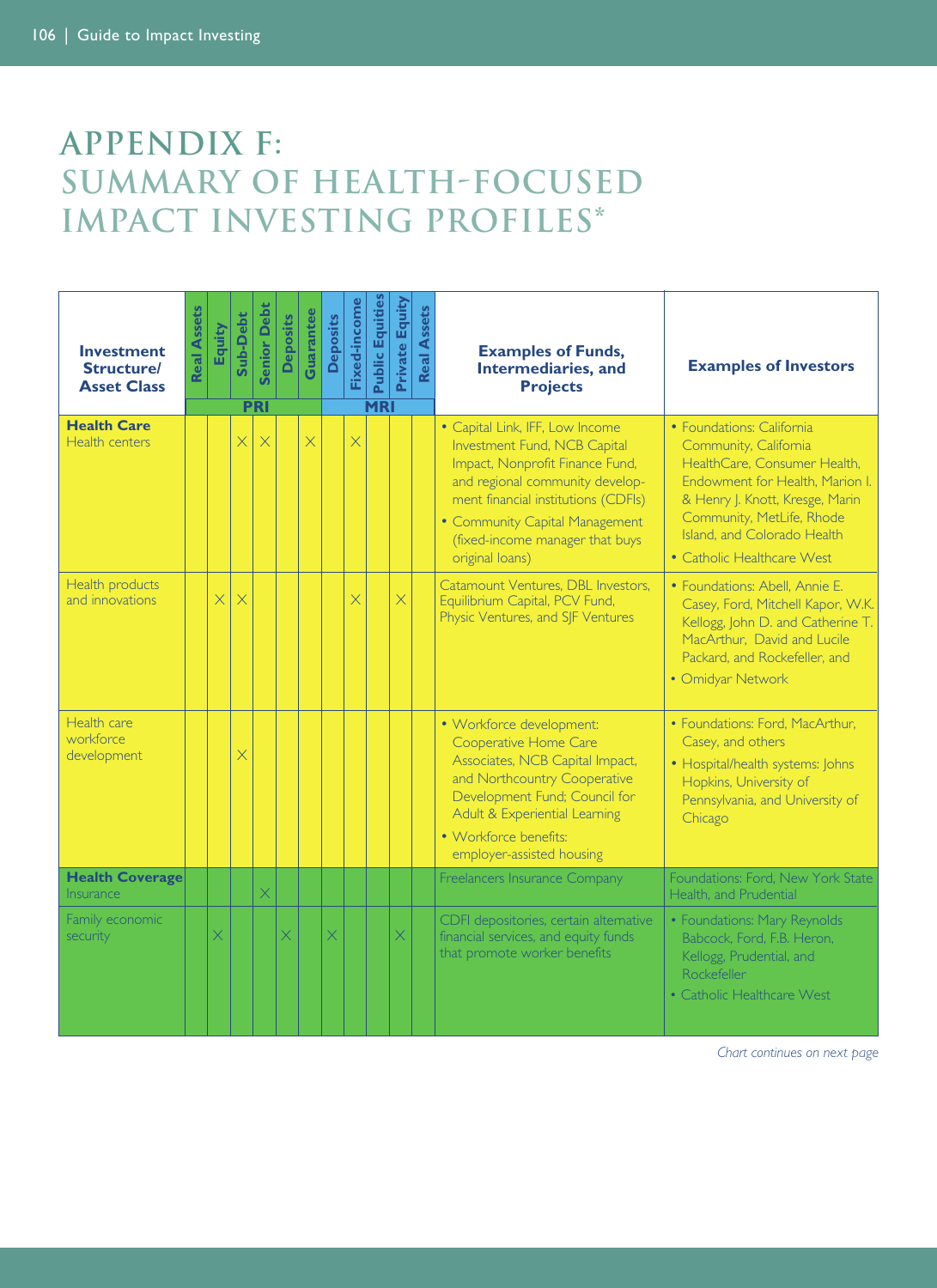| <b>Investment</b><br><b>Structure</b><br><b>Asset Class</b>             | <b>Real Assets</b> | Equity   | Sub-Deb  | <b>Senior Debt</b><br><b>PRI</b> | <b>Deposits</b> | Guarantee | <b>Deposits</b> | Fixed-income | <b>Public Equities</b><br><b>MRI</b> | <b>Private Equity</b> | <b>Real Assets</b> | <b>Examples of Funds,</b><br><b>Intermediaries, and</b><br><b>Projects</b>                                                                                                                                           | <b>Examples of Investors</b>                                                                                                                           |
|-------------------------------------------------------------------------|--------------------|----------|----------|----------------------------------|-----------------|-----------|-----------------|--------------|--------------------------------------|-----------------------|--------------------|----------------------------------------------------------------------------------------------------------------------------------------------------------------------------------------------------------------------|--------------------------------------------------------------------------------------------------------------------------------------------------------|
| <b>Healthy</b><br><b>Community</b><br><b>Human</b><br>development: mind |                    | X        | $\times$ | $\times$                         |                 | $\times$  |                 | $\times$     |                                      | $\times$              |                    | • Acelero Learning and CDFIs with<br>youth and quality education lend-<br>ing programs<br>• Foundation guarantees on loans<br>and bond issues for quality charter<br>schools and charter management<br>organizations | Foundations: Broad, Casey, Bill &<br>Melinda Gates, Hutton Parker,<br>Kellogg, Kresge, Packard, Prudential,<br>and Walton Family                       |
| <b>Human</b><br>development: body                                       |                    | $\times$ | $\times$ | $\times$                         | $\times$        | $\times$  | $\times$        | $\times$     |                                      | $\times$              |                    | The Reinvestment Fund; Low<br>Income Investment Fund; City of<br>Spartanburg, South Carolina; Urban<br>Juncture; Revolution Foods; CDFI<br>depositories, RSF Social Finance, and<br>Playworks                        | Foundations: Casey, Ford, Jenesis<br>Group, MacArthur, Mary Black,<br>Kellogg, and Robert Wood Johnson                                                 |
| Affordable housing                                                      | $\times$           |          | $\times$ | $\times$                         | $\times$        | $\times$  | $\times$        | $\times$     |                                      | $\times$              |                    | • Many urban and rural CDFIs, some<br>of which specialize in rural, sup-<br>portive, and long-term care<br>housing<br>• Habitat for Humanity and<br>Community Capital Management                                     | Foundations: California Community,<br>Casey, Ford, Heron, Kellogg,<br>MacArthur, Robert Wood Johnson,<br>and Melville Charitable Trust                 |
| Jobs, income,<br>and benefits                                           |                    | $\times$ | $\times$ | $\times$                         | $\times$        | $\times$  | $\times$        | $\times$     |                                      | $\times$              |                    | • CDFI business lenders and<br>investors<br>• Private equity funds listed above in<br>"Health products and innovations"<br>• Community Capital Management                                                            | Foundations: Mary Reynolds<br>Babcock, Cleveland, Ford, George<br>Gund, Heron, MacArthur, and<br>Kellogg                                               |
| Environmental<br>sustainability                                         |                    |          | $\times$ | $\times$                         | $\times$        | $\times$  | $\times$        | $\times$     |                                      | $\times$              | $\times$           | Sea Change Investment Fund;<br>Enterprise Community Loan Fund;<br>Equilibrium Capital; Community<br>Capital Management; and CDFIs,<br>including members of the Triple<br><b>Bottom Line Collaborative</b>            | Foundations: Babcock, Mary Black,<br>Casey, Ford, Packard, Russell Family,<br>and Meyer Memorial Trust                                                 |
| Community<br>and equity                                                 | $\times$           |          | $\times$ |                                  |                 |           |                 |              |                                      | $\times$              | X                  | • Real estate: Resident Owned<br>Communities USA, various land<br>trusts (residential), and nonprofit<br>shared space<br>• On-line: PatientsLikeMe and<br><b>InnoCentive</b>                                         | • Foundations: Ford, New<br>Hampshire Charitable, Marin<br>Community, Meadows,<br>Northwest Health, Kellogg, and<br>Sierra Health<br>• Omidyar Network |

Source: Author.

\*Table summarizes impact investments profiled in this guide. The field encompasses a greater variety of impact investments than reflected here.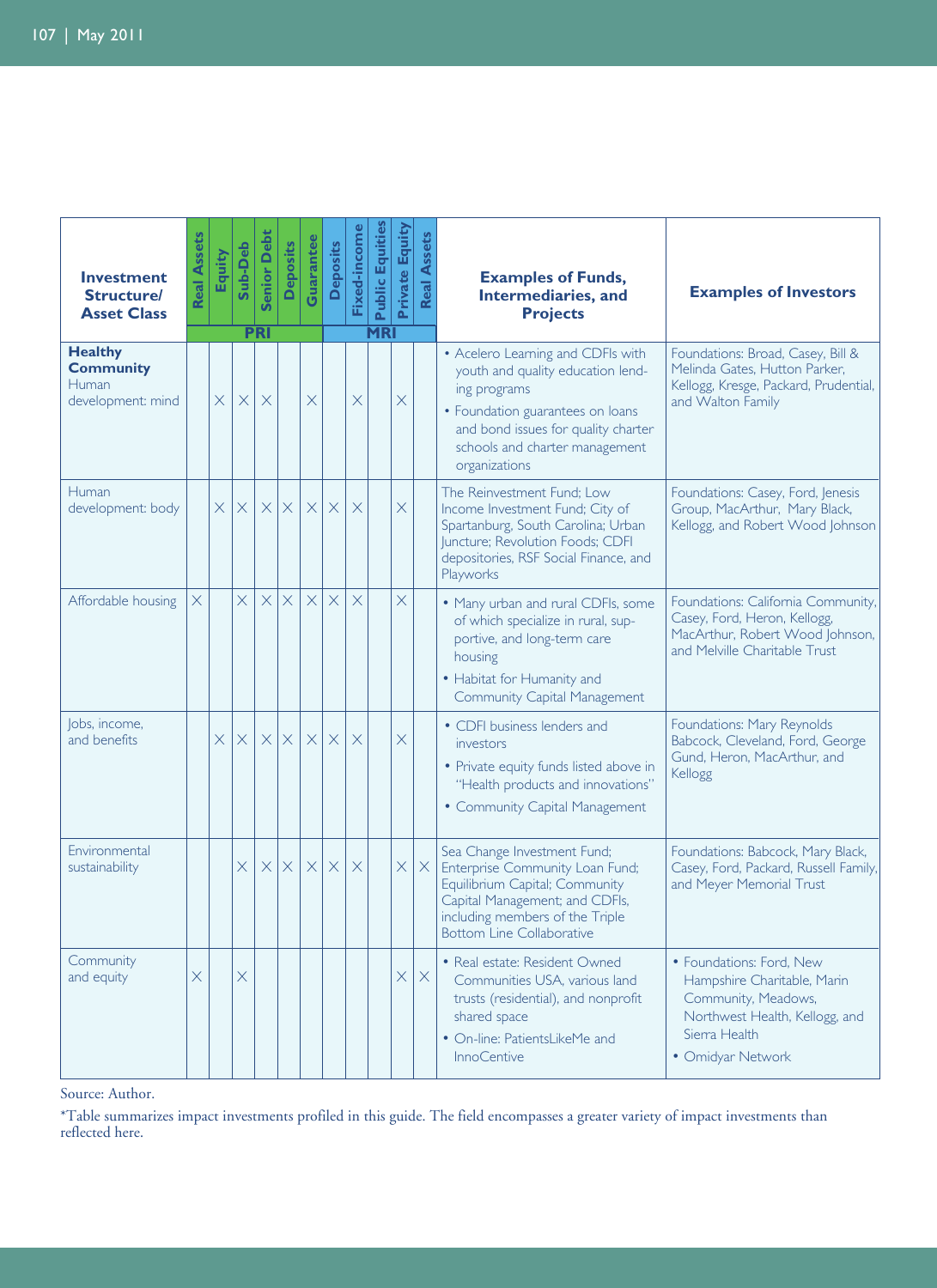## **references**

Acelero Learning, "Our Results," <http://www.acelero.net/index.cfm?fuseaction=page.viewpage& pageId=510#monmouth>, 2010.

Adashi, Eli Y., H. Jack Geiger, and Michael D. Fine, "Health Care Reform and Primary Care – the Growing Importance of the Community Health Center," *The New England Journal of Medicine* 362(22):2047–2050, June 3, 2010.

Alliance for Excellent Education, "About the Crisis," <http://www.all4ed.org/about\_the\_crisis>, 2010.

Andrews, Nancy O., Low Income Investment Fund, personal communication, December 16, 2009.

B Lab, "Why B Corps Matter," <http://www.bcorporation.net/why>, 2010.

Baldwin, Phillip, Southern Bancorp, personal communication, November 18, 2009.

Belcher, Philip, Mary Black Foundation, personal communication, February 17, 2010.

Bell, Judith, and Lori Dorfman, PolicyLink, *Introducing the Healthy Eating Active Living Convergence Partnership*, <http://www.convergencepartnership.org/atf/cf/%7B245A9B44-6DED-4ABD-A392- AE583809E350%7D/CP\_Introduction\_printed.pdf>, 2008.

Berger Bradley, Margaret, The Reinvestment Fund, personal communication, July 14, 2010.

Bernholz, Lucy, and Lisa Richter, Blueprint Research + Design for Philanthropy, *Equity Advancing Equity: How Community Philanthropy Can Build Racial and Social Equity Through Mission Investing* (San Francisco, CA: September 2009)*.* 

Bradley, Paul, ROC USA, personal communication, August 6, 2010.

Broughton, Anne Claire, SJF Ventures, personal communication, August 10, 2010.

California HealthCare Foundation, "Innovations for the Underserved," <http://www.chcf.org/programs/innovations/program-goal>, 2010.

California Public Employees' Retirement System, "Statement of Investment Policy for Economically Targeted Investment Program," <http://www.calpers.ca.gov/eip-docs/investments/policies/shareowner/ eco-target-inv-prg.pdf>, February 17, 2009.

Catholic Healthcare West, *Improving Public Health & Preventing Chronic Disease*. *CHW's Community Need Index*, <http://www.chwcareers.org/chwcareers/groups/webcontent/documents/web\_content/ chw0000596.pdf>, 2005.

CDP Publication Committee, CDFI Data Project, *Providing Capital, Building Communities, Creating Impact*, <http://www.opportunityfinance.net/store/downloads/cdp\_fy2007.pdf>, 2007.

CDP Publication Committee, CDFI Data Project, *Providing Capital, Building Communities, Creating Impact*, <http://www.opportunityfinance.net/store/downloads/cdp\_fy2008.pdf>, 2008.

Cecere, David, "New Study Finds 45,000 Deaths Annually Linked to Lack of Health Coverage," *Harvard Gazette*, <http://www.harvardscience.harvard.edu/medicine-health/articles/new-study-finds-45000-deathsannually-linked-lack-health-coverage?view=print>, September 17, 2009.

Center for Research on Occupational and Environmental Toxicology, Oregon Health & Science University, "Reducing Pesticide Exposure in Minority Families," <http://www.ohsu.edu/croet/aghealth/family.html>, 2010.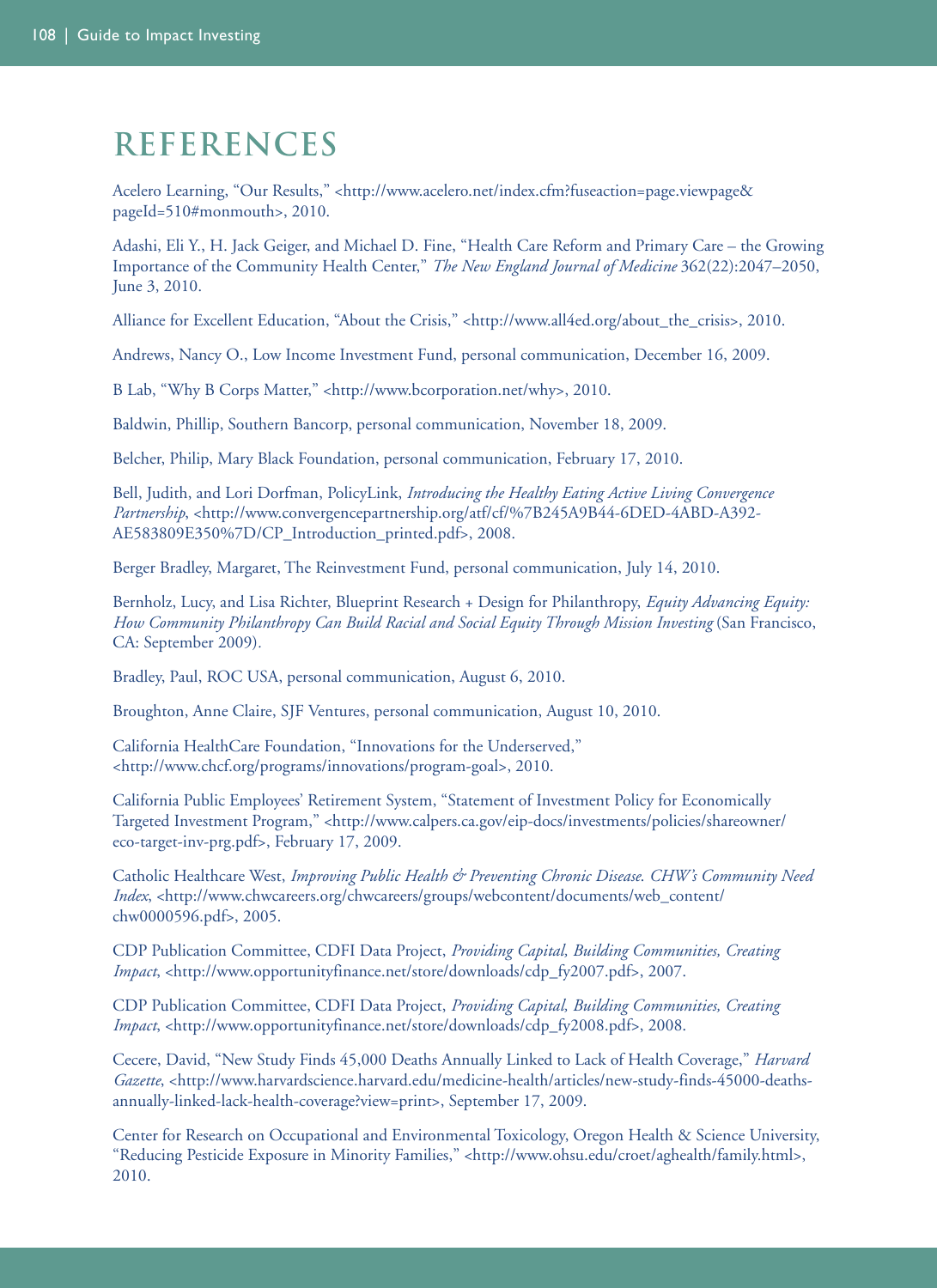Centers for Disease Control and Prevention (CDC), "National Health Interview Survey," <http://www.cdc.gov/nchs/nhis.htm,> 2009.

Centers for Disease Control and Prevention (CDC), "Attaining Health Equity," <http://www.cdc.gov/ healthycommunitiesprogram/overview/healthequity.htm>, 2010a.

Centers for Disease Control and Prevention (CDC), " REACH U.S. Finding Solutions to Health Disparities: At a Glance 2010," <http://www.cdc.gov/chronicdisease/resources/publications/ AAG/reach.htm>, 2010b.

Centers for Disease Control and Prevention (CDC), "About Healthy Places," <http://www.cdc.gov/ healthyplaces/about.htm>, 2010c.

Centers for Disease Control and Prevention (CDC), "Overweight and Obesity," <http://www.cdc.gov/ obesity>, September 2010d.

Children's HealthWatch Medical-Legal Partnership, "Rx for Hunger: Affordable Housing," <http://www.childrenshealthwatch.org/upload/resource/RxforhungerNEW12\_09.pdf>, December 2009.

Christeson, Bill, Brian Lee, Stephanie Schaefer, et al., Fight Crime: Invest in Kids, *School or the Streets: Crime and America's Dropout Crisis*, <http://www.fightcrime.org/sites/default/files/reports/ National%20BTS%20Report.pdf>, 2008.

Coleman, Allison, Capital Link, "Investing in the Health Safety Net," presentation at the PRI Makers Network National Conference, May 10, 2010a.

Coleman, Allison, Capital Link, personal communication, July 16, 2010b.

The Colorado Health Foundation, "Low-Interest Loans Provide Fast Relief for Cash-Strapped Health Care Organizations," press release, <http://www.coloradohealth.org/yellow.aspx?id=4580&terms= short-term+loans+in+larger+amounts>, June 22, 2010.

Commission to Build a Healthier America, Robert Wood Johnson Foundation, *Beyond Health Care: New Directions to a Healthier America*, <http://www.commissiononhealth.org/Report.aspx?Publication=64498>, April 2009.

Community Development Financial Institutions Fund, "939 Certified Community Development Financial Institutions as of 12/31/10," <http://www.cdfifund.gov/docs/certification/cdfi/CDFIList-ByType-12-31- 10.pdf>, 2011.

Community Foundations Leadership Team, "Definition of 'Community Foundation,'" <http://www.cof.org/files/Documents/Community\_Foundations/commfounddef.pdf>, March 4, 2008.

Core Innovation Capital, "Home," <http://www.corevc.com>, 2010.

Corporation for Supportive Housing, "Supportive Housing Works to End Homelessness," <http://www.csh.org/index.cfm?fuseaction=Page.viewPage&pageId=4454&nodeID=81>, 2010.

Council on Foundations, "Glossary of Philanthropic Terms," <http://www.cof.org/whoweserve/terms/index.cfm>, 2008.

Council on Foundations, "International Grantmaking Basics. U.S. Foundation Types," <http://www.usig.org/legal/Types-of-gm-orgs.asp>, 2010.

District of Columbia Primary Care Association, "Medical Homes DC Capital Projects," (Washington, DC: 2009).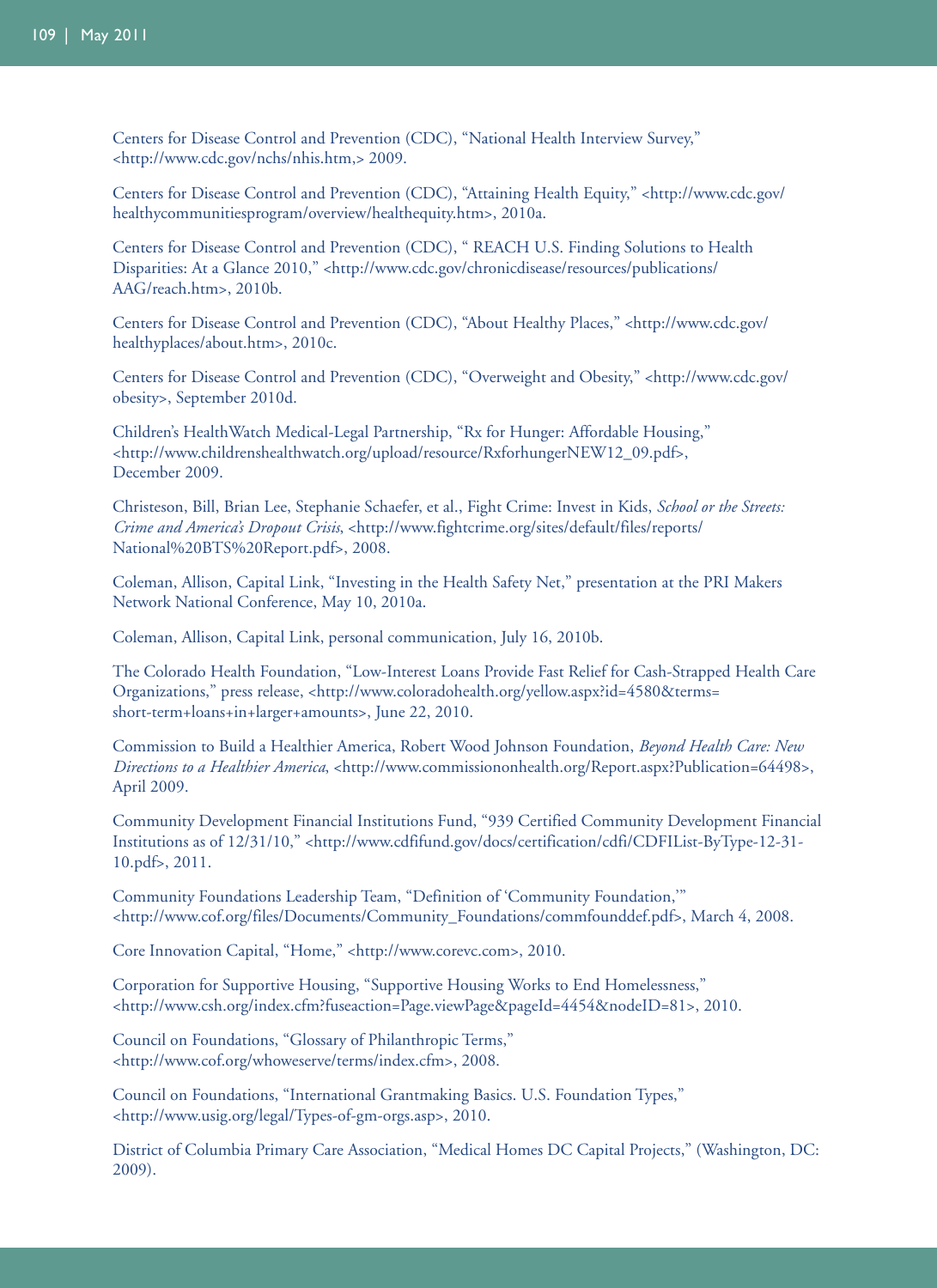Dolnick, Sam, "The Obesity-Hunger Paradox," *The New York Times*, <http://www.nytimes.com/2010/03/14/nyregion/14hunger.html>, March 12, 2010.

Donovan, Annie, NCB Capital Impact, personal communication, July 12, 2010.

DotWell, *DotWell Performance Report, 2009*, <http://www.codman.org/wp-content/uploads/2010/04/ 2009-community-report-sunday-march-28-2010-final.pdf>, 2009.

Embry Jr., Robert C., Abell Foundation, personal communication, August 9, 2010.

Enterprise Cascadia, "Measure What Matters: ShoreBank Enterprise Cascadia's Commitment to Triple-Bottom-Line Metrics," <http://www.sbpac.com/bins/site/content/documents/news/ 42-04-01-07%20Measure%20What%20Matters%2C%20Environmental%20Quality%20Management% 2C%20Spring%202007.pdf?\_resolutionfile=contentpath|documents/news/42-04-01-07%20Measure %20What%20Matters,%20Environmental%20Quality%20Management,%20Spring%202007.pdf>, 2006.

Enterprise Community Partners, "Enterprise Green Communities in Ohio," <http://www.enterprisecommunity.org/local\_work/ohio/ohio\_green.asp>, 2010.

Fairlie, Robert W., "Assessing Access: Obstacles and Opportunities for Minority Small Business Owners in Today's Capital Markets," testimony before the U.S. Senate Committee on Small Business and Entrepreneurship, <http://sbc.senate.gov/public/?a=Files.Serve&File\_id=d6a43465-2ded-488d-bd3d-0fe156b70962>, April 15, 2010.

Federal Deposit Insurance Corporation, "Alternative Financial Services: A Primer," *FDIC Quarterly*, <http://www.fdic.gov/bank/analytical/quarterly/2009\_vol3\_1/FDIC140\_QuarterlyVol3No1\_AFS\_FINAL. pdf>, 2009.

Federal Deposit Insurance Corporation, "Temporary Liquidity Guarantee Program Frequently Asked Questions," <http://www.fdic.gov/regulations/resources/TLGP/faq.html>, 2010.

Fiscella, Kevin, Daniel Tancredi, and Peter Franks, "Adding Socioeconomic Status to Framingham Scoring to Reduce Disparities in Coronary Risk Assessment," *American Heart Journal* 157(6):988–994, 2009.

Flaming, Daniel, Patrick Burns, and Michael Matsunaga, Economic Roundtable, *Where We Sleep: Costs When Homeless and Housed in Los Angeles*, <http://www.economicrt.org/pub/Where\_We\_Sleep\_2009/ Where\_We\_Sleep.pdf>, 2009.

Ford Foundation, *Program-Related Investments: A Different Approach to Philanthropy*, <http://www.community-wealth.org/\_pdfs/articles-publications/pris/report-ford74.pdf>, 1974.

Ford Foundation, *Investing for Social Gain: Reflections on Two Decades of Social Investments*, <http://www.fordfoundation.org/pdfs/library/Investing\_For\_Social\_Gain.pdf>, December 1991.

Bill & Melinda Gates Foundation, "Gates Foundation Provides \$30 Million Credit Support Agreement to Secure \$300 Million in Charter School Facility Financing," press release, <http://www.gatesfoundation.org/ press-releases/Pages/public-charter-school-growth-in-houston-091111.aspx>, November 11, 2009.

Bill & Melinda Gates Foundation, "Aspire Public Schools Secures \$90 Million Bond Financing for Permanent Facilities with Guarantees from Gates and Charles and Helen Schwab Foundations," press release, <http://www.gatesfoundation.org/press-releases/Pages/expanding-aspire-public-schoolspri-100506.aspx>, May 6, 2010.

Global Impact Investing Network, "Impact Reporting and Investment Standards," <http://www.thegiin.org/ cgi-bin/iowa/reporting/index.html>, 2009.

Groman, Rachel, American College of Physicians, "The Cost of Lack of Health Insurance," <http://www.acponline.org/advocacy/where\_we\_stand/access/cost.pdf>, 2004.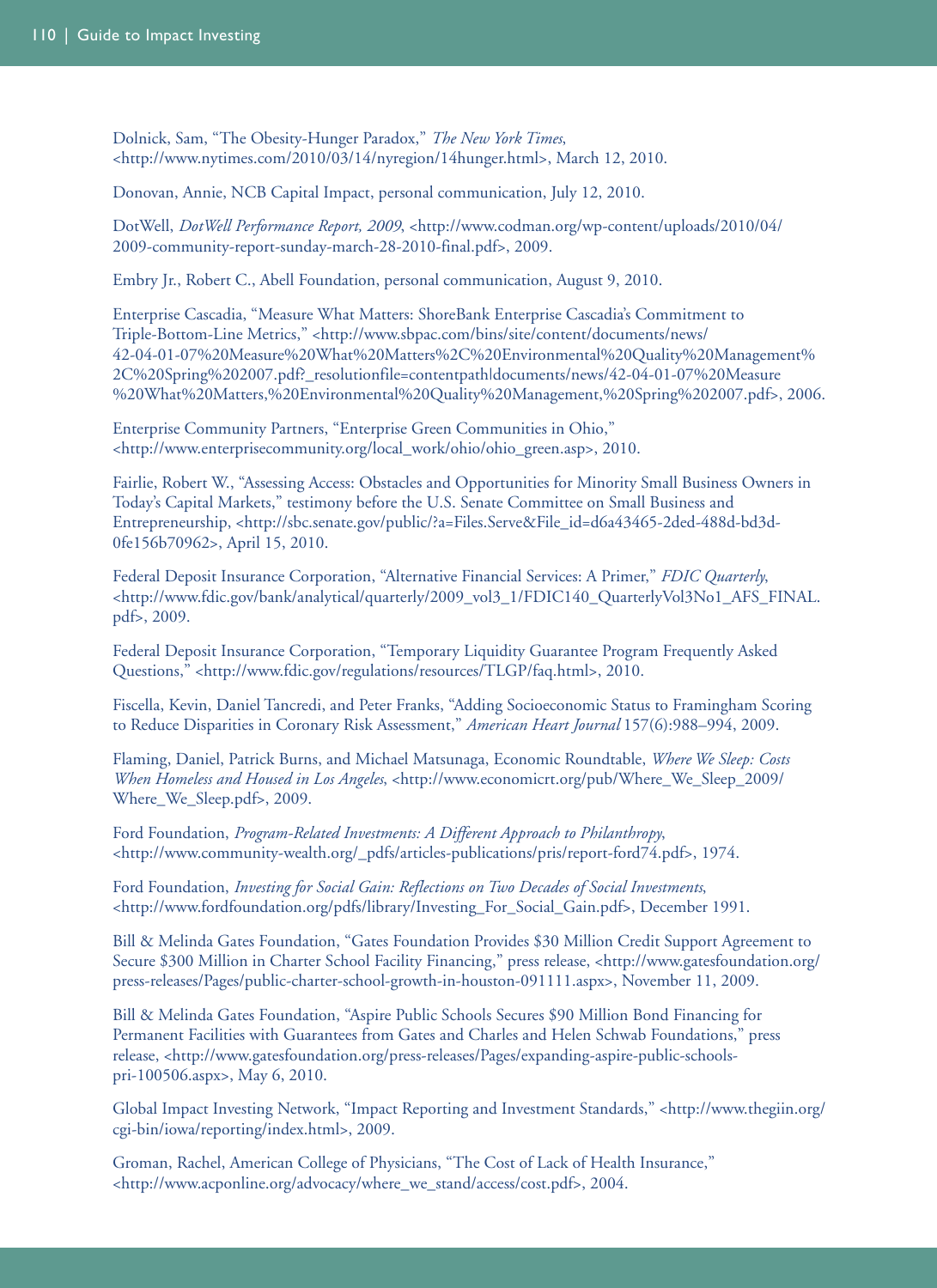Groos Richmond, Kristen, Revolution Foods, personal communication, November 23, 2009.

Heckman, James J., and Dimitriy V. Masterov, University of Chicago, "The Productivity Argument for Investing in Young Children," <http://jenni.uchicago.edu/human-inequality/papers/Heckman\_final\_ all\_wp\_2007-03-22c\_jsb.pdf>, 2007.

Hendrigan, Aimee, Melville Charitable Trust, personal communication, July 14, 2010.

Himmelstein, David U., Deborah Thorne, Elizabeth Warren, et al., "Medical Bankruptcy in the United States, 2007: Results of a National Study," *American Journal of Medicine* 122(8):741–746, 2009.

Infill Philadelphia, "How Can Innovative Design Improve Food Access in Urban Areas?" <http://infillphiladelphia.org/pdf/Infill-Food-Access.pdf>, 2009.

InnoCentive, "The Rockefeller Foundation and InnoCentive Renew Partnership Linking Non-Profit Organizations to World-Class Scientific Thinkers," press release, <http://www2.innocentive.com/ rockefeller-foundation-and-innocentive-renew-partnership-linking-non-profit-organizations-world-clas>, June 23, 2009.

InnoCentive, "InnoCentive and SENS Foundation Seek Innovation Ideas to Help Reverse Age Related Illnesses," <http://www2.innocentive.com/innocentive-and-sens-foundation-seek-innovative-ideashelp-reverse-age-related-illnesses>, press release, August 24, 2010.

Internal Revenue Service, "Program-Related Investments," <http://www.irs.gov/charities/foundations/ article/0,,id=137793,00.html>, 2010a.

Internal Revenue Service, "Jeopardizing Investments Defined," <http://www.irs.gov/charities/ foundations/article/0,,id=160678,00.html>, 2010b.

Internal Revenue Service, "Substantially Related," <http://www.irs.gov/charities/article/ 0,,id=158843,00.html>, 2010c.

Internal Revenue Service, "Pension Protection Act of 2006 Revises EO Tax Rules," <http://www.irs.gov/charities/article/0,,id=161145,00.html>, 2010d.

Internal Revenue Service, "Terms of Program-Related Investments," <http://www.irs.gov/charities/ foundations/article/0,,id=137617,00.html>, 2010e.

Investopedia, "Asset Allocation," <http://www.investopedia.com/terms/a/assetallocation.asp>, 2010a.

Investopedia, "Asset Class," <http://www.investopedia.com/terms/a/assetclasses.asp>, 2010b.

Investopedia, "CFA Level 1 – The Stages in Venture Capital Investing," <http://www.investopedia.com/ study-guide/cfa-exam/level-1/alternative-investments/cfa8.asp>, 2010c.

Robert Wood Johnson Foundation, "'Green Houses' Provide a Small Group Setting Alternative to Nursing Homes – and a Positive Effect on Residents' Quality of Life," <http://www.allhealth.org/ briefingmaterials/rwjgreenhousesummary-905.doc>, January 2007.

Robert Wood Johnson Foundation, "Freelancers in New York State Get a Health Insurance Plan," <http://www.rwjf.org/reports/grr/060283.htm>, January 2010.

The Henry J. Kaiser Family Foundation, "Impact of a 1% Point Increase in Unemployment on State Revenues, Medicaid, SCHIP & Uninsured," slide, <http://slides.kff.org/chart.aspx?ch=360>, 2009a.

The Henry J. Kaiser Family Foundation, *Trends in Health Care Costs and Spending*, <http://www.kff.org/ insurance/upload/7692\_02.pdf>, March 2009b.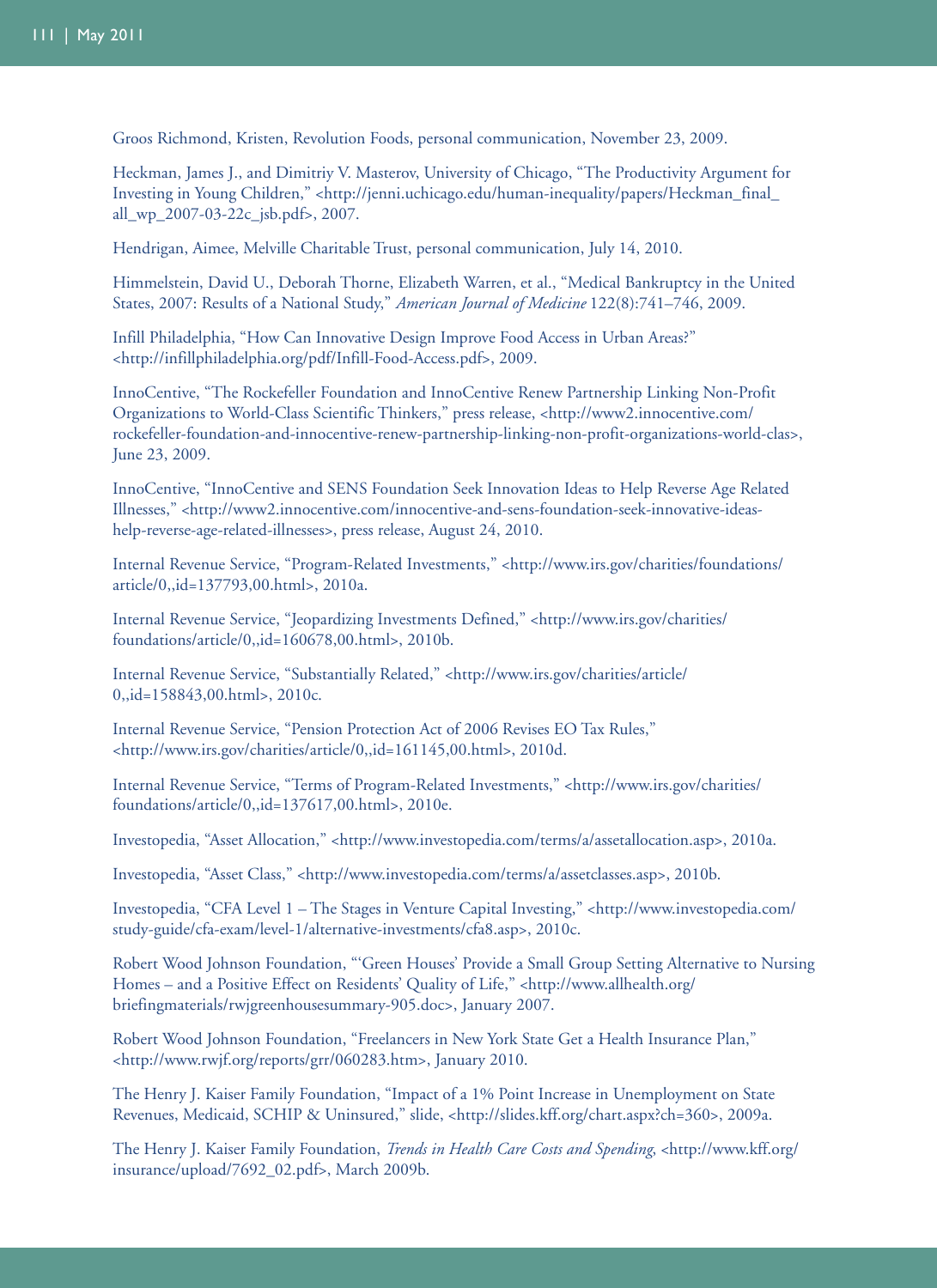The Henry J. Kaiser Family Foundation, "Easing the Financial Burden on the Unemployed: States and the Federal Government Taking Action," <http://www.progressivestates.org/node/25011>, April 2010.

Ewing Marion Kauffman Foundation, "Kauffman Foundation Analysis Emphasizes Importance of Young Businesses to Job Creation in the U.S.," press release, <http://www.kauffman.org/newsroom/ kauffman-foundation-analysis-emphasizes-importance-of-young-businesses-to-job-creation-in-theunited-states.aspx>, November 5, 2009.

Kaye, H. Stephen, Charlene Harrington, and Mitchell P. LaPlante, "Long-Term Care: Who Gets It, Who Provides It, Who Pays, and How Much?" *Health Affairs* 29(1):11–21, 2010.

Kleissner, Lisa, KL Felicitas Foundation, personal communication, July 19, 2010.

Kramer, Mark, and Sara Cooch, FSG Social Impact Advisors, *Compounding Impact: Mission Investing by U.S. Foundations*, <http://www.fsg-impact.org/ideas/pdf/485\_CompoundingImpact\_ MissionInvestingbyUSFoundations.pdf>, 2007.

Kriz, Kenneth A., David S. Wilsey, and Debra Elias Morse, "Enhancing Capital Access for Rural Businesses," <http://minnesota4h.net/distribution/familydevelopment/components/7565\_11.html>, 2000.

Kroszner, Randall, Federal Reserve Bank of San Francisco, "The Community Reinvestment Act and the Recent Mortgage Crisis," in *Revisiting the CRA: Perspectives on the Future of the Community Reinvestment Act*, <http://www.frbsf.org/publications/community/cra/cra\_recent\_mortgage\_crisis.pdf>, February 2009.

Levitt, David, Adler & Colvin, personal communication, August 28, 2009.

Levitt, David, Adler & Colvin, comments at the Grantmakers In Health Health-Focused Private Equity Dialogue, April 23, 2010.

Lindblom, Lance E., and Laura Shaffer Campos, The Nathan Cummings Foundation, *Changing Corporate Behavior Through Shareholder Activism*, <http://www.ceres.org/Document.Doc?id=626>, September 2010.

Logue, Trinita, IFF, personal communication, August 13, 2010.

Looney, Christine, Ford Foundation, personal communication, April 13, 2010.

The John D. and Catherine T. MacArthur Foundation, "Window of Opportunity: Preserving Affordable Rental Housing," brochure, <http://www.macfound.org/atf/cf/%7BB0386CE3-8B29-4162-8098- E466FB856794%7D/MAC\_1107\_SINGLES.PDF>, 2007.

The John D. and Catherine T. MacArthur Foundation, "MacArthur Commits \$68 Million to Foreclosure Prevention and Mitigation in Chicago," press release, <http://www.macfound.org/site/ c.lkLXJ8MQKrH/b.4196225/apps/s/content.asp?ct=6108359>, October 15, 2008.

Mason, Kelly, Omidyar Network, personal communication, January 11, 2011.

Milstein, B., and J. Homer, *The Dynamics of Upstream and Downstream: Why Is It so Hard for the Health System to Work Upstream, and What Can Be Done about It?*, CDC Health Systems Workgroup (Atlanta, GA: 2003).

Minnesota Council on Foundations, "What Every Grantmaker Should Know & Frequently Asked Legal Questions," <http://www.mcf.org/publictrust/wegsk\_legalFAQs.htm>, 2009.

MoneyRates, "About Social Lending," <http://www.money-rates.com/sociallending.htm>, 2010.

Muller, Cynthia, NCB Capital Impact, personal communication, October 3, 2010.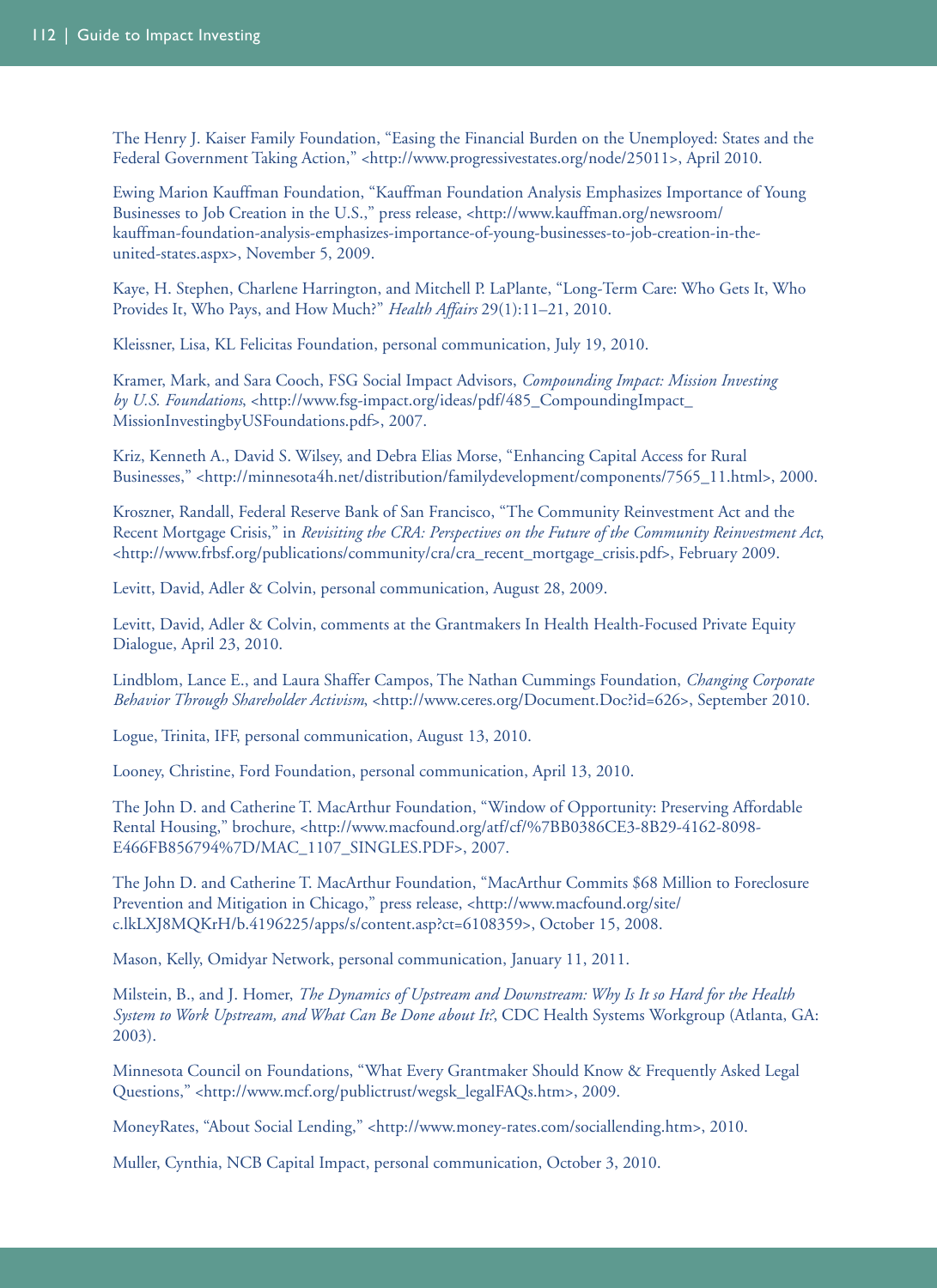National Children's Facilities Network, "The Importance of Child Care and Early Learning Facilities," <http://www.ncfn.org/Documents/NCFN%20Overview.pdf>, 2010.

New York State Health Foundation, "Reducing the Number of Uninsured," <http://www.nyshealthfoundation.org/section/priority\_areas/reducing\_uninsured>, 2010.

Nober, Jane C., Council on Foundations, "Community Foundations and Grants to Non-Charities," <http://www.cof.org/files/Documents/Legal/CFs-and-Grants-to-Noncharities.pdf>, 2010.

Northwest Health Foundation, "Opportunities for Public Health Interventions: A Social Determinants Framework," <http://nwhf.org/images/files/Upstream\_framework.pdf>, 2010.

Omidyar Network, "Approach," <http://www.omidyar.com/approach>, 2010.

Opportunity Finance Network, *CDFI Market Conditions Report, 4th Quarter 2009*, <http://opportunityfinance.net/store/downloads/cdfi%20market%20conditions%20report%204thq09.pdf>, March 2010.

Overholser, George M., *Nonprofit Growth Capital. Defining, Measuring and Managing Growth Capital in Nonprofit Enterprises. Part One: Building Is Not Buying*, <http://nonprofitfinancefund.org/ files/docs/2010/BuildingIsNotBuying.pdf>, 2010.

The David and Lucile Packard Foundation, "A Change at Sea for All to See," <http://www.packard.org/ assets/files/program%20related%20investments/PRI\_SeaChange\_FINAL.pdf>, 2006.

Partnership to Fight Chronic Disease, "Chronic Diseases Are Creating a National Health Care Crisis," <http://www.fightchronicdisease.org/issues/about.cfm>, 2010.

Passoff, Michael, As You Sow, *Proxy Preview: Helping Foundations Align Investment and Mission*, <http://www.asyousow.org/publications/2010%20articles/Proxy%20Preview%202010.pdf>, 2010.

PatientsLikeMe, "Corporate: What Is PatientsLikeMe?" <http://www.patientslikeme.com/ help/faq/Corporate>, 2008a.

PatientsLikeMe, "Corporate: How Does PatientsLikeMe Make Money?" <http://www.patientslikeme.com/ help/faq/Corporate>, 2008b.

Philips VISICU, "The *e*ICU® Program – Transforming Critical Care," <http://www.healthcare.philips.com/main/products/patient\_monitoring/products/eicu/index.wpd>, 2010.

Playworks, "Where We Are," http://www.playworks.org/make-recess-count/play, 2010.

Pollack, Craig E., Julia Lynch, Dawn Alley, et al., Leonard Davis Institute of Health Economics, "Foreclosure and Health Status," <http://www.upenn.edu/ldi/IssueBriefVol15Issue2\_v1\_3.pdf>, January/February 2010.

Pomares, Raúl, Springcreek Advisors, personal communication, July 19, 2010.

Prevention Institute, "A Major Milestone in Preventing Violence: Representatives From 13 Urban Cities Endorse UNITY's Urban Agenda for Preventing Violence," <http://www.preventioninstitute.org /press/press-releases/389-a-major-milestone-in-preventing-violence.html>, 2010.

Ragin, Luther, F.B. Heron Foundation, personal communication, September 22, 2009–July 13, 2010.

Rallo, Eduardo, PCV Fund, presentation at the Grantmakers In Health Health-Focused Private Equity Dialogue, April 23, 2010.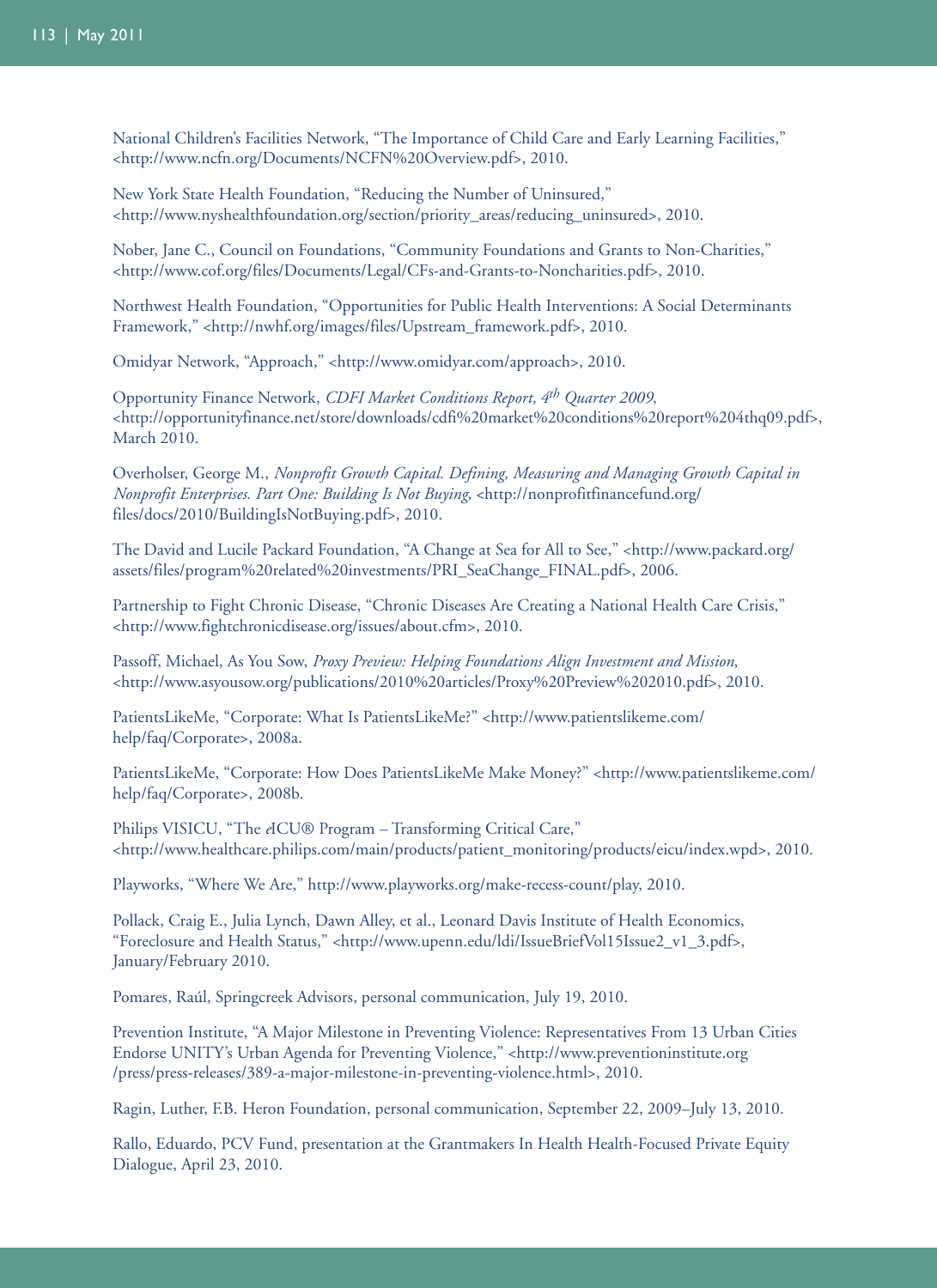Richter, Lisa, Federal Reserve Bank of San Francisco, "Prescription for Healthy Communities: Community Development Finance," <http://www.frbsf.org/publications/community/review/vol5\_issue3/richter.pdf>, 2010.

Rogers, Steven, "Theory: Ownership, Funding Key to Prosperity for Minorities and Women Entrepreneurs," *Kellogg World Alumni Magazine*, <http://www.kellogg.northwestern.edu/ kwo/win04/indepth/theory.htm>, Winter 2004.

Rooney, Debbie, Vermont Community Foundation, personal communication, June 8, 2010.

RSF Social Finance, "PRI Funds," <http://rsfsocialfinance.org/services/investing/pri>, 2010.

School of Community Economic Development, Southern New Hampshire University, "A Case Study. Expanding Philanthropy: Mission-Related Investing at the H.B. Heron Foundation," <http://primakers.net/files/Heron\_Foundation\_MRI\_Case\_Study.pdf>, 2007.

Sena, Dina, Freelancers Union, personal communication, May 28, 2010.

Sierra Health Foundation, "Nonprofit Innovation Center: Questions and Answers," <http://www.sierrahealth.org/doc.aspx?146>, 2007a.

Sierra Health Foundation, "Nonprofit Innovation Center: The Vision," <http://www.sierrahealth.org/ doc.aspx?140>, 2007b.

Snyderman, Ralph, "Integrating Health and Health Care," remarks at the Institute of Medicine's Summit on Integrative Medicine and the Health of the Public, February 25, 2009.

Social Investment Forum, "Socially Responsible Investing Trends in the United States," executive summary, <http://www.socialinvest.org/resources/req/temp/EA7B26\_FINALExecSummary\_2007\_SIF\_Trends\_ wlinks.pdf>, 2007.

Social Investment Forum, "Performance and Socially Responsible Investments," <http://www.socialinvest.org/resources/performance.cfm>, 2009.

Social Investment Forum, "Socially Responsible Investing Facts," <http://www.socialinvest.org/ resources/sriguide/srifacts.cfm>, 2010.

Spies, Charles J., CEI Capital Management, personal communication, July 13, 2010.

Stamm, Doug, Meyer Memorial Trust, personal communication, August 6, 2010.

State Street Global Advisors, "U.S. Community Investing Index Strategy," <http://www.ssga.com/ library/prdct/US\_Community\_Investing\_Index\_Strategy\_Product\_Profile\_3.30.10CCRI1270489941.pdf>, 2010.

Stetson, Anne, and Mark Kramer, FSG Social Impact Advisors, *Risk, Return and Social Impact: Demystifying the Law of Mission Investing by U.S. Foundations* (Boston, MA: October 2008).

Sullivan Commission on Diversity in the Healthcare Workforce, "Missing Persons: Minorities in the Health Professions," <http://www.aacn.nche.edu/media/pdf/sullivanreport.pdf>, September 2004.

The Reinvestment Fund, "Pennsylvania Fresh Food Financing Initiative," <http://www.trfund.com/ resource/downloads/Fresh\_Food\_Financing\_Initiative\_Comprehensive.pdf>, 2008.

Thomas, Megan, and Cara James, The Henry J. Kaiser Family Foundation, *The Role of Health Coverage for Communities of Color*, <http://www.kff.org/healthreform/upload/8017.pdf>, September 2009.